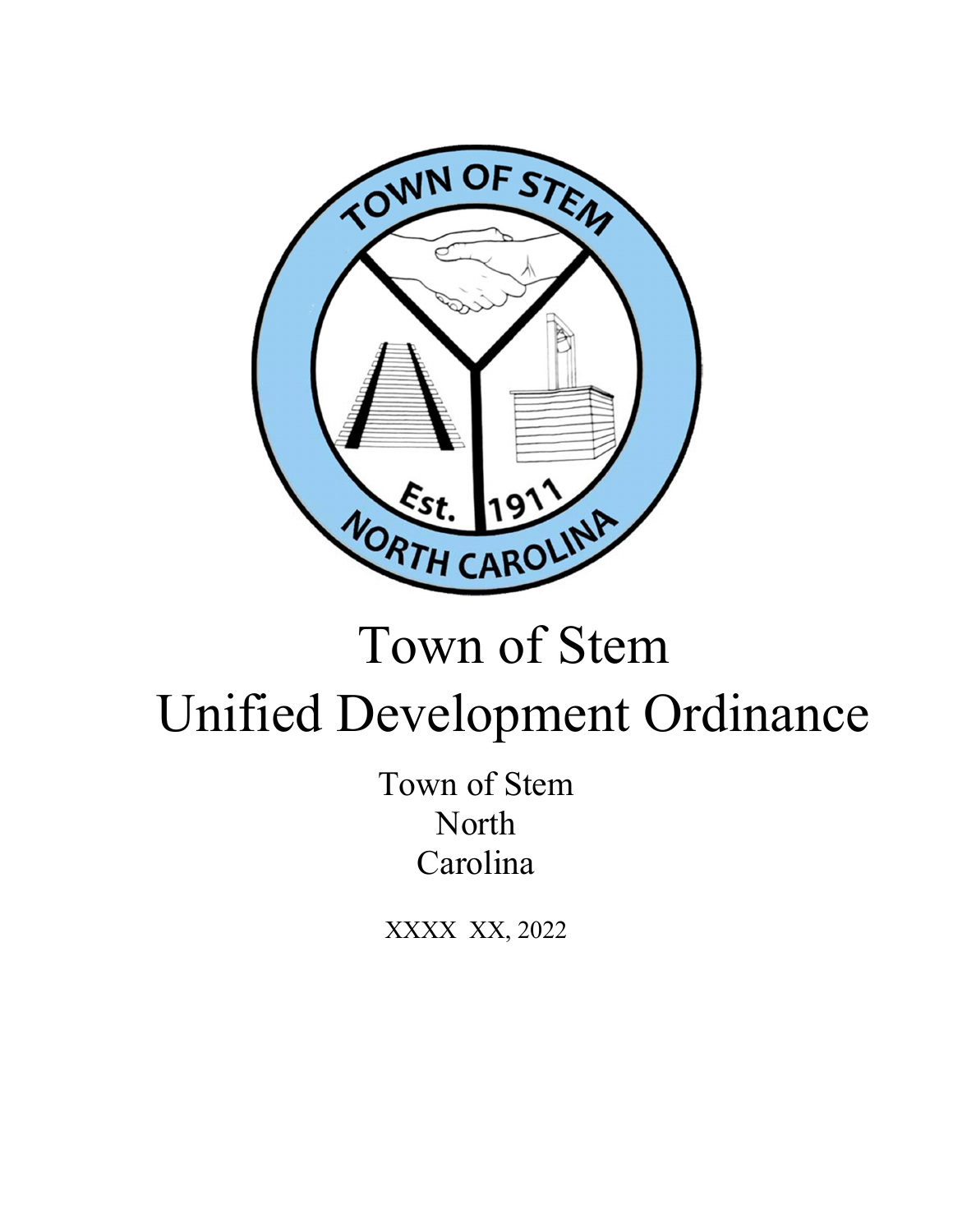# **Table of Contents**

| Article 1.  | <b>General and Legal Provisions</b>                                 | $\mathbf{3}$ |
|-------------|---------------------------------------------------------------------|--------------|
| Article 2.  | <b>Vested Rights &amp; Nonconformities</b>                          | 6            |
| Article 3.  | <b>Administrative Authorities</b>                                   | 9            |
| Article 4.  | <b>Administrative Procedures</b>                                    | 12           |
| Article 5.  | <b>Zoning Districts</b>                                             | 27           |
| Article 6.  | <b>General Regulations</b>                                          | 41           |
| Article 7.  | <b>District Regulations</b>                                         | 48           |
| Article 8.  | <b>Specific Use Regulations</b>                                     | 53           |
| Article 9.  | <b>Subdivision Regulations</b>                                      | 60           |
| Article 10. | <b>Sign Regulations</b>                                             | 64           |
| Article 11. | <b>Agriculture, Silviculture, and Transportation</b>                | 68           |
| Article 12. | <b>General Provisions of Watershed Protection</b>                   | 69           |
| Article 13. | <b>Watershed Development Regulations</b>                            | 72           |
| Article 14. | <b>Cluster Residential and Multi-Family Residential Development</b> | 74           |
| Article 15. | <b>Bonus Development</b>                                            | 75           |
| Article 16. | <b>Density and Built-upon Guidelines</b>                            | 76           |
| Article 17. | <b>Watershed Review Board</b>                                       | 78           |
| Article 18. | <b>Watershed Administration, Enforcement, and Appeals</b>           | 82           |
| Article 19. | <b>Amendments to the Watershed Protection</b>                       | 84           |
| Article 20. | <b>Watershed Rules for New Development</b>                          | 85           |
| Article 21. | <b>Definitions</b>                                                  | 108          |
|             |                                                                     |              |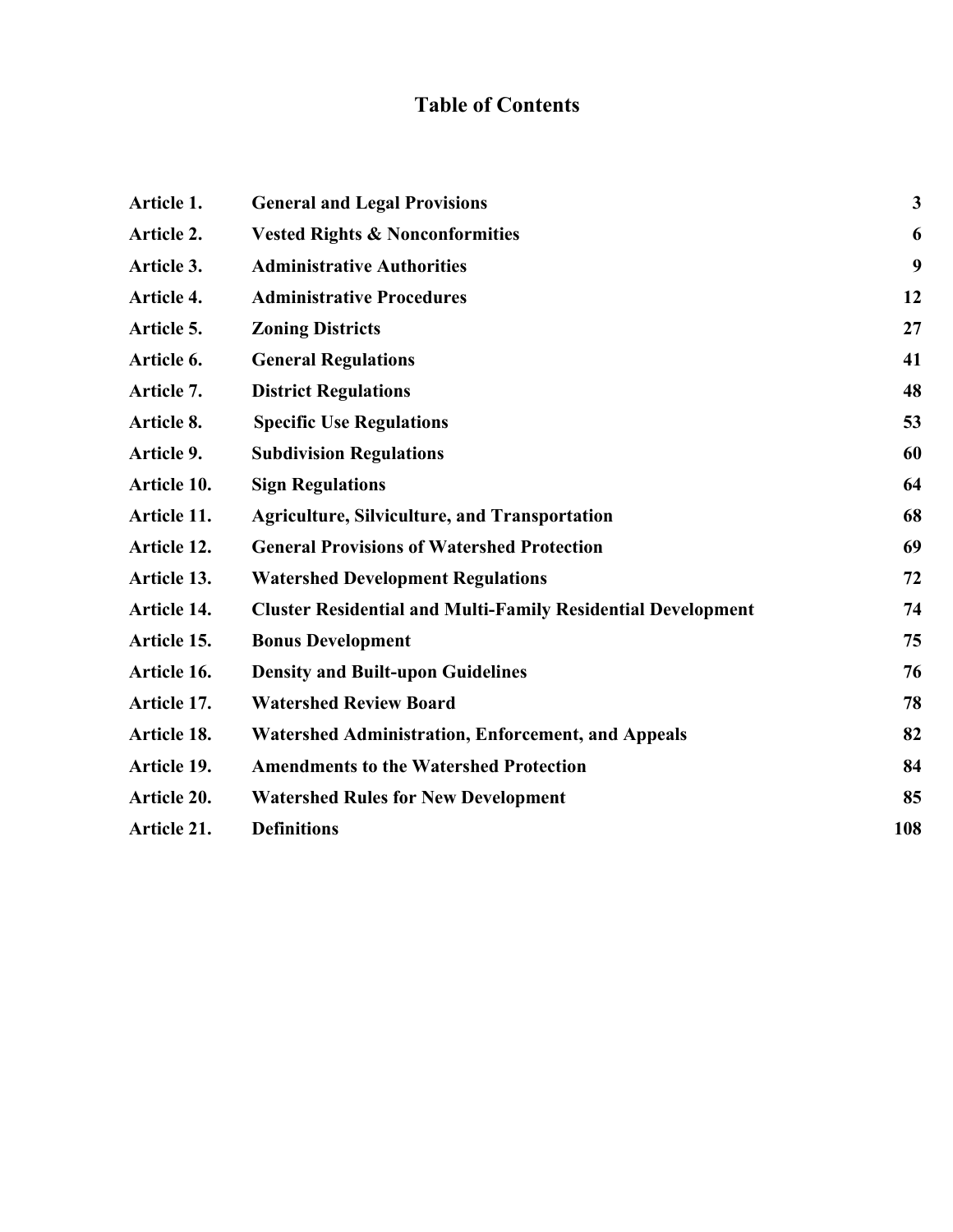# **Article 1. General and Legal Provisions**

#### **1.01 Authority**

This Ordinance is adopted by the Town of Stem pursuant to authority granted by the North Carolina General Statutes 160D-201 and N.C.G.S. 160D-103, to promote the public health safety, morals, and general welfare of the residents of the Town.

## **1.02 Title**

This ordinance shall be known as the "Unified Development Ordinance of the Town of Stem, North Carolina" and may be cited as "this Ordinance".

#### **1.03 Purpose**

This ordinance was prepared in accordance with the Stem Comprehensive Plan as defined in this ordinance. These regulations are made with consideration for the character of a particular district and its suitability for particular uses; and with a view to preserving property values and promoting compatibility between land uses. Its purpose is to promote the public health, safety, morals, and welfare, and to:

- A. Provide adequate light and air;
- B. Prevent overcrowding of land;
- C. Avoid undue concentration of population;
- D. Lessen street congestion;
- E. Secure public safety from fire, panic, and dangers;
- F. Facilitate efficient and adequate provision of transportation, water, sewer, schools, parks, and other public services.

#### **1.04 Jurisdiction**

Unless exempted by state law or this ordinance, this ordinance shall apply to lands and structures within the Town of Stem corporate limits and any extraterritorial jurisdiction (ETJ) boundary established pursuant to state law.

#### **1.05 Applicability**

Except as provided under Article 2 (Vested Rights), no person may use or occupy any land or building or authorize the use or occupancy of land or building under his or her control except in compliance with this ordinance.

#### **1.06 Effective Date**

The provisions in this ordinance shall become effective upon adoption.

#### **1.07 Statutes of Limitation**

A cause of action challenging the validity of this ordinance or amendment shall be brought within the time period prescribed by N.C.G.S. 160D-1405.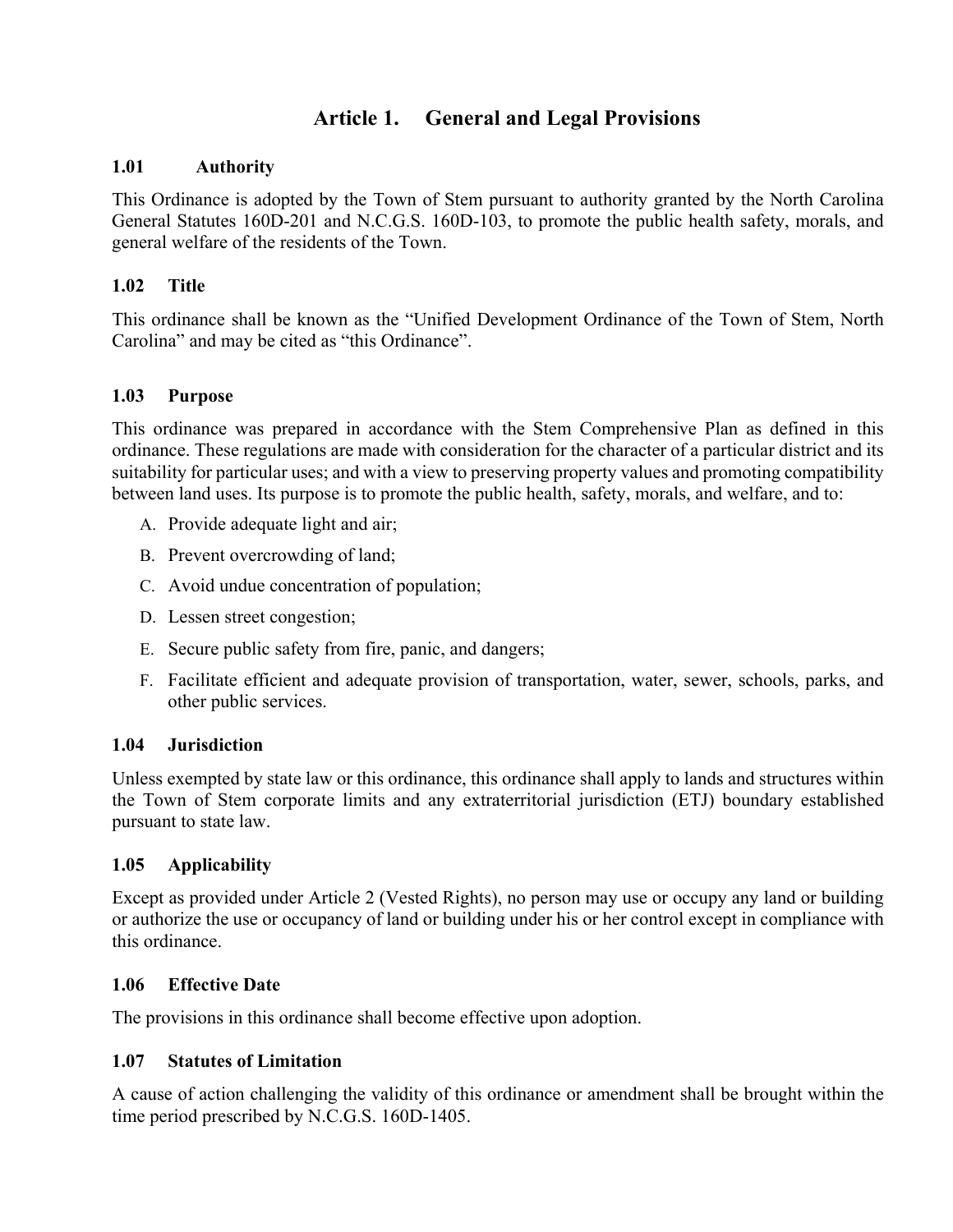#### **1.08 Consistency with Comprehensive Plan**

This ordinance was made in accordance with the Town of Stem Comprehensive Plan. The comprehensive plan includes any official document the town adopts to manage any aspect of development. The provisions of this ordinance were found to be consistent with one or more of the following:

- A. The policies of the adopted comprehensive development plan;
- B. An official future land use map;
- C. A comprehensive transportation plan;
- D. Any adopted small area plans;
- E. The purpose statements in these or other development regulations.

#### **1.09 Minimum Requirements**

- A. The provisions of this ordinance are the minimum requirements necessary to carry out the ordinance's stated purpose and intent.
- B. In addition to the requirements of this ordinance, all uses and development must comply with other applicable Town, state, and federal regulations.
- C. All references to other Town, state, or federal regulations are for informational purposes only and do not constitute a complete list of such regulations.

#### **1.10 Conflicting Provisions**

A. Conflicts with State or Federal Law

If the provisions of this ordinance are inconsistent with those of state or federal law, the more restrictive provision will control to the extent permitted by law. The more restrictive provision is the one that imposes greater restrictions or more stringent controls.

B. Conflicts with Other Town Regulations

If the provisions of this ordinance are inconsistent with one another or conflict with provisions in other ordinances of the Town, the more restrictive provision will control. The more restrictive provision is the one that imposes greater restrictions or more stringent controls.

C. Conflicts with Private Agreements and Covenants

This development ordinance is not intended to interfere with or annul any easement, covenant, deed restriction or other agreement between private parties. But, if this ordinance imposes a greater restriction than imposed by a private agreement, this ordinance will control. Nothing in this ordinance shall be construed to render private agreements not contrary to this ordinance invalid.

# **1.11 Existing Permits and Developments**

This ordinance shall not affect the rights of property owners who have lawfully established, and continuously maintained in a lawful manner, a use prior to the adoption of this ordinance or amendment that otherwise renders such use unlawful. A nonconforming use or structure that was recognized prior to the adoption of this ordinance shall continue to operate under the provision of law under which it was recognized so long as the nonconforming use or structure is not in violation of such provision of law, the adoption of this ordinance notwithstanding. Nothing in this ordinance prohibits the voluntary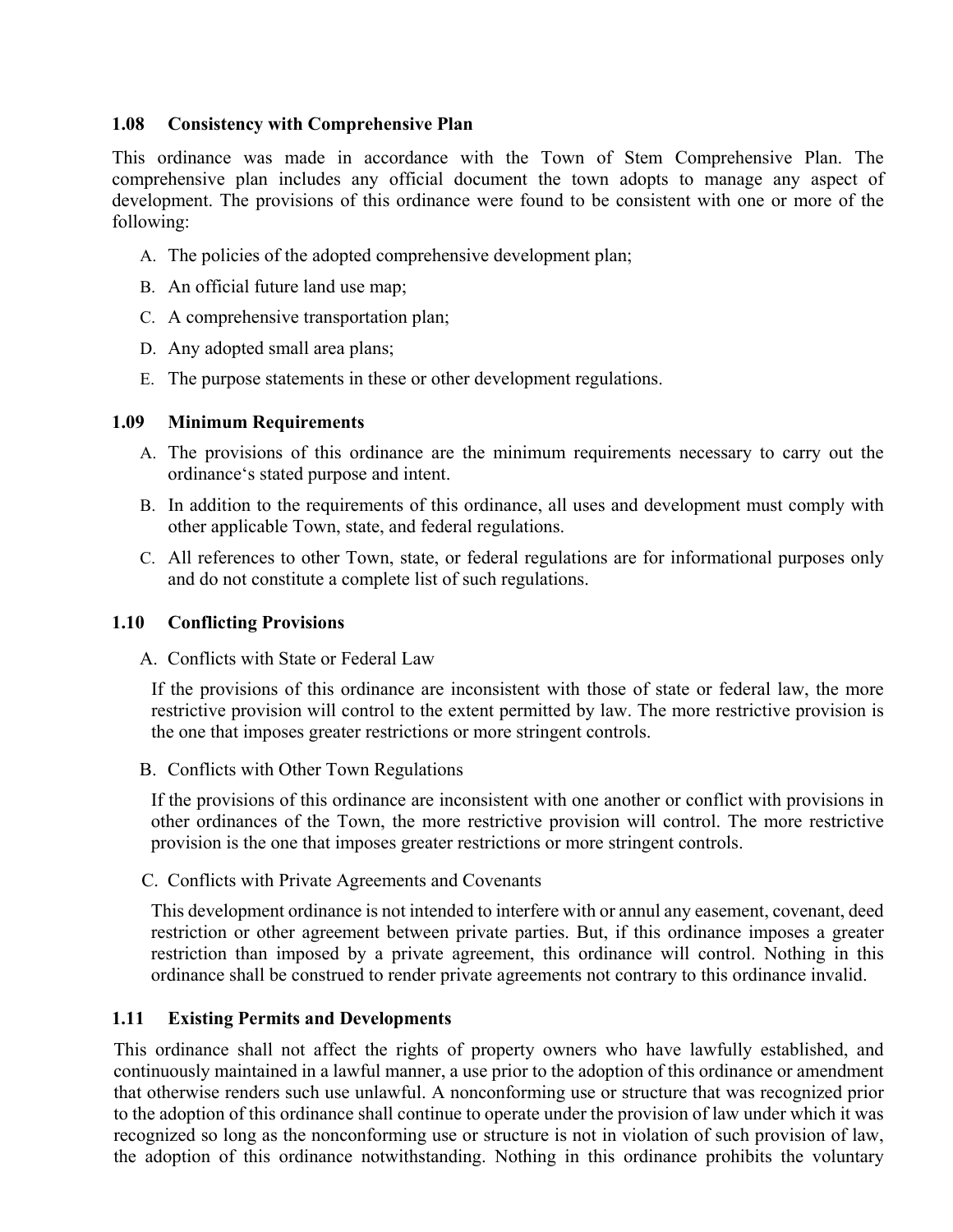compliance with any future ordinance, regulation, or incentive.

# **1.12 Severability**

The sections, paragraphs, sentences, phrases, and clauses of this ordinance are severable. If any part of this ordinance is declared unconstitutional or invalid by a court of competent jurisdiction, such declaration shall not affect the remaining parts since the same would have been enacted without the incorporation of such unconstitutional or invalid section, paragraph, sentence, clause or phrase.

# **1.13 Repeal of Conflicting Ordinance**

Any part of an ordinance of the Town of Stem that are in conflict or inconsistent with this ordinance are repealed or superseded to the extent necessary to give this ordinance full force and effect.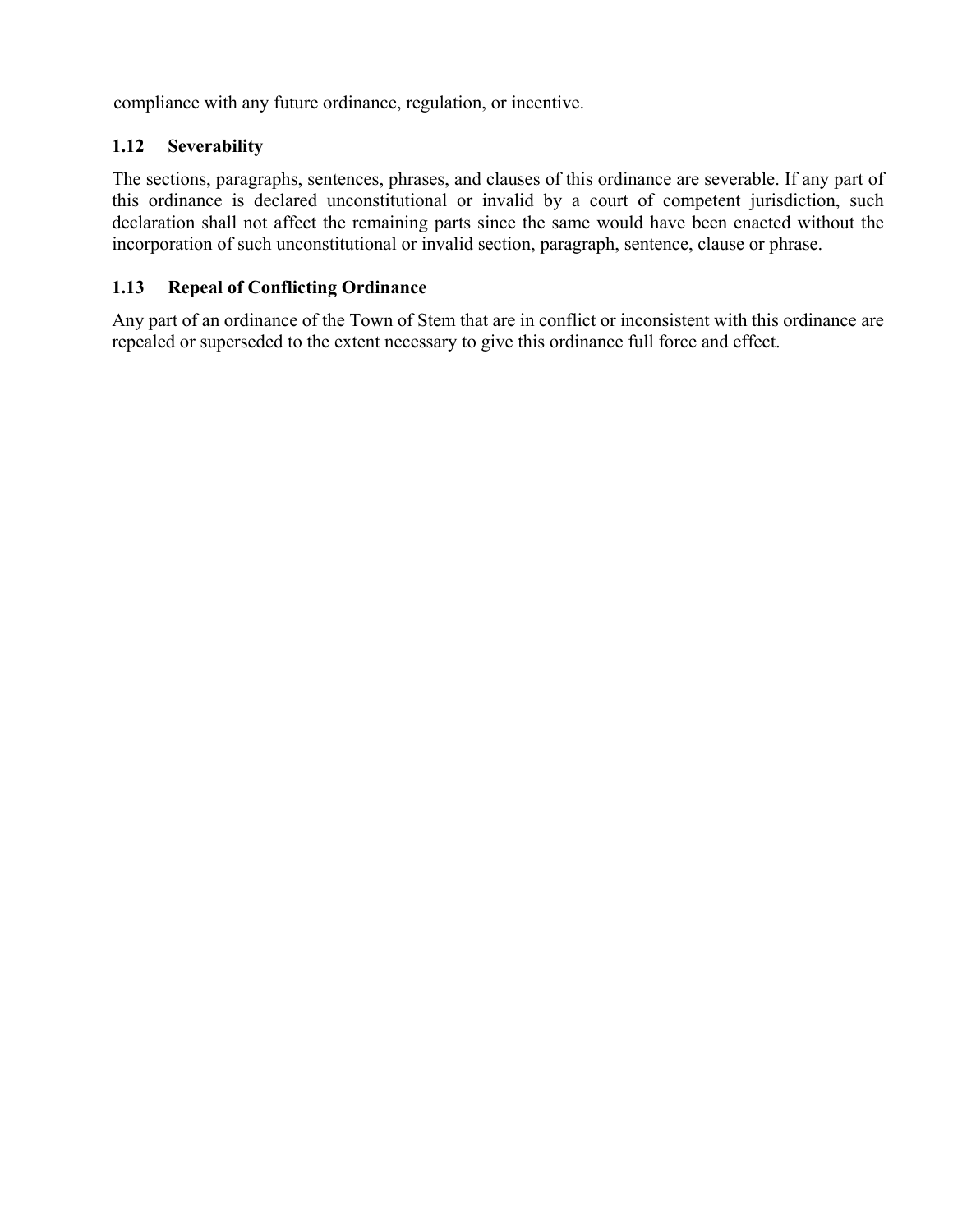# **Article 2. Vested Rights & Nonconformities**

#### **2.01 Generally**

- A. No amendment to this ordinance or the zoning map shall be applicable without the consent of the landowner with regard to buildings and uses for which a vested right has been established and remains valid.
- B. A vested right shall not preclude the application of overlay zoning that imposes additional requirements that do not affect the allowable types or intensity of use, or that are general and applicable to all property subject to town regulations. Otherwise, new or amended regulations shall become effective upon expiration or termination of the vested right in accordance with this Ordinance.

#### **2.02 Establishment**

A vested right shall be established as follows:

- A. Common Law: A quasi-judicial finding by the Zoning Administrator or a judicial finding that substantial expenditures of resources (time, labor, money) based on good faith reliance upon having received a valid permit to precede with the development has been incurred by the property owner. Decisions made by the Zoning Administrator may be appealed to the Board of Adjustment.
- B. Building Permit: A valid building permit issued prior to the effective date of the ordinance effecting the change, so long as the permit remains valid and unexpired pursuant to N.C.G.S. 160D-1110.
- C. Statutory Vested Right: A "Site-specific Development Plan" approved in accordance with N.C.G.S. 160D-108.

#### **2.03 Term of a Vested Right**

- A. A statutory vested right shall remain vested for 2 years from the date of approval. Prior to the end of the initial vesting period, the landowner may ask the Town Board for extensions in 2-year increments. The total vesting period shall not exceed six years.
- B. A statutory vested right is not a personal right, but shall attach to and run with the subject property. After approval of a site-specific development plan, all successors to the original landowner shall be entitled to exercise such right while in effect.

#### **2.04 Termination of Statutory Vested Rights**

A statutory vested right shall terminate:

- A. At the end of the applicable vesting period with respect to buildings, the uses for which no valid building permit applications have been filed.
- B. With the written consent of the affected landowner.
- C. Upon finding by the Town Board, by ordinance after a public notice and hearing, that natural or man-made hazards on or in the immediate vicinity of the property, if not corrected, would pose serious threat to the public health, safety, or welfare if the project were to proceed as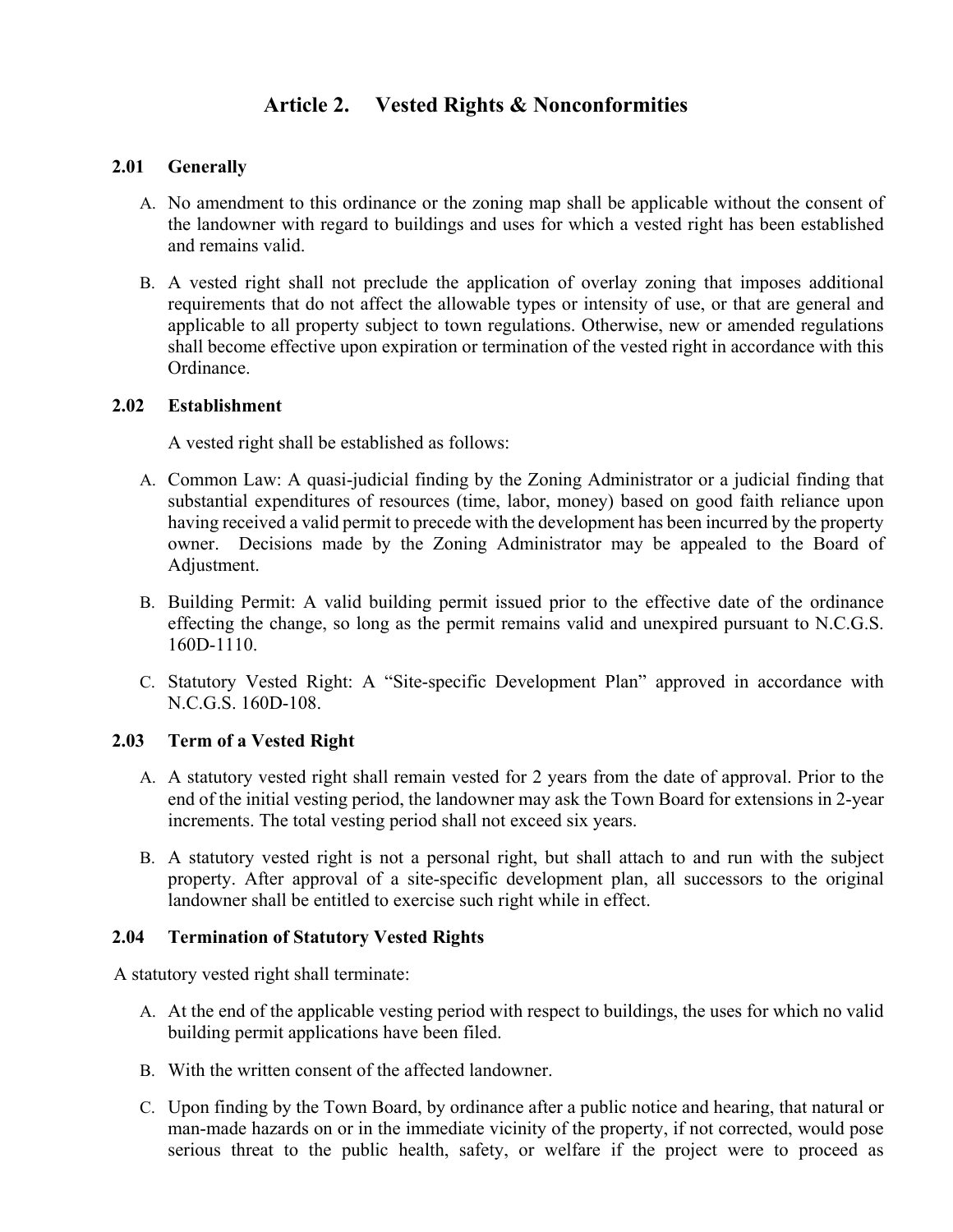contemplated in the site specific development plan.

- D. Upon compensating the affected landowner for all costs, expenses, and other losses incurred by the landowner, including, but not limiting to, all fees paid in consideration of financing, and all architectural, planning, marketing, legal, and other consultant's fees incurred after approval by the town, together with interest thereon at the legal rate until paid. Compensation shall not include any diminution in the value of the property which is caused by such actions;
- E. Upon findings by the Town Board, by ordinance after notice and a hearing, that the landowner or his representative intentionally supplied inaccurate information or made material misrepresentations which made a difference in the approval by the approval authority of the site specific development plan; or;
- F. Upon the enactment or promulgation of a State or Federal law that precludes development as contemplated in the site specific development plan, in which case the approval authority may modify the affected provisions, upon a finding that the change in State or Federal law has a fundamental effect on the plan, by ordinance after notice and a hearing.

# **2.05 Nonconformities**

- A. Applicability: This section applies to any nonconformity that was legally established and operated on or before these regulations or amendments were adopted.
- B. Continuation: On the effective date of this Ordinance, a nonconformity that was lawfully established, operated, or commenced in accordance with the provisions of all ordinances, statutes, or regulations in effect at that time may continue subject to this Article.
- C. Discontinuance: If a nonconformity is discontinued for 180 consecutive days or for 18 months in any three-year period, any future use of the premises shall conform with this ordinance. Discontinuance shall terminate the right to continue the nonconformity.

# **2.06 Nonconforming Uses**

- A. Continuance: The lawful use of any structure existing as of the effective date of this ordinance may be continued and extended throughout the structure. However, any alterations or additions to the structure shall conform to existing law.
- B. Enlargement: A conforming structure in which a nonconforming use is operated shall not be enlarged or extended except as required by law or ordinance.
- C. Change to Conforming Use: Any nonconforming use may be changed to a use conforming to the regulations established for the district in which it is located. Thereafter, any future use shall conform to these regulations.
- D. Changes to Current Use: Any changes to a nonconforming use shall bring the use more into conformance with regulations of this ordinance. No change shall increase in the minimum number of off-street parking and loading spaces required.

# **2.07 Nonconforming Lots**

A substandard lot shall comply with the yard, buffer, setback, and bulk regulations of the zoning district in which the lot is located.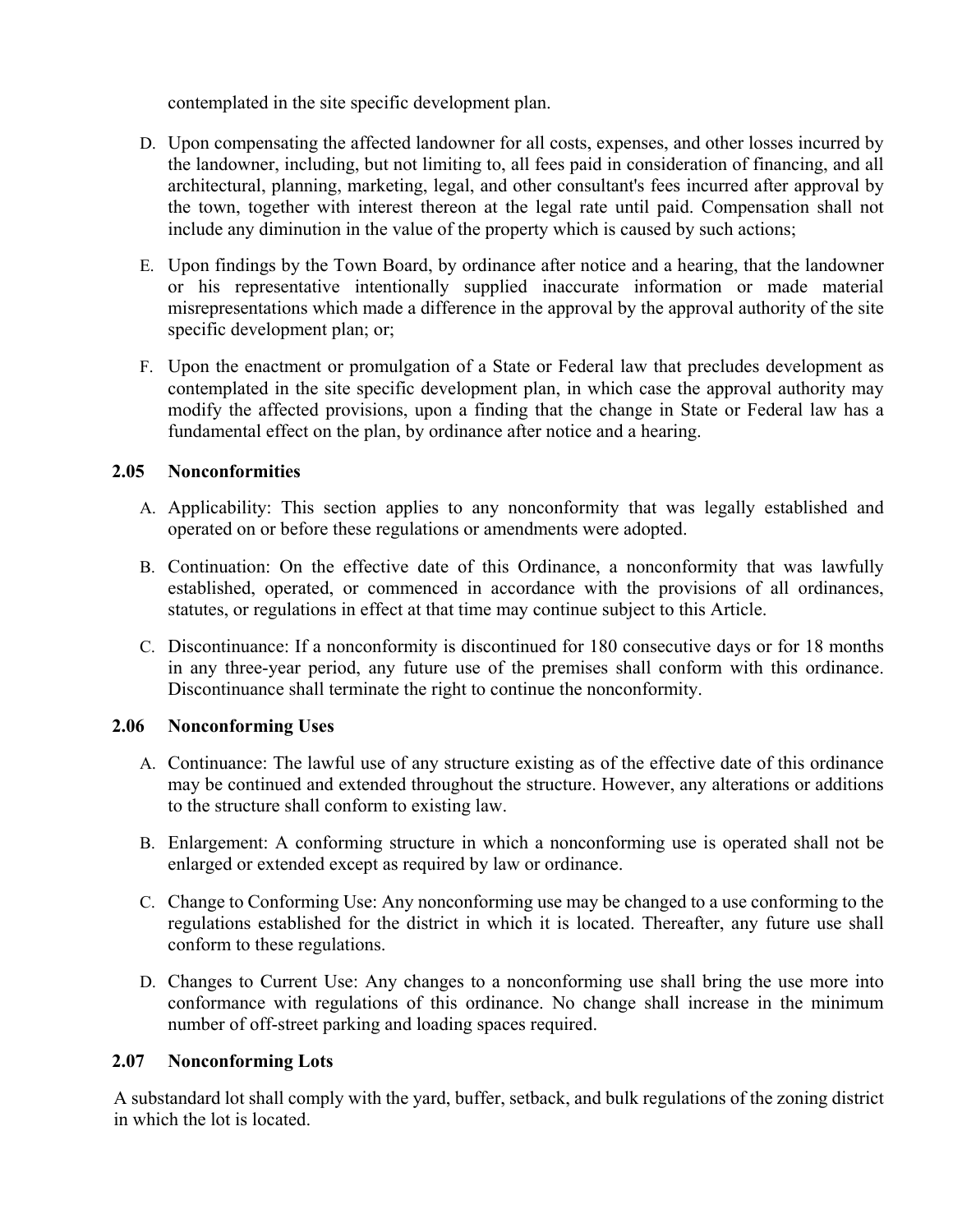#### **2.08 Nonconforming Structures**

- A. Continuance of Nonconforming Structures: Subject to the limitations in this section, any nonconforming structure may be occupied, operated, and maintained in a state of good repair.
- B. Enlargement: A nonconforming structure in which only permitted uses are operated may be enlarged or extended if the enlargement or extension can be made in compliance with the provisions of this ordinance established for structures in the district in which the nonconforming structure is located. Such enlargement shall also be subject to all other applicable ordinances.

## **2.09 Nonconforming Sites as to Development Standards**

- A. Purpose*:* The ordinance establishes various development standards for individual lots. Consequently, many development sites do not meet current requirements for parking lot standards, landscaping, and other design specifications. This section requires that such nonconforming sites be brought into conformance with the site development standards prescribed by this ordinance.
- B. Authority to Continue: Any lawfully existing nonconforming site may be continued so long as it remains otherwise lawful subject to this section.
- C. Extension: A conforming use located on a nonconforming site shall not be expanded until the site is brought into conformance with the provisions of this ordinance. However, single-family residential structures that are located on a legally nonconforming site with respect to required yards, areas, or height may be structurally altered or enlarged, providing the portion of the structure that is altered or enlarged conforms with the provisions of this ordinance.
- D. Relocations: No structure shall be relocated to a nonconforming site until the site is brought into conformance with the provisions of this ordinance.
- E. Change in Use: No existing structure located on a nonconforming site shall be changed from one use to another use until the site is brought into conformance with this ordinance.

#### **2.10 Damage or Destruction**

- A. The right to operate and maintain any nonconformity, except single-family dwellings, shall terminate whenever the nonconforming structure is damaged from any cause, and the cost of repairing such damage exceeds 25 percent of the replacement cost of such structure on the date of such damage.
- B. A nonconforming single-family dwelling unit that is destroyed or damaged more than 25 percent of the replacement cost may be rebuilt, if a building permit is issued within 1 year of the date of such damage or destruction. The Zoning Administrator shall require the submission of sufficient evidence to verify the date of damage or destruction.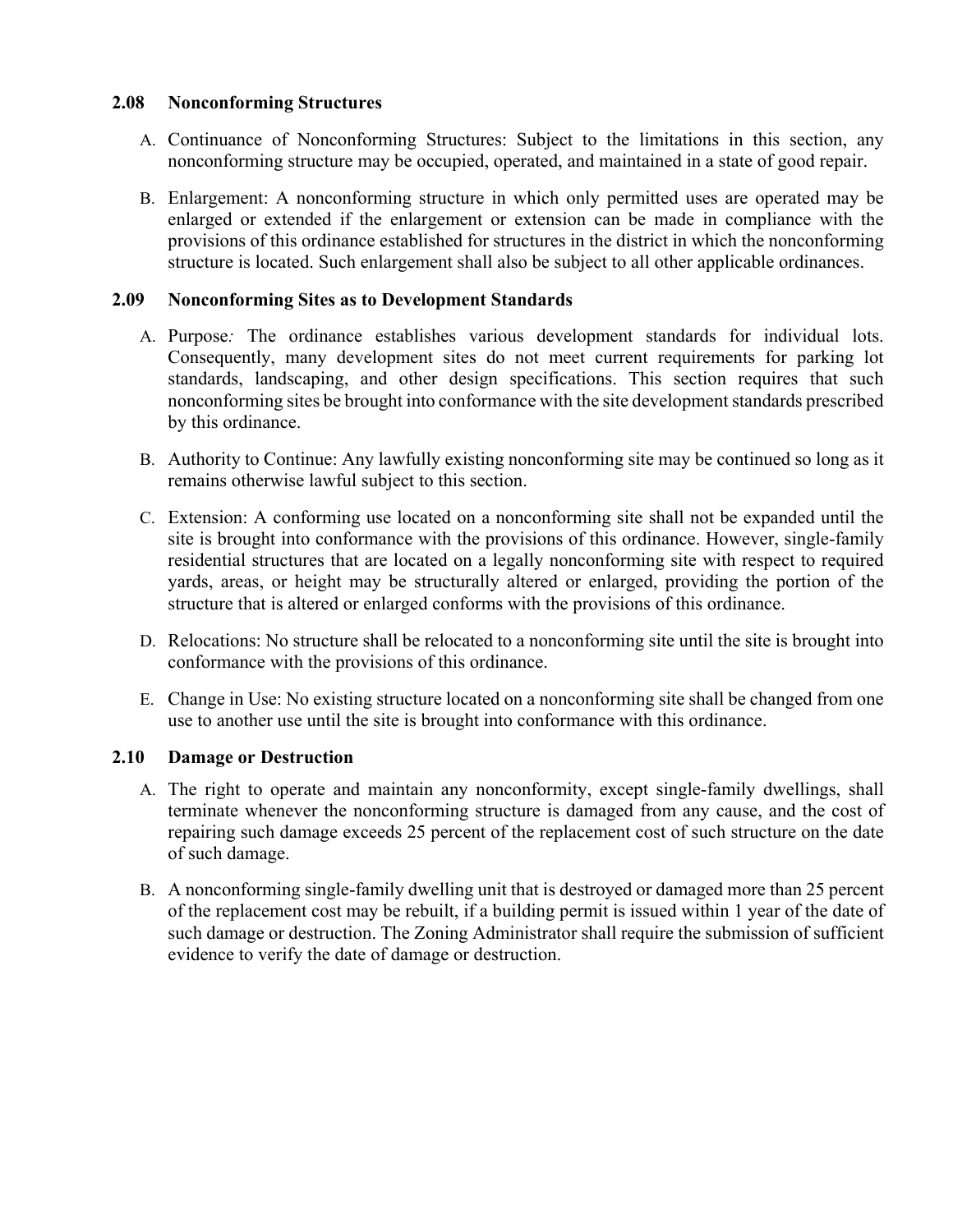# **Article 3. Administrative Authorities**

#### **3.01 Board of Commissioners**

#### A. Generally

The governing board of the Town of Stem may delegate administrative authority when unassigned by this Ordinance.

#### B. Specific Powers

The Board of Commissioners shall have the following duties and powers:

- 1) To adopt and amend the comprehensive plan;
- 2) To adopt and amend this ordinance and the official zoning map;
- 3) To designate a planning board and board of adjustment and appoint its members;
- 4) To review and approve applications for a Special Use Permit
- 5) To approve or deny site specific development plans; and
- 6) To take other actions that are reasonable and in the public interest.

#### **3.02 Planning Board**

#### A. Generally

The Planning Board of the Town of Stem shall exercise specific powers enumerated in this Ordinance.

#### B. Specific Powers

The Planning Board shall have the following duties and powers:

- 1) To develop and maintain the comprehensive plan;
- 2) To review and advise on proposed text and map amendments;
- 3) To review and advise on applications for a Special Use Permit;
- 4) To function as the Board of Adjustment;
- 5) Other duties assigned by the Board of Commissioners.

# **3.03 Board of Adjustment**

#### A. Establishment

The board of adjustment is hereby established pursuant to N.C.G.S. 160D-302 and this section.

#### B. Membership, Term, Vacancies

1) Members: The members of the Planning Board shall constitute the membership of the Board of Adjustment. The Board of Adjustment shall be composed of at least 5 members. If the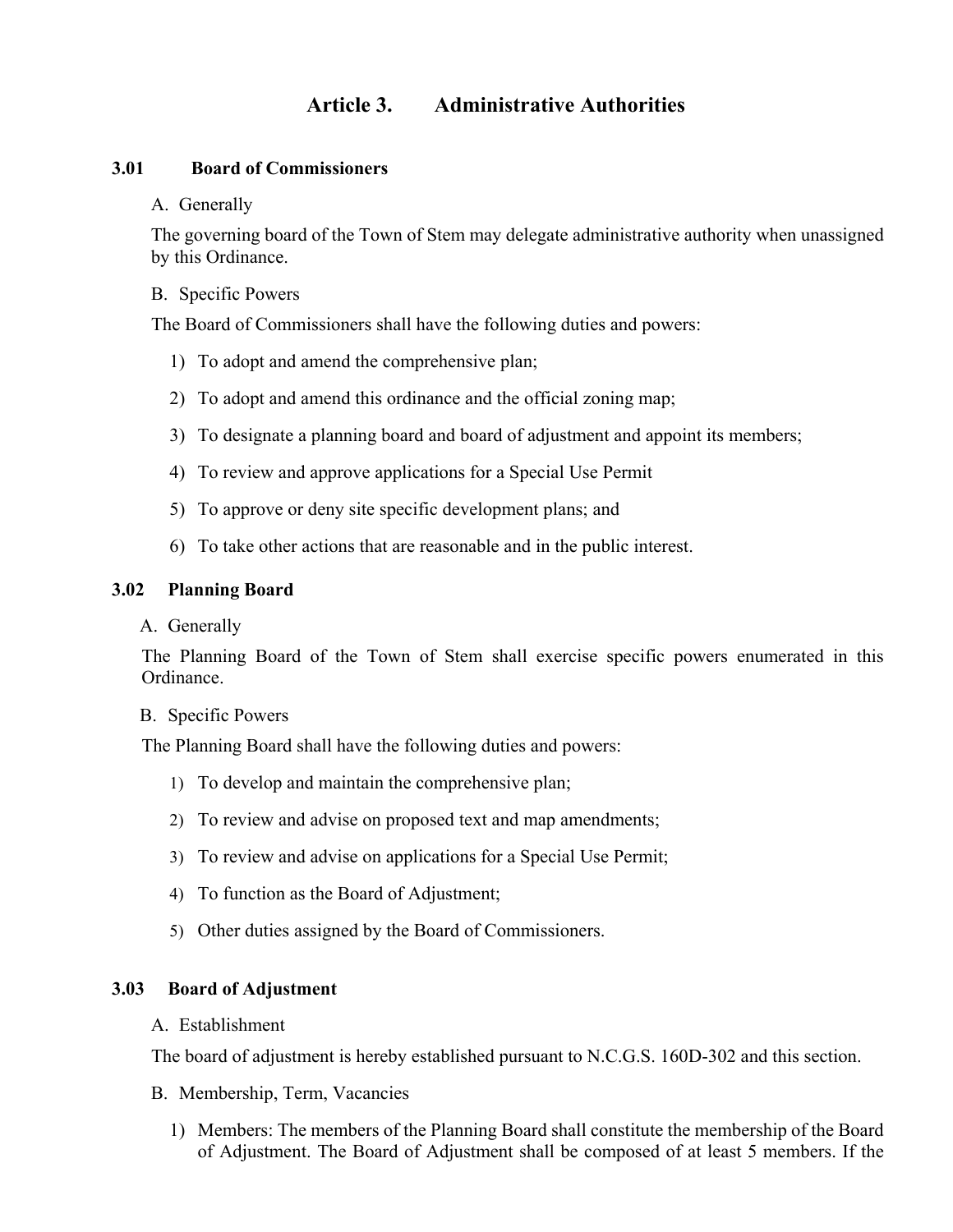town exercises extraterritorial powers in accordance with state law, proportional ETJ representation shall be provided pursuant to GS 160D-302. Alternates may be appointed to serve in the absence of a regular member. ETJ representation shall be appointed by the County Board of Commissioners pursuant to state law.

- 2) Terms: Seats on the Board of Adjustment shall have a term of 4 years.
- 3) Vacancies: Appointments to fill vacancies shall be for the unexpired term of the vacated seat on the board.
- C. Powers and Duties

The Board of Adjustment shall have the following duties:

- 1) To review and decide applications for administrative appeals;
- 2) To review and decide applications for variances;
- 3) To perform other duties as directed by the Board of Commissioners.

D. Meetings and Record

- 1) Meetings: The Board of Adjustment shall meet as needed to review an application that requires its review. However, the Board of Adjustment shall meet within 45 days after an application is filed with the Zoning Administrator.
- 2) Quorum: The presence of four members of the board of adjustment shall constitute a quorum. No official action shall occur without a quorum.
- 3) Voting: A four-fifth majority vote of qualified board members is required to rule in favor of a variance application. Only vacant seats and members with an impermissible conflict of interest may be disqualified from voting.
- 4) Records: The Board of Adjustment shall keep accurate minutes of its meetings and prepare written report of its findings and conclusions, which shall be a public record.
- E. Rules of Procedure

The Board of Adjustment may adopt rules of procedures for the conduct of its business consistent with state law and this ordinance.

#### **3.04 Zoning Administrator**

A Zoning Administrator shall be appointed by the Board of Commissioners to administer and enforce this ordinance. The Zoning Administrator may delegate duties to subordinates or designees. Any officer charged with administering or enforcing any part of this ordinance is referred to as the Zoning Administrator.

#### **3.05 Table of Reviewing Authority**

The following table is a summary of the roles each administrative authority have in the zoning decisionmaking process: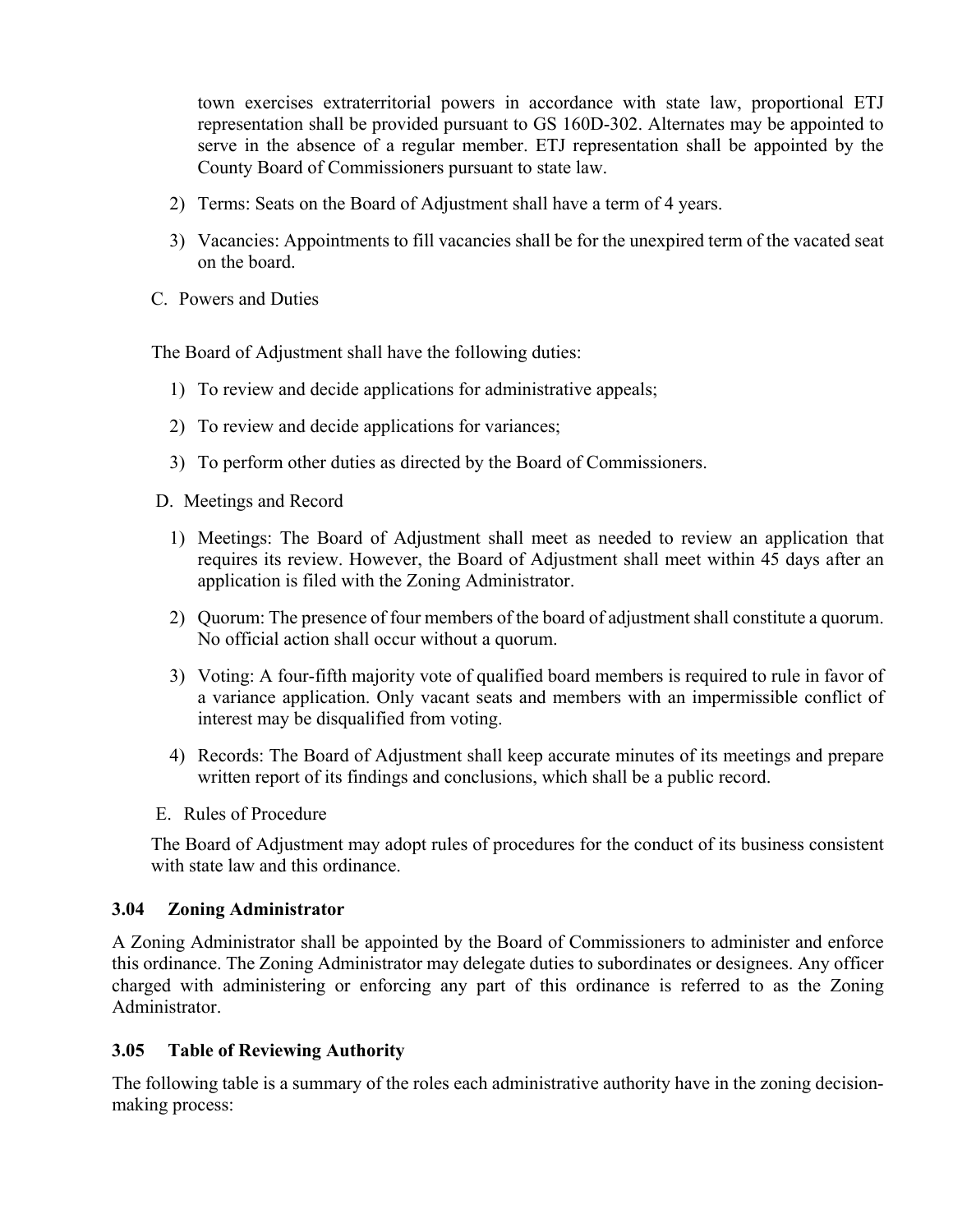| <b>Procedure</b>                  | <b>Zoning</b><br><b>Administrator</b> | <b>Planning</b><br><b>Board</b> | <b>Board of</b><br><b>Commissioner</b><br>S | <b>Board of</b><br><b>Adjustment</b> |
|-----------------------------------|---------------------------------------|---------------------------------|---------------------------------------------|--------------------------------------|
| <b>Zoning Permit</b>              | Administrative                        |                                 |                                             | Appeal                               |
| Certificate of Compliance         | Administrative                        |                                 |                                             | Appeal                               |
| Enforcement                       | Administrative                        |                                 |                                             | Appeal                               |
| Interpretation                    | Administrative                        |                                 |                                             | Appeal                               |
| <b>Administrative Appeal</b>      |                                       |                                 |                                             | Quasi-judicial                       |
| Variance                          |                                       |                                 |                                             | Quasi-judicial*                      |
| Zoning Map Interpretation         | Advisory                              |                                 |                                             | Quasi-judicial                       |
| <b>Special Use Permit</b>         | Advisory                              | Advisory                        | Quasi-judicial                              |                                      |
| Site Specific Development<br>Plan | Advisory                              |                                 | Quasi-judicial                              |                                      |
| <b>Text Amendment</b>             | Advisory                              | Advisory                        | Legislative                                 |                                      |
| Official Zoning Map<br>(Rezoning) | Advisory                              | Advisory                        | Legislative                                 |                                      |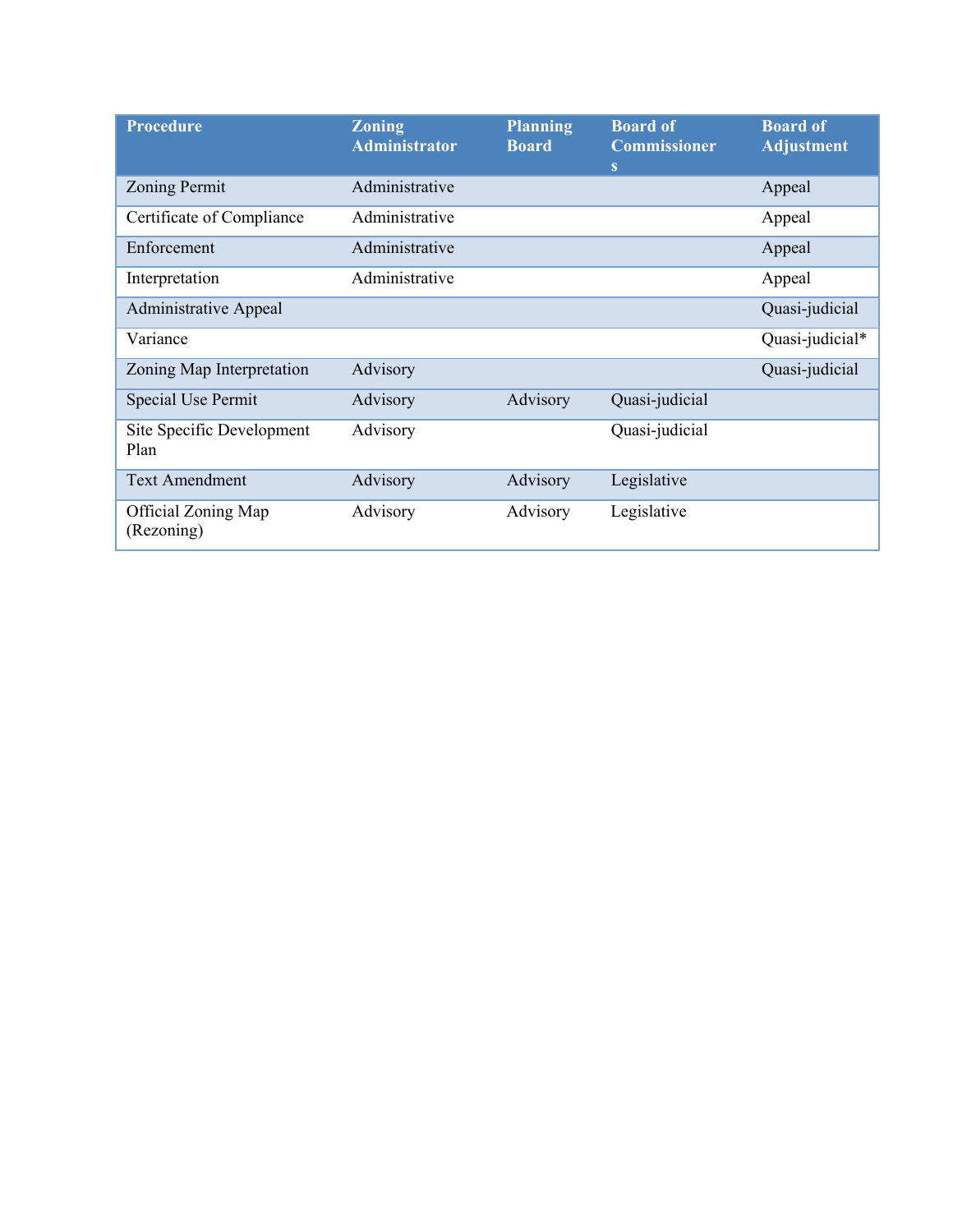# **Article 4. Administrative Procedures**

The purpose of this chapter is to establish procedures for filing and processing applications for zoning approval. This article is formatted to allow users to quickly and efficiently ascertain the steps involved in obtaining zoning approval—from initiating the review process, to reviewing application for compliance with substantive standards, to taking final action on the application, and finally, to appealing the final action. The intent is to ensure all proposed uses will comply with this ordinance.

#### **4.01 Initiation**

- A. Applicants wishing to subdivide a property into more than three parcels must contact the Zoning Administrator before Application Submission to determine if a pre-submittal conference will be required. A pre-submittal conference may involve relevant third parties including the Southern Granville Water and Sewer Authority, the Tar River Land Conservancy, the Stem Volunteer Fire Department, the North Carolina Department of Transportation, or others not named here. Fees charged by third parties for a pre-submittal conference will be the responsibility of the applicant.
- B. Application Submission

Applicants may initiate zoning review by filing an application with the Zoning Administrator. Applications shall be submitted on a form and in the number required by the Town. Applications shall include the following information:

- 1) Contact information: Name, address, and phone number of applicant, property owner, and authorized agent as applicable.
- 2) Proof of authority to file: A deed, valid lease, contract, option, written statement or other documentation to show standing to file an application pursuant to N.C.G.S.160D-101 and this ordinance.
- 3) Application Fees: Full payment of application fees as established by the Board of Commissioners in the official Town fee schedule.
- 4) Property location: A map, address, PIN, or other descriptions that will allow the Town to accurately ascertain the affected property location.
- 5) Site Plan: A plat, map, or drawing showing the existing and proposed location, setback, and dimensions of land uses, structures, vehicular use areas, and other impervious surfaces, buffers and open space, and other site details needed to show compliance with this ordinance.
- 6) Additional information: Additional information specified on the application form or required by the Zoning Administrator to show compliance with this ordinance.
- C. Application Fees

The Board of Commissioners shall adopt application fees sufficient to offset the costs of processing and reviewing the application. The fees shall be posted on the town website.

D. Application Sufficiency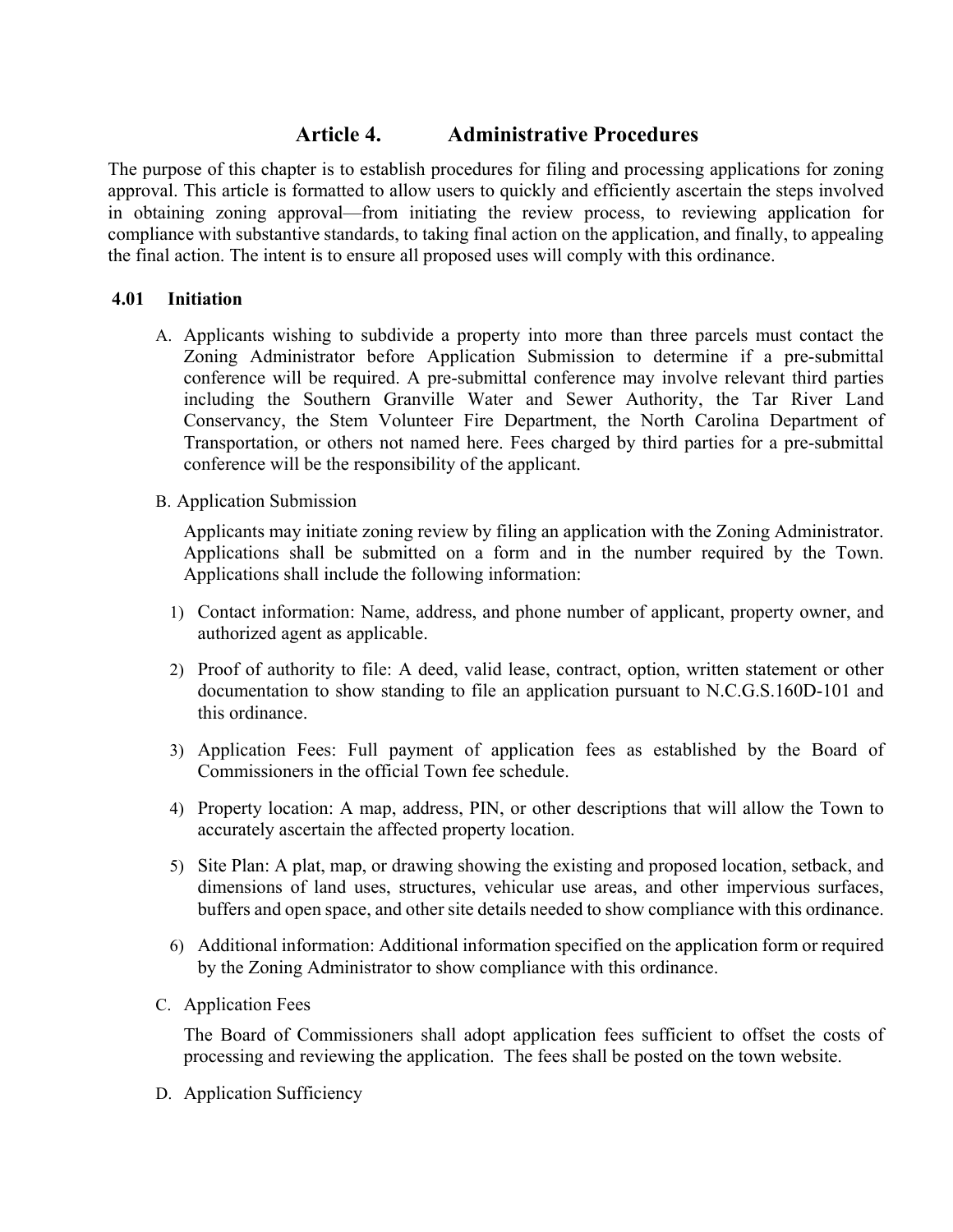- 1) Review for Sufficiency: The Zoning Administrator shall review the application to determine compliance with the submission requirements for the application. The Zoning Administrator shall notify the applicant of sufficiency within 10 working days.
- 2) Findings: If the Zoning Administrator finds that the application is sufficient, copies shall be referred to the appropriate reviewing authorities. If the application is not sufficient, the zoning administrator shall inform the applicant of the deficiencies in writing.
- 3) Review Deadline: Application review deadlines shall begin when the Zoning Administrator determines that the application is sufficient, not on the date of submission. Deadlines may be extended upon mutual written agreement by the applicant and the decision-making authority. Deadlines that fall on a non working day recognized by the Town shall extend to the next working day.
- 4) Appeal: The applicant may file an appeal of the Zoning Administrator's decision to the Board of Adjustment within 30 days after the decision is made.

# **4.02 Technical Review**

After an application is found to be sufficient, the Zoning Administrator shall review it for compliance with the technical standards of this ordinance. The Zoning Administrator may consult with the town attorney, engineer, or other competent town, county, state authority or professional as needed to determine compliance. If the application requires a public hearing, a written advisory report of the findings shall be presented at the hearing.

## **4.03 Notice of Hearings**

#### A. Notice Requirements

A public notice shall precede all public hearings pursuant to this section. However, if inconsistency exists between this ordinance and state statute, the state statute governs. The following table establishes notice requirements for public review hearings:

| <b>Procedure</b>               | <b>Published</b><br><b>Notice</b> | <b>Mailed Notice Posted Notice</b> |  |
|--------------------------------|-----------------------------------|------------------------------------|--|
| Administrative Appeal          |                                   |                                    |  |
| Variance                       |                                   |                                    |  |
| <b>Text Amendment</b>          |                                   |                                    |  |
| Official Zoning Map (Rezoning) |                                   |                                    |  |
| <b>Conditional District</b>    |                                   |                                    |  |
| Special Use Permit             |                                   |                                    |  |
| Site specific development plan |                                   |                                    |  |

- B. Specific Notice Requirements
	- 1) Published notice: A notice shall be published in an official newspaper of general circulation in the affected area for 2 successive weeks. The initial notice shall appear not more than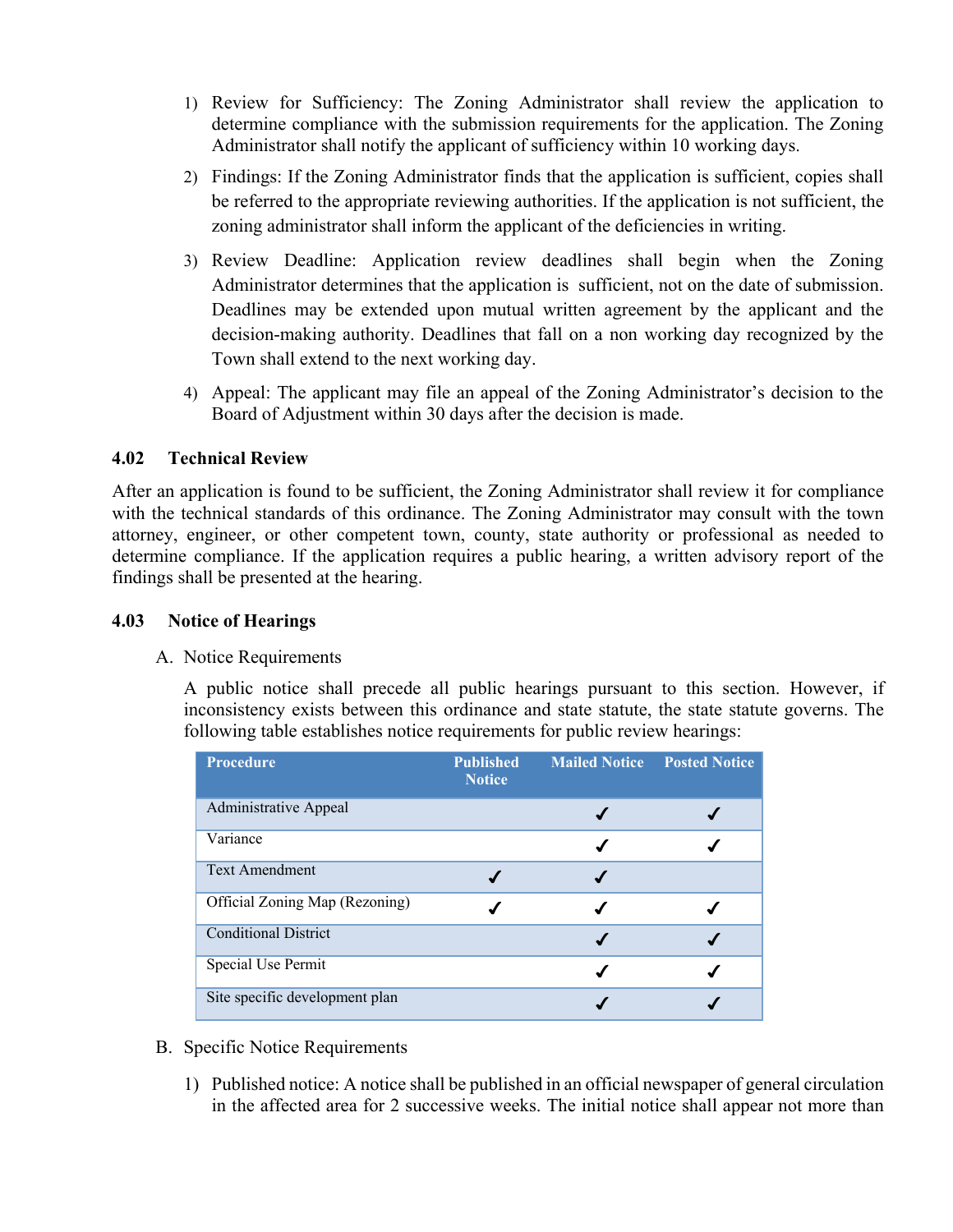25 days or less than 10 days before the date of the hearing. The next notice shall appear during the next calendar week.

- 2) Posted notice: If required, a water-proofed sign shall be posted on the property which is the subject of the application in a location clearly visible and legible from the street, either on the lot or an adjacent right-of-way. The sign shall be posted at least 10 days before the date of the public hearing and shall remain posted up to the date of the hearing.
- 3) Mailed notice: A mailed notice shall be sent to the applicant and to any other adjoining and nearby property owners within 1000 feet, as specified in this ordinance or otherwise by law for the type of application. Applicant's notice shall be sent certified mail. Name and address of property owners shall be determined from the latest county tax listing. Notice shall be deposited in the mail at least 10 days but not more than 25 days before the date of the public hearing.
- C. Contents of Notice

The notice shall inform interested parties of the date, time, location, and subject of the application and shall state at least the following:

- 1) Published or Mailed Notice
	- a) Reasonable identification of subject property (map, description, PIN, etc.)
	- b) A general description of the proposed action
	- c) The current and proposed zoning district, if applicable
	- d) Time, date, location of hearing
	- e) Rights to attend or speak at hearing
	- f) Name and phone number of person to contact for more information
- 2) Posted Notice
	- a) Type of application;
	- b) The time, date and location of the public hearing; and
	- c) A phone number to contact the Town for more information.
- D. Certification

At the hearing, the Zoning Administrator shall certify that the required notices were given and such certificate will be deemed conclusive in the absence of fraud.

E. Action Consistent with Notice

After the public hearing, the reviewing body may take any action on the application that is consistent with the notice given, including approval of the application, as proposed or with conditions, or denial of the application.

#### **4.04 Legislative Hearings**

A. Purpose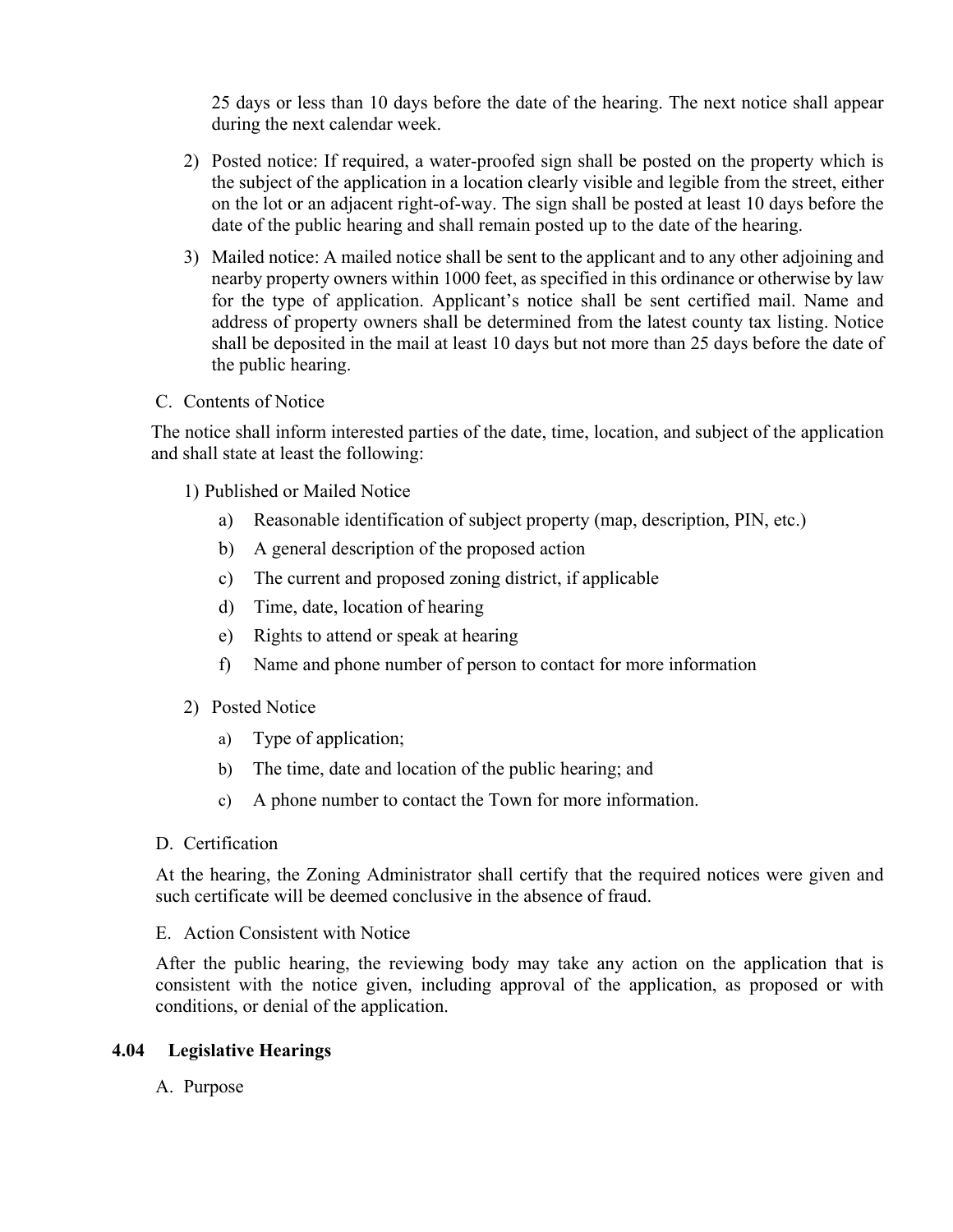Legislative hearings provide the public with an opportunity to be heard consistent with the procedures established by the Board of Commissioners and consistent with this section and state law. Legislative hearings are required to establish new policies or regulations, such as zoning text amendments or zoning map amendments.

B. Applicability

This section applies specifically to amendments to this ordinance and the Official Zoning Map.

C. Required hearings

The Board of Commissioners shall hold a public hearing before taking final action on any amendment. Notice shall be provided pursuant to Section 4.03.

D. Conduct of Hearing

Any person may appear and comment in accordance with this ordinance and state law. The Board of Commissioners may adopt additional rules to conduct hearings that do not conflict with this ordinance and state law.

E. Record of Proceedings

The presiding body shall take minutes of the proceedings by any appropriate means consistent with state law. The record shall include a summary of findings and conclusions. The Zoning Administrator shall make such records available for public review. The Town Board may set fees to recover the cost of duplicating records.

F. Conflict of Interest

No member of the Board of Commissioners or any advisory board shall vote on a zoning amendment where the outcome of the matter is reasonably likely to have a direct, substantial, and readily identifiable financial impact on that member or on a member of their immediate family.

#### **4.05 Quasi-judicial Hearings**

A. Purpose

Quasi-judicial hearings are held to protect individual due process rights in the decision-making process. Quasi-judicial proceedings shall protect affected parties' right to fair and impartial decision-making. These decisions involve two key elements: (1) the findings of facts regarding specific applications; and (2) the exercise of judgment in applying the standards of this ordinance.

B. Applicability

This section applies to use permits, variances, administrative appeals, and other quasi-judicial decisions defined by this ordinance or state law.

C. Required hearing

The decision-making body shall conduct a quasi-judicial hearing to receive and review evidence relevant to making the appropriate findings. Notice shall be provided pursuant to Section 4.03.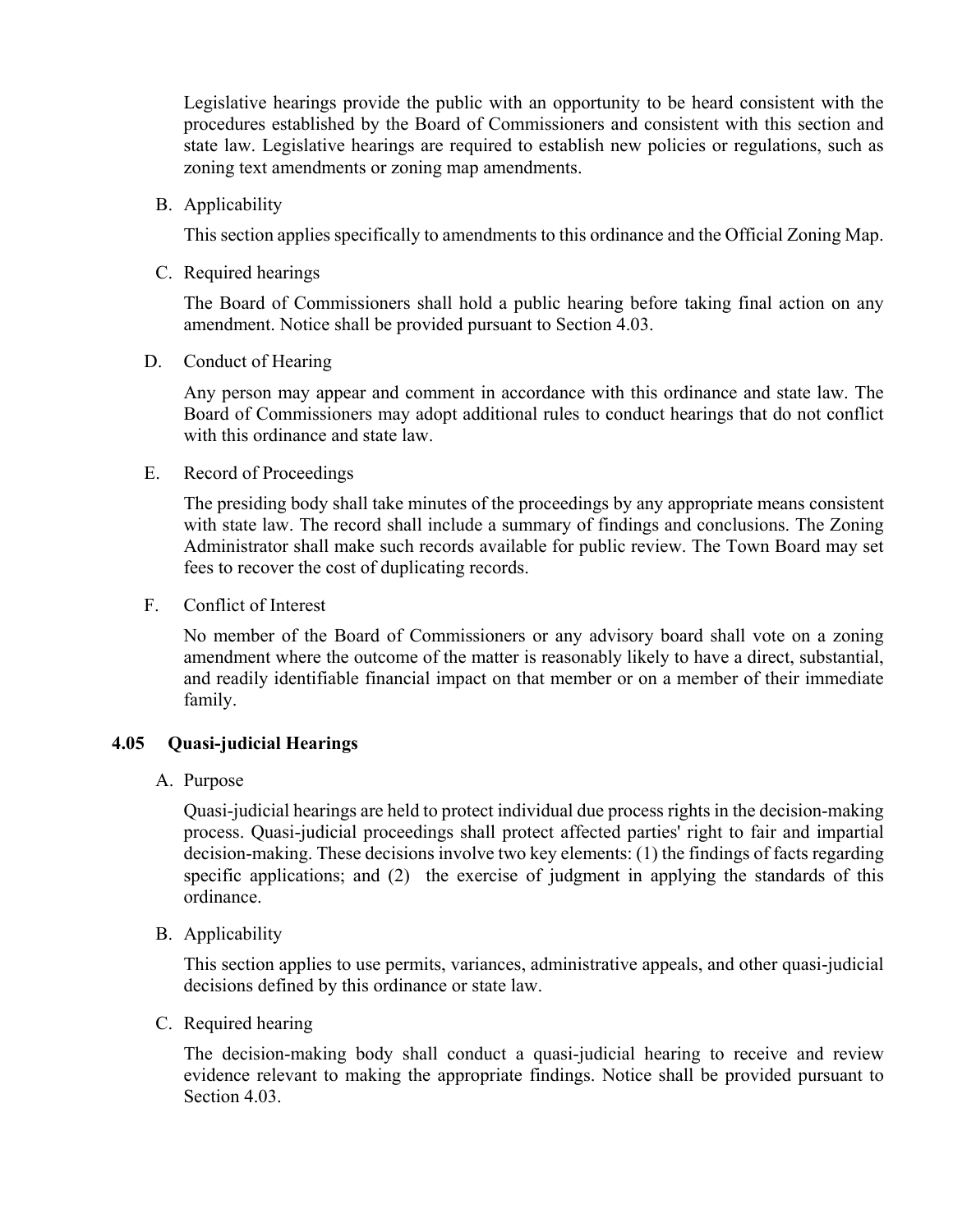# D. Conduct of Hearing

Hearings shall be conducted in a "court-like" fashion. The decision-making body shall act as a panel of judges. Any competent person may present evidence relevant to the findings required in this ordinance. Each speaker shall present testimony under oath and is subject to crossexamination.

The decision-making body may adopt additional rules to conduct its proceedings consistent with this ordinance and state law.

E. Findings

All findings shall be based on facts supported by relevant, substantial, and competent evidence presented at the hearing. Evidence not presented at the public hearing shall not be considered. A written statement of findings shall be adopted with all quasi-judicial decisions.

F. Conflict of Interest

No member of a board exercising a quasi-judicial function shall participate or vote on any matter that would violate a person's right to an impartial decision-maker. Impermissible conflicts of interest apply to members with:

- 1) A fixed opinion held prior to the meeting that is not susceptible to change;
- 2) Undisclosed ex parte communication;
- 3) A close familial, business, or other association with an affected party; or
- 4) A financial interest in the outcome of the case.
- G. Presentation of Evidence

The applicant, the Town, and any person who would have standing to appeal the decision shall have the right to participate as a party at the evidentiary hearing. Other witnesses may present competent, material, and substantial evidence that is not repetitive as allowed by the Board. Objections regarding jurisdictional and evidentiary hearing issues, including but not limited to, the timeliness of an appeal or the standing of a party, may be made to the Board. The Board Chair shall rule on any objections and the Chair's ruling may be appealed to the full Board. These rulings are also subject to judicial review pursuant to N.C.G.S. 160D-1402. Objections based on jurisdictional issues may be raised for the first time on judicial review.

#### **4.06 Official Record**

The Zoning Administrator shall retain copies of the application, plans, testimony, correspondence, advisory reports, written minutes, findings and conclusions, permits and certificates, and other associated documentation on file as part of the official records. The records shall be available for public inspection.

#### **4.07 Use Permits**

#### A. Applicability

This section applies to applications for Special Use Permits. Special Use Permits shall be decided by the Board of Commissioners.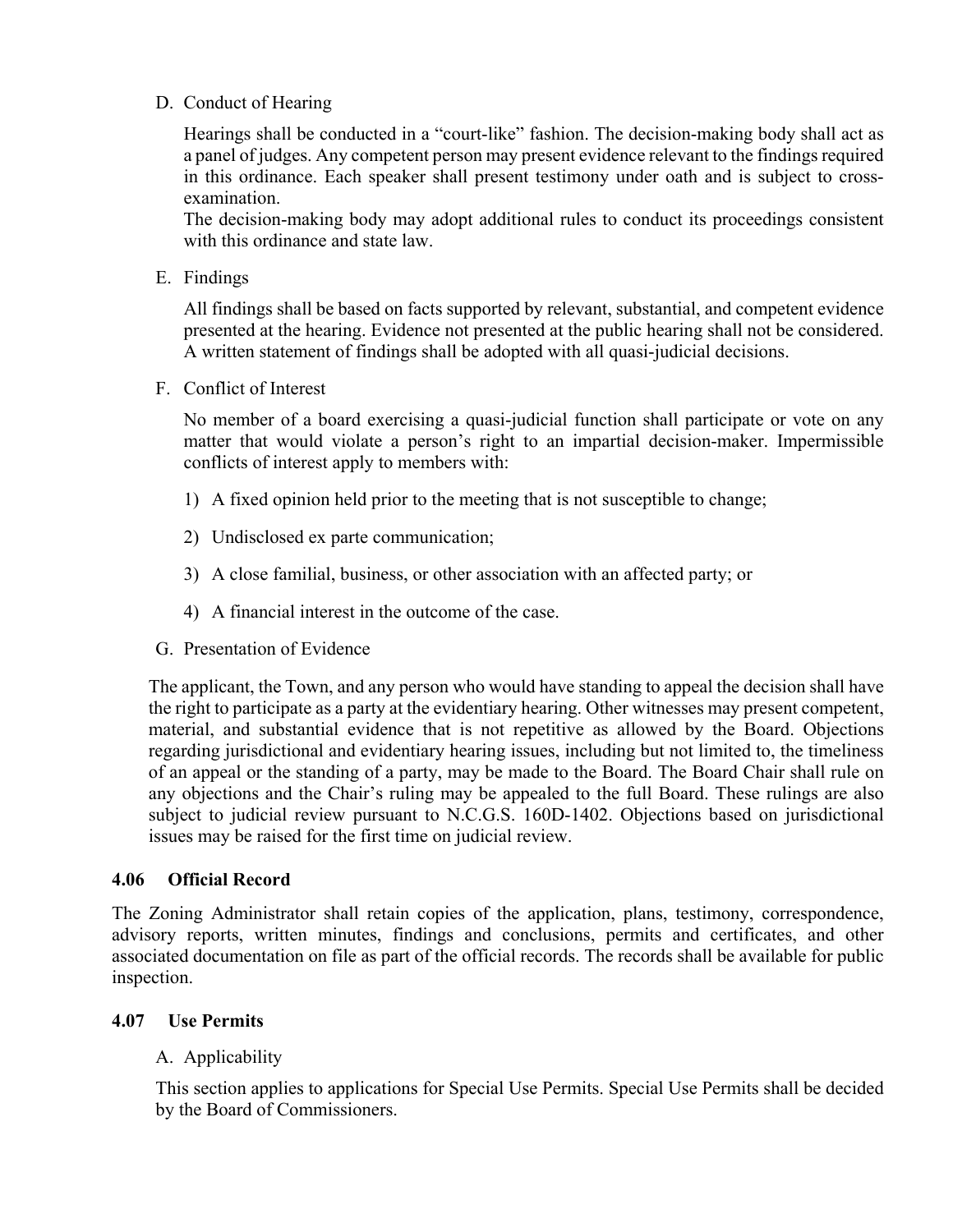#### B. Initiation

Application must be filed by the property owner or with the written consent of the property owner pursuant to Section 4.01.

#### C. Technical Review

The technical report from the Zoning Administrator shall include a written summary of facts established by the documentation submitted with the application.

#### D. Planning Board Recommendation

Applications for special use permits shall be referred to the Planning Board, which shall conduct an advisory review of a Special Use Permit application, and file a written recommendation of its findings to the Board of Commissioners within 30 days from the date of application referral.

#### E. Hearing and Notice

The Board of Commissioners shall conduct a quasi-judicial public hearing pursuant to Section 4.05. Notice shall be sent to the property owner, adjacent property owners, and the applicant.

#### F. Action by Decision-Making Body

The decision-making body shall vote to approve, approve with conditions, or deny the application within 45 days after the close of the public hearing. The concurring vote of a simple majority of qualified board members is required to approve a Special Use Permit. Vacant seats and disqualified members are not considered members of the board for voting purposes. The decision-making body may establish its own findings of fact, or adopt the Zoning Administrator's or Planning Board's.

#### G. Required Findings

A Special Use permit shall be approved if the Board of Commissioners finds all four of the following:

- 1) The proposed development complies with the applicable regulations of this ordinance.
- 2) The development is compatible with the general character of the area.
- 3) The development will not adversely affect the value of nearby or adjoining properties.
- 4) The use and development, if developed as proposed, will not be detrimental to public health, safety, and welfare.

#### H. Consideration

In making its decision, the Board of Commissioners should, at a minimum consider:

- 1) The type and intensity of development in relation to adjacent properties.
- 2) The buffer and screening provided between adjacent land uses.
- 3) The capacity of existing infrastructure to serve the proposed use and existing uses.
- 4) The impact proposed use will have on traffic congestion in the vicinity of the proposed development.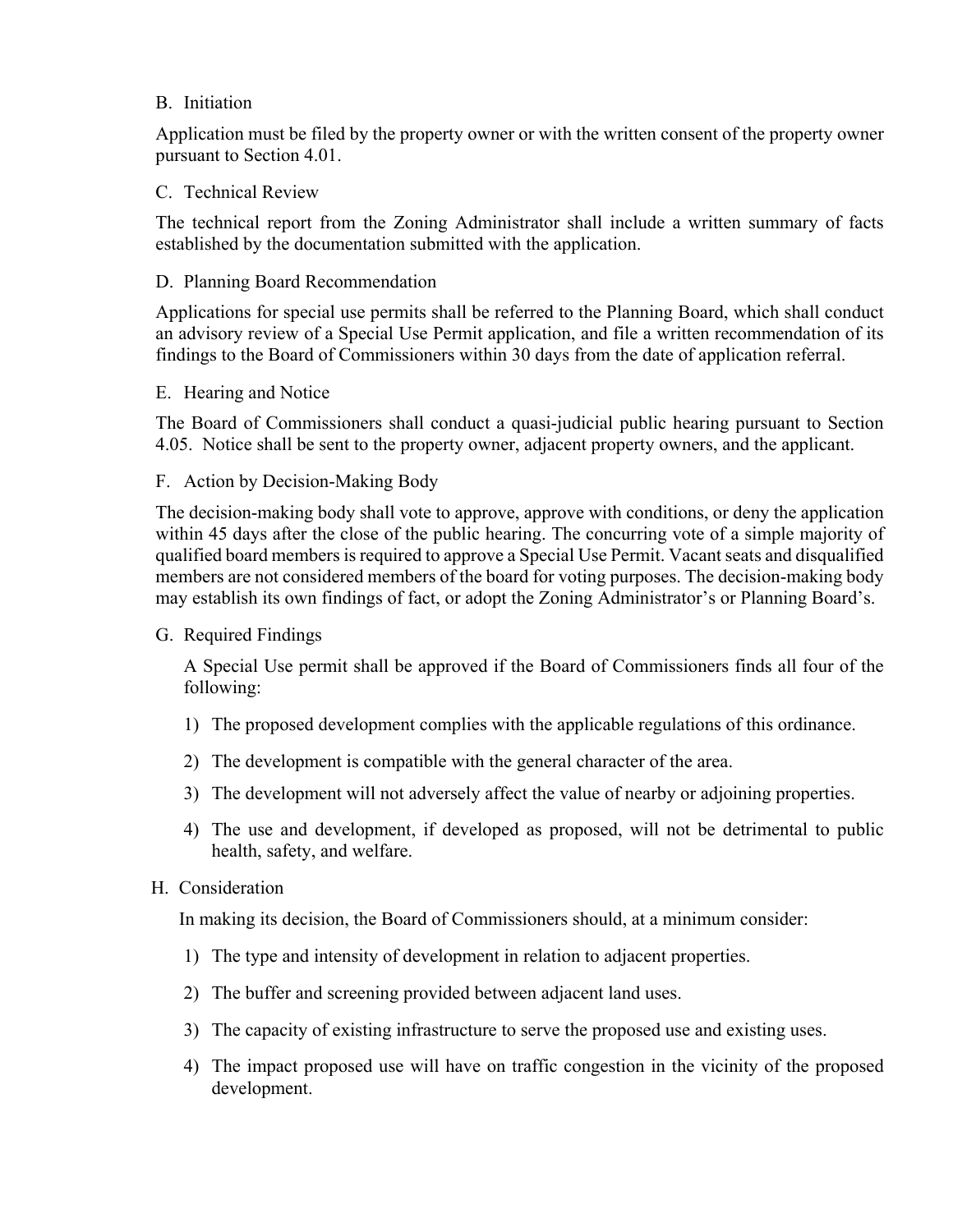- 5) The adverse impact of noise, odor, dust, and other nuisance on neighbors.
- 6) The impact the proposed use will have on the orderly development of adjacent areas.
- I. Conditions for Approval

In approving a Special Use Permit, the Board of Commissioners may impose standards, conditions, or requirements, in addition to or that supersede standards established elsewhere in this ordinance, if it deems it necessary to protect the public health, safety, and welfare, including but not limited to:

- 1) Provision of public improvements to adequately serve the development
- 2) Restrictions on the hours of operation.
- 3) Dedication or reservation of land for public use.
- 4) Provisions for restrictive covenants or easements.
- 5) Special dimensional requirements on lots and structures.
- 6) Require recordation in the Register of Deeds.
- J. Effects of Approval

A Special Use Permit shall authorize the applicant to pursue any permit or certificate required to develop and use the property as approved. If the development is not substantially underway within 2 years after the date of approval, the permit shall lapse. The applicant may ask the decision-making authority for an extension of up to 5 years provided at least 20% of total project cost has been expended. Any period of inactivity of one year or more after the initial 2 years shall cause the permit to lapse.

#### K. Judicial Review

Appeals shall be filed within 30 days from the date the decision is mailed to the applicant with the Granville County Superior Court. Every quasi-judicial decision shall be subject to review by the superior court by proceedings in the nature of certiorari pursuant to N.C.G.S. 160D-402. Appeals shall be filed within the times specified in N.C.G.S. 160D-1405 (d).

# **4.08 Zoning Permits**

#### A. Purpose

The purpose of a zoning permit is to certify that a proposed use and development will comply with the regulations of this ordinance and any quasi-judicial approval.

#### B. Applicability:

No building permit or certificate of compliance shall be issued for any structure or use unless a zoning permit is issued by the Zoning Administrator. No change in use shall be permitted without a zoning permit.

#### C. Initiation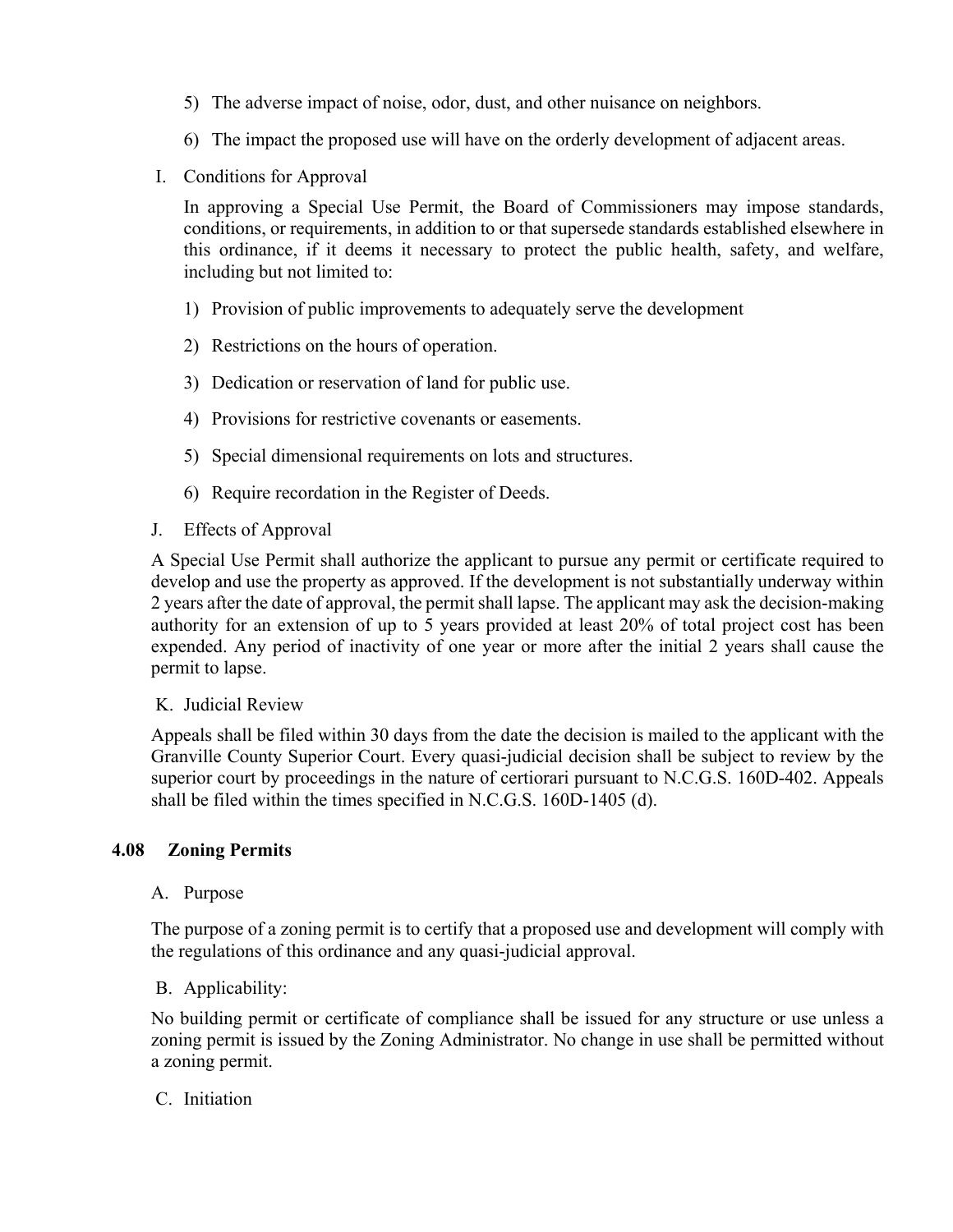An application shall be filed with the written consent of the property owner pursuant to Section 4.01.

- D. Review and Action
	- 1) Review: The Zoning Administrator shall review the application to determine if it complies fully with the regulations of this ordinance and conditions of any quasi-judicial decision, if applicable.
	- 2) Action: Within 10 business days after a sufficient application is filed, the Zoning Administrator shall approve or deny the permit and notify the applicant in writing. If the zoning permit is denied, the notice shall explain why.
	- 3) Finding: A zoning permit shall be issued upon finding that the proposed use and development comply with all applicable provisions of this ordinance and any quasi-judicial approval.
- E. Effect of Approval

A valid permit authorizes the applicant to pursue a building permit and other approvals required to develop and establish the proposed use. A zoning permit shall be valid for 180 days after the date of approval, after which time it shall expire unless substantial development activity authorized by the zoning permit has commenced. A zoning permit does not exempt the applicant from the requirements of other local, state, or federal permitting authorities.

#### **4.09 Variances**

#### A. Purpose

A variance may be considered when the literal interpretation or application of this ordinance creates an unnecessary and unique hardship in making a reasonable use of the property.

#### B. Initiation

Application shall be filed with the written consent of the property owner pursuant to Section 4.01 after a determination by the Zoning Administrator that the proposed development fails to comply fully with the requirements of this ordinance.

#### C. Hearing and Notice

A quasi-judicial public hearing shall be conducted by the Board of Adjustment pursuant to Section 4.05. A mailed notice shall be sent to the applicant, property owner, and the adjacent property owners.

#### D. Action by Board of Adjustment

The Board of Adjustment shall vote to approve or deny the variance within 30 days after the close of the public hearing. The concurring vote of a four-fifth majority of qualified members of the board is required to approve a variance. Vacant seats and disqualified members are not considered members of the board if no qualified alternates are available.

#### E. Required Findings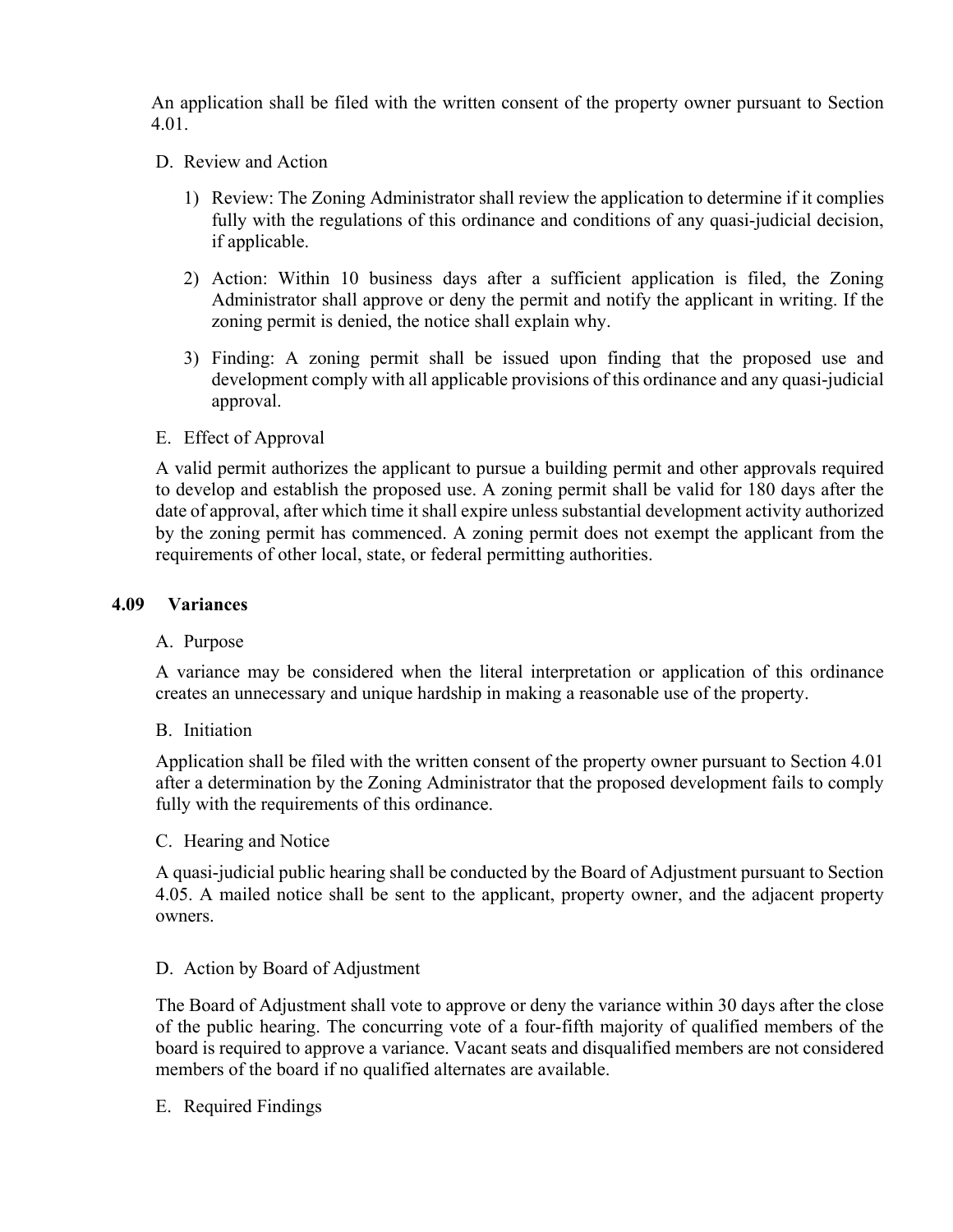A variance shall be issued if the board of adjustment finds all of the following:

- 1) Unnecessary hardship would result from the strict application of the ordinance. It shall not be necessary to demonstrate that, in the absence of the variance, no reasonable use can be made of the property.
- 2) The hardship results from conditions that are peculiar to the property, such as location, size, or topography. Hardships resulting from personal circumstances, as well as hardships resulting from conditions that are common to the neighborhood or the general public, may not be the basis for granting a variance.
- 3) The hardship did not result from actions taken by the applicant or the property owner. The act of purchasing property with knowledge that circumstances exist that may justify the granting of a variance shall not be regarded as a self-created hardship.
- 4) The requested variance is consistent with the spirit, purpose, and intent of the ordinance, such that public safety is secured, and substantial justice is achieved.

# F. Conditions

The Board of Adjustment may impose reasonable conditions to ensure compliance with the required findings above. A variance approved on condition of approval by the Environmental Management Commission or other authority pursuant to state law shall not take effect until and unless said approval is granted.

#### G. Environmental Management Commission (Watershed)

If the Board of Adjustment rules in favor of a major variance to the watershed regulations as defined in this ordinance, the Zoning Administrator shall send the record of the hearing, including the board's decision and conditions, to the Environmental Management Commission for its review. If the Commission finds that the application is for a major variance and denies the variance, the variance shall be denied.

#### H. Effects of Approval

A variance issued in accordance with this section shall authorize the Zoning Administrator to issue a zoning permit if all other standards and conditions are satisfied.

#### I. Judicial Appeal

Appeal shall be filed within 30 days from the date of the decision with the Granville County Superior Court. Any aggrieved person with standing as defined under GS 160D-1402 may file a judicial appeal.

#### **4.10 Certificate of Compliance**

#### A. Purpose

No land or structure shall be occupied or used until the Zoning Administrator certifies that the use is developed and established in accordance with the approved permit.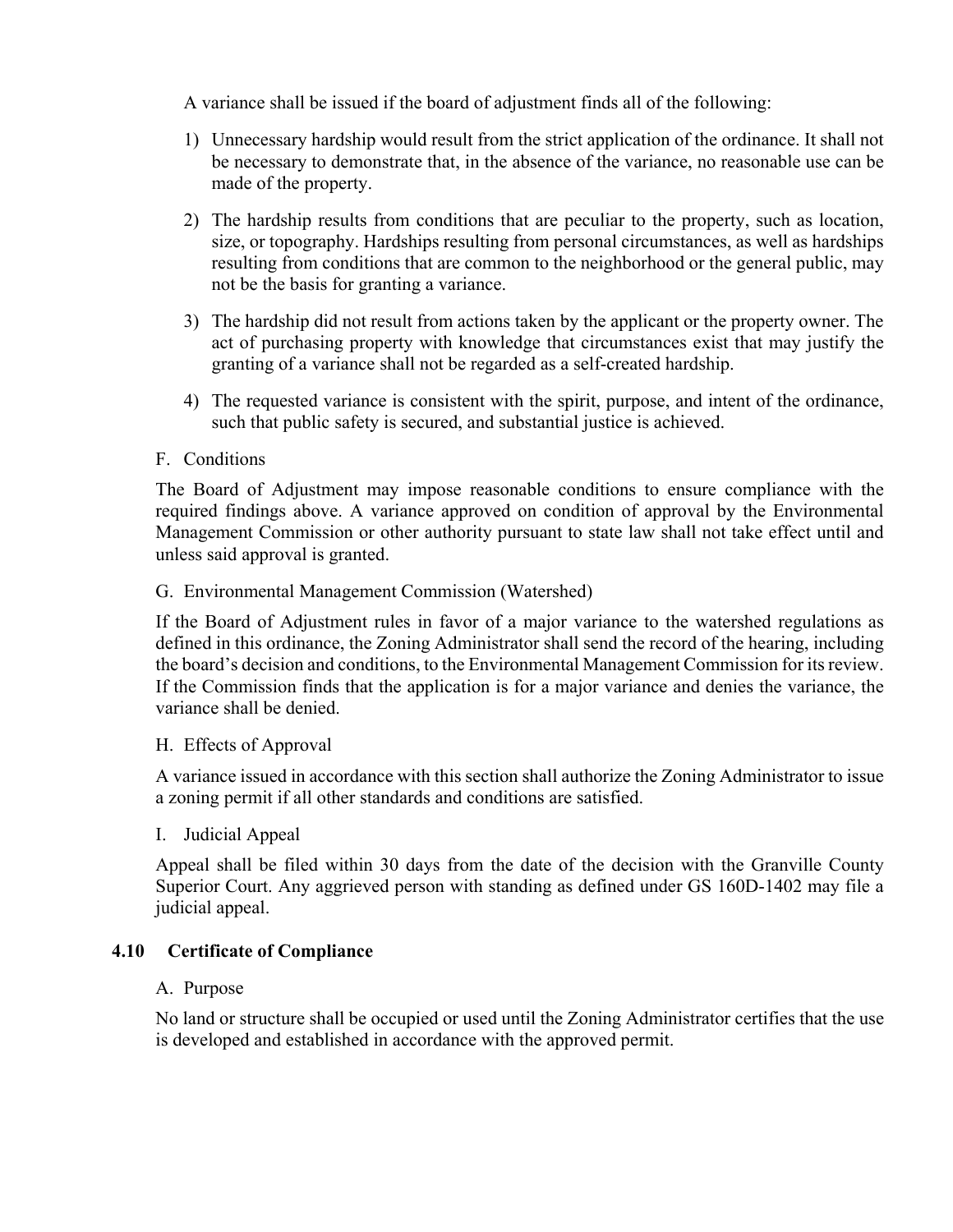## B. Application and Review

The zoning permit application shall serve as the application for a certificate of compliance. The applicant shall notify the Zoning Administrator when the site is ready for inspection. The Zoning Administrator shall inspect the site for compliance with the required findings.

#### C. Findings

The Zoning Administrator shall approve the application upon finding that the use and development comply with the approved permit and plans and the applicable conditions of a quasi-judicial approval. Otherwise, the zoning administrator shall notify the applicant in writing why the application was denied.

#### D. Appeal

An aggrieved person shall have 30 days from the date of the decision to file an administrative appeal pursuant to Section 4.11.

# **4.11 Administrative Appeal**

#### A. Initiation

Any aggrieved person with standing may file an appeal with the Town Clerk. Appeals shall be filed within 30 days from the date of the action alleged to be in error.

#### B. Official Records

Upon receipt of a sufficient application, the Town Clerk shall refer the application and any pertinent record to the Board of Adjustment.

#### C. Review Hearing

Within 30 days after the application is deemed to be sufficient, the Board of Adjustment shall conduct a quasi-judicial public hearing pursuant to Section 4.05. A mailed notice shall be sent to the applicant and property owner pursuant to Section 4.03.

#### D. Action and Findings

- 1) Action: Within 30 days after the hearing, the Board of Adjustment shall vote to reverse, modify, or affirm the decision alleged in error. A concurring vote of a simple majority of board members is required to reverse or modify the decision of the Zoning Administrator. Vacant seats and disqualified members are not considered members of the board for voting purposes.
- 2) Findings: The Board of Adjustment shall reverse or modify the decision if the applicant shows that the Zoning Administrator erred in the interpretation or application of this ordinance. At which time, the Board shall exercise the duties of the Zoning Administrator and make the decision that ought to be made.

#### E. Judicial Appeal

Appeal shall be filed within 30 days from the date of the decision with the Granville County Superior Court. Only a person with standing as defined under GS 160D-102 may file a judicial appeal.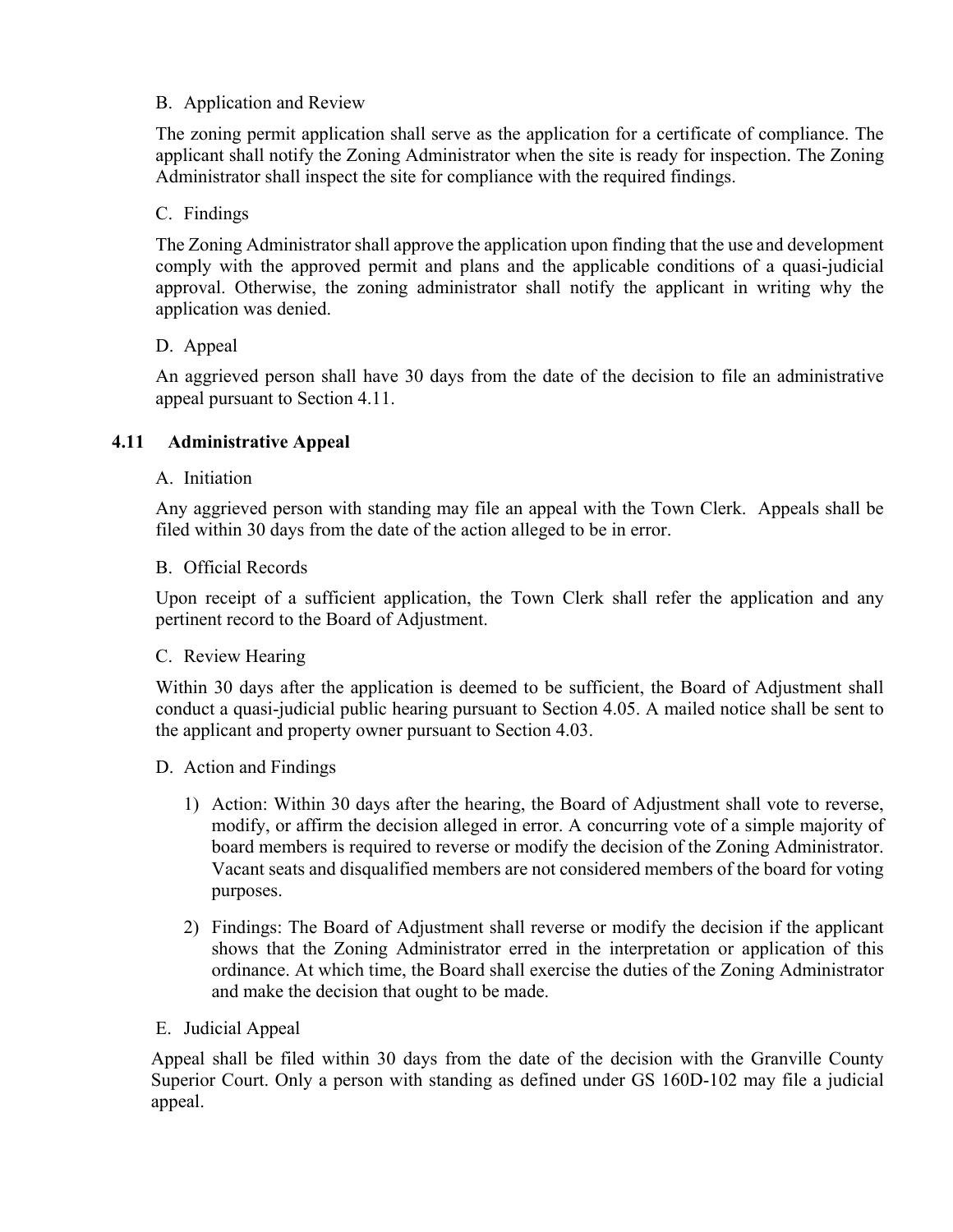# **4.12 Amendments**

## A. Applicability

This section shall apply to any proposed amendment to the text of this ordinance or the official zoning map.

#### B. Initiation

Any property owner may propose a text amendment to the Board of Commissioners or Planning Board, but only the Board of Commissioners and Planning Board may initiate a text amendment review. A proposed map amendment may be initiated by the Board of Commissioners or Planning Board, or by application filed with the written consent of the affected property owner pursuant Section 4.01.

#### C. Planning Board Referral

All applications shall be referred to the Planning Board at the next regular meeting held at least 15 days after the application was deemed sufficient.

#### D. Planning Board Recommendation

- 1) Within 30 days of referral, the Planning Board shall consider the application and send its written recommendation to the Board of Commissioners, advising on whether the proposed amendment is consistent with the comprehensive plan and on other matters relevant to the required findings established under paragraph (H) of this section.
- 2) If the Planning Board submits no written recommendation within the allotted 30 days, the Board of Commissioners may hold the required public hearing and take final action without a Planning Board recommendation. The Board of Commissioners is not bound by the recommendation of the Planning Board.

#### E. Public Hearing and Notice

Before taking final action on the application, the Board of Commissioners shall conduct a legislative public hearing pursuant to Section 4.04. For map amendments, a mailed notice shall be sent to the owners of adjacent properties within 100 feet of the affected parcels in addition to the applicant and affected property owner.

#### F. Action by Town Board

After the hearing, the Board of Commissioners may approve the amendment as proposed or modified, deny the amendment, or refer the amendment back to the Planning Board for further study. The concurring vote of a majority of the members of the Board of Commissioners is required to approve the amendment.

#### G. Statement on Plan Consistency:

Every decision shall include a statement specifying whether the action taken is consistent with the comprehensive plan and why the action is reasonable and in the public interest. The Town Board may adopt the Planning Board's statement or prepare its own.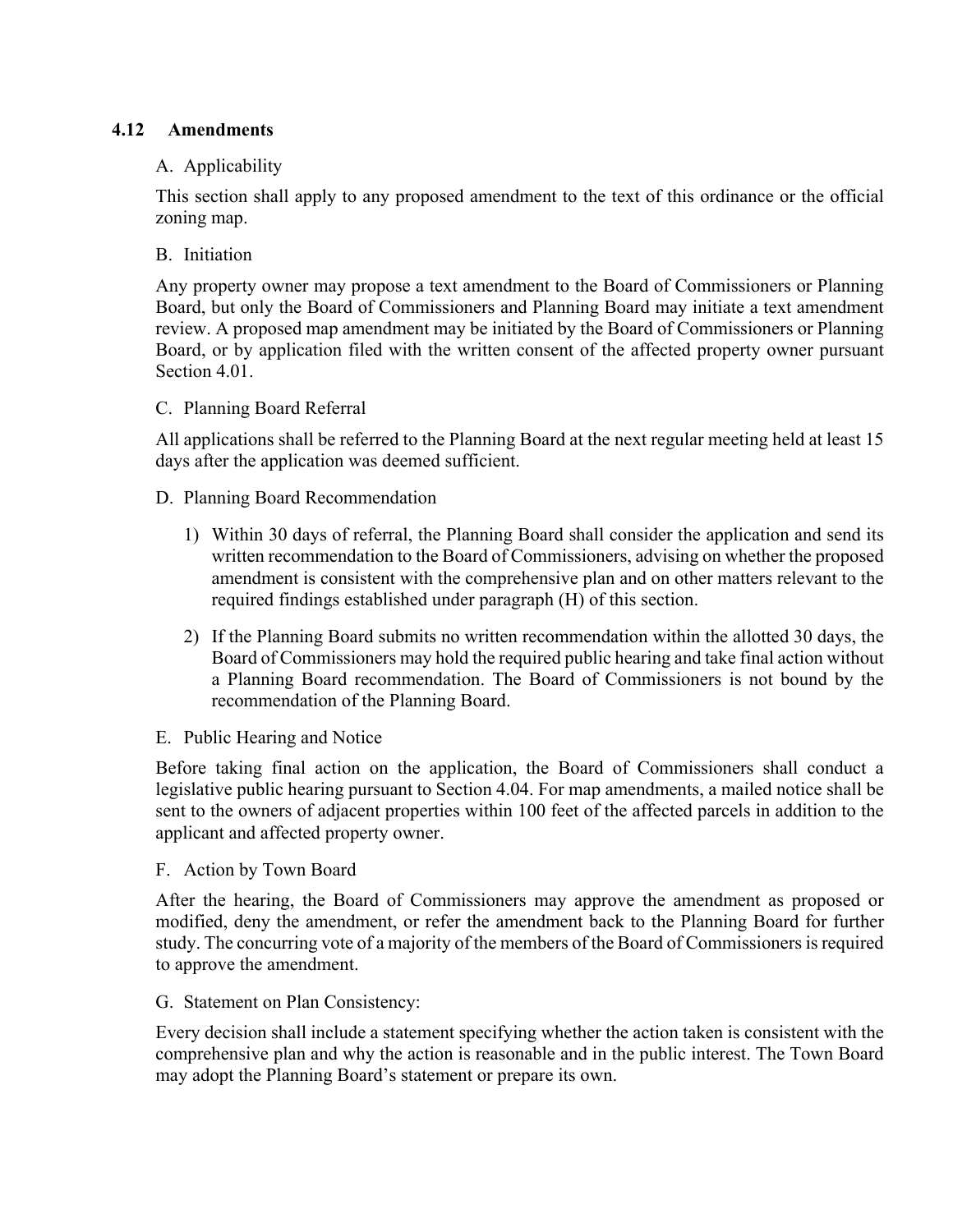#### H. Considerations:

The Town Board may approve any amendment it finds to be reasonable and in the public interest. While no one factor controls, the Town Board shall consider at least the following criteria in making its decision.

- 1) Plan Consistency: The proposed amendment is consistent with the goals and objectives of the comprehensive plan as described under Section 1.08.
- 2) Compatibility: The proposed amendment is compatible with the general character of development on adjacent properties.
- 3) Public Services: Adequate public infrastructure is available to provide an acceptable level of service to existing and potential uses.
- 4) Adverse Impacts: The rezoning will not have an unreasonable adverse impact on adjacent properties in terms of property value, noise, traffic, pollution, etc.
- 5) Public Need: An identified public need such as affordable housing, economic development, or public improvements will be addressed by the amendment.
- 6) Suitability: The affected property is generally suitable for the type of uses that could be permitted in the proposed zoning district.
- I. Effect of Amendment:

An amendment authorizes the applicant to pursue development approvals consistent with the standards and procedures established in this ordinance as amended. However, no amendment shall be applicable or enforceable without the consent of the landowner of affected property with a valid zoning vested right.

J. Judicial Appeal:

Appeals shall be filed with the Granville Superior Court pursuant to N.C.G.S. 160D-601. A cause of action challenging the validity of this ordinance or amendment shall be brought within the time period prescribed by N.C.G.S. 160D-601.

# **4.13 Site Specific Development Plan**

#### A. Applicability

This section applies to landowners seeking to establish a zoning statutory vested right as described in Article 2.

B. Establishment:

A statutory vested right may be established for a zoning permit upon Board of Commissioners approval of a site specific development plan after a quasi-judicial public hearing held pursuant to Section 4.05. A Special Use Permit shall be regarded as a site specific development plan upon approval.

C. Findings and Conditions: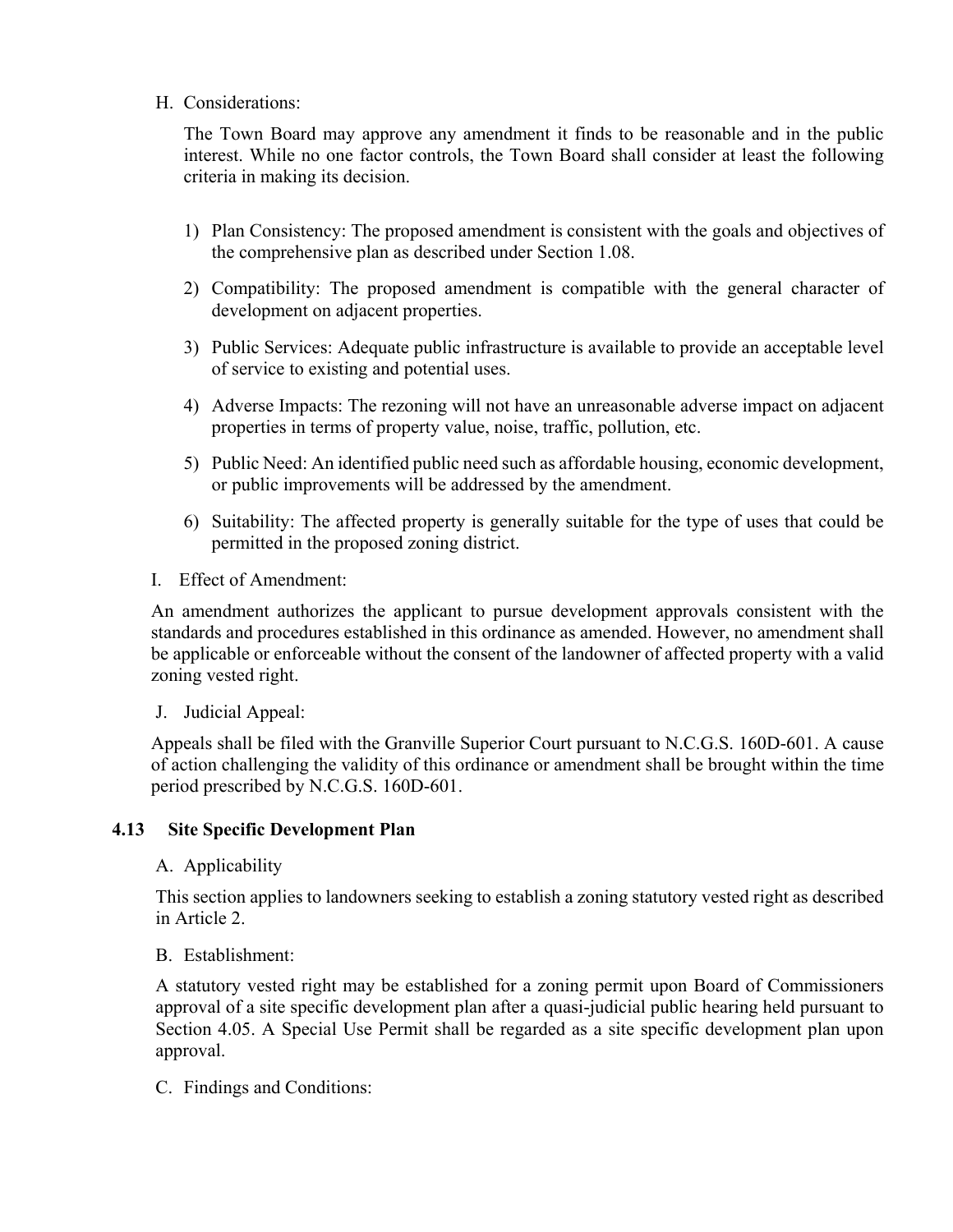A site specific development plan may be approved upon such terms and conditions the Board of Commissioners finds reasonably necessary to protect the public health, safety, and welfare. Failure to abide by such terms and conditions shall forfeit the statutory vested right. Approval on condition that a variance is obtained shall not confer a vested right until and unless said variance is obtained. Such a condition shall not infer that a variance will be granted absent an appropriate finding of fact.

# D. Amendment:

An amendment to the site specific development plan shall not extend the vesting period unless expressly provided at the time the amendment is approved.

# **4.14 Enforcement and Remedies**

#### A. Purpose

This section is established to enforce and correct violations of this ordinance as authorized by GS 160A-174, 160A-175, 160A-193, and other applicable provisions of state law. Its intent is to ensure that uses, structures and lots comply with this ordinance at all times; and to encourage voluntary corrections of violations when possible.

# B. Violations

- 1) Failure to Comply: Failure to comply with any provision of this ordinance or the conditions of an approved permit at any time is a violation of this Ordinance, subject to the penalties and remedies provisions of this Section.
- 2) Complaint: Any person may file a complaint with the Zoning Administrator to allege a violation. Such a complaint shall state the condition that is alleged to be a violation.
- 3) Inspection: When a violation is alleged or observed, the Zoning Administrator shall investigate, and if substantiated, shall issue a written notice of violation to the offender.
- 4) Notice of Violation
	- a) The initial notice shall state: (1) the nature of the violation; (2) the provision of this ordinance violated; (3) the actions required to correct the violation; (4) the deadline to voluntarily correct the violation or file an appeal pursuant to Section 4.11.
	- b) A final notice of violation, which may be the initial notice, shall state the remedies and penalties that may be applied to enforce this ordinance if the violation is not voluntarily corrected.
- C. Remedies & Penalties

The Zoning Administrator shall take appropriate action to abate a violation and insure compliance with this ordinance. The remedies and penalties in this section are listed in their preferred but not required sequence of application.

1) Civil Remedies: In addition to the remedies cited in this ordinance and pursuant to GS 160A- 175, any person who violates this ordinance may be fined a civil penalty of \$100 for each day a violation continues after the deadline set in the notice of violation. The Town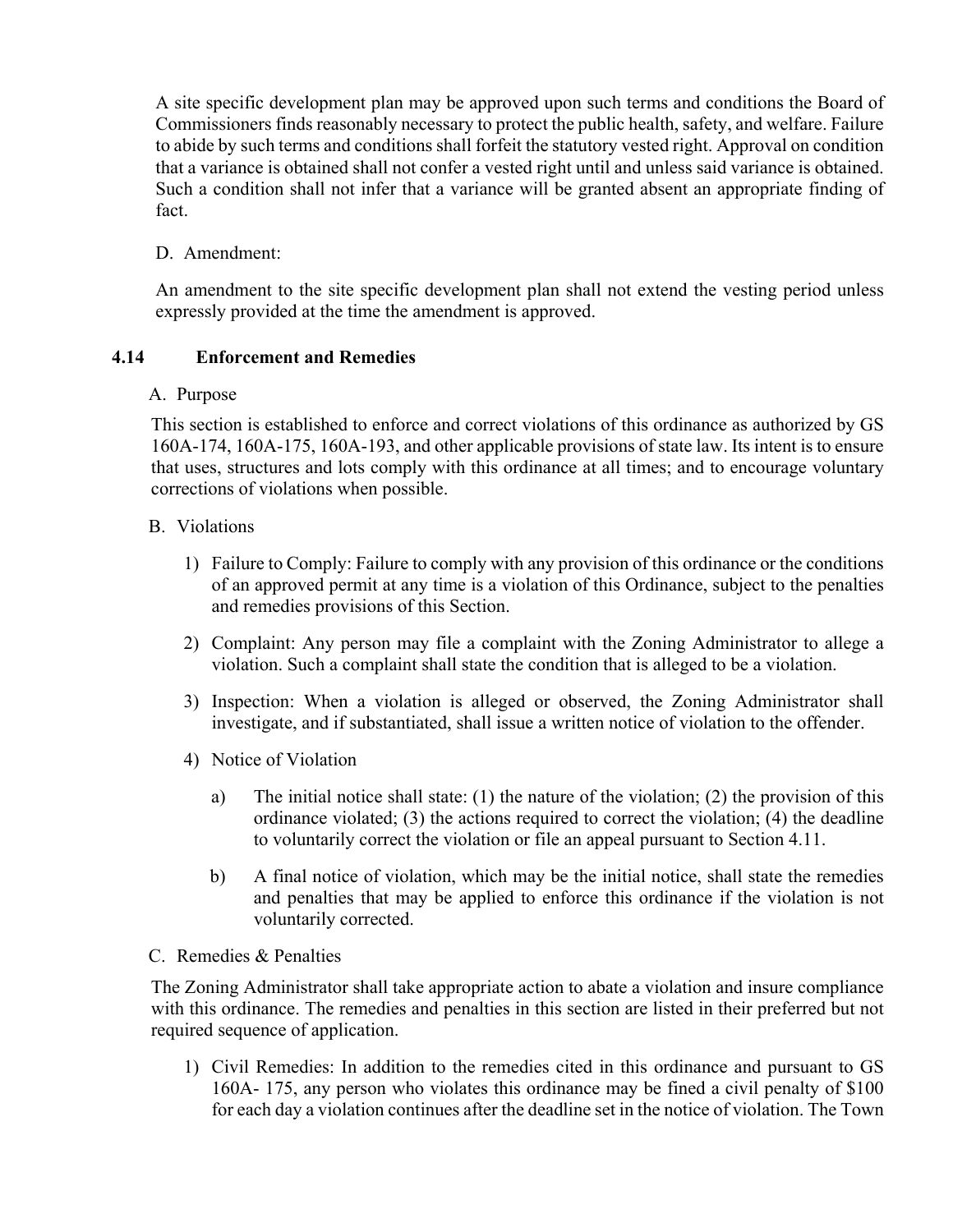may seek to recover the fine together with all costs by filing a civil action in the nature of a suit to collect a debt.

- 2) Stop-Work Order: The Zoning Administrator may issue a Stop-Work Order for work associated with an approved permit. The reasons for the order and the action required to resume work shall be stated.
- 3) Permit Revocation: A permit may be revoked upon finding that it was issued in reliance on false statements or misrepresentation, that work associated with the permit is in substantial departure from the approved zoning permit, or a permit has been issued in violation of this ordinance. A written notice of revocation shall be sent to the permit holder.
- 4) Injunction: An application for a mandatory or prohibitory injunction ordering the offender to correct the unlawful condition or cease the unlawful activity may be filed with the appropriate court. It may be filed before or after all other remedies are applied.
- 5) Order of Abatement: In addition to an injunction, the Town may apply to the court for an Order of Abatement to direct that:
	- a) Buildings or other structures on the property be closed, demolished, or removed;
	- b) Fixtures, furniture or other moveable property be removed;
	- c) Improvements, alterations, or repairs be made; or
	- d) Other actions are taken to bring the property into compliance with this Ordinance.
- 6) Equitable Remedy: The Town may apply to a court of law for appropriate equitable remedy to enforce this Ordinance. The fact that other remedies are available under general law or this Ordinance shall be no defense to the Town's application for equitable relief.
- D. Repeat Violations:

If an offender repeats a violation within a two-year period, the Town may begin at the point of enforcement where the previous violation was resolved.

# **4.15 Split Jurisdiction**

If a parcel of land lies within the planning and development regulation jurisdiction of more than one local government, the Town of Stem and Granville County may by mutual written agreement and with the written consent of the landowner assign exclusive planning and development regulation jurisdiction for the entire parcel to either the town or the county. Such a mutual written agreement shall only be applicable to development regulations and shall not affect taxation or other non-regulatory matters. The mutual agreement shall be evidenced by a resolution formally adopted by each governing board and recorded with the Granville County register of deeds within 14 days of the adoption of the last required resolution.

# **4.16 Pending Jurisdiction**

After consideration of a change in local government jurisdiction has been formally proposed, the local government that is potentially receiving jurisdiction may receive and process proposals to adopt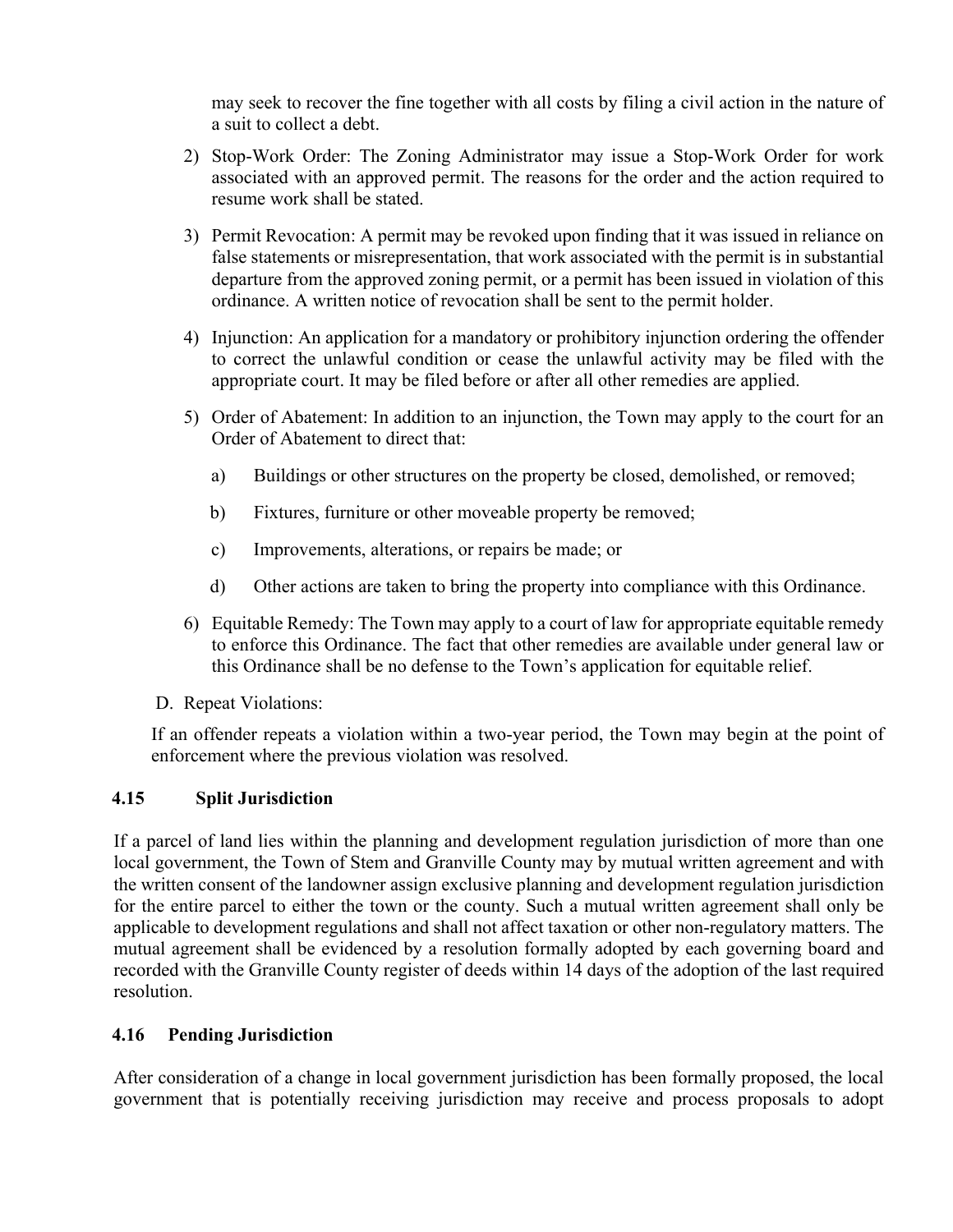development regulations and any application for development approvals that would be required in that local government if the jurisdiction is changed. No final decisions shall be made on any development approval prior to the actual transfer of jurisdiction. Acceptance of jurisdiction, adoption of development regulations, and decisions on development approvals may be made concurrently and may have a common effective date.

# **4.17 Refund of Illegal Fees**

If the Town of Stem is found to have illegally imposed a tax, fee, or monetary contribution for development or a development approval not specifically authorized by law, the town shall return the tax, fee, or monetary contribution plus interest of six percent (6%) per annum to the person who made the payment or as directed by a court if the person making the payment is no longer in existence.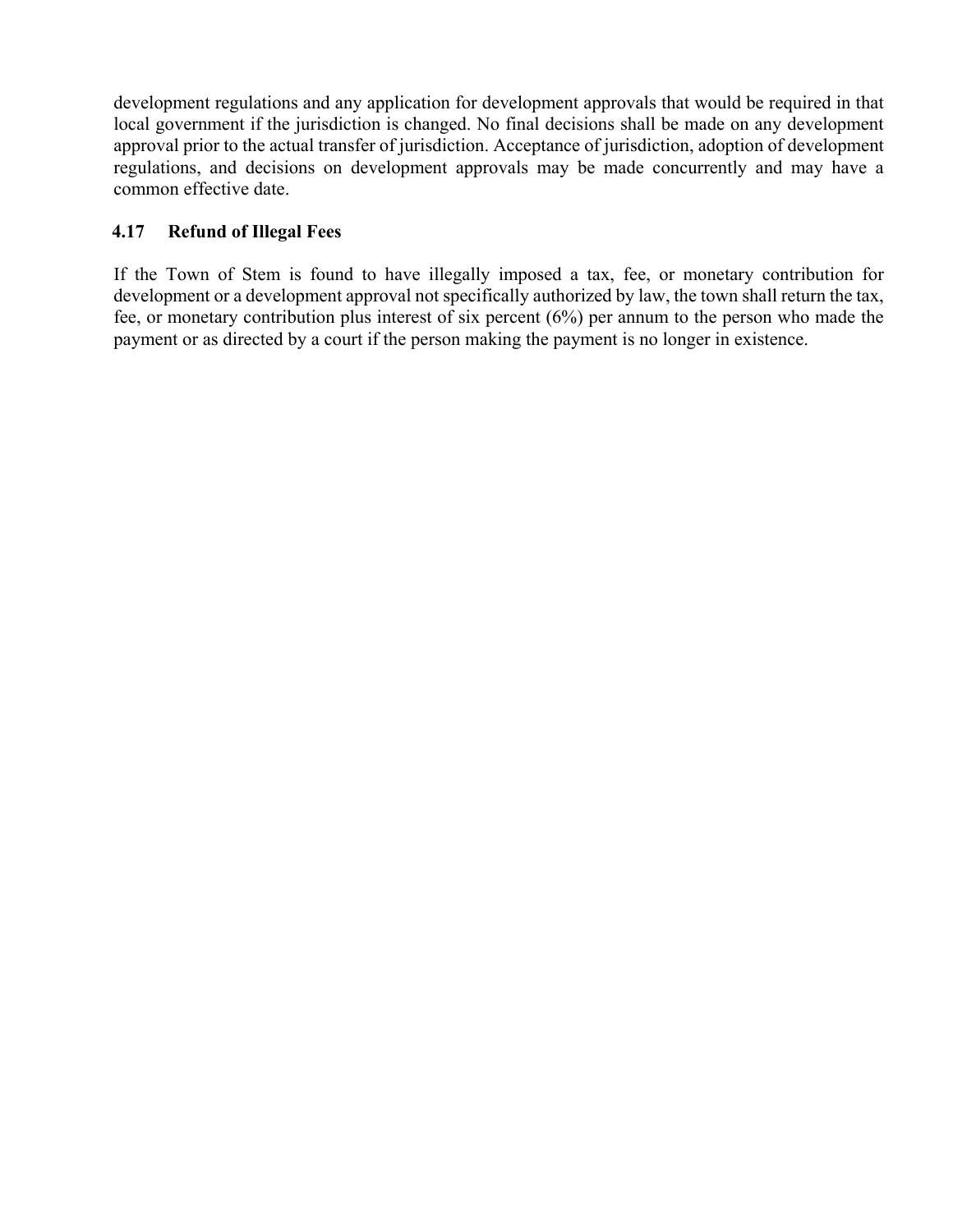# **Article 5. Zoning Districts**

#### **5.01 Purpose**

This Article establishes various zoning districts deemed suited to carry out the purpose of this Ordinance and to implement the comprehensive plan. Each district has corresponding regulations (Article 7: District Regulations) on the construction, alteration, repair, or use of buildings, structures, and lands within the Town's jurisdiction.

# **5.02 Establishment of Zoning Districts**

#### A. Use District

The Town's territorial jurisdiction is divided into various residential and nonresidential districts that establish the types of uses permitted in each district.

#### B. Overlay Districts

Overlay districts apply to special situations that require additional regulations to protect the public health, safety, and welfare. Overlay district regulations are in addition to or in the place of the underlying use district regulations.

#### C. Establishment of Zoning Districts

The zoning districts and their purpose are established in the following table.

| <b>Abbreviation</b>  | <b>Title</b>                         | <b>Purpose</b>                                                                                                                                                                          |
|----------------------|--------------------------------------|-----------------------------------------------------------------------------------------------------------------------------------------------------------------------------------------|
| <b>Use Districts</b> |                                      |                                                                                                                                                                                         |
| R <sub>1</sub>       | Single-family Residential            | To accommodate low density single-family<br>residential development and complementary<br>uses compatible with the rural character of<br>Stem.                                           |
| R <sub>2</sub>       | Mixed Residential                    | To allow a compatible mix of attractive<br>housing types and neighborhoods with<br>convenient access to amenities that enhances<br>the quality of life of residents.                    |
| $\overline{CC}$      | Community Commercial                 | To meet the retail and service needs of the<br>community and promote economic<br>opportunities for locally-owned businesses in<br>the downtown core.                                    |
| MU                   | Mixed Use Residential and Commercial | To allow for higher density multifamily<br>housing and more parking intensive business<br>opportunities than are feasible in the<br>downtown core.                                      |
| LI                   | Light Industrial                     | To accommodate light industrial and<br>warehousing activities that provide quality<br>job opportunities to residents, expand the<br>local economy, and preserve community<br>resources. |
| OC                   | Open Space & Conservation            | To preserve and protect environmentally<br>sensitive lands, or properties already under<br>public or private ownership otherwise<br>restricted by conservation easements.               |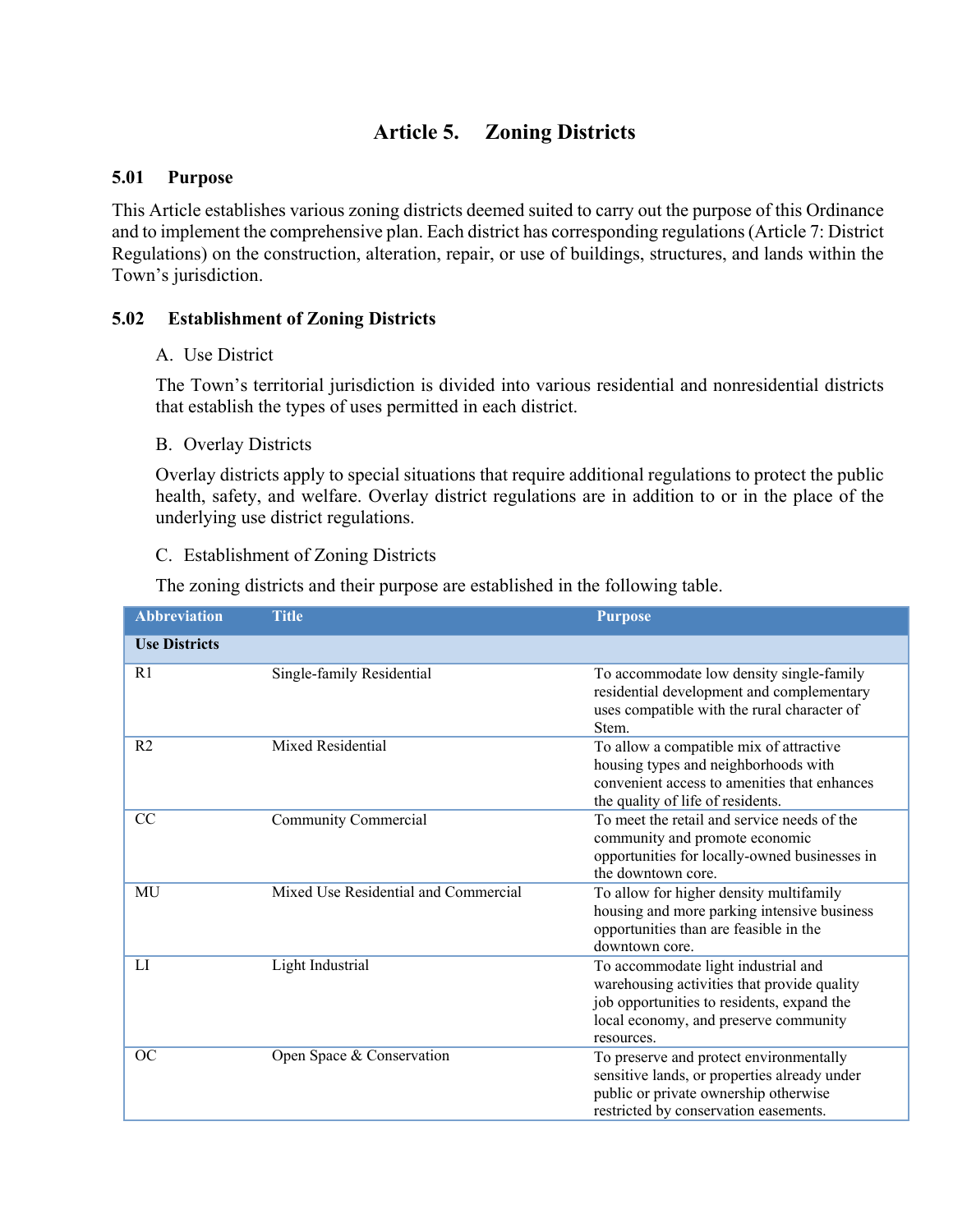| <b>Overlay Districts</b> |                           |                                                                                                                                                                                                                                                        |
|--------------------------|---------------------------|--------------------------------------------------------------------------------------------------------------------------------------------------------------------------------------------------------------------------------------------------------|
| WS-II                    | WS-II Watershed           | To protect the public health, safety, and<br>welfare and to implement the Watershed<br>Protection Rules in Chapter 143, Article 21<br>of the General Statutes as they apply to the<br>jurisdictional boundary of this ordinance.                       |
| <b>MHP</b>               | Manufactured Home Park    | To provide affordable housing opportunities<br>in a quality living environment for all<br>residents, to protect the character and property<br>values of nearby residential areas, and<br>promote the health, safety, and welfare of<br>park residents. |
| <b>SFHA</b>              | Special Flood Hazard Area | To promote the public health, safety and general<br>welfare by minimizing public and private losses<br>due to flood conditions in specific areas.                                                                                                      |

#### **5.02.1 Conditional Zoning Districts**

#### A. Purpose

Conditional Zoning Districts are zoning districts in which the development and use of the property is subject to predetermined standards and rules, regulations, or other conditions imposed as part of the legislative decision creating the district and applying it to the particular property. A conditional zoning district allows particular uses to be established only in accordance with specific standards and conditions pertaining to each individual development project. Some land uses are of such a nature or scale that they have significant impacts on both the immediate surrounding area and on the entire community, which cannot be predetermined and controlled by general district standards. There are also circumstances in which a general district designation allowing such a use by right would not be appropriate for a particular property even though the use itself could, if properly planned, be appropriate for the property consistent with the objectives of these regulations, the adopted comprehensive plan, and adopted district and area plans.

- B. There are two types of Conditional Zoning Districts available:
	- 1) Conditional Zoning District Type 1
		- a) Is defined as a conditional zoning district created as a stand-alone district with its own unique conditions. Under a Conditional Zoning District Type 1, an owner would have the freedom to develop his/her own unique list of permitted uses and design standards. It is also understood that such a district would need to be designed so as to maintain the integrity and characteristics of the surrounding community as well as conform to the spirit and intent of the Zoning Ordinance. A Conditional Zoning District Type 1 would be most suitable in situations where none of the current conventional Zoning Districts accommodate the desired use(s), such as a large mixeduse planned development in which the owner/developer has a clear vision as to how the property is to be developed.
		- b) Only the property owner(s) of a proposed Conditional Zoning District Type 1 shall be eligible to apply for rezoning to a Conditional Zoning District.
		- c) The owner shall specify the use(s) of the property and shall propose additional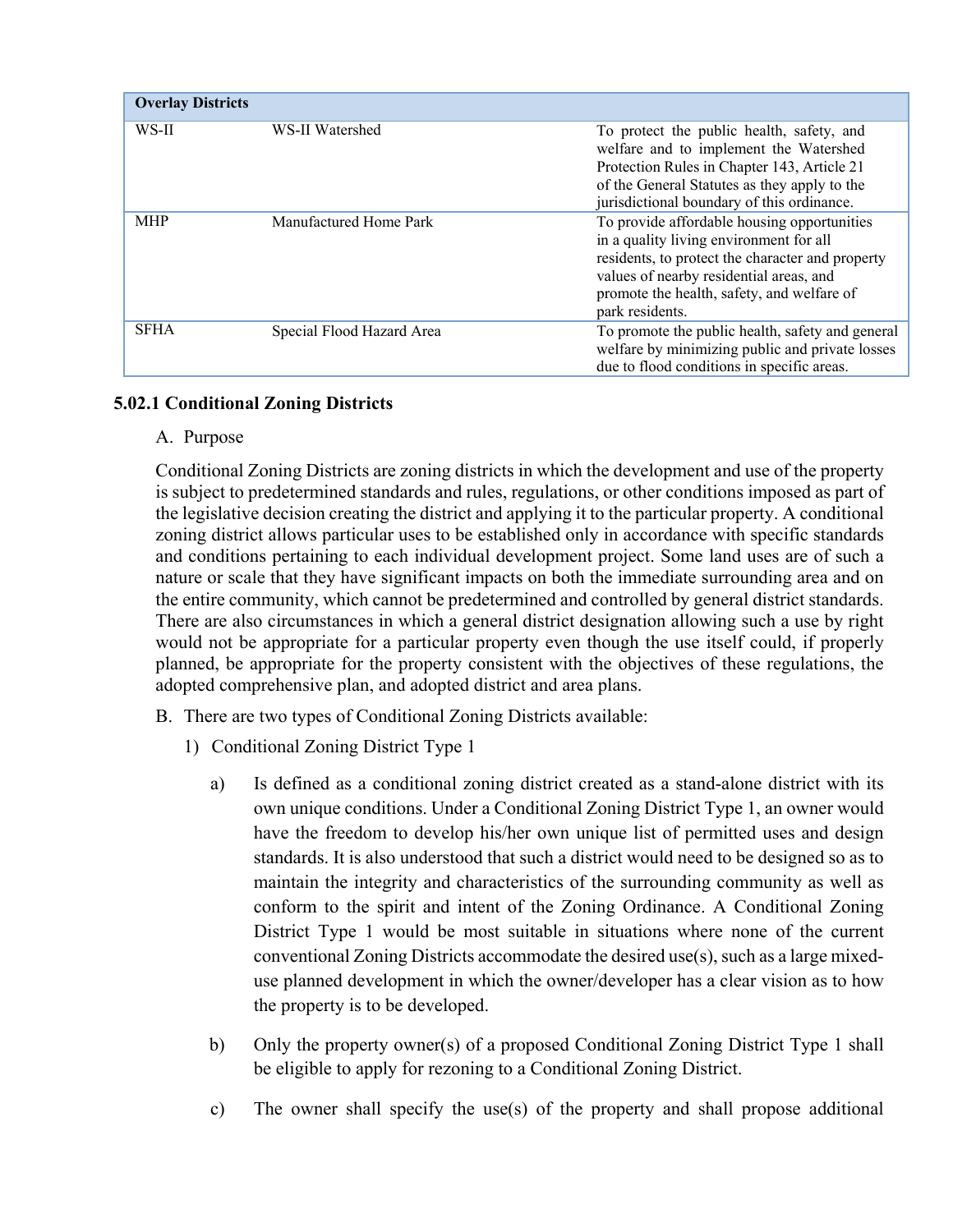conditions to ensure compatibility between the development and the surrounding neighborhood. The conditions shall include all of the following (as applicable):

- i. The location on the property of the proposed use(s);
- ii. The number of dwelling units and the gross floor area of all commercial or other non-residential use(s);
- iii. The location and extent of supporting facilities such as parking lots, driveways, and access streets;
- iv. The location and extent of buffer areas and other special purpose areas;
- v. The timing or phasing of development;
- vi. The location and extent of rights-of-way and other areas to be dedicated for public purposes;
- vii. And any other such conditions the applicant may wish to propose.
- d) The application shall include a Site Plan and detailed narrative text that specifies the conditions that will govern the development and use of the property.
- e) It is required that applicants consult with the Stem Planning Board prior to submission of an application for a Conditional Zoning District. The Planning Board can assist the applicant in determining preliminary assessments regarding the appropriateness of the proposed conditions with respect to existing zoning and surrounding land use.
- f) Applications for Conditional Zoning Districts shall be submitted and reviewed in the same procedural manner as set forth for a Site Specific Development Plan in Section 4.12 of this Ordinance.
- 2) The Conditional Zoning District Type 2
	- a) The Conditional Zoning District Type 2 is defined as a conditional zoning district created for the purpose of allowing a property owner to place additional conditions upon an existing, equivalent conventional, general use zoning district. For example, a Conditional Zoning District Type 2 would be the preferred zoning approach if a petitioner desired to reduce or narrow the number of permitted uses that would otherwise be allowed in a corresponding zoning district that would otherwise be allowed in a corresponding zoning contract, or:
		- i. Impose higher level design standards than that which exists within an equivalent general use zoning district.
		- ii. Conditional Zoning District Type 2 would also be practical in situations where a petitioner desires to install or construct additional buffers or other physical features that would serve to increase the protection afforded neighboring properties and/or the appearance of the proposed development.
	- b) Only the property owner(s) of a proposed Conditional Zoning District Type 2 shall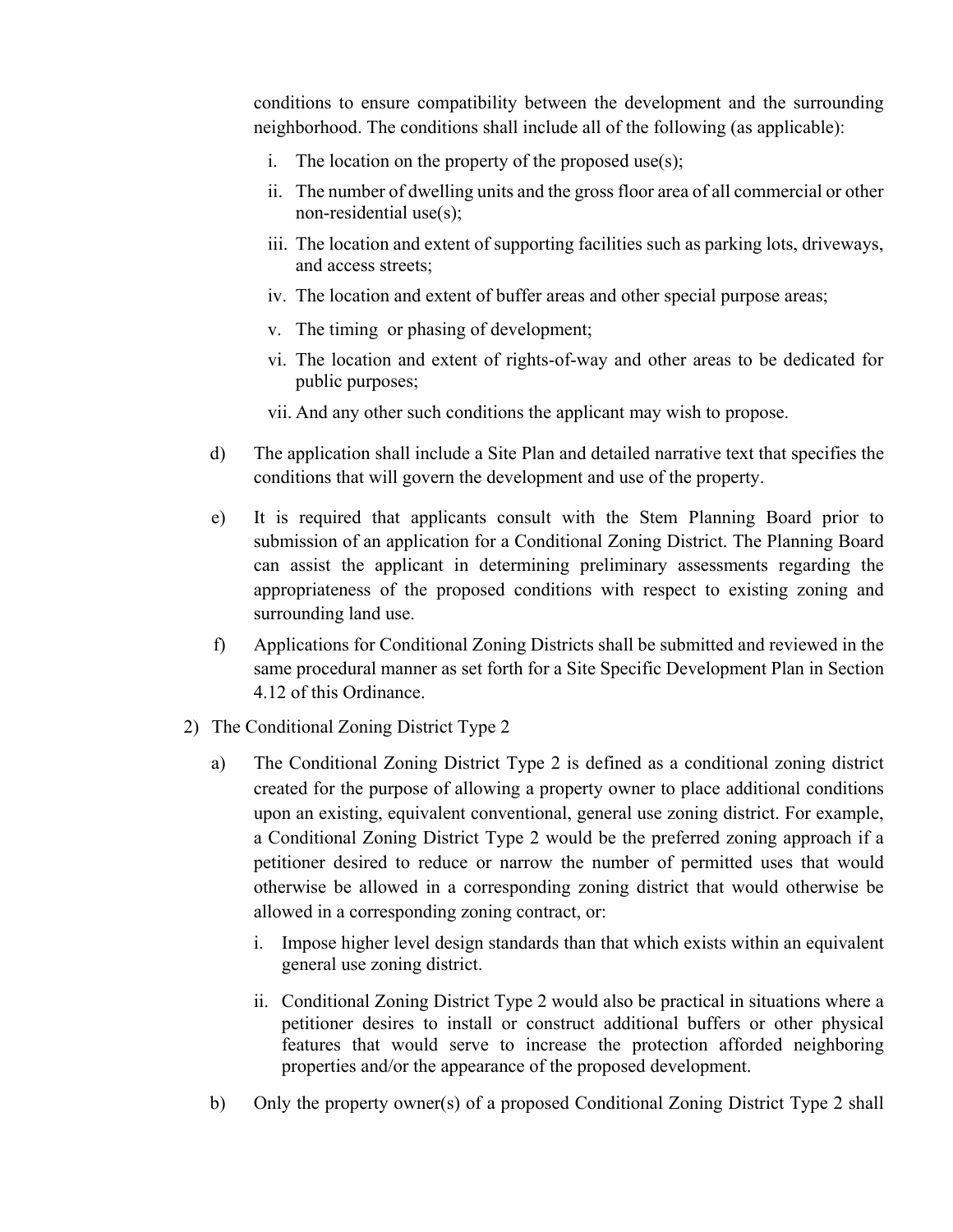be eligible to apply for rezoning to a Conditional Zoning District.

- c) The owner shall specify the use(s) of the property and shall propose additional conditions to ensure compatibility between the development and the surrounding neighborhood. The conditions shall include all of the following (as applicable):
	- i. The location on the property of the proposed use(s);
	- ii. The number of dwelling units or gross floor area of all commercial or nonresidential uses;
	- iii. The location and extent of supporting facilities such as parking lots, driveways, and access streets;
	- iv. The location and extent of buffer areas and other special purpose areas;
	- v. The timing or phasing of development;
	- vi. The location and extent of rights-of-way and other areas to be dedicated for public purposes;

vii. And any other such conditions the applicant may wish to propose.

- d) It is required that applicants consult with the Stem Planning Board prior to submission of an application for a Conditional Zoning District. The Planning Board can assist the applicant in determining preliminary assessments regarding the appropriateness of the proposed conditions with respect to existing zoning and surrounding land use.
- e) Applications for Conditional Zoning Districts shall be submitted and reviewed in the same procedural manner as set forth for a Site Specific Development Plan in Section 4.12 of this Ordinance.
- 3) Scope of Approval
	- a) Any conditions in association with a Conditional Zoning District and so authorized shall be perpetually binding upon the property included in such Conditional Zoning District unless subsequently changed or amended as provided for in this Article.
	- b) The applicant shall obtain certification of the approval of the Conditional District, and shall record the legal description and accompanying map exhibit/site plan in the office of the Register of Deeds of Granville County.
	- c) If for any reason any condition imposed pursuant to these regulations is found to be illegal or invalid, or if the applicant should fail to accept any of the conditions of approval, the Conditional Zoning District shall be deemed null and void and the governing body shall initiate proceedings to rezone the property to its previous zoning classification. Continued or repeated violation of the conditions in an approved Conditional Zoning District shall constitute an applicant's failure to accept said conditions.
	- d) Any violation of a condition in an approved Conditional Zoning District shall be treated the same as any other violation of this Ordinance and shall be subject to the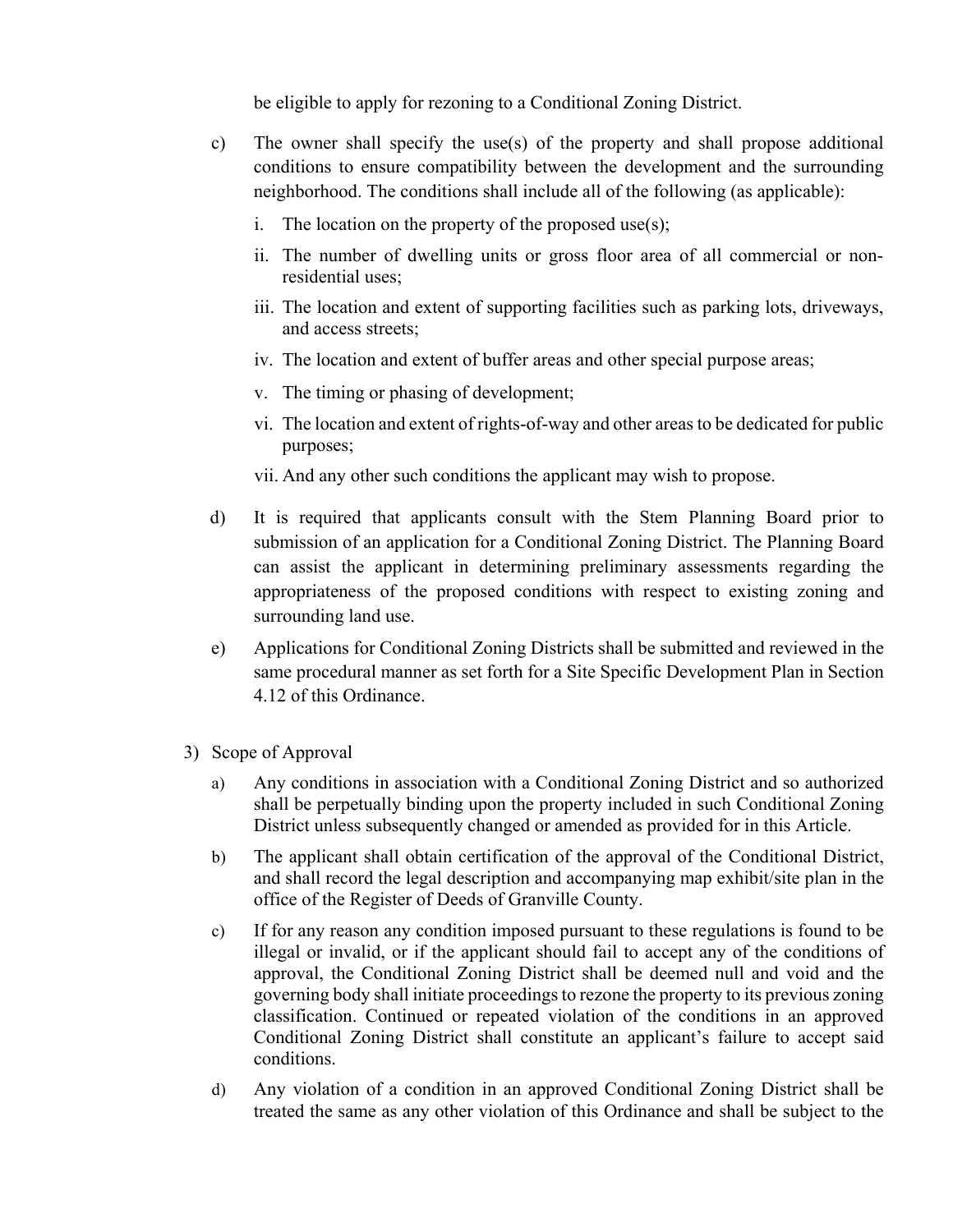same remedies and penalties as any such violations.

e) The approval of a zoning map or text amendment does not authorize any development activity.

#### **5.02.2 Conservation Design for Residential Districts R1 & R2**

- A. Purpose
	- 1) In accordance with Objective 2A of the Town of Stem Town Plan 2040, the purposes of this design philosophy is to provide flexibility in the design of residential development, as follows:
	- 2) To conserve open land, including those areas containing unique and sensitive natural features such as woodlands, wildlife corridors, streams, floodplains and wetlands, by setting them aside from development;
	- 3) To provide greater design flexibility and efficiency in the siting of services and infrastructure, including the opportunity to reduce length of roads, utility runs, and the amount of paving required for residential development;
	- 4) To reduce erosion and sedimentation by the retention of existing vegetation;
	- 5) To implement adopted municipal policies to conserve a variety of irreplaceable and environmentally sensitive resource lands, including provisions for reasonable incentives to create a greenway and/or open space system for the benefit of present and future residents;
	- 6) To implement adopted land use, transportation, and community policies, as identified in the Town's Comprehensive plan;
	- 7) To protect areas of the Town for continued or future agricultural use, by conserving blocks of land large enough to allow for efficient farm operations;
	- 8) To create neighborhoods with direct visual access to open land, with amenities in the form of neighborhood open space and create an interconnected trail network within the Town's zoning limits.
	- 9) To provide for the conservation and maintenance of open land within the Town to achieve the above-mentioned goals and for active or passive recreational use by residents;
	- 10) To provide multiple options for landowners in order to minimize impacts on environmental resources (sensitive lands such as wetlands, floodplain, and) and disturbance of natural or cultural features;
	- 11) To provide standards reflecting the varying circumstances and interests of individual landowners, and the individual characteristics of their properties; and
	- 12) To conserve scenic views and elements of the municipality's rural character, and to minimize perceived density, by minimizing views of new development from existing roads.
- B. In order to achieve these purposes, this Section provides for flexibility in designing new residential subdivisions by allowing two forms of "by-right" development referred to as "options", as summarized below:
	- 1) Option One: Basic Conservation, providing for residential uses at the density permitted by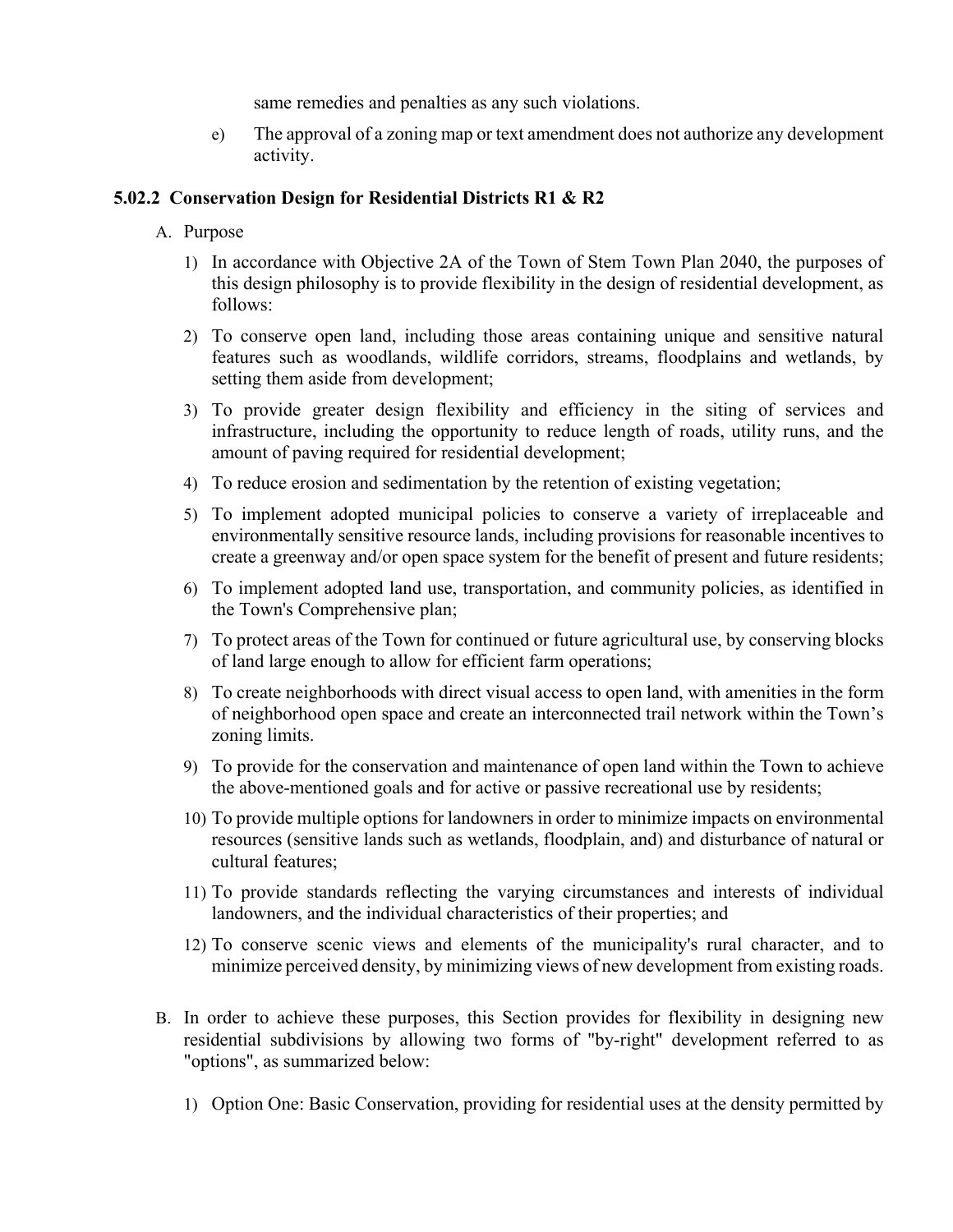the underlying zoning. One dwelling unit per acre and not exceeding twelve percent (12%) built-upon area for the entire development project. This option shall be allowable for all residential development of five (5) acres or fewer.

- 2) Option Two: Enhanced Density with Greater Conservation, providing for higher density residential uses. A maximum of two dwelling units per acre not exceeding twenty-four percent (24%) built-upon area for the entire development project. This option shall be allowable for all residential development, and required for all residential development of more than five (5) acres.
- C. General Regulations

The design of all new subdivisions in areas designated R1 or R2 shall be governed by the following minimum standards:

- 1) Ownership: The tract of land may be held in single and separate ownership or in multiple ownership. However, when a tract is held in multiple ownership, the application must be signed by all owners and the proposed development shall be subject to a common plan of development with standards which apply to all land within the district.
- 2) Site Suitability: As evidenced by the conceptual Preliminary Plan, and the detailed Final Plan, the tract incorporating this design option shall be suitable for supporting development in terms of environmental conditions, size, and configuration.
- 3) Intersections and Access: New intersections with existing public roads shall be minimized. Although two access ways into and out of subdivisions containing more than 15 (fifteen) dwellings are generally required for safety, proposals for more than two entrances onto public roads shall be discouraged if they would unnecessarily disrupt traffic flow.
- 4) Sensitive Area Disturbance: The proposed design shall strictly minimize disturbance of environmentally sensitive areas, as shown on the Preliminary Plan. Lands within the 100 year floodplain, wetlands, and surface waters constitute such environmentally sensitive areas, where disturbance shall be strictly minimized. Demonstration by the applicant that these features will be protected by the proposed application shall be prerequisite to approval of both the conceptual Preliminary Plan and the detailed Final Plan.
- D. Use Regulations

Land in the areas designated R1 or R2 may be used for the following purposes only:

1) Single-Family Detached Dwellings

Single-family detached dwellings in Options 1 and 2 subdivisions:

a) Option One: Basic Conservation, providing for residential uses at the density permitted by the underlying zoning. One dwelling unit per acre and not exceeding twelve percent (12%) built-upon area for the entire development project. This option shall be allowable for all residential development of five (5) acres or fewer.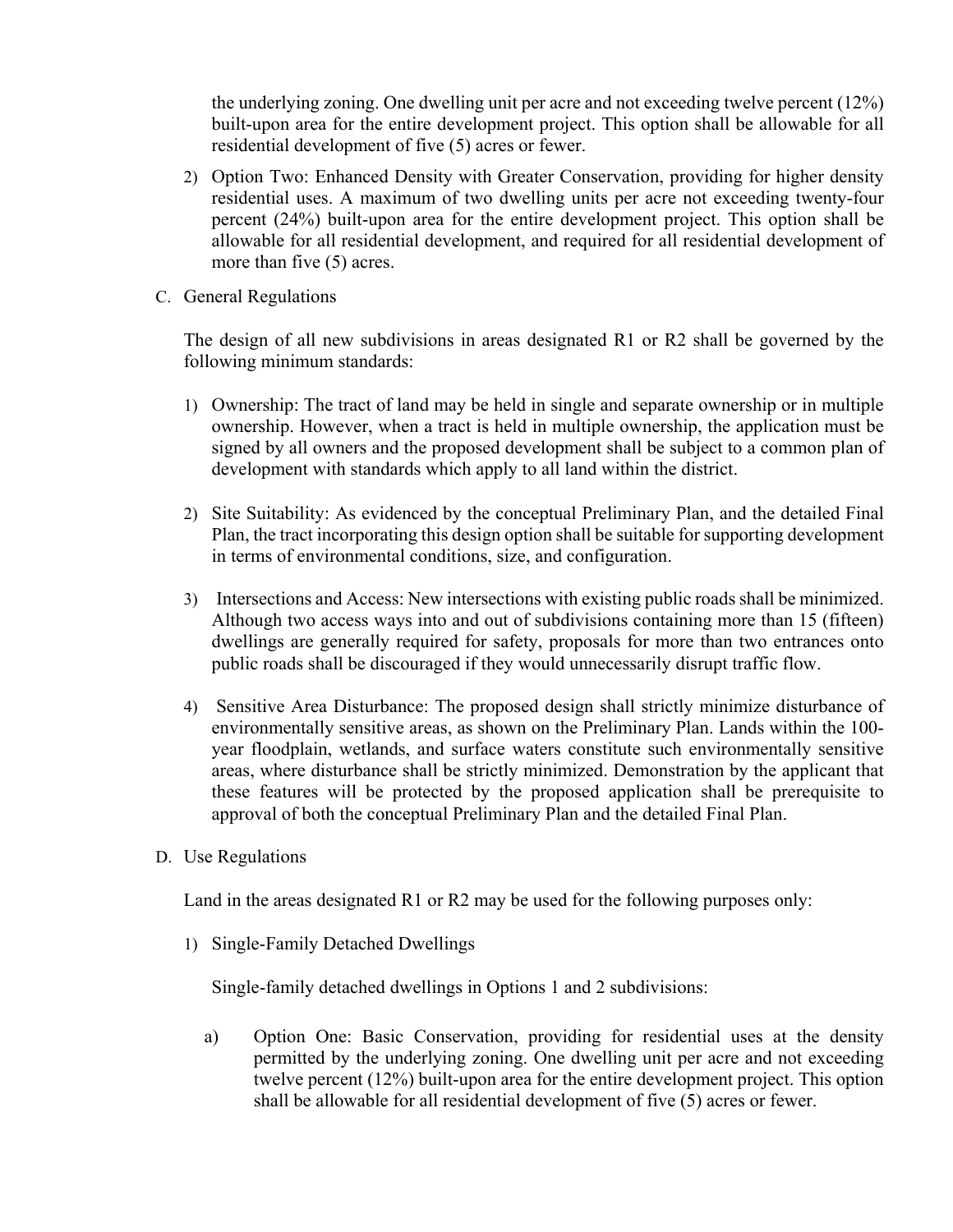- b) Option Two: Enhanced Density with Greater Conservation, providing for higher density residential uses. A maximum of two dwelling units per acre not exceeding twenty-four percent (24%) built-upon area for the entire development project. This option shall be allowable for all residential development, and required for all residential development of more than five (5) acres.
- 2) Multi-Family Housing

Duplexes shall be a permitted use in R2 districts and a Special Use in R1 districts. Connected housing for anything more than two units shall be considered Townhomes which are not allowed in R1 districts and require a Special Use in R2 districts. Multifamily housing shall not exceed twenty-four percent (24%) built-upon area for the entire development project.

3) Conservation Area

Conservation area comprising a portion of residential development, as specified above and according to requirements of Section 5.02.2.F.

4) Other Non-Residential Uses

The following non-residential uses in accordance with the standards of Section 5.02.2.F

- a) Agricultural uses, including horticultural, wholesale nurseries, and the raising of crops, and buildings related to the same.
- b) Woodlots, arboreta, and other similar silvicultural uses.
- c) Woodland preserve, game preserve, wildlife sanctuary, or other similar conservation use.
- d) Municipal or public uses; public park or recreation area owned and operated by a public or private nonprofit agency; governmental or public utility building or use; not to include business facilities, storage of materials and private or municipal sanitary landfills.
- E. Dimensional Standards and Density Determination
	- 1) Dimensional Standards For Option 1: Neutral Density And Basic Conservation
		- d) Density Factor: One dwelling unit per acre for the entire development project.
		- e) Minimum Lot Width at Building Line: 100 feet
		- f) Minimum Street Frontage: 25 feet
		- g) Yard Regulations: The builder or developer is urged to consider variations in the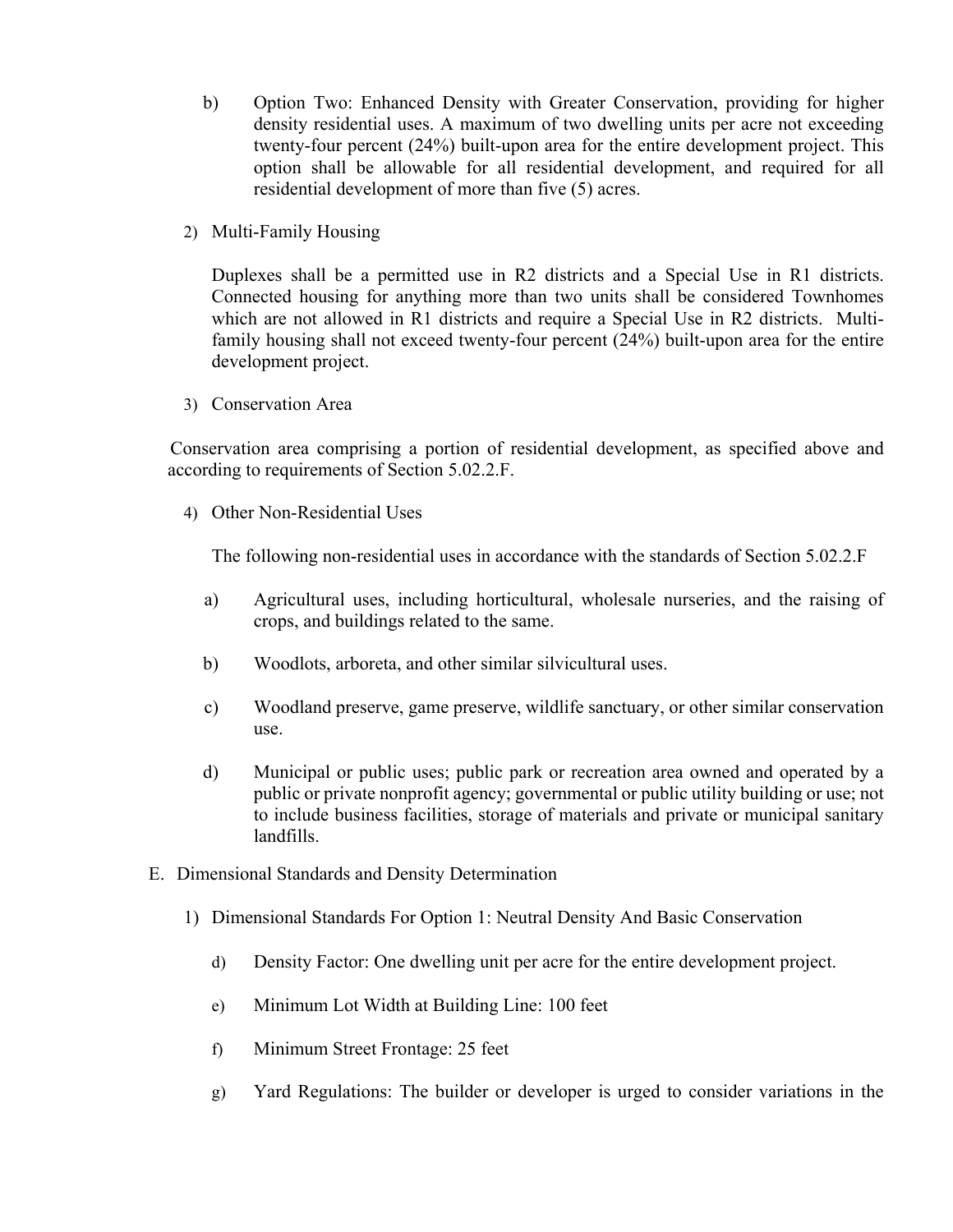principal building position and orientation on approved lots, but shall observe the following minimum standards:

- i. Front yard setback: 25 feet
- ii. Rear yard setback: 15 feet
- iii. Side yard setback: 25 feet
- iv. Maximum Impervious Coverage: Twelve percent (12%) limit for the entire development built pursuant to a common development plan
- v. Maximum Height Regulations: 45 feet
- 2) Dimensional Standards for Option 2: Enhanced Density with Greater Conservation
	- a) Density Factor: A maximum of two dwelling units per acre.
	- b) Minimum Lot Width at Building Line: 70 feet
	- c) Minimum Street Frontage: 20 feet
	- d) Yard Regulations: The builder or developer is urged to consider variations in the principal building position and orientation, but shall observe the following minimum standards:
		- i. Front yard setback: 20 feet minimum
		- ii. Rear yard setback: 10 feet minimum
		- iii. Side yard setback: 12 foot separation for principal buildings, with no side yard less than 6 feet
		- iv. Maximum Impervious Coverage: Twenty-four percent (24%) limit for the entire development built pursuant to a common development plan.
		- v. Maximum Height Regulations: 45 feet
	- a) At least 50% of the lots shall directly abut or face Conservation Area across a street. Conservation Area on adjacent properties may be used to satisfy this requirement.
	- b) At least 30% of the entire development project must be designated as Conservation Area as identified in Section 5.02.2.F.
- 3) Design Standards for Option 1 **and** 2, Subdivisions
	- a) House-lots shall not encroach upon the Conservation Area as identified in Section 5.02.2.F.
	- b) Notwithstanding the minimum setbacks established elsewhere in Section 5.02.2, all new dwellings situated on lots which abut NCDOT roads or development tract boundaries shall meet the following setback requirements:
		- i. From NCDOT roads bordering the tract 100 feet
		- ii. From all other tract boundaries 40 feet
	- c) Views of house-lots from exterior roads and abutting properties shall be minimized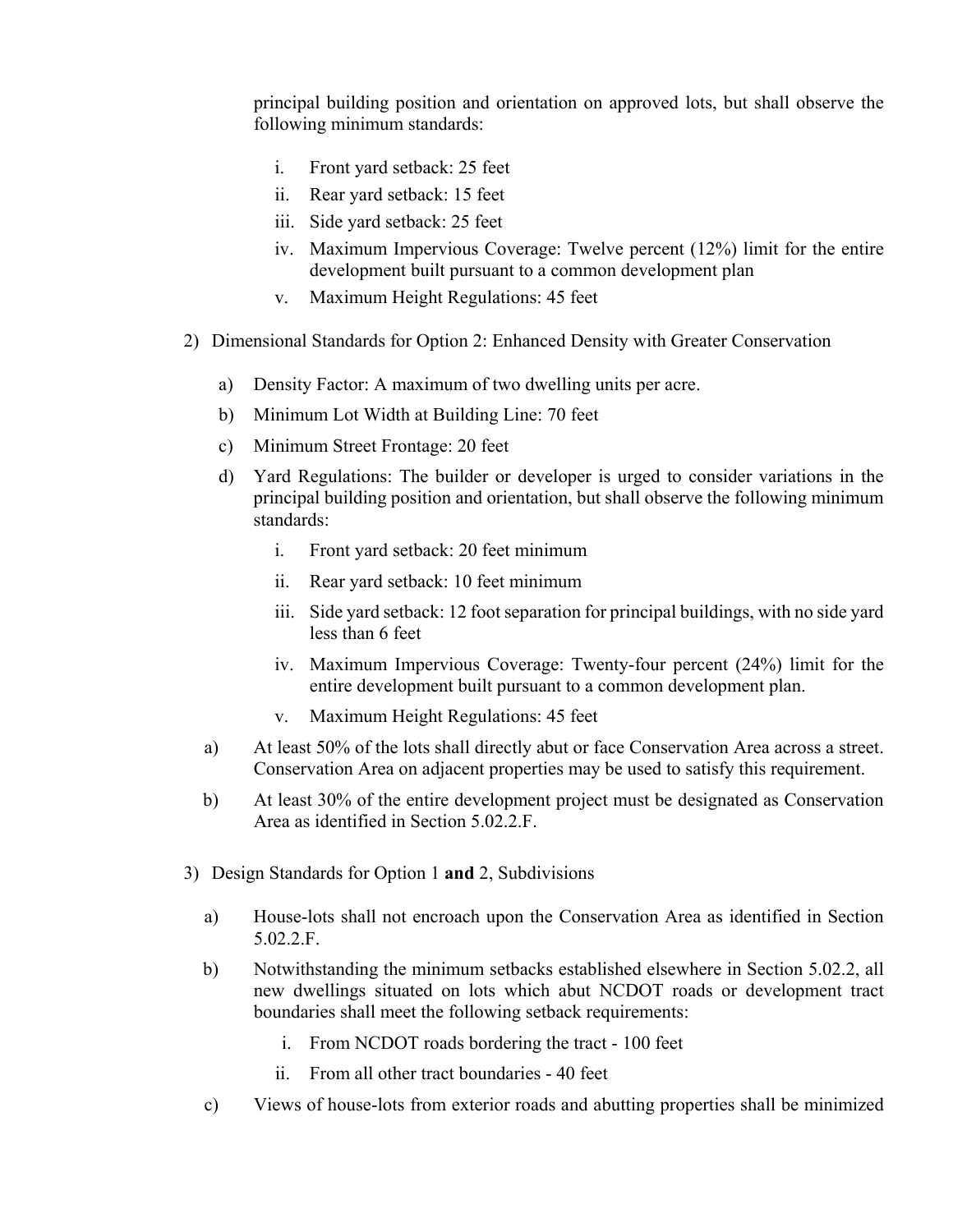by the use of changes in topography, existing vegetation, or additional landscaping as suggested in Section 6.05.

- d) House-lots shall generally be accessed from interior streets, rather than from roads bordering the tract.
- F. Conservation Area Use and Design Standards

Conservation Area land in all subdivisions shall meet the following standards:

1) Uses Permitted in Conservation Area

The following uses are permitted in Conservation Area lands:

- a) Conservation of open land in its natural state (for example, woodland, fallow field, or managed meadow);
- b) Neighborhood open space uses such as common space areas, picnic areas, community gardens, trails, and similar low-impact passive recreational uses specifically excluding motorized off-road vehicles, and other uses similar in character and potential impact as determined by the Board of Commissioners.
- c) Active non-commercial recreation areas, such as playing fields or playgrounds, and non-impervious bikeways, these areas must be counted in total built upon area calculations for proposed subdivision, where relevant.
- d) Parking facilities for the same shall also be permitted, and they shall meet applicable drainage and stormwater management standards, provide safe ingress and egress, and contain no more than ten parking spaces. Parking areas must be counted in total builtupon area calculations for proposed subdivision.
- e) Water supply, sewage disposal systems, and stormwater control measures designed, landscaped, and available for use as an integral part of the Conservation Area. Stormwater Control Measure (SCM) areas may not occupy more than 10% of the Conservation Area.
- f) Easements for drainage, access, sewer or water lines, or other public purposes;
- g) Underground utility rights-of-way. Above-ground utility and street rights-of-way may traverse the Conservation Area but the area within such rights-of-way shall not count toward the minimum required Conservation Area land.
- h) Public use walking trails, as arranged during the pre-submittal meeting and defined in the final plat.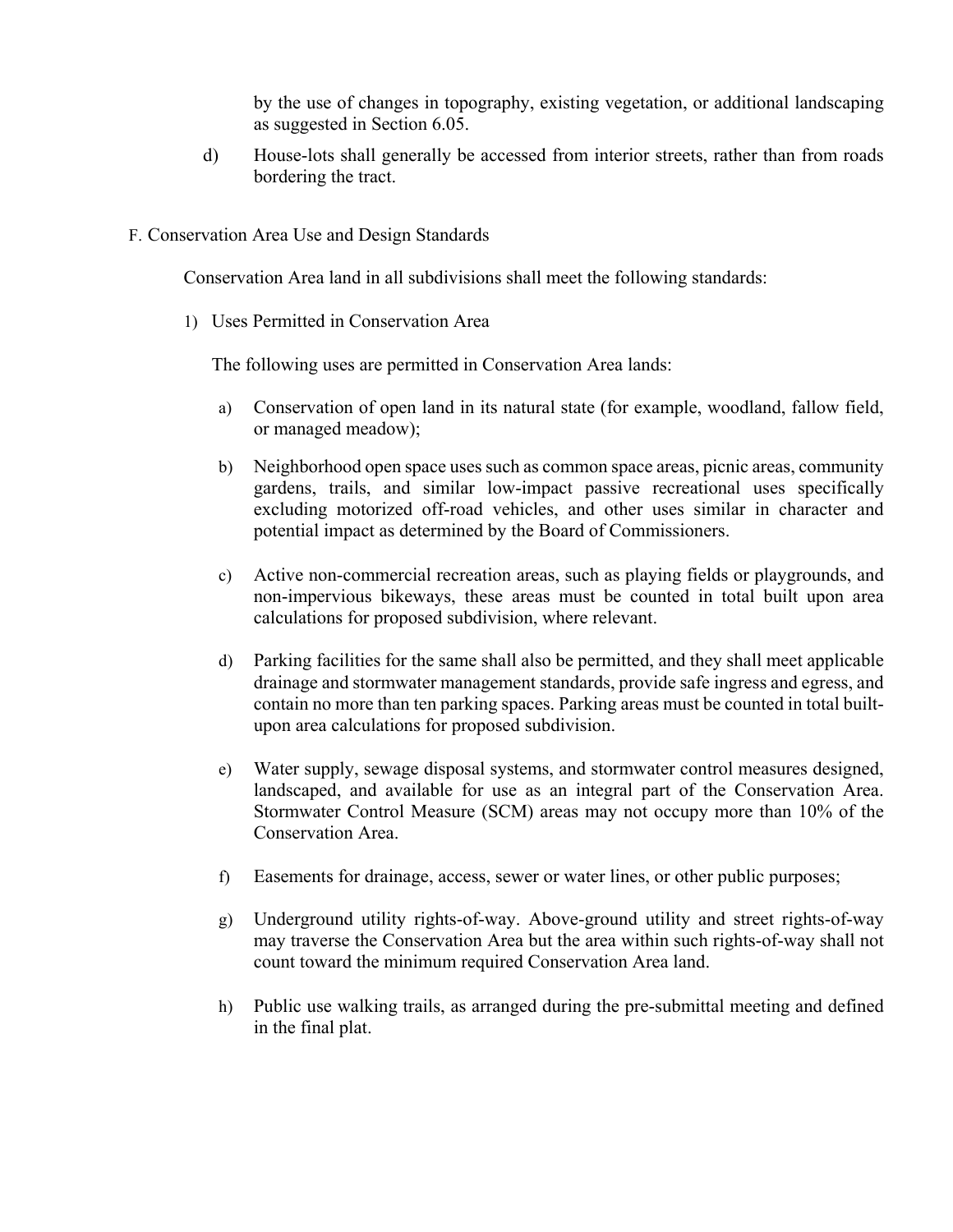- 2) Conservation Area Design Standards
	- a) Conservation Area lands shall be laid out in general accordance with the Town's Map of Potential Conservation Lands in effect at the time of submission to ensure that an interconnected network of open space will be provided and that areas interconnected to Tar River Land Conservancy are maximized. The required Conservation Area shall consist of a mixture of floodplains and wetlands (all of which must be included if they exist on the property) and special features of the property as determined during the pre- submittal conference (see Section 3.02.A).
	- b) A portion of the tract in any of the options may be subject to the Town's public land dedication requirement (typically to provide potential connections with the municipal long-range trail network).
	- c) Buffers for Adjacent Conservation Areas: Where the proposed development adjoins existing or potential future Conservation Area, a natural greenway buffer at least forty (40) feet deep shall be provided within the development along its common boundary with the parkland, within which no new structures shall be constructed, nor shall any clearing of trees or understory growth be permitted except to accommodate the provisions of section 5.02.2.E or as may be necessary for street or trail construction. Where this buffer is unwooded, the Town may require vegetative screening to be planted, or that it be managed to encourage natural forest succession through "nomow" policies and the periodic removal of invasive plant and tree species.
	- d) Other Requirements
		- i. No portion of any building lot may be used for meeting the minimum required Conservation Area land, except as permitted within County-owned or Townowned Properties.
		- ii. Pedestrian and maintenance access shall be provided to Conservation Area land in accordance with the following requirements:
			- Each neighborhood shall provide one centrally located pedestrian and maintenance access point per 30 lots.
			- All Conservation Area land areas that are not wooded shall be vegetated in accordance with the landscaping requirements of the Town of Stem Watershed Protection Ordinance.
- G. Permanent Conservation Area Protection through Conservation Easement
	- 1) In Option 2 Subdivisions, the property owner shall grant a permanent Conservation Easement to the Town encompassing the lands designated as Conservation Area. The applicant shall, at the time of stormwater management plan submission, present a draft Conservation Easement Deed that will outline the restrictions and allowed uses of the Conservation Area. The Conservation Easement shall be recorded at the time the final plat is filed for subdivision. There shall be no cost of acquisition to the town.
	- 2) In Option 2 Subdivisions, the property owner shall pay a one-time fee that covers the costs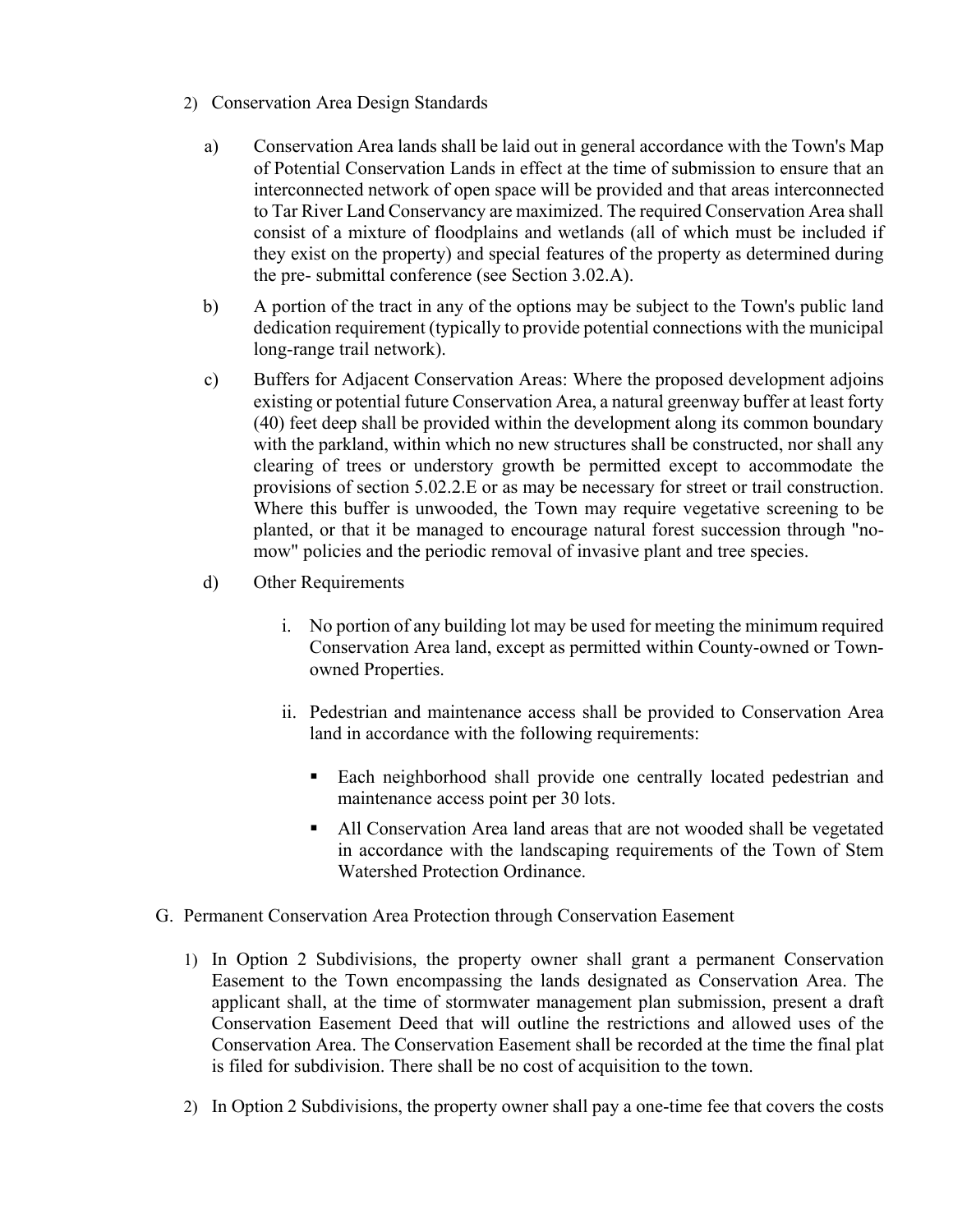to monitor and enforce the terms of the easement in perpetuity. This fee will be determined based on the rate listed in the most recent Town of Stem Zoning Application Fee Schedule. The fee will be divided by the number of planned developed lots and charged at the time of application for individual lot Zoning & Watershed permits.

- 3) In option 2 Subdivisions, all Conservation Easement areas shall be surveyed and marked with permanent markers or monuments that are clearly labeled and constructed of materials acceptable for use in surveying, i.e., carsonite markers, concrete monuments, etc. Markers shall be placed at least every 300 feet and at every directional change. Markers shall be visible from the ground surface, permanent in construction (i.e. a marker which requires the use of mechanical tools to remove), easily locatable (i.e. no specialized or mechanical tools are required to locate and uncover the marker), and shall permanently identify the easement that is being marked. Easement marker or monument locations shall be depicted on the final plat.
- H. Ownership and Maintenance of Conservation Area, Stormwater Control Measures, and Common Facilities
	- 1) Ownership

Common facilities shall be held in common ownership by a homeowners' association or equivalent entity, subject to all of the provisions for homeowners' associations set forth in state regulations and statutes. In addition, the following regulations shall be met:

- a) The applicant shall provide the Town a description of the organization of the proposed association, including its by-laws, and all documents governing ownership, maintenance, and use restrictions for common facilities;
- b) The proposed association shall be established by the owner or applicant and shall be operating (with financial subsidization by the owner or applicant, if necessary) before the sale of any lots in the development;
- c) Membership in the association shall be automatic (mandatory) for the owners of all lots;
- d) The association shall be responsible for maintenance and insurance of common facilities;
- e) The homeowners association by-laws shall confer legal authority on the association to place a lien on the real property of any member who falls delinquent in dues. Such dues shall be paid with the accrued interest before the lien may be lifted;
- f) Dedication of Easements to the Town. At the time that the final plat is filed for subdivision, public easements shall be granted related to the trail network, and any other common land or facilities specified in the final plat as public space. If during the pre-submittal phase it is determined that there are suitable locations for future connections to the trail network, those easements shall be identified in the final plat, and dedicated at the time the final plat is filed for subdivision.
	- i. There shall be no cost of acquisition to the Town;
	- ii. Any such easements for public use shall be accessible to the residents of the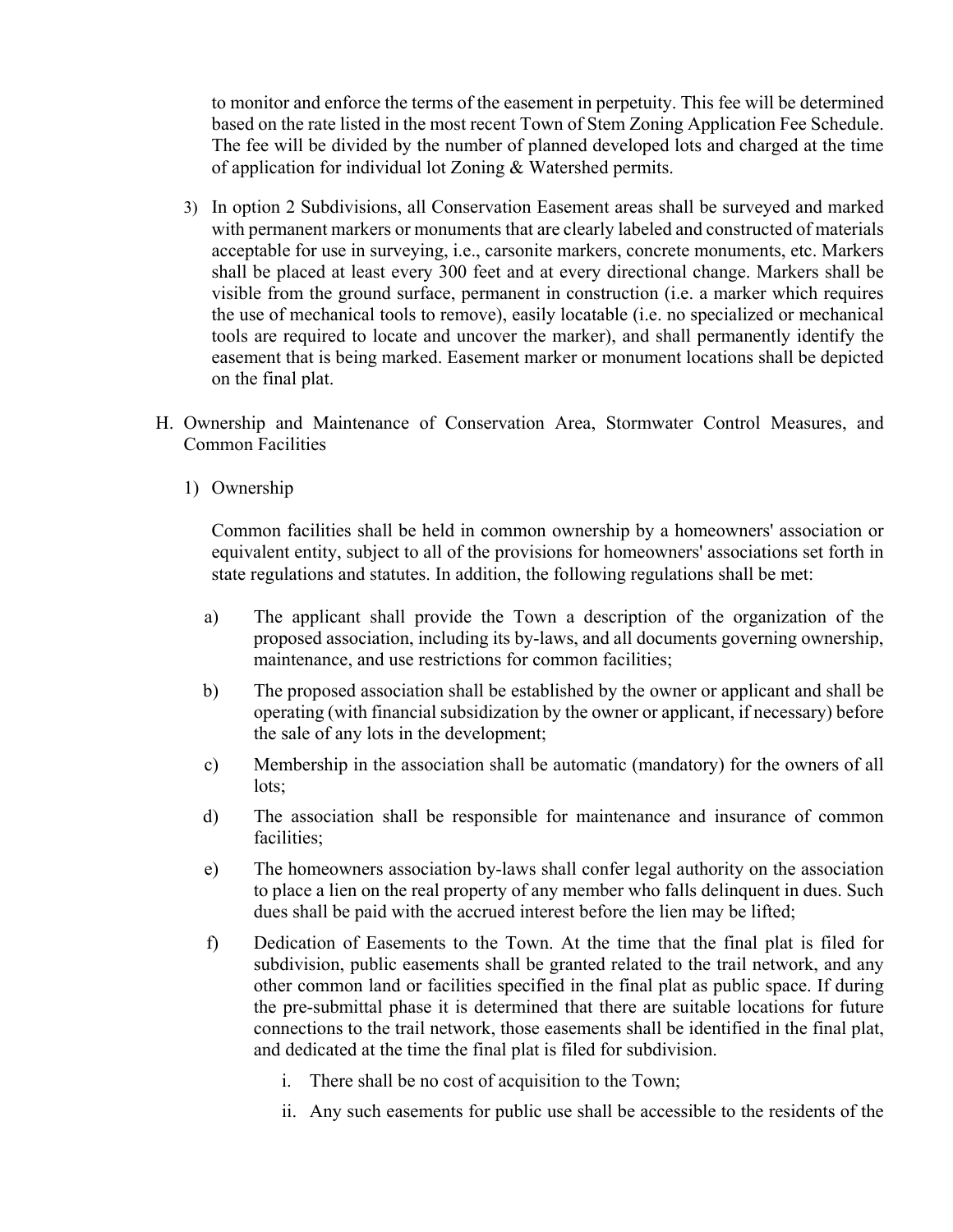Town; and

- iii. A satisfactory maintenance agreement shall be reached between the owner and the Town.
- 2) Maintenance
	- a) Unless otherwise agreed to by the Town, the cost and responsibility of maintaining common facilities and Conservation Area land shall be borne by the property owner or homeowners' association.
	- b) The applicant shall, at the time of stormwater management plan submission, provide a Plan for Maintenance of Conservation Area Lands and Operation of Common Facilities in accordance with the following requirements.
		- i. The Plan shall define ownership;
		- ii. The Plan shall establish necessary regular and periodic operation and maintenance responsibilities for the various kinds of open space (i.e. walking trails, lawns, playing fields, meadow, pasture, cropland, woodlands, etc.);
		- iii. The Plan shall estimate staffing needs, insurance requirements, and associated costs, and define the means for funding the maintenance of the Conservation Area and operation of any common facilities on an on-going basis. Such funding plan shall include the means for funding long-term capital improvements as well as regular yearly operating and maintenance costs;
		- iv. At the Town's discretion, the applicant may be required to escrow sufficient funds for the maintenance and operation costs of common facilities for up to one year; and,
		- v. Any changes to the maintenance plan shall be approved by the Board of Commissioners
		- vi. In the event that the organization established to maintain the Conservation Area and the common facilities, or any successor organization thereto, fails to maintain all or any portion thereof in reasonable order and condition, the municipality may, after providing the owner of the Conservation Area with thirty (30) days' advance written notice, assume responsibility for maintenance, in which case any escrow funds may be forfeited and any permits may be revoked or suspended.
		- vii. The Town may, after providing the owner of the Conservation Area with thirty (30) days' advance written notice, enter the premises and take corrective action, including extended maintenance. The costs of such corrective action may be charged to the property owner, condominium association, homeowners association, or individual property owners who make up a condominium or homeowners' association and may include administrative costs and penalties. Such costs shall become a lien on said properties. Notice of such lien shall be filed by the municipality in the office of the Superior Court Clerk.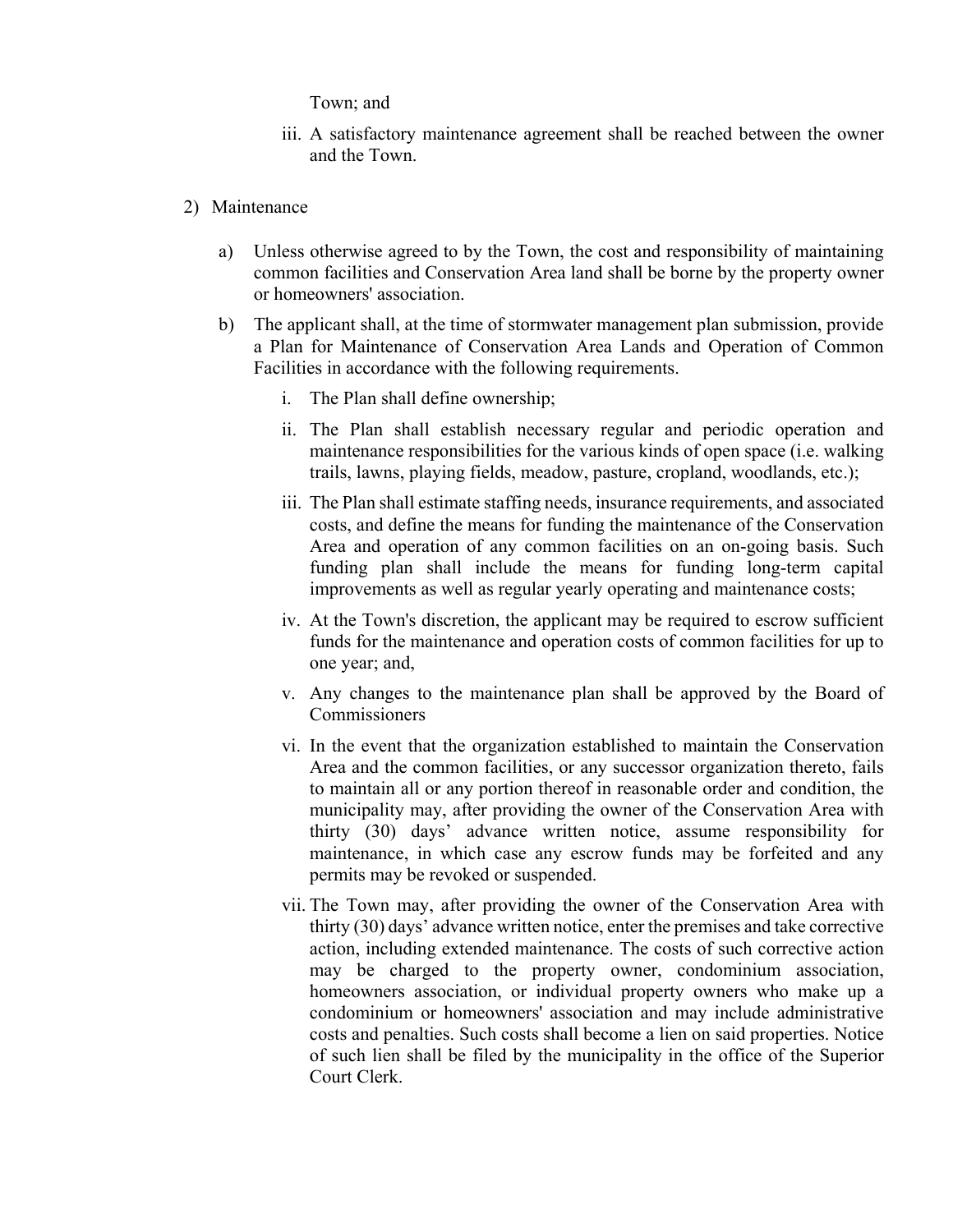### **5.03The Official Zoning Map**

A. Adoption

The Official Zoning Map and all matters shown on it are incorporated by reference as part of this ordinance. The Map shall delineate the boundaries of the zoning districts and the town's jurisdictional boundaries. The map shall be signed by the Mayor and attested by the Town Clerk under the following certification: "This is to certify that this is the official zoning map of the Zoning Ordinance for the Town of Stem, North Carolina". The date of adoption shall also be shown. The official zoning map shall be maintained in the Zoning Administrator's office and available for public inspection.

#### B. Map Amendments

Map amendments shall be listed in chronological order, with a brief description of change, on the official zoning map under the following entry: "On [date of approval] by official action by the Board of Commissioners, the following amendments were made to the Official Zoning Map:" The statement shall be signed by the Mayor and attested by the Town Clerk.

#### C. Damaged or Destroyed Map

If the official zoning map is damaged, destroyed, lost, difficult to read, or to correct drafting errors or omissions, the Board of Commissioners may adopt a replacement map. The replacement map shall supersede the original but shall not have the effect of rezoning any property. Unless the original map is lost or destroyed, it shall be preserved in the Zoning Administrator's office for future reference.

#### D. Conflicts with Copies of Map

The official zoning map shall supersede conflicts with paper or electronic copies.

#### E. Interpreting District Boundaries

Where uncertainty exists on the location of district boundaries, the following rules of interpretation shall apply:

- 1) Centerlines: Boundaries indicated as approximately following the centerlines of streets, railroads, or other right-of-way shall be construed to follow such centerlines.
- 2) Lot lines: Boundaries indicated as approximately following lot lines shall be construed as following such lot lines.
- 3) Town limits: Boundaries indicated as approximately following corporate or ETJ boundary lines shall be construed as following such boundary lines.
- 4) Water bodies: Boundaries indicated as approximately following streams, rivers, creeks, or other water bodies shall be construed as moving with any change in course.
- 5) Parallel: Boundaries indicated as parallel to, or extensions of features indicated in the above paragraphs shall be so construed.
- 6) Determination: Where the scale, lack of detail, or legibility of the zoning map creates uncertainty or conflict as to the intended location of a zoning district using the above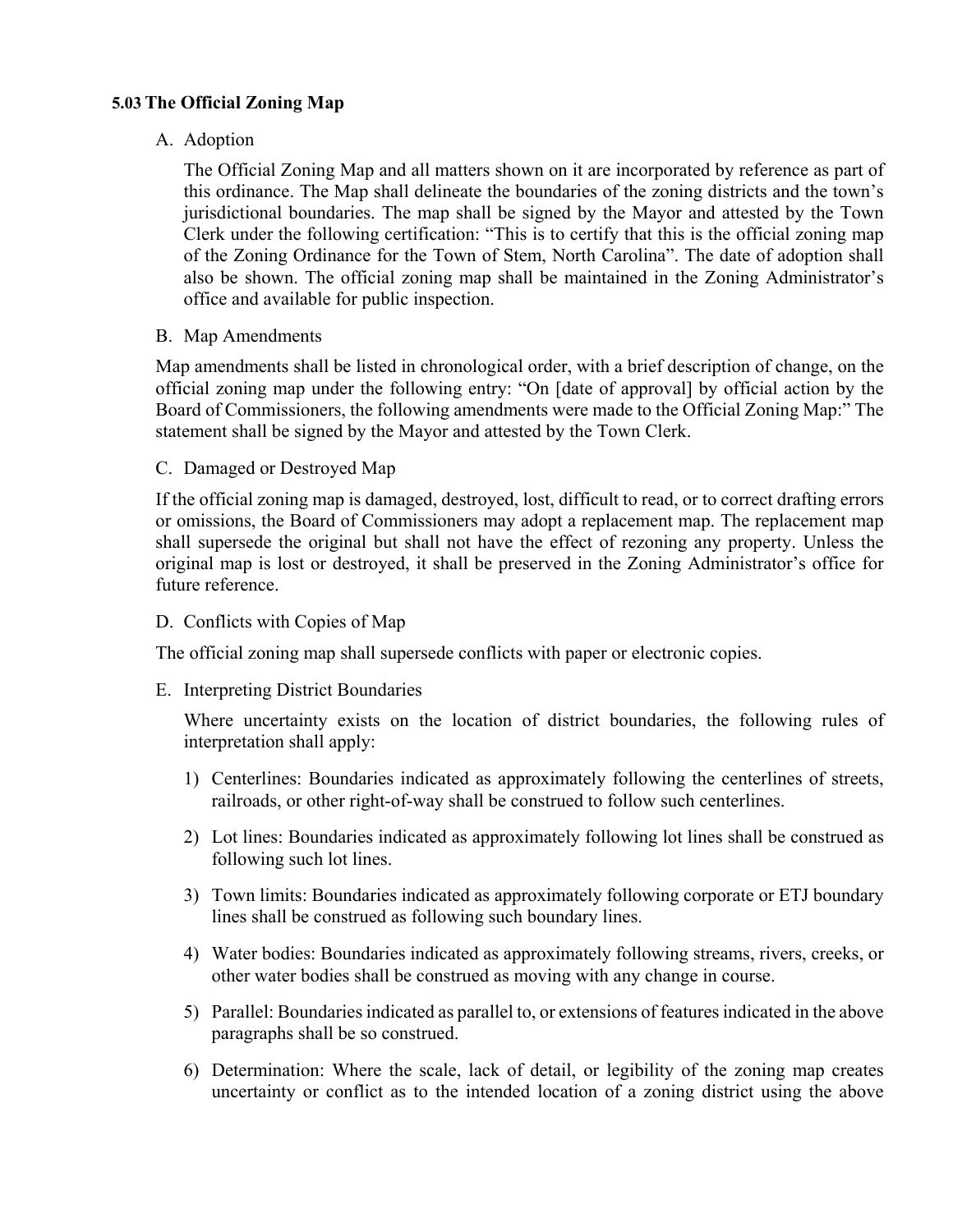means, the board of adjustment shall interpret the exact location after a quasi-judicial hearing.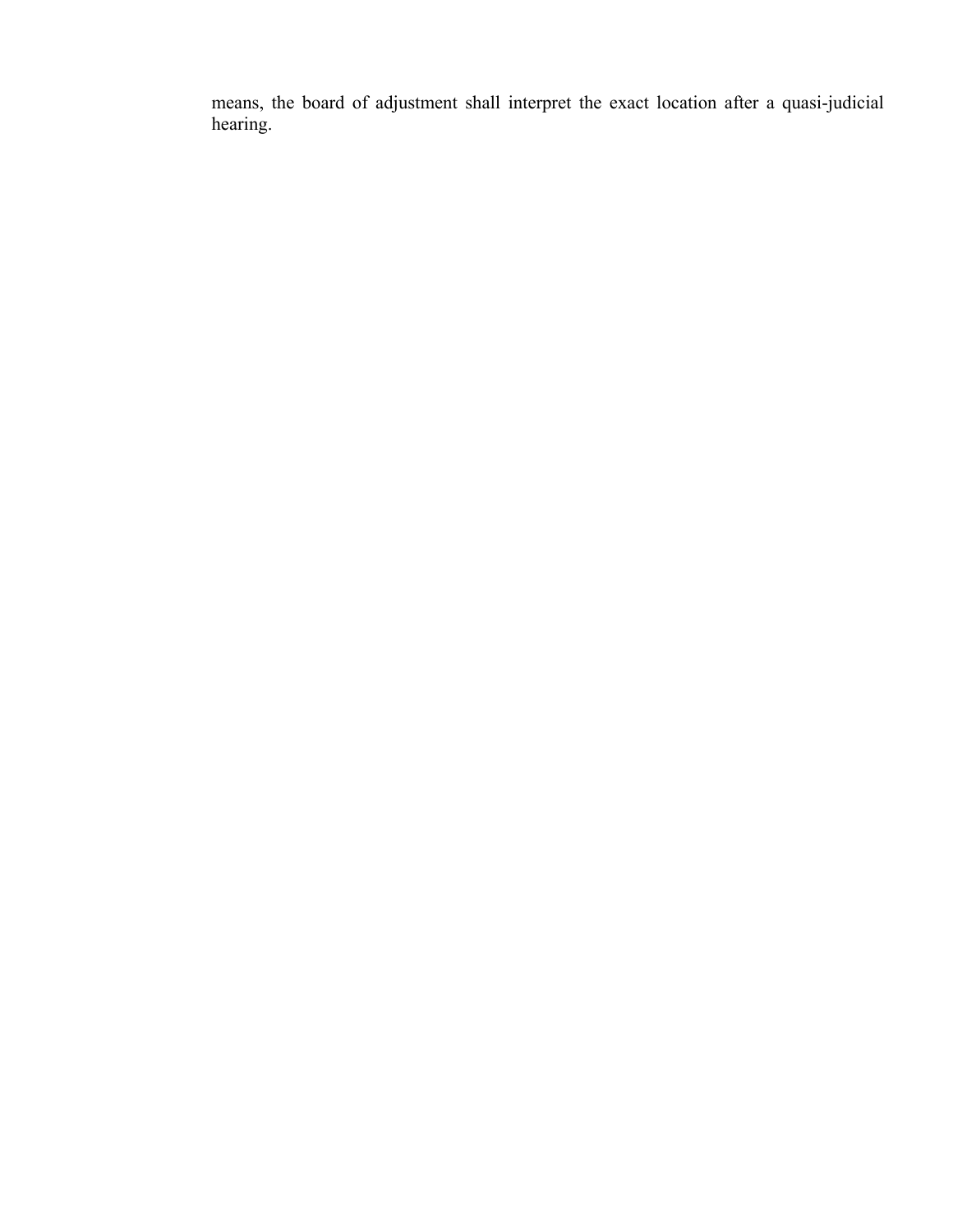# **Article 6. General Regulations**

#### **6.01 Applicability**

These regulations apply uniformly to all lands and structures in any district within the town's jurisdiction. They are the minimum standards unless a greater standard is imposed elsewhere in this ordinance.

#### **6.02 Lots**

A. Compliance With District Regulations

The dimension and orientation of lots shall comply with the applicable use and district regulations of this ordinance, and shall be of sufficient size to accommodate off-street parking, loading, buffer, and other development standards of this ordinance. No lot shall be reduced to less than the minimum standards of this ordinance.

B. Existing Lot of Record

An existing lot of record in a residential district with less than the minimum area allowed in the district in which it is located may be used for a single-family residence if held in separate ownership from an abutting lot if the dwelling complies with the setback requirements for the district.

#### C. Lot Access

No building or use shall be established on a lot without permanent access to a public street. Access may be from a private easement or public right-of-way.

- D. Yard and Open Space
	- 1) Setback Encroachments: Encroachment into the required yard setback shall be prohibited except as provided below:
		- a) Architectural features such as eaves, bay windows, balconies, gutters, awnings, steps, chimneys, and similar features and overhangs may encroach no more than 3 feet from the building wall.
		- b) Detached accessory buildings may encroach into the rear or side yard within 5 feet of the property line, but no closer than 20 feet from a dwelling unit on an adjacent lot.
	- 2) Off-street parking and loading facilities subject to Section 6.06
	- 3) Outdoor storage and display areas subject to Section 8.08
	- 4) Fences and walls subject to Section 6.03(C)
		- a) No encroachment shall impede access to public easements or right-of-way for their intended purpose. The Town may remove such encroachments, including fences, without notice or compensation to the fence owner.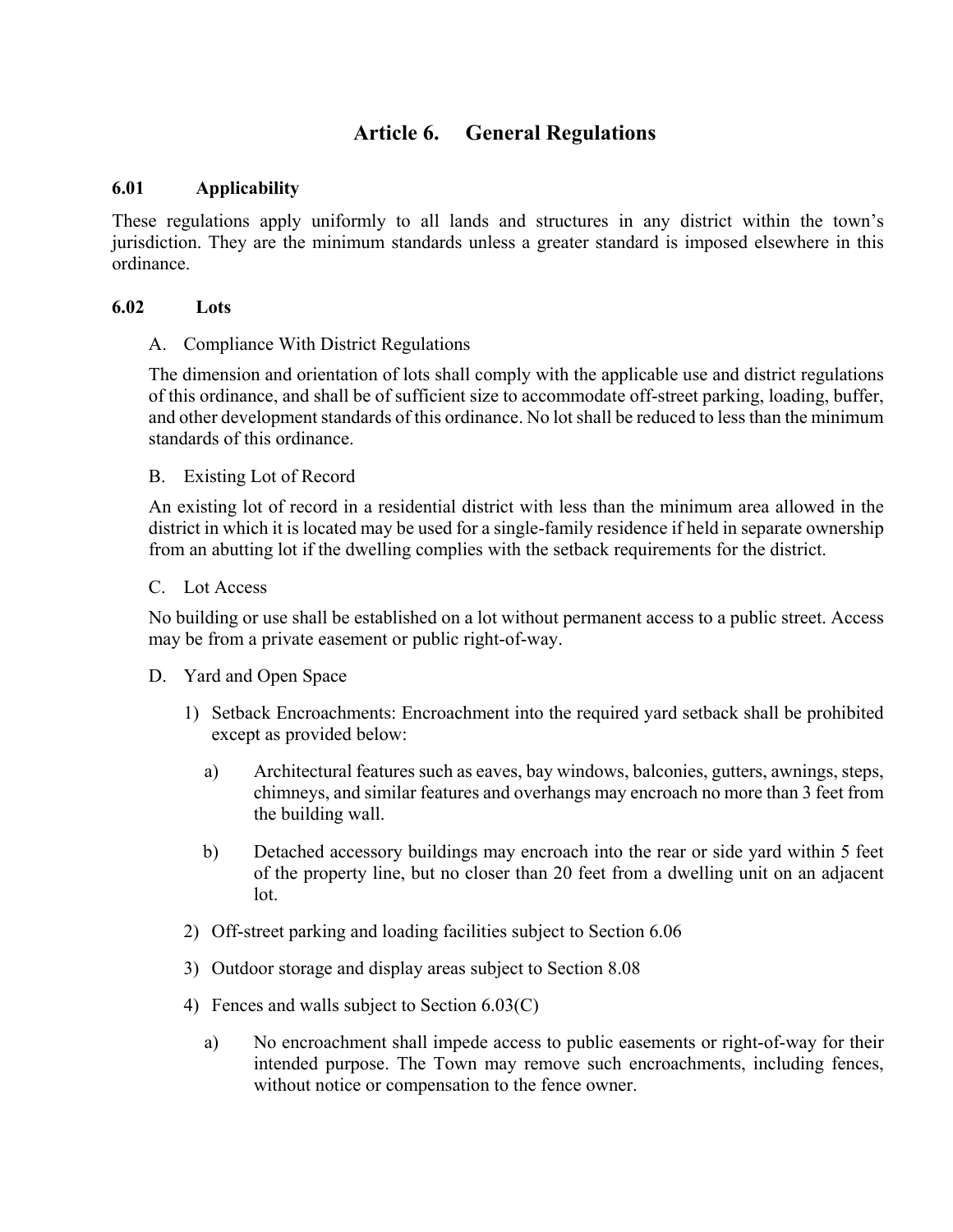- b) No encroachment shall project beyond the property line.
- 5) Double frontage lots: Lots with frontage on more than 1 street, such as corner lots and through lots, shall comply with the front yard requirements of this ordinance on each side with frontage.
- 6) Visibility at Intersection: Visibility at intersections shall be unobstructed between 3 feet and 6 feet above the crown of the street within a triangular area formed by connecting points that extends 10 feet from the point of intersect of a driveway and street right-of-way line or 15 feet from the point of intersect of two street right-of-way lines.

#### **6.03 Buildings and Structures**

- A. Buildings to Be On a Lot
	- 1) No more than 1 principle building is permitted on a lot except in a planned development.
	- 2) Buildings shall be placed on the lot to provide convenient access to public services and utilities.
- B. Building Height
	- 1) Building height shall conform to the requirements of the applicable district regulations.
	- 2) Exceptions: Church spires, belfries, cupolas, or domes not used for human occupancy, chimneys, parapet walls, cornices, or necessary mechanical appurtenances may exceed height limitations to the extent necessary for their proper functioning.
- C. Fences and Walls
	- 1) Maximum Height:

| <b>Location</b> | In residential<br>districts | In non-residential<br>districts |
|-----------------|-----------------------------|---------------------------------|
| Front yard      | 4 feet                      | 4 feet                          |
| Side yards      | 6 feet                      | 8 feet                          |
| Rear yards      | 6 feet                      | 8 feet                          |

- 2) Material: Fencing may be constructed of aluminum, steel, vinyl, chain link, wooden, brick, masonry, decorative stone or other material similar in durability. No barbed wire or sharp pointed fence less than 8 feet tall shall be erected.
- 3) Federal, State or Local Utilities: May install a fence as described in  $6.03(C)(2)$  with the exception that the fence may not be less than 6 feet if topped by barbed wire.
- D. Manufactured Homes

A manufactured home, when permitted on an individual lot, shall conform to the building setback, yard, and off-street parking standards applicable to a conventional, single-family residential dwelling on the same lot.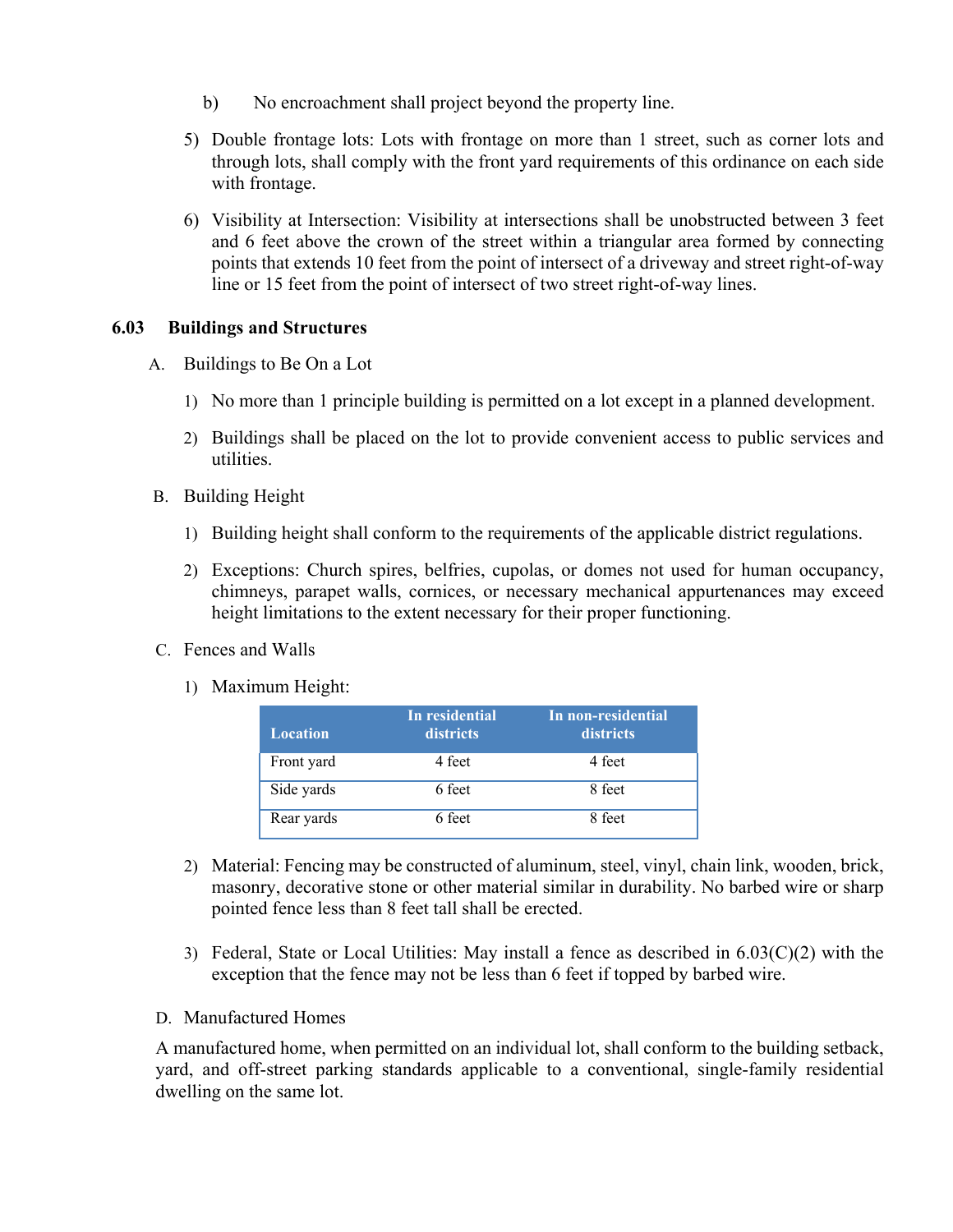### **6.04 Landscaping (reserved)**

#### **6.05 Buffer and Screening**

- A. General Requirements and Regulations
	- 1) Whenever a buffer strip is required by this article, such strip shall meet the specifications of this section, unless greater specifications are given in another article of this chapter.
	- 2) Whenever a buffer strip is required by this article, the specifications shall be submitted to the Zoning Administrator. Written permission of the Zoning Administrator shall be obtained prior to the actual construction of the buffer zone(s).
	- 3) The Zoning Administrator is deemed responsible for determining the correctness of the buffer zone.
	- 4) All nonresidential and multifamily residential uses shall be screened from adjacent residential lots by an opaque screen at least 6 feet in height.
	- 5) The buffer strip shall consist of a planted strip which shall be a minimum of 10 feet in width, shall be composed of evergreen bushes, shrubs, and/or trees such that at least two rows of coverage are provided from the ground to a height of four feet when planted. A driveway or pedestrian walkway leading to the land use on the property may cross the buffer.
	- 6) All buffer strips shall become part of the lot(s) on which they are located, or in the case of commonly-owned land, shall belong to the homeowners or property owners association.
	- 7) The buffer strip shall be maintained for the life of the development. Maintenance shall be ongoing and shall be the responsibility of the property owner and the occupant, if different than the owner, of the land on which the buffer is located.
	- 8) If a natural screen is already in place which will adequately fulfill the purpose of the buffer strip, the Zoning Administrator may, in writing, allow a substitution of all or part of this screen for the buffer strip. Written permission of the Zoning Administrator shall be obtained before removing any existing natural buffer.
	- 9) Where, because of intense shade or soil conditions, a planting screen cannot be expected to thrive, the Zoning Administrator may, in writing, allow the substitution of a well maintained wood or masonry wall or other structure or adornments as deemed suitable for the conditions and intended use.
	- 10) Riparian buffer areas required under the watershed protection regulations shall not count towards the requirements of this section.

#### **6.06 Off-Street Parking and Loading**

A. Purpose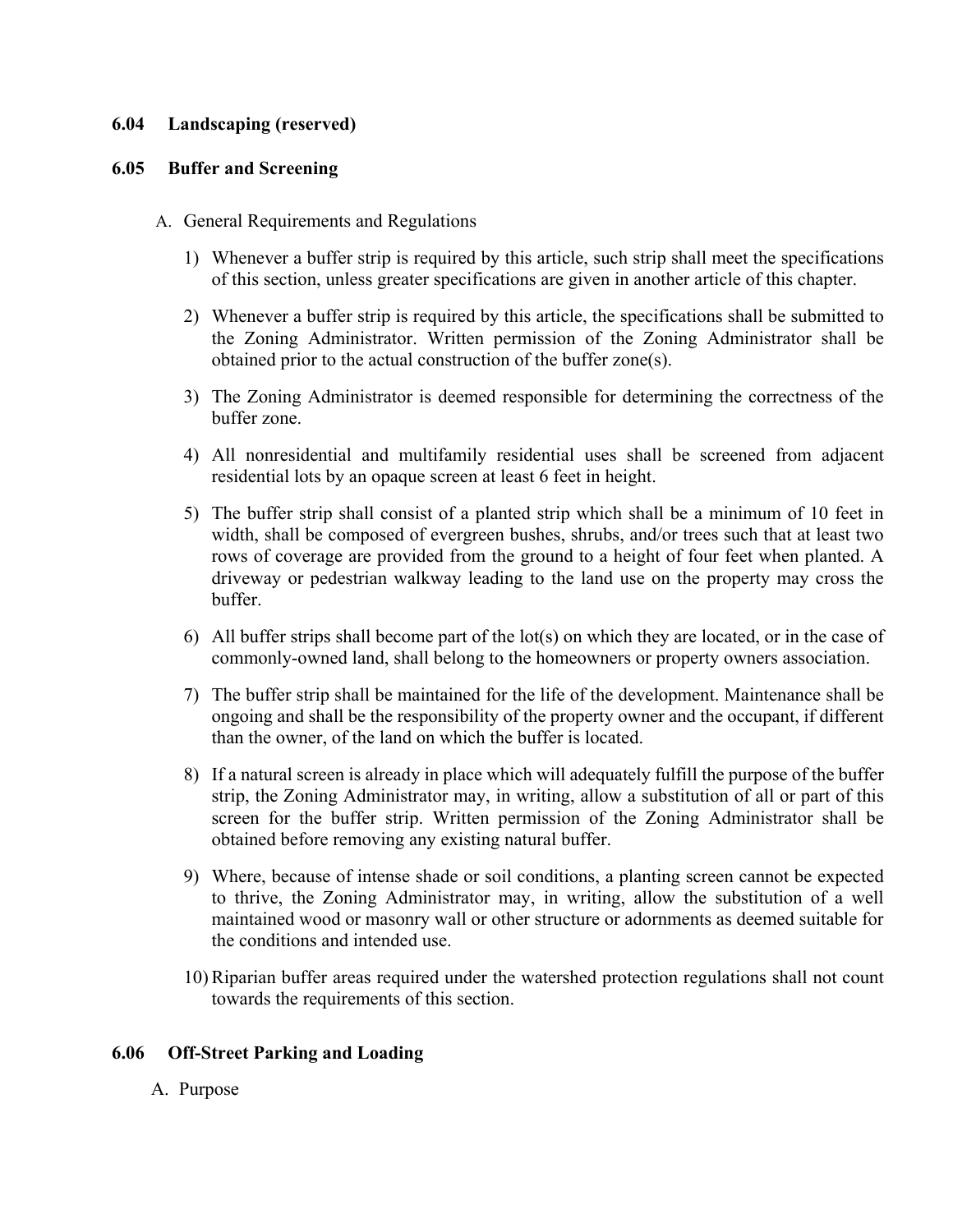The purpose of this section is to provide for adequate off-street parking and loading areas to reduce traffic congestion, enhance traffic and pedestrian safety, enhance the appearance of parking areas, and protect adjacent properties from the adverse impacts of uses with inadequate off-street parking and loading.

- B. Generally
	- 1) No off-street loading space shall be used to satisfy off-parking requirements and vice versa.
	- 2) Computing Requirements:
		- a) When more than one use is permitted on a lot, the number of required off-street parking and loading spaces shall be the sum of the number required for each use. The board of adjustment may reduce the number of spaces required upon finding that sufficient parking is available to accommodate each use during peak demand.
		- b) Where seating capacity is the standard for determining space requirements, it shall be determined by the number of seating units (i.e. chairs), or each 18 lineal inches of benches or pews. When the number of employees is the standard, it shall be based on maximum shift.
		- c) When the total computed for required off-street parking or loading spaces results in a fraction equal to or greater than one-half, the next higher whole number shall be required.
	- 3) Buffer and Screening: In addition to the standards of Section 5.05, a 5-foot buffer strip shall separate all vehicular use areas from the right-of-way and any abutting property line except at permitted points of access.
	- 4) Construction and Maintenance:
		- a) All vehicular use areas shall be paved with a permanent, all-weather surface (i.e. asphalt, concrete, stone) and maintained to minimize nuisance from dust and loose debris. These areas shall be paved prior to occupancy.
		- b) All parking spaces shall be clearly identified and marked with paint lines, curbs, or some other manner approved by the Zoning Administrator. Areas shall be maintained in good condition and free of dust, trash, or other debris.
- C. Parking Design
	- 1) Location: Accessory off-street parking facilities shall be on the lot of the use it serves. Parking for nonresidential uses may be provided on a separate lot within 200 feet of the lot on which the use is located with the property owner's written consent provided such use is permitted in the district where the separate lot is located.
	- 2) Access: Off-street parking facilities shall be designed to allow motorists to access spaces without impeding vehicular and pedestrian traffic circulation on the site and adjacent streets.
	- 3) Dimensions: Off-street parking spaces shall be dimensioned as follows: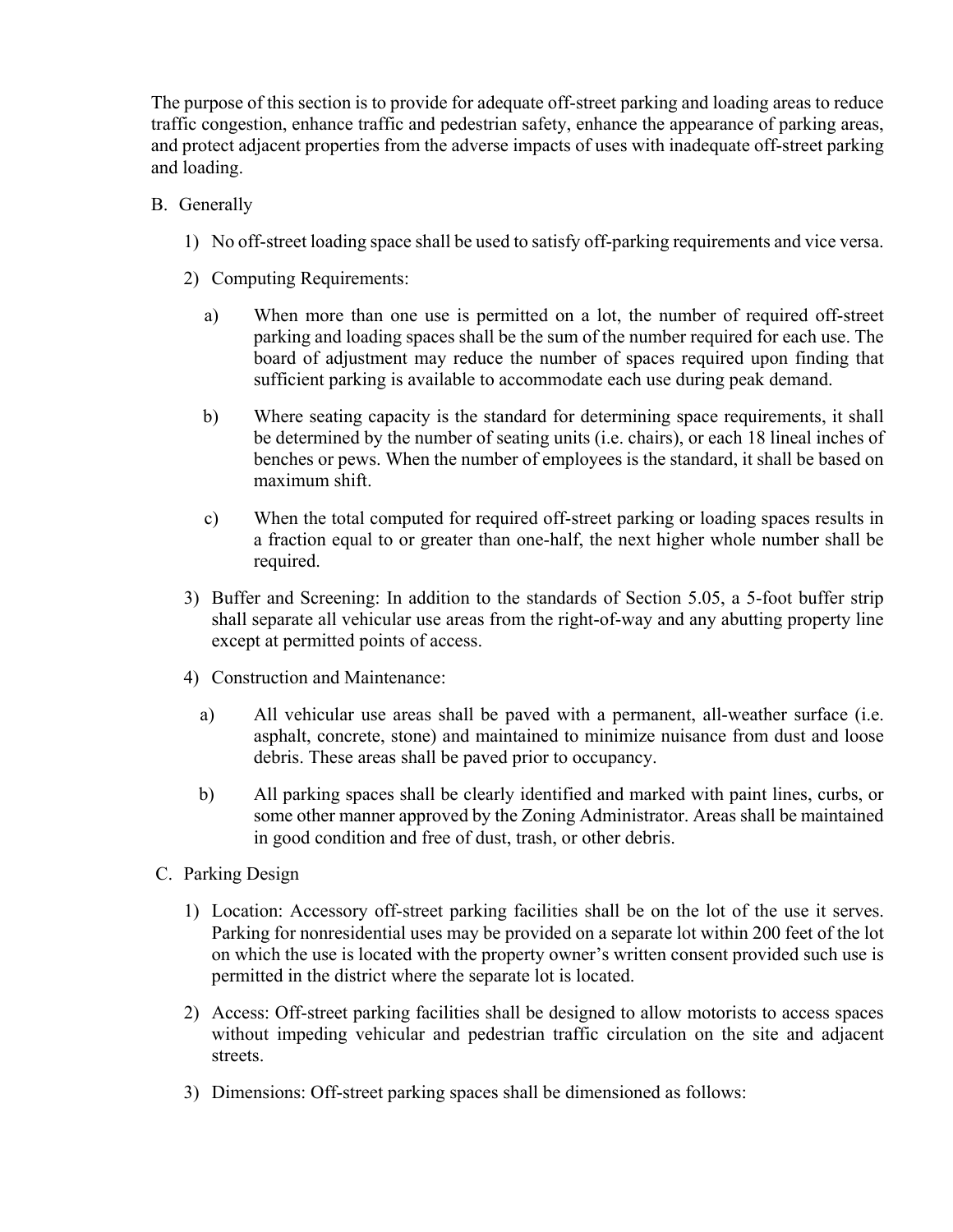|                                                                                         | <b>Stall Dimensions</b><br>(feet) |    | <b>Aisle Width (feet)</b> |            |  |  |
|-----------------------------------------------------------------------------------------|-----------------------------------|----|---------------------------|------------|--|--|
| <b>Parking Angle (degrees)</b>                                                          | Width<br>Length                   |    | 1-way                     | $2$ -way   |  |  |
| $0$ (parallel)                                                                          |                                   | 22 | 10                        | 20         |  |  |
| 30                                                                                      |                                   | 18 | 12                        | Prohibited |  |  |
| 45                                                                                      | 9                                 | 18 | 15                        | Prohibited |  |  |
| 60                                                                                      | 9                                 | 18 | 18                        | 18         |  |  |
| 90                                                                                      | 9                                 | 18 | 20                        | 24         |  |  |
| Note: Accessible parking stalls shall comply with applicable ADA and industry standards |                                   |    |                           |            |  |  |

## D. Parking Ratios:

Off-street parking spaces shall be provided in the ratios specified below. If a use is not specifically listed, the Zoning Administrator may apply parking standards of a similar use that is listed.

| <b>Uses</b>                                                       | <b>Minimum Spaces</b><br>(DU=dwelling units; sf=square feet; GFA=Gross floor<br>area)                |
|-------------------------------------------------------------------|------------------------------------------------------------------------------------------------------|
| Adult Care Facilities (i.e. nursing homes)                        | 1 per 4 beds, 1 per doctor and nurse, 1 per 4 other<br>employees                                     |
| Arcade                                                            | 1 per game table, video terminal, or other amusement<br>device                                       |
| Art Galleries and Museums                                         | 1 per 300 sf GFA                                                                                     |
| Assembly (auditoriums, theaters, etc.)                            | 1 space per 4 seats or 1 per 40 sf GFA available to<br>accommodate movable seats in an assembly room |
| Bowling, billiards, etc.                                          | 2 per lane or pool table,                                                                            |
| Car parts, accessories, tires, repair shops                       | 1 per 375 sf GFA, including service bays, wash<br>tunnels, and retail areas                          |
| Car Sales                                                         | 1 per 400 sf GFA sales and service areas                                                             |
| Car Wash (Automatic)                                              | 1 per 375 sf GFA, including service bays, wash<br>tunnels, and retail area.                          |
| Childcare facility                                                | 1 per 375 sf GFA                                                                                     |
| Churches, temples, synagogues and other<br>religious institutions | 1 per 8 seats                                                                                        |
| Club or fraternal lodge                                           | 1 per 3 persons allowed per capacity as established<br>by local fire, building, or health codes      |
| Community Center                                                  | 1 per 250 sf GFA                                                                                     |
| Construction-related industry                                     | 1 per 1,000 sf GFA                                                                                   |
| Convenience Store                                                 | 1 per 500 sf GFA                                                                                     |
| Financial, real estate, and insurance                             | 1 per 400 sf GFA                                                                                     |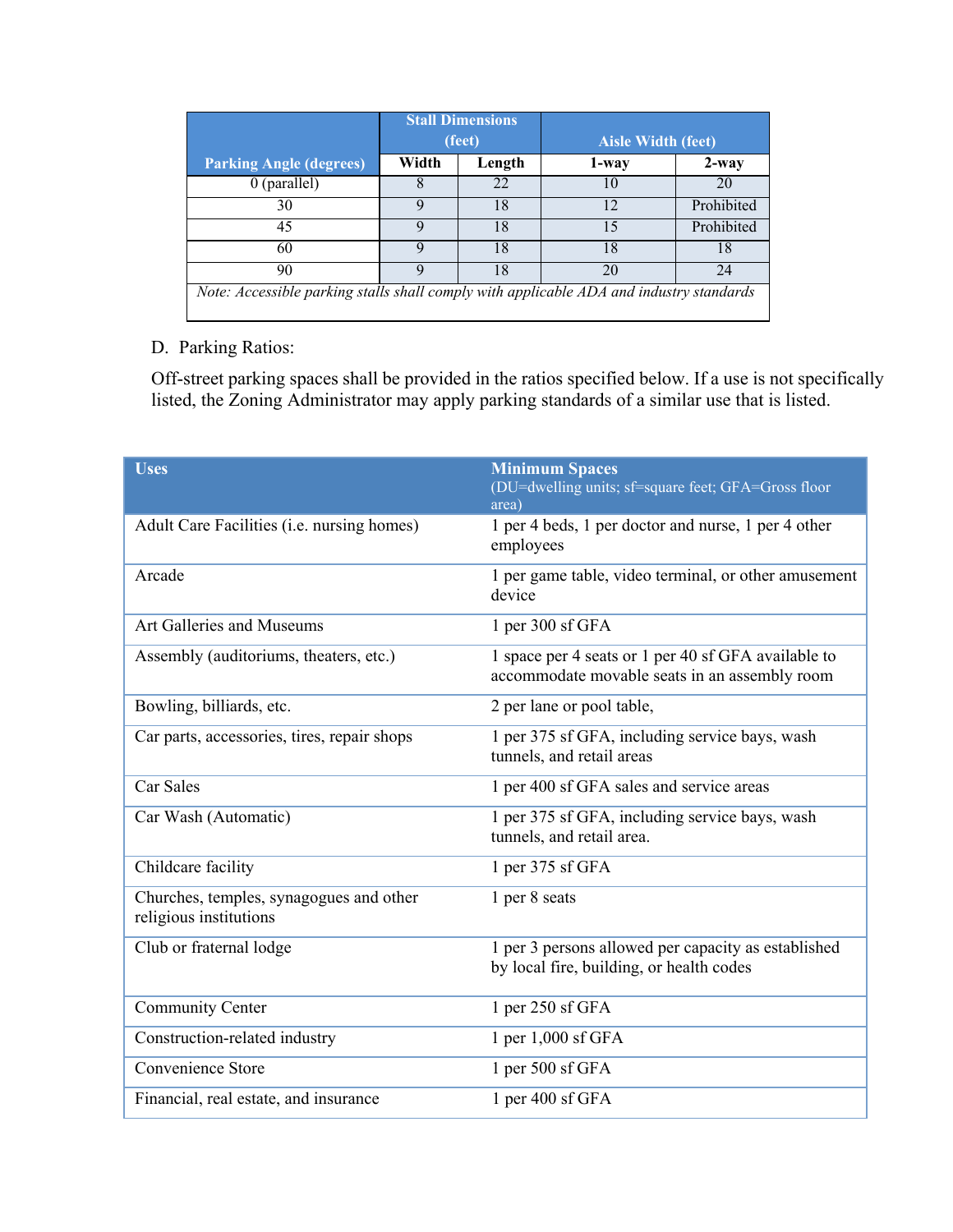| <b>Uses</b>                                                                  | <b>Minimum Spaces</b><br>(DU=dwelling units; sf=square feet; GFA=Gross floor<br>area) |
|------------------------------------------------------------------------------|---------------------------------------------------------------------------------------|
| Fitness Center, gym, or athletic club                                        | 1.5 per 1,000 sf GFA                                                                  |
| Funeral services                                                             | 1 per 4 seats                                                                         |
| <b>Gas Stations</b>                                                          | 1 per 375 sf GFA including service bays, wash<br>tunnels, and retail areas.           |
| Hardware Store                                                               | 1 per 200 sf GFA                                                                      |
| Home and commercial service and repair                                       | 1 per 1,000 sf GFA                                                                    |
| Library                                                                      | 1 per 300 sf GFA                                                                      |
| Light industry                                                               | 1 per 300 sf GFA                                                                      |
| Lodging (hotels, motels, etc.)                                               | 1 per sleeping room and 1 per 400 sf of<br>assembly area                              |
| Medical clinic or hospital                                                   | 1 per 400 sf GFA                                                                      |
| Mini-warehouse                                                               | 1 per 4 units plus 2 for manager's quarters                                           |
| Movie theater                                                                | 1 per 6 seats                                                                         |
| Neighborhood shopping center                                                 | 1 per 300 sf GFA                                                                      |
| Offices (professional and administrative)                                    | 1 per 300 sf GFA                                                                      |
| Outdoor Recreation Area (Commercial), Driving<br>Range, Miniature Golf, etc. | 1 per 3 persons at maximum capacity, plus 10 spaces,<br>plus 1 per 2 employees        |
| Personal service (barber shops, beauty salons,<br>etc)                       | 1 per 75 sf GFA                                                                       |
| Plumbing and Heating                                                         | 1 per 900 sf GFA                                                                      |
| Post office                                                                  | 1 per employee                                                                        |
| Public administration                                                        | 1 per 300 sf of public use                                                            |
| Public safety (police/fire)                                                  | 1 per employee on normal shift $+1$ per 200 sf of<br>office space.                    |
| Residential (multifamily, townhouse, and<br>manufactured home parks)         | 2 per DU                                                                              |
| Residential (single and two family dwellings)                                | 2 per DU                                                                              |
| <b>Restaurant and Taverns</b>                                                | 1 per 75 sf GFA                                                                       |
| Retail Stores (general)                                                      | 1 per 300 sf GFA                                                                      |
| Utility facilities                                                           | 1 per employee                                                                        |
| Warehouse & distribution center                                              | 1 per 600 sf GFA                                                                      |
| Wholesale trade                                                              | 1 per 600 sf GFA                                                                      |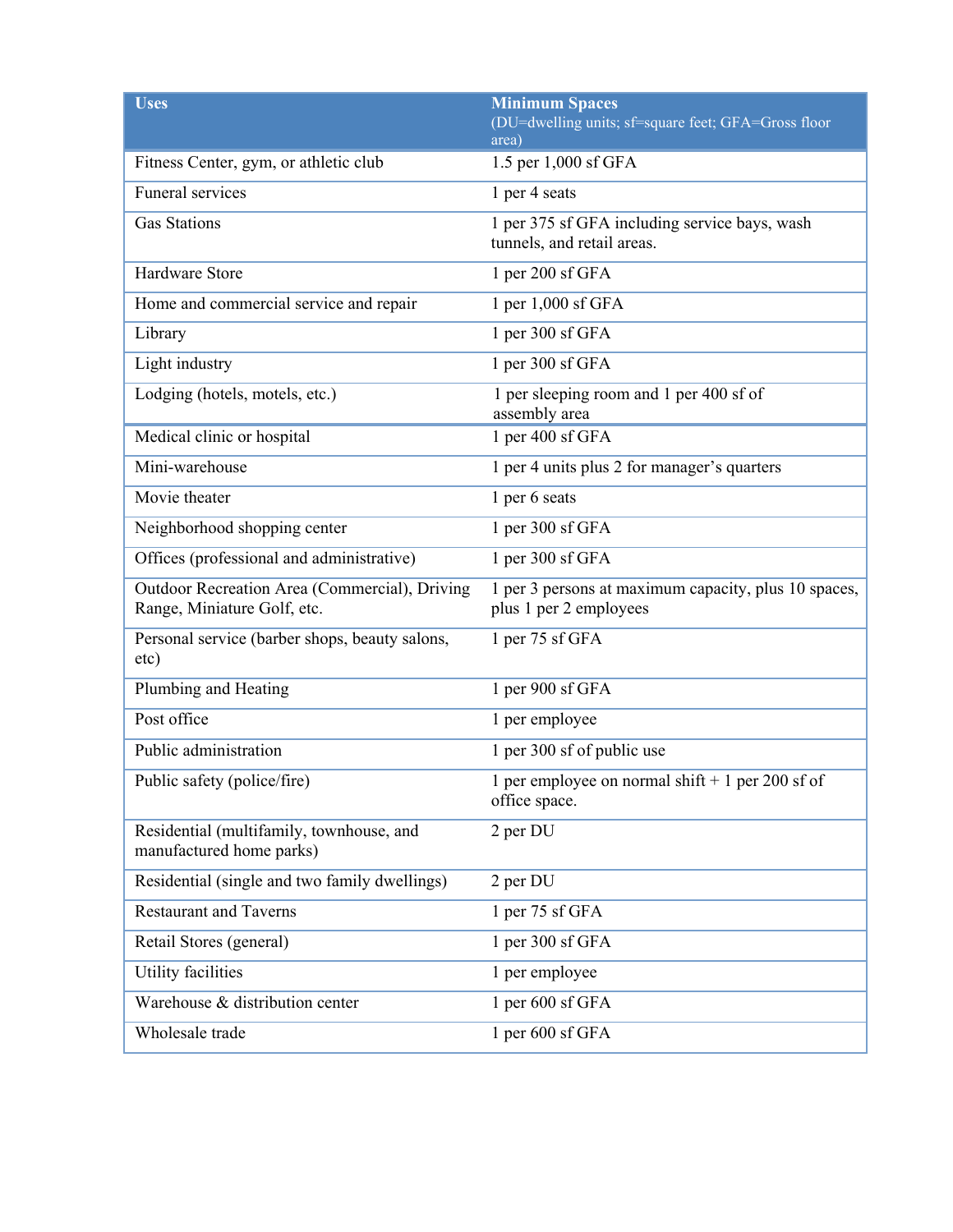- E. Loading Standards
	- 1) Requirements: At least 1 off-street loading space shall be provided per 40,000 sf of GFA or fraction thereof of industrial, wholesale, retail, service, or other establishments where the delivery of goods is customary to their operation.
	- 2) Dimensions: Loading spaces or bays shall be at least 10 feet wide and 30 feet deep and 14 feet in height exclusive of driveways and maneuvering space.
	- 3) Access: Each off-street loading space shall be designed with appropriate means of vehicular access to the use it serves and to a street or alley.

#### **6.07 Water and Sewer**

The property owner shall connect all buildings to a public water and sewer system pursuant to the Town's water and sewer connection policies. Where a public system is not reasonably available, a private or community system in compliance with applicable county or state standards shall be provided.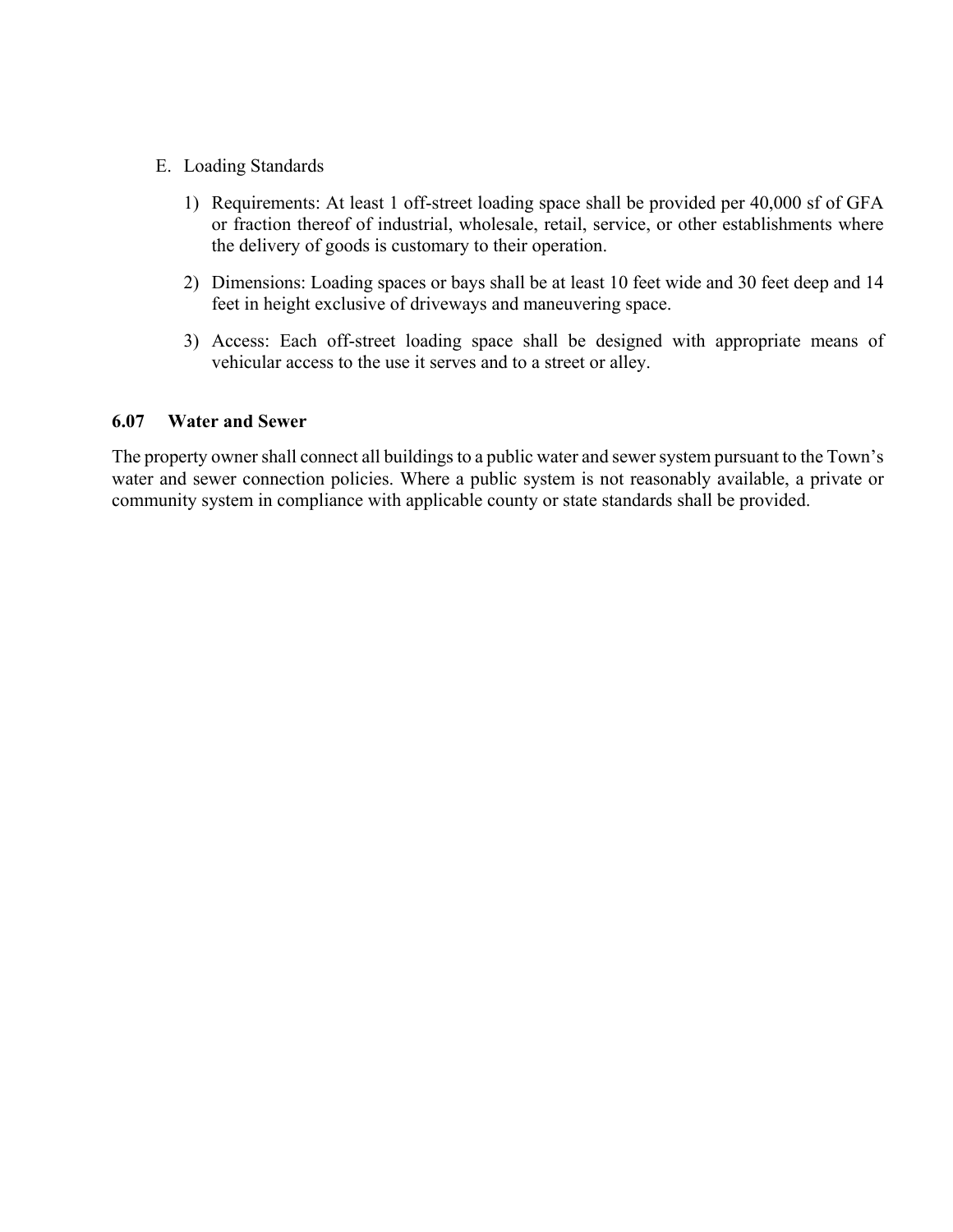# **Article 7. District Regulations**

#### **7.01 Use District Regulations**

#### A. Applicability:

This section applies development standards to the various use districts established under Section 5.02(C). The Table of Uses identifies what uses are permitted (as a permitted use or special use) or prohibited in each use district.

#### B. Uses Not Mentioned

- 1) Uses not listed in the Table of Uses are prohibited unless the Zoning Administrator interprets it to be substantially similar to and compatible with a listed use.
- 2) Interpretation of Similar Uses: The Zoning Administrator shall consider similarities in type (retail, residential, manufacturing processes, etc.) and character in terms of density, parking and loading demands, traffic by type and volume to a listed use. The purpose of the zoning district shall also be considered. The Town may consult the NAICS Codes, General Statutes, or other credible sources or with surrounding jurisdictions for guidance.
- 3) Insertion into Table of Uses: The Zoning Administrator shall submit to the Board of Commissioners a recommendation on whether the Table of Uses should be amended to add a use deemed similar to the listed use as soon as practical after the Zoning Administrator has made a determination regarding a particular use under section 7.01(B)(2) above.
- 4) Provision for Unlisted Use: If the proposed use is not similar to a listed use, the applicant may request an appropriate amendment pursuant to Section 4.12.
- 5) Appeals from the Zoning Administrator's interpretations may be filed pursuant to Section 4.11.
- C. Table of Uses
	- 1) Table Key: The key to reading the table of uses permitted in each use district is as follows:
		- **P** Permitted uses: The letter "P" indicates that the listed use is permitted with a Zoning Permit without a public hearing.
		- **S** Special uses: The letter "S" indicated that the listed use is permitted with a Special Use Permit issued pursuant to Section 4.07.
		- **--** Prohibited uses: A dash symbol indicates that a use is prohibited in the district.

*The column titled "Specific Use" cross-references the sections under Article 7 that apply additional standards to that specific use.*

2) Table of Uses: Principle uses and their customary accessory uses shall be permitted as indicated in the following table.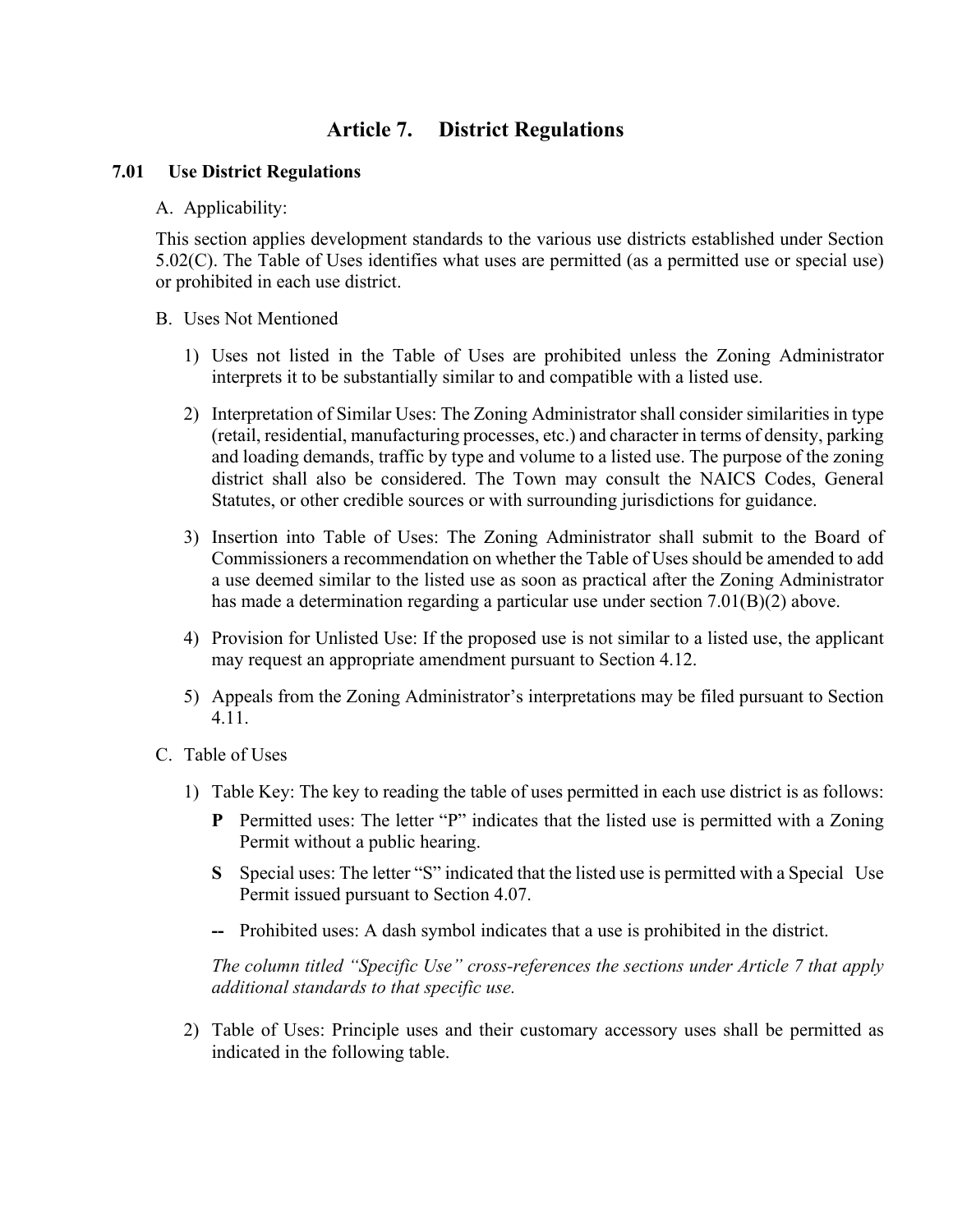| <b>Residential use</b>                                                                                                                                    |  |
|-----------------------------------------------------------------------------------------------------------------------------------------------------------|--|
| Single-family detached dwelling<br>P<br>P<br>$\overline{\phantom{a}}$<br>$\overline{\phantom{m}}$<br>$\overline{\phantom{m}}$<br>--                       |  |
| Family Care Home<br>P<br>P<br>See 8.04<br>--<br>$\qquad \qquad -$                                                                                         |  |
| P<br>P<br>Temporary Health Care Structure<br>P<br>P<br>See 8.11<br>$\overline{\phantom{m}}$<br>--                                                         |  |
| Duplexes (two-family) dwellings<br>S<br>P<br>$- -$<br>--<br>--                                                                                            |  |
| Multi-family and Townhomes<br>S<br>S<br>S<br>$\overline{\phantom{a}}$<br>$\qquad \qquad -$<br>--                                                          |  |
| Manufactured homes (Class A)<br>P<br>See 8.07(B)<br>$\overline{\phantom{m}}$<br>--<br>--<br>--<br>--                                                      |  |
| *"S" in MHP Overlay<br>$\ast$<br>*<br>Manufactured Home Park<br>--<br>$-\!$ $\!-$<br>--<br><b>District</b>                                                |  |
| <b>Commercial uses</b>                                                                                                                                    |  |
| Administrative and support services<br>P<br>P<br>$\qquad \qquad -$<br>$\overline{\phantom{m}}$<br>$\hspace{0.05cm} -\hspace{0.05cm}$<br>$\qquad \qquad -$ |  |
| S<br>Agricultural supply stores<br>P<br>$\qquad \qquad -$<br>--<br>--<br>--                                                                               |  |
| S<br>P<br>P<br>Automotive sales and service<br>$-$<br>$- -$<br>$\overline{\phantom{a}}$                                                                   |  |
| P<br>P<br>General retail up to 10,000 sqft<br>--<br>$\qquad \qquad -$<br>--<br>$\qquad \qquad -$                                                          |  |
| S<br>General retail over 10,000 sqft<br>P<br>$\overline{\phantom{m}}$<br>--<br>--<br>$\overline{\phantom{a}}$                                             |  |
| S<br>Indoor recreation facilities<br>P<br>$\qquad \qquad -$<br>$\qquad \qquad -$<br>--<br>--                                                              |  |
| Childcare Center<br>P<br>P<br>$\overline{\phantom{a}}$<br>$\overline{\phantom{m}}$<br>$\overline{\phantom{a}}$<br>--                                      |  |
| P<br>P<br><b>Gas Station</b><br>$\qquad \qquad -$<br>--<br>--<br>$\overline{\phantom{m}}$                                                                 |  |
| S<br>Equipment rental and leasing<br>P<br>$-$<br>--<br>--<br>$\overline{\phantom{a}}$                                                                     |  |
| Financial Institutions (banks, credit                                                                                                                     |  |
| P<br>P<br>unions, etc.)<br>$\overline{\phantom{m}}$<br>$- -$<br>--<br>$\overline{\phantom{a}}$                                                            |  |
| Fitness centers or health clubs<br>P<br>P<br>$-$<br>--<br>--<br>$\overline{\phantom{a}}$                                                                  |  |
| S<br>S<br><b>Funeral services</b><br>$\overline{\phantom{a}}$<br>$\overline{\phantom{a}}$<br>$-$<br>$-$                                                   |  |
| P<br>P<br>Grocery stores<br>--<br>$\overline{\phantom{m}}$<br>--<br>$\qquad \qquad -$                                                                     |  |
| Hardware/building supply up to 10,000<br>P<br>P<br>sqft<br>$-\, -$<br>$- -$<br>--<br>$\overline{\phantom{a}}$                                             |  |
| Hardware/building supply over 10,000<br>sqft<br>S<br>P<br>$\overline{\phantom{m}}$<br>$-$<br>$\overline{\phantom{a}}$<br>$- -$                            |  |
| S<br>See 8.06<br>Kennels<br>S<br>$\overline{\phantom{m}}$<br>--<br>--<br>--                                                                               |  |
| S<br>S<br>Recreational firing range<br>--<br>$\overline{\phantom{m}}$                                                                                     |  |
| Medical offices or clinics<br>P<br>P<br>$-$<br>--<br>--<br>--                                                                                             |  |
| S<br>P<br>Mini-storage<br>$-\, -$<br>$-\, -$<br>--<br>--                                                                                                  |  |
| Personal care services<br>P<br>P<br>$-\, -$<br>--<br>--<br>--                                                                                             |  |
| Pharmacy (Drug Store)<br>P<br>P<br>--<br>--<br>--                                                                                                         |  |
| Professional services<br>P<br>P<br>$-\, -$<br>--<br>--<br>--                                                                                              |  |
| Real estate agents and brokers<br>P<br>P<br>--<br>$-\hbox{--}$<br>$\hspace{0.05cm}$ $\hspace{0.05cm}$                                                     |  |
| --<br>Restaurant without drivethrough<br>P<br>P<br>$-\, -$<br>$\qquad \qquad -$<br>--<br>--                                                               |  |
| Restaurant with drivethrough<br>S<br>$-\, -$<br>--<br>--<br>--<br>--                                                                                      |  |
| P<br>P<br>P<br><b>Event Venue</b><br>$-\, -$<br>--<br>--                                                                                                  |  |
| Sexually oriented business<br>S<br>See 8.09<br>$\overline{\phantom{a}}$<br>$-\hbox{--}$<br>$-\!$ $\!-$<br>$-\hbox{--}$<br>--                              |  |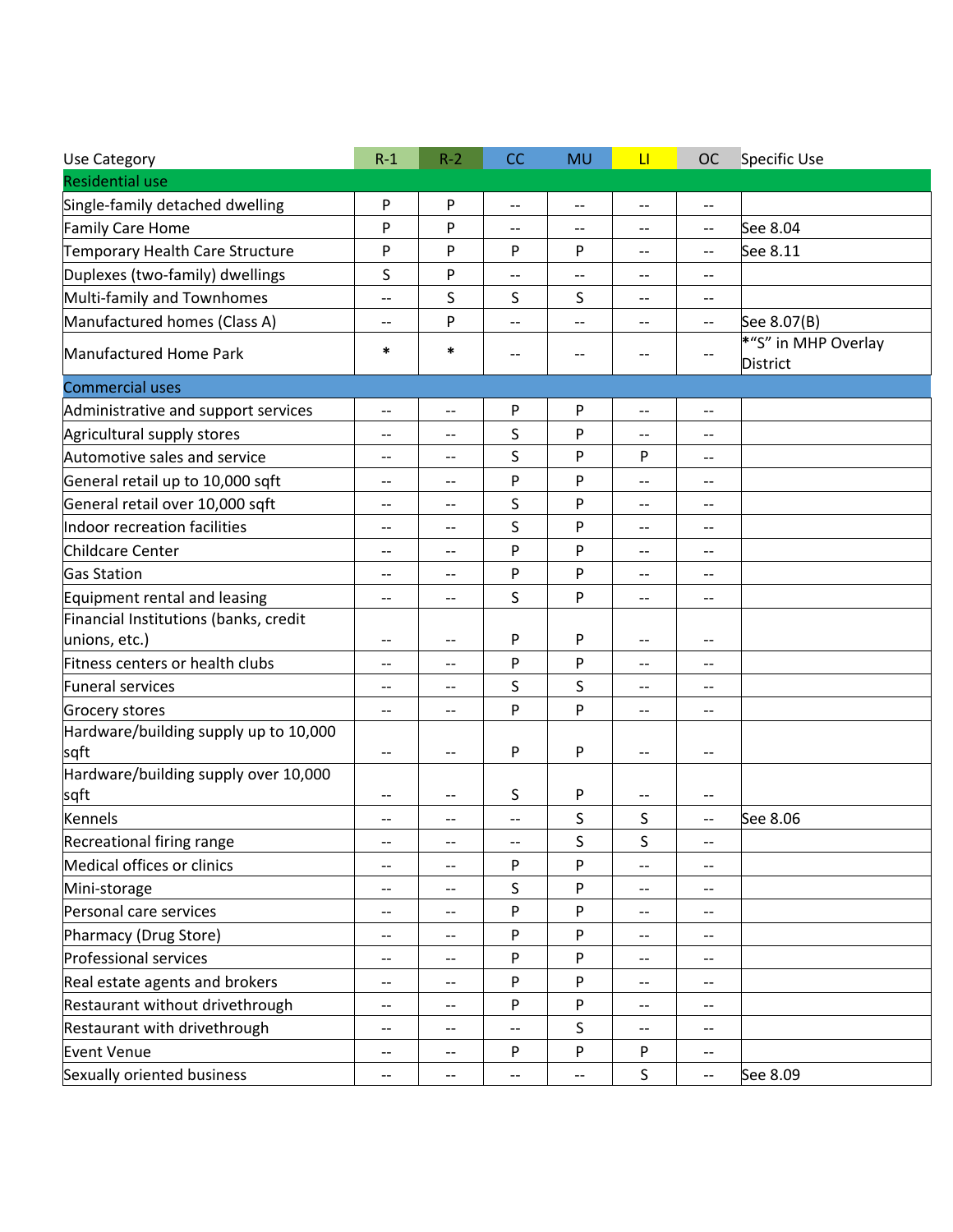| Use Category                                                     | $R-1$                    | $R-2$                    | CC                       | <b>MU</b> | $\mathsf{H}$ | <b>OC</b>                | Specific Use                      |
|------------------------------------------------------------------|--------------------------|--------------------------|--------------------------|-----------|--------------|--------------------------|-----------------------------------|
| <b>Industrial Uses</b>                                           |                          |                          |                          |           |              |                          |                                   |
| Food & Beverage Manufacturing                                    | $-$                      | $-$                      | $\overline{\phantom{a}}$ | $-$       | P            | $\overline{\phantom{a}}$ |                                   |
| Light Industrial Manufacturing                                   | --                       | $-$                      | $-$                      | $-$       | P            | $\overline{\phantom{a}}$ |                                   |
| Heavy Industrial Manufacturing                                   | --                       | $\overline{\phantom{a}}$ | $-$                      | $-$       | S            | --                       |                                   |
| Junkyards or Salvage Yards                                       | --                       | $\qquad \qquad -$        | --                       | --        | S            | $\overline{\phantom{a}}$ |                                   |
| Recycling drop-off facility                                      | $\overline{\phantom{a}}$ | $\qquad \qquad -$        | $\overline{\phantom{m}}$ | --        | S            | $\overline{\phantom{a}}$ |                                   |
| <b>Warehousing and Storage</b>                                   | --                       | $\overline{\phantom{a}}$ | S                        | S         | P            | $\overline{\phantom{m}}$ |                                   |
| Public and Institutional uses, Utilities and Communications      |                          |                          |                          |           |              |                          |                                   |
| Cemeteries                                                       | S                        | S                        | S                        | S         | S            | $\overline{\phantom{m}}$ |                                   |
| Civic, social, or fraternal organizations                        | S                        | S                        | P                        | P         | P            | $\overline{\phantom{m}}$ |                                   |
| Community Center                                                 | S                        | S                        | P                        | P         | P            | $-$                      |                                   |
| Government offices                                               | S                        | S                        | P                        | P         | P            | $\overline{\phantom{a}}$ |                                   |
| Hospitals                                                        | $-$                      | $-$                      | S                        | S         | S            | $\overline{\phantom{a}}$ |                                   |
| <b>Museums</b>                                                   | S                        | S                        | P                        | P         | P            | --                       |                                   |
| Park and recreation facilities                                   | S                        | S                        | P                        | P         | P            | S                        |                                   |
| Postal services                                                  | $\overline{\phantom{a}}$ | $\overline{\phantom{a}}$ | P                        | P         | P            | $\overline{\phantom{a}}$ |                                   |
| Public Library                                                   | $-$                      | $\overline{\phantom{a}}$ | P                        | P         | P            | $\overline{\phantom{a}}$ |                                   |
| Public safety (fire, police, EMS, etc.)                          | S                        | S                        | P                        | P         | P            | $\overline{\phantom{a}}$ |                                   |
| Religious Institutions                                           | P                        | P                        | P                        | P         | P            | $\overline{\phantom{a}}$ | Parking/road capacity<br>allowing |
| Schools (elementary and secondary)                               | S                        | S                        | P                        | P         | P            | $\overline{\phantom{a}}$ |                                   |
| Utility, Power Transmission, and<br>Communication Infrastructure | S                        | S                        | S                        | S         | P            | $\overline{\phantom{a}}$ |                                   |
| <b>Water/Sewage Treatment and Storage</b>                        | S                        | S                        | S                        | S         | S            | $-$                      |                                   |
| <b>Agricultural uses</b>                                         |                          |                          |                          |           |              |                          |                                   |
| Farming (crop production)                                        | P                        | P                        | P                        | P         | P            | $\overline{\phantom{a}}$ |                                   |
| Nurseries or Greenhouses                                         | P                        | P                        | P                        | P         | P            | $\overline{\phantom{m}}$ |                                   |

# D. Dimensional Standards

| <b>Zoning District</b>          | R1                                                                                | R <sub>2</sub> | CC               | LI |  |
|---------------------------------|-----------------------------------------------------------------------------------|----------------|------------------|----|--|
| Maximum Density/built-upon area | Shall comply with density and built-upon limitations of<br>Watershed Regulations. |                |                  |    |  |
| Minimum frontage (feet)         | 25                                                                                | 20             | 25<br>25         |    |  |
| Minimum lot width (feet)        | 100                                                                               | 70             | No minimum width |    |  |
| Minimum setback (feet)          |                                                                                   |                |                  |    |  |
| Front yard                      | 25                                                                                | 20             | 20               | 25 |  |
| Side yard                       | 15                                                                                | 10             | 10               | 20 |  |
| Rear yard                       | 25                                                                                | 20             | 15               | 20 |  |
| Maximum building height (feet)  | 45                                                                                | 45             | 45               | 45 |  |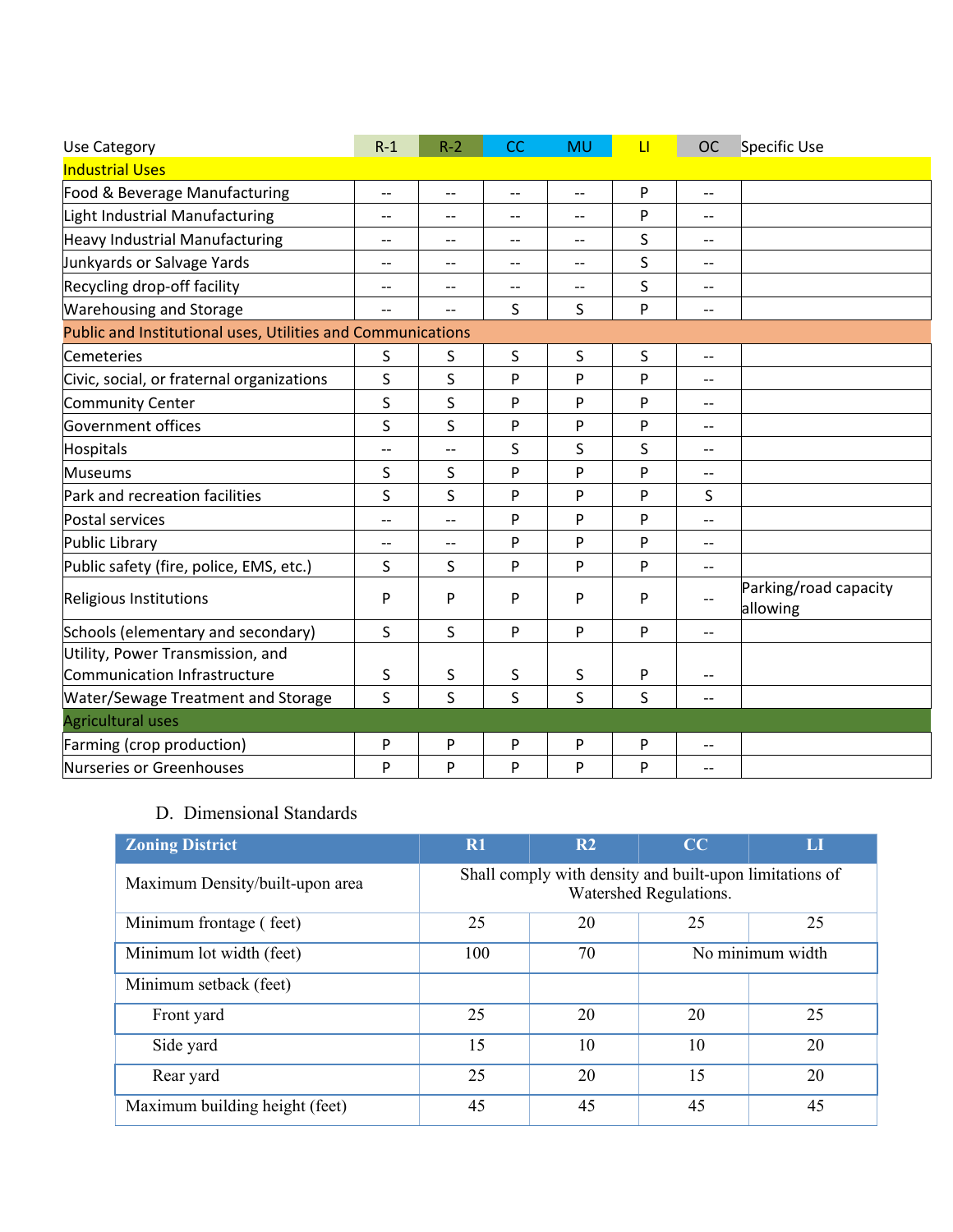### **7.02 Exemptions**

#### A. Generally

The following structures are exempted from the requirements of this ordinance: water and sewer pump stations, utility facilities, curbing, play apparatus other than in a park or with a multifamily residential use. The following structures are exempted from the setback and set-in requirements: gate attendant sheds and industrial loading docks. The following uses are specifically not excluded from (but are included within) this ordinance: statues, sculptures or other artistic objects exceeding eight (8') feet in height (including pedestals) above ground level which are not set back at least 1 foot  $(1')$  per linear foot in height from any property line, fences, gates, swimming pools, storage sheds, garages, accessory workshops. Some improvements such as roof mounted solar panels or gravel driveway additions are not discussed in this ordinance but must still go through the town's permitting process.

### B. State-Owned Land

In accordance with N.C.G.S. 160D-913, this Ordinance is applicable to the erection, construction, and use of buildings by the State of North Carolina and its political subdivisions. Notwithstanding the provisions of any general or local law or ordinance, except as provided in Article 9, Part 4 of N.C.G.S. 160D, no land owned by the State of North Carolina may be included within an overlay district or a conditional zoning district without approval of the Council of State or its delegate.

#### C. Bona Fide Farms

The provisions of this Ordinance shall not apply to existing bona fide farms. A bona fide farm is any tract of land containing at least three acres which is used for the production of, or activities relating to, or incidental to, the production of crops, fruit, vegetables, ornamental and flowering plants, dairy, livestock, poultry, and all other forms of agricultural or forest products having a domestic or foreign market.

### D. Subdivision Exemptions

The following are not included within the definition of a subdivision, and are not subject to the regulations of this Ordinance:

- 1) The combination or recombination of portions of previously subdivided and recorded lots where the total number of lots is not increased and the resultant lots are equal to or exceed the standards of the municipality as shown on its subdivision regulations.
- 2) The division of land into parcels greater than ten acres where no street right-of-way decision is involved.
- 3) The public acquisition by purchase of strips of land for the widening or opening of streets or for public transportation system corridors.
- 4) The division of a tract in single ownership whose entire area is no greater than two acres into not more than three lots, where no street right-of-way dedication is involved and where the resultant lots are equal to or exceed the standards of the municipality, as shown in its subdivision regulations.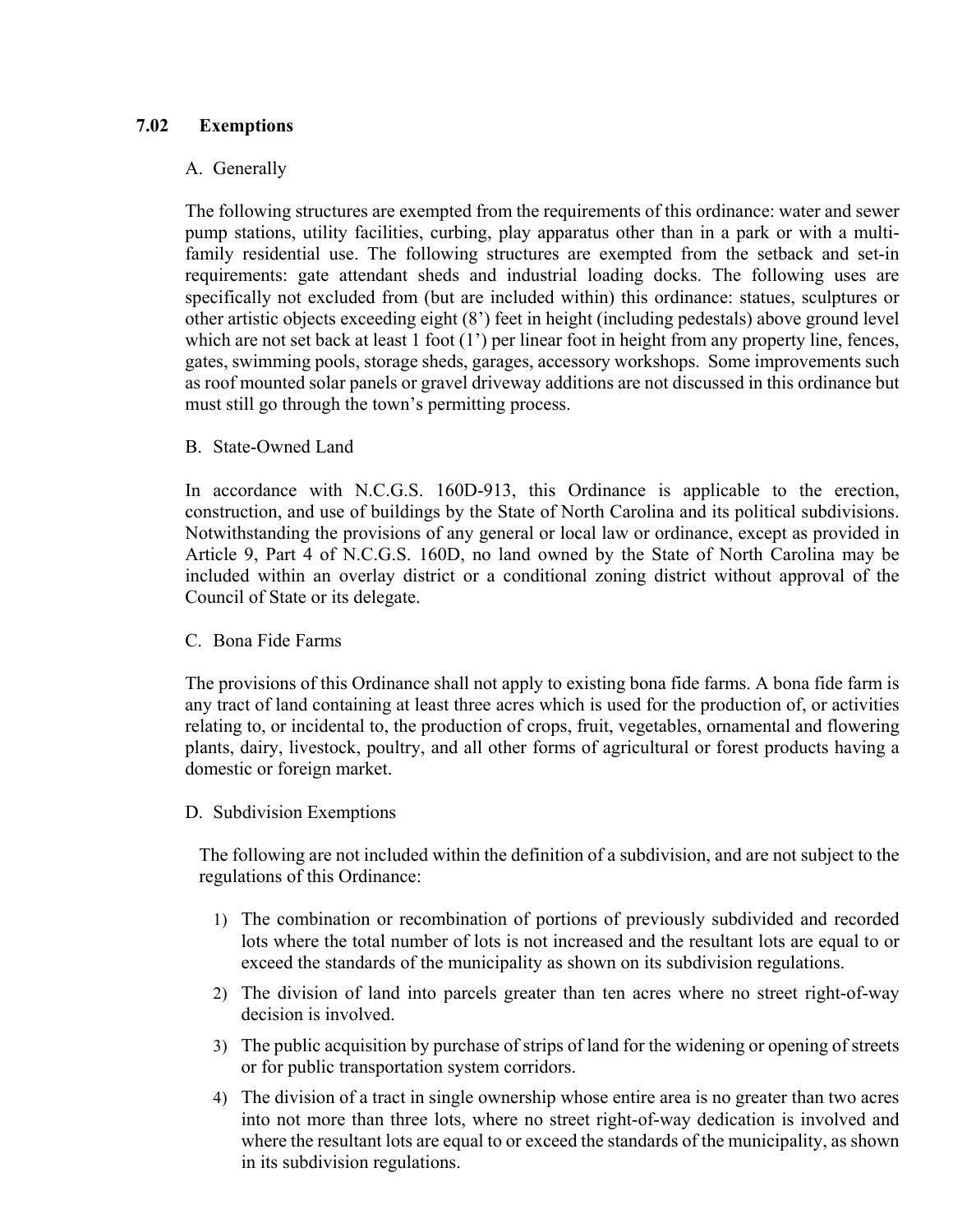5) The division of a tract into parcels in accordance with the terms of a probated will or in accordance with intestate succession under Chapter 29 of the N.C.G.S.

## **7.03 Manufactured Home Park Overlay Regulations**

RESERVED

## **7.04 Special Flood Hazard Overlay Regulations**

See the Town of Stem Flood Damage Mitigation Ordinance for development in Flood Hazard areas.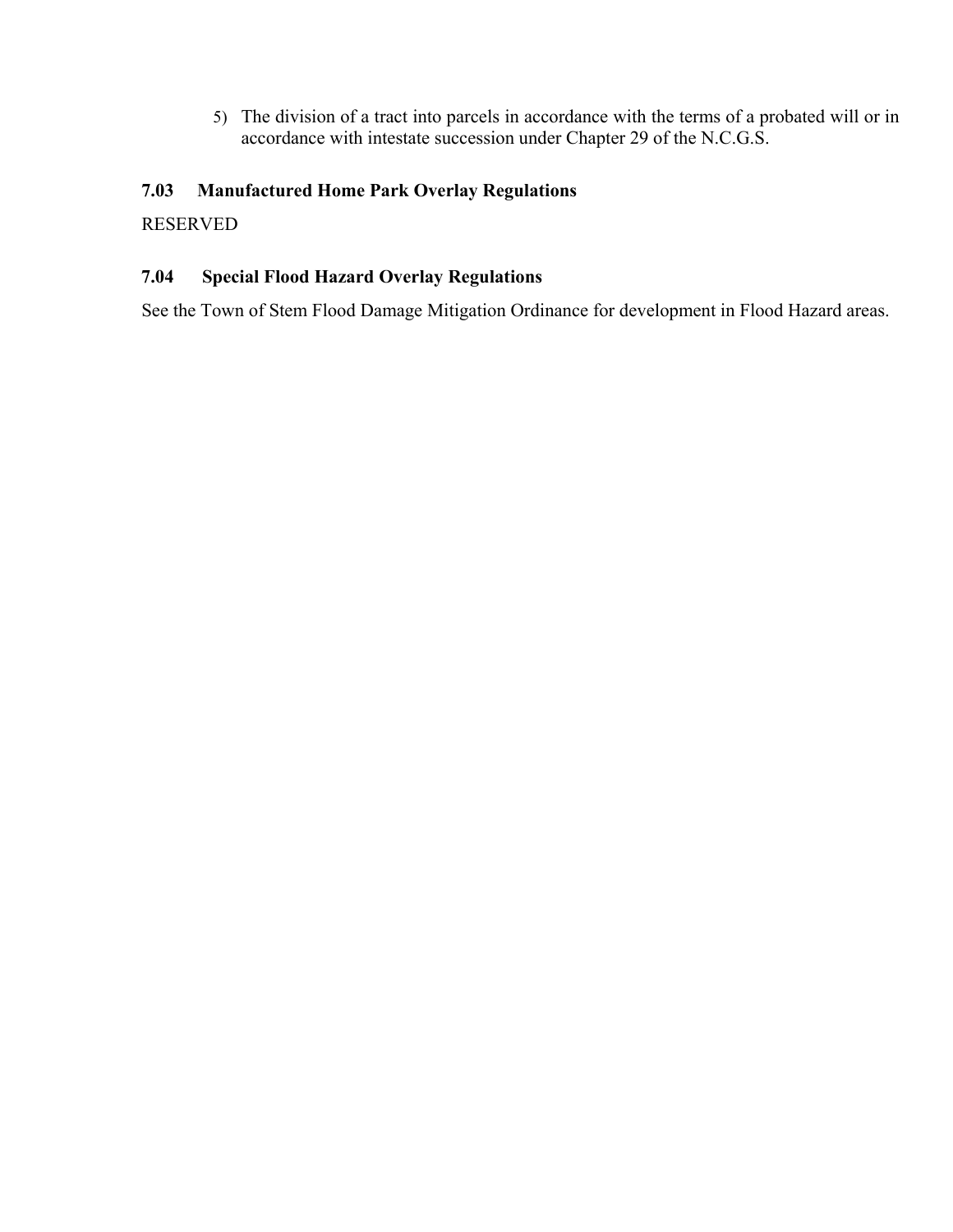# **Article 8. Specific Use Regulations**

#### **8.01 Purpose**

This article establishes regulations for specific land uses that are designed to protect surrounding property values, to protect the public health, safety, and welfare, and implement the comprehensive plan. These regulations are in addition to the procedures and standards established elsewhere in this ordinance.

### **8.02 Accessory Uses**

- A. Generally
	- 1) Where a principal use is permitted, its customary accessory use and structure shall also be permitted in compliance with this ordinance.
	- 2) Accessory uses shall be incidental and subordinate to the principle use it serves.
	- 3) No detached accessory building shall be larger or exceed the height of the principal structure.
	- 4) Detached accessory structure shall be located behind the front building line of the principal structure.
	- 5) Detached garages and roofed accessory structures physically connected to the principal structure on a site must meet setback regulations for the principal structure.
- B. Establishment

No accessory structure or use shall be constructed or established on a lot before construction or establishment of the principle use or structure. No accessory building or use shall be permitted on a vacant lot.

- C. Detached Residential Structures
	- 1) Detached residential accessory structures include, **but are not limited to:** sheds, barns, lean-tos, shelters, shops, pre-manufactured buildings, carports and detached garages.
	- 2) A maximum of one (1) detached residential accessory structure is permitted per lot except that a lot may have both a carport and one (1) other detached accessory structure or one (1) detached garage and one (1) detached accessory structure except for a carport.
	- 3) The structure if less than 200 square feet may be constructed within five (5) feet from the rear and side property lines.
	- 4) No detached accessory structure shall be closer than 20 feet from a dwelling on an adjacent property.

### **8.03 Cluster Development**

Must comply with the watershed protection ordinance adopted by the Town and approved by the appropriate State authority.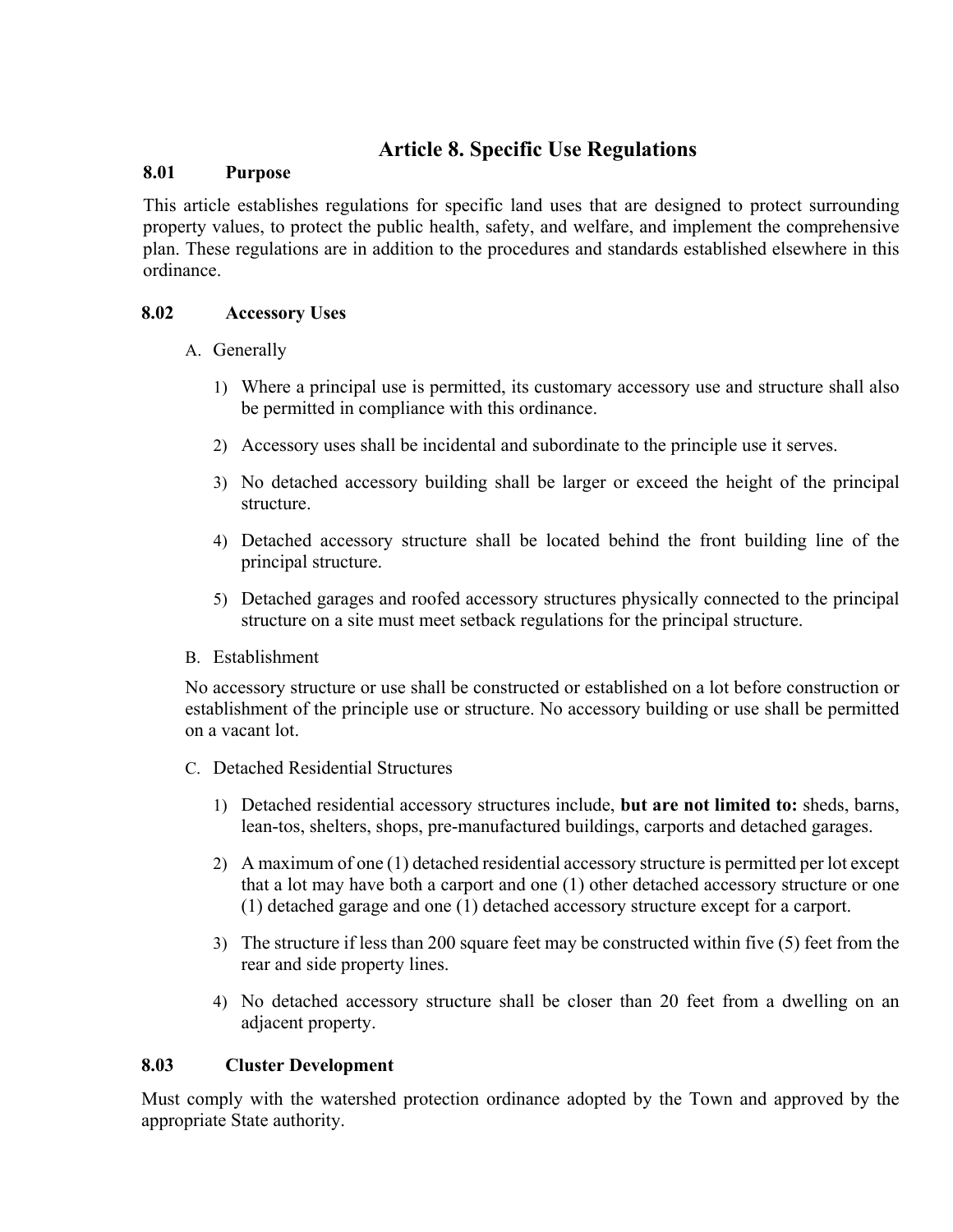## **8.04 Family Care Home**

Family care home means a home with support and supervisory personnel that provides room and board, personal care and habilitation services in a family environment for not more than six resident persons with disabilities.

Persons with disabilities means a person with temporary or permanent physical, emotional, or mental disability including but not limited to mental retardation, cerebral palsy, epilepsy, autism, hearing and sight impairments, emotional disturbances, and orthopedic impairments but not including mentally ill persons who are dangerous to others as defined in N.C.G.S. 122C-3(11B).

 A family care home shall be deemed a residential use of property for zoning purposes and shall be a permissible use in all residential districts. No local government may require that a family care home, its owner, or operator obtain because of the use, a special use permit, or variance from any such zoning regulation provided however, that a local government may prohibit a family care home from being located within a one-half mile radius of an existing family care home.

A family care home shall be deemed a residential use of property for the purposes of determining charges or assessments imposed by local governments or businesses for water, sewer, power, telephone service, cable television, garage and trash collection, repairs or improvements to roads, streets and sidewalks, and other services, utilities and improvements.

No family care home shall be permitted within a one-half mile radius of an existing family care home.

## **8.05 Home Occupations**

### A. Purpose

The purpose of this section is to: (1) allow home occupations as an accessory use in an occupied dwelling unit; (2) ensure that such home occupations are compatible with nearby residential properties; (3) ensure that public infrastructure is not burdened beyond what is normally associated with residential uses; and (4) allow residents to use their homes as places to enhance their economic well-being.

### B. Standards

- 1) The occupation shall be secondary to the residential occupancy of the dwelling.
- 2) The principal dwelling shall not be altered in a way that changes the residential character of the dwelling.
- 3) The total area used for the home occupation shall not exceed 30 percent of the gross floor area of the dwelling.
- 4) The use shall be conducted entirely inside the dwelling.
- 5) The home occupation must primarily employ a resident of the home; no more than 1 nonresident shall be employed at the site of the home occupation.
- 6) Outdoor storage of equipment or materials used in connection with a home occupation is prohibited.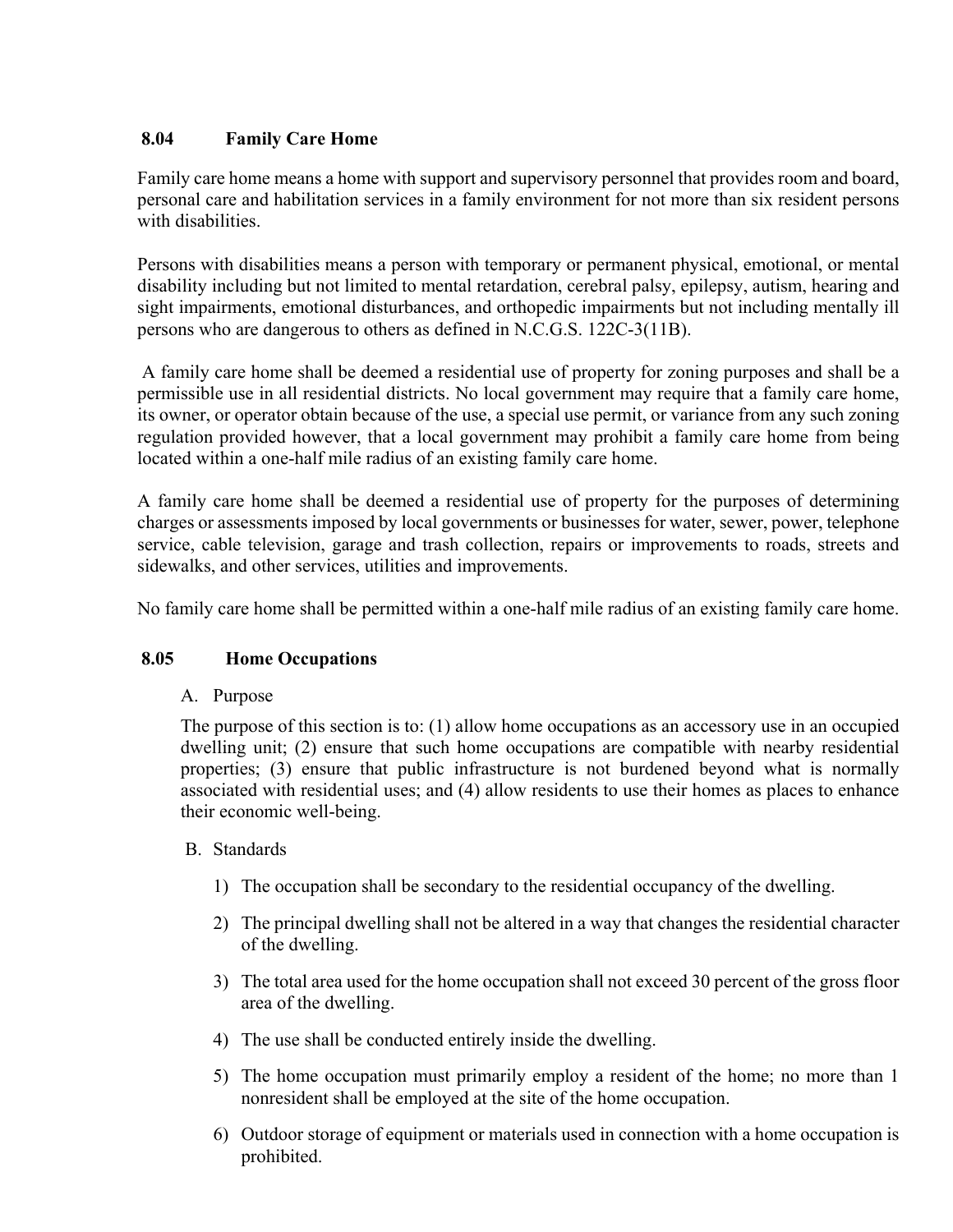- 7) A home occupation shall not generate noise, solid waste, vibration, smoke, dust, odors, heat, glare, electrical interference or other nuisance noticeable at or beyond the property line.
- 8) One non-illuminated sign with a maximum area of 4 square feet may be mounted flush against the dwelling.
- 9) The home occupation shall not generate traffic other than what is customary for the residential use. Parking shall be provided in the driveway.

### **8.06 Kennels**

Commercial Kennels shall be located at least 200 feet from the nearest dwelling on a separate lot. No outdoor run area shall be located within 50 feet of any lot line. Facilities shall be constructed and operated in a manner that alleviates detrimental effects on persons occupying or patronizing adjacent buildings. All buildings shall be soundproofed and all exercise yards shall be walled and constructed in such a manner so as to prevent normal animal noises from disturbing nearby uses.

### **8.07 Manufactured homes**

- A. Generally
	- 1) At the time of construction, a manufactured home shall be constructed and certified as complying with the HUD Codes.
	- 2) The manufactured home shall be set up in accordance with the NC Department of Insurance standards. A continuous, permanent, masonry foundation or masonry curtain wall, un-pierced except for required ventilation and access, shall be installed under the perimeter of the manufactured home.
	- 3) Stairs, porches, entrance platforms, ramps, and other means of entrance and exit shall be constructed in accordance with the NC Department of Insurance standards, and shall be attached firmly to the primary structure and anchored securely to the ground; and
	- 4) The moving hitch, wheels and axles, and transporting lights shall be removed.
- B. Class A Home (Doublewide)

In addition to the general standards listed above, a Class A manufactured home shall comply with the following:

- 1) The manufactured home shall have a length that does not exceed 4 times its width measured along the longest axis and width measured at the narrowest part of the other axis.
- 2) The pitch of the roof of the manufactured home shall have a minimum vertical rise of 2.2 feet for each 12 feet of horizontal run. The roof shall be finished with a type of shingle that is commonly used in residential construction.
- 3) Roof structures shall have an eave projection of at least 6 inches, which may include a gutter.
- 4) The exterior siding shall consist predominantly of vinyl or aluminum horizontal lap siding, whose reflectivity does not exceed that of gloss white paint, wood, or hardboard,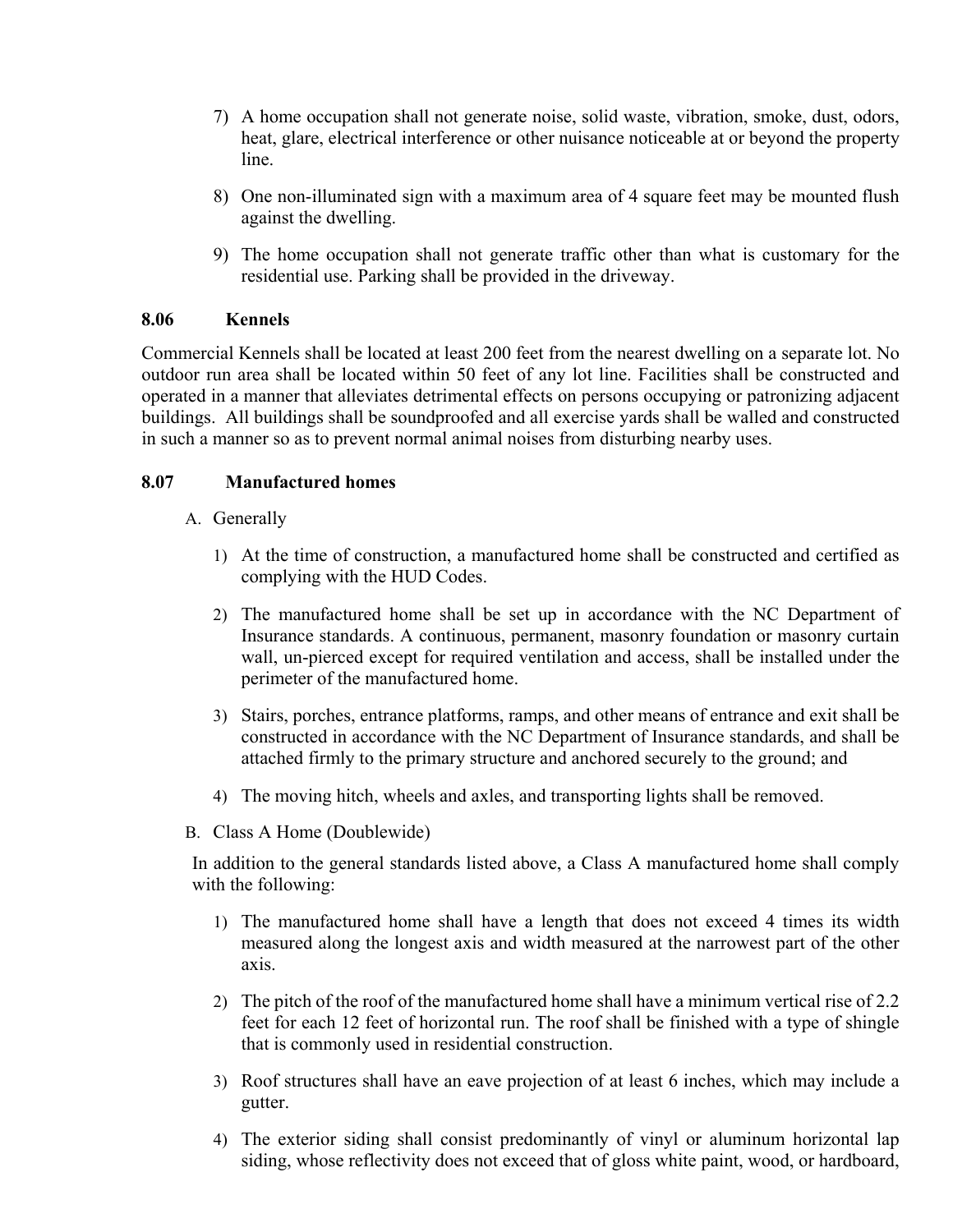comparable in composition, appearance, and durability to the exterior siding commonly used in standard residential construction.

C. Class B Home

A manufactured home that complies with all of the requirements of paragraph (A) above but fails to comply with any one of the criteria for a Class A home shall hereafter be designated as a Class B manufactured home. No Class B home shall be permitted outside of a manufactured home park.

#### **8.08 Outdoor Storage and Display**

#### A. Generally

This section applies to the keeping, in an unroofed area, of any goods, material, or merchandise in the same place for more than 24 hours. Outdoor storage and display areas shall be permitted only as an accessory to the principal use on the lot.

### B. Outdoor Storage

- 1) Location: Storage areas are restricted to the rear and side yards of the principal structure on the lot.
- 2) Screen: Storage areas shall be screened from view from the street and adjacent properties. The height of the stored material shall not exceed the height of the screen. The maximum height of a screen used for this purpose is 8 feet.
- C. Outdoor display areas
	- 1) Items displayed shall be those lawfully sold inside the building on the property. Vehicles displayed for sale, lease or rent must be associated with an automobile dealership on the lot.
	- 2) Outdoor display areas shall be separated from the right-of-way and property lines by a 5 foot buffer strip except at permitted access points. Parking spaces used for outdoor display shall not count towards meeting parking requirements.

#### **8.09 Sexually Oriented Businesses**

A. Purpose

To protect the general safety and welfare of the community from the adverse secondary effects that the location of sexually oriented businesses can have on a neighborhood, including but not limited to deterioration and blight through increased crime and other impacts, as has been documented by the State of North Carolina, other North Carolina municipalities and other jurisdictions.

#### B. Applicability

The provisions of this Section apply to all Sexually-Oriented Businesses. The use of land for a sexually oriented business shall be permitted as set forth in Section 7.01(C)(Table of Uses) subject to the criteria below.

#### C. Definitions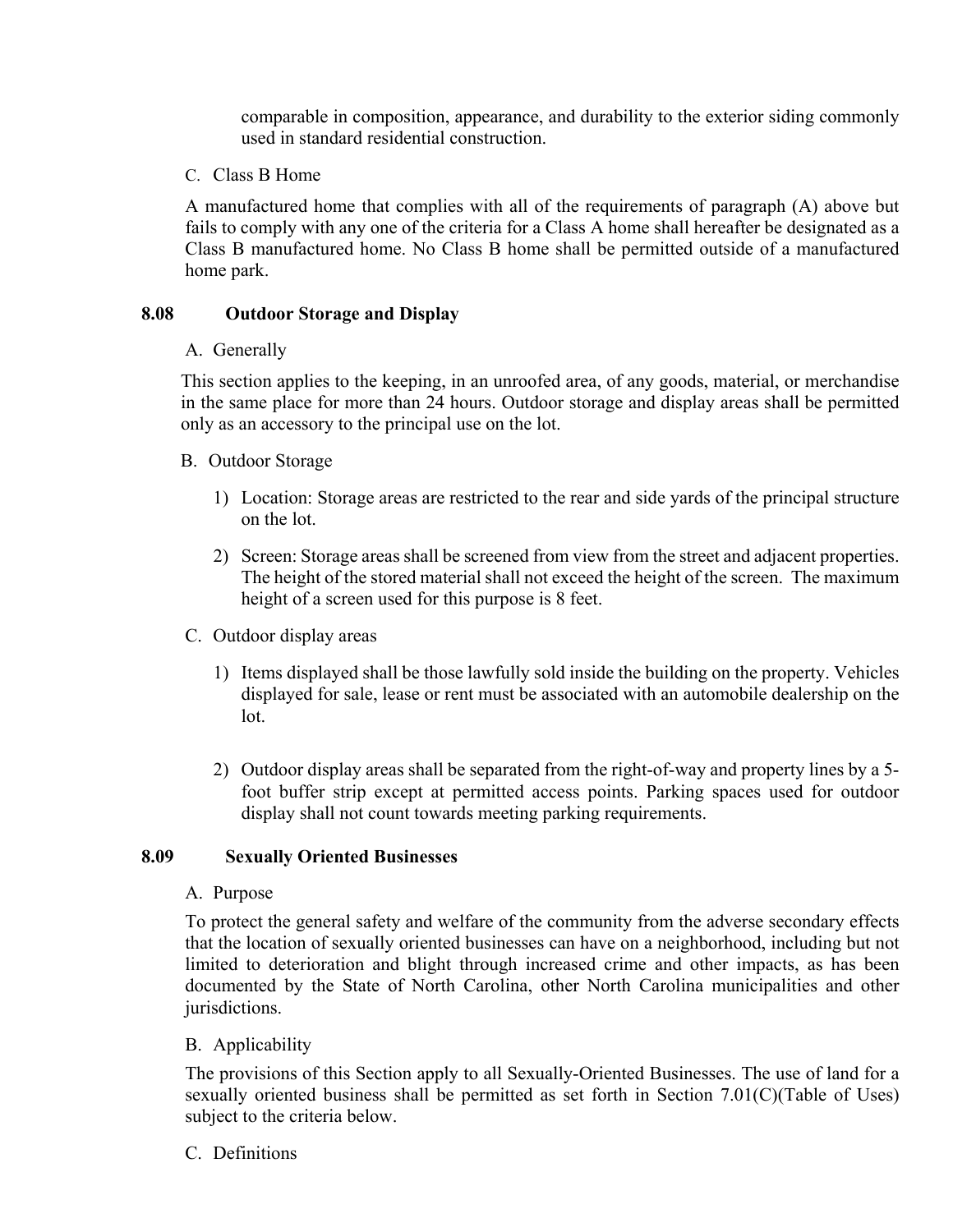**Sexually-oriented Businesses**: means any "adult establishment," as defined in North Carolina General Statute N.C.G.S. 14-202.10(2). This definition includes adult bookstores, adult motion picture theaters, adult mini-motion picture theaters, adult live entertainment businesses or massage businesses. These uses are further defined in N.C.G.S. 14-202.10 and the definitions are adopted by reference.

- D. Location Criteria
	- 1) No sexually-oriented business shall be located within two thousand (2,000) feet of any other sexually-oriented business.
	- 2) No sexually-oriented business shall be located within two thousand (2,000) feet of a school, day care or adult day care center, public or private recreation center, a church or a park used by the public for recreational purposes.
	- 3) No sexually-oriented business shall be located within two thousand (2,000) feet of any Residential Zoning District or residentially developed property. The distance shall be measured from the subject property to the nearest point of the Residential District or property, whether such district or use is located.
- E. Signs and Displays

Signage shall be regulated in accordance with Article 9 (Sign Regulations), except that no sexually oriented printed material, slide, video, photograph, written text, live show, or other sexually oriented visual display shall be visible from outside the walls of the establishment, nor shall any live or recorded voices, music or sounds be heard from outside the walls of the establishment.

F. Hours of Operation

Hours of operation shall be limited to 2 pm to 2 am the following day.

#### **8.10 Temporary Uses and Structures**

A. Generally

No temporary use shall be permitted for more than 1 year and shall be removed upon expiration of the permit issued for such temporary use unless otherwise stated in this ordinance.

- B. Temporary Sales
	- 1) Farmers market, Christmas tree sales, and other seasonal or agricultural products may be established as a temporary use in any non-residential district with a zoning permit
	- 2) The duration shall not exceed 60 days per lot in a calendar year.
- C. Construction Trailers

A temporary trailer or mobile home may be used as a contractor's office or storage shed during the construction phase of a project. It shall be removed when construction is no longer active or a building permit is no longer valid. The trailer shall be placed on the property to which it is appurtenant.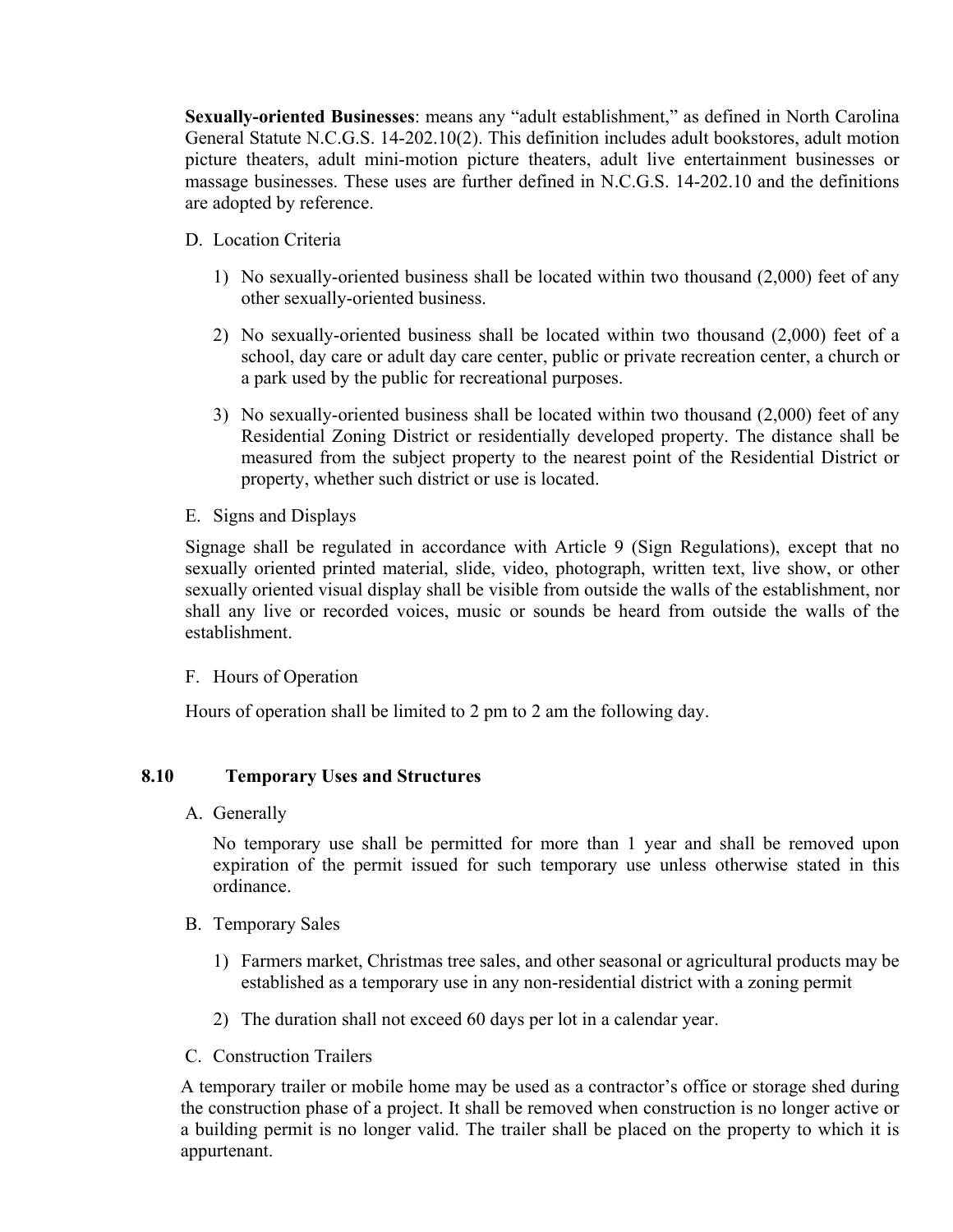## **8.11 Temporary Health Care Structures**

Temporary health care structures shall be permitted as an accessory use in accordance with the Table of Permitted Uses, subject to the following standards:

- A. Placing a temporary family health care structure on a permanent foundation shall not be required or permitted.
- B. The Town shall consider a temporary family health structure used by a caregiver in providing care for a mentally or physically impaired person on property owned or occupied by the caregiver as the caregiver's residence as a permitted accessory use in any single family residential zoning district on lots zoned for single family detached dwellings.
- C. The Town shall consider a temporary family health care structure used by an individual who is the named legal guardian of the mentally or physically impaired person a permitted accessory use in any single family residential zoning district on lots zoned for single family detached dwellings in accordance with this section if the temporary family health care structure is placed on the property of the residence of the individual and is used to provide care for the mentally or physically impaired person.
- D. Only one temporary family health care structure shall be allowed on a lot or parcel of land. The temporary family health care structures under subsections (b) and (c) of this section shall not require a special use permit or be subjected to any other local zoning requirements beyond those imposed upon other authorized accessory use structures, except otherwise provided in this section. Such temporary family health care structures shall comply with all setback requirements that apply to the primary structure and with any maximum floor area ratio limitations that may apply to the primary structure.
- E. Any person proposing to install a temporary family health care structure shall first obtain a permit from the Town. The Town may charge a fee in accordance with the Town's fee schedule. The Town may not withhold a permit if the applicant provides sufficient proof of compliance with this section. The Town may require that the applicant provide evidence of compliance with this section on an annual basis as long as the temporary family health care structure remains on the property. The evidence may involve the inspection by the Town of the temporary family health care structure at reasonable times convenient to the caregiver, not limited to any annual compliance confirmation and annual renewal of the doctor's certification.
- F. Notwithstanding subsection (I) of this section, any temporary family health care structure installed under this section may be required to connect to any water, sewer, and electric utilities serving the property and shall comply with all applicable State law, local ordinances, and other requirements, including Article 11 of N.C.G.S. 160D, as if the temporary family health care structure were permanent real property.
- G. No signage advertising or otherwise promoting the existence of the temporary health care structure shall be permitted either on the exterior of the temporary family health care structure or elsewhere on the property.
- H. Any temporary family health care structure installed pursuant to this section shall be removed within 60 days after the date on which the mentally or physically impaired person is no longer receiving or is no longer in need of the assistance provided for in this section. If the temporary family health care structure is needed for another mentally or physically impaired person, the temporary family health care structure may continue to be used or may be reinstated on the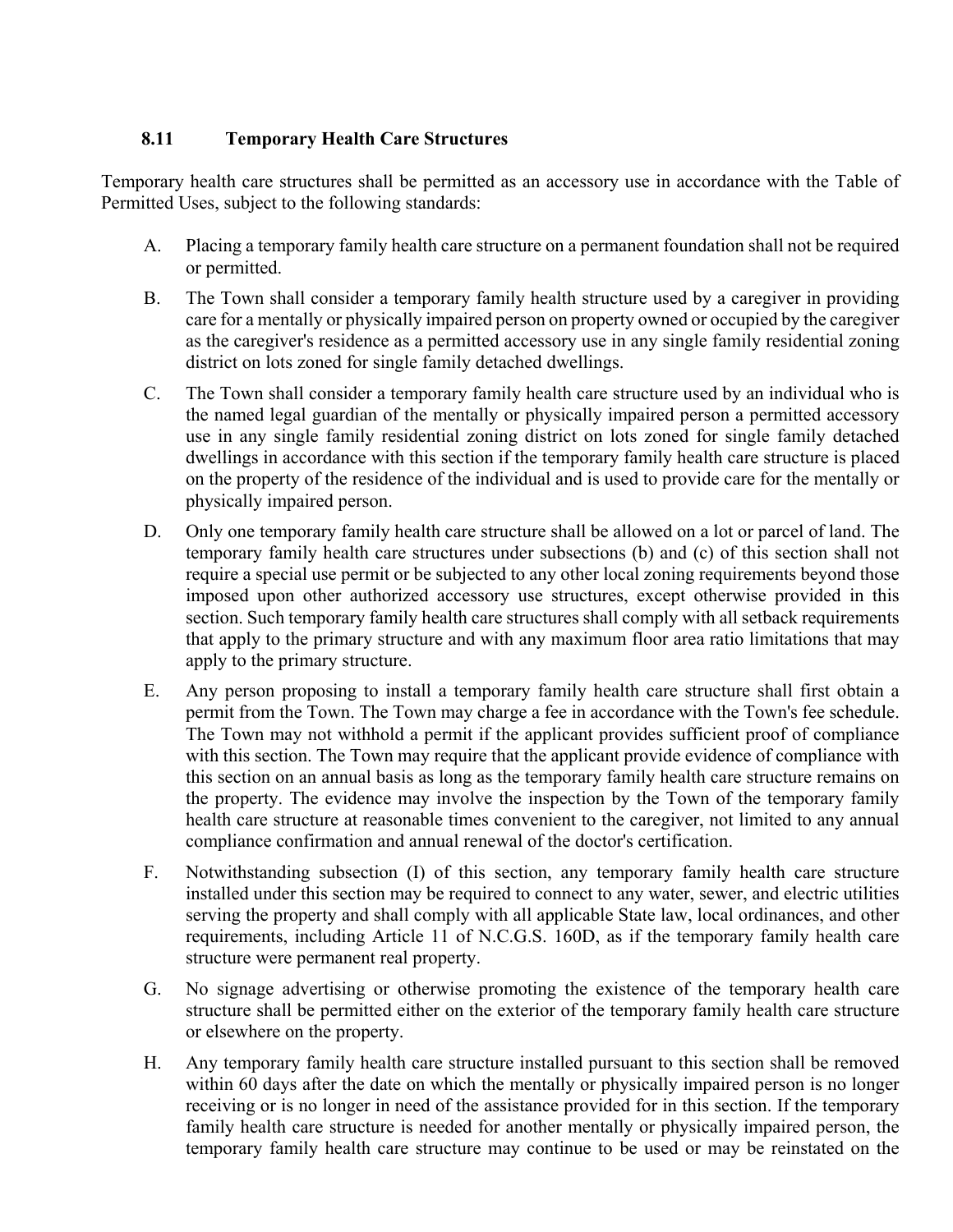property within 60 days of its removal, as applicable.

- I. The Town may revoke the permit granted pursuant to subsection (E) of this section if the permit holder violates any provision of this section or N.C.G.S. 160D-915. The local government may seek injunctive relief or other appropriate actions or proceedings to ensure compliance with this section or N.C.G.S. 160D-915.
- J. Temporary family health care structures shall be treated as tangible personal property for purposes of taxation.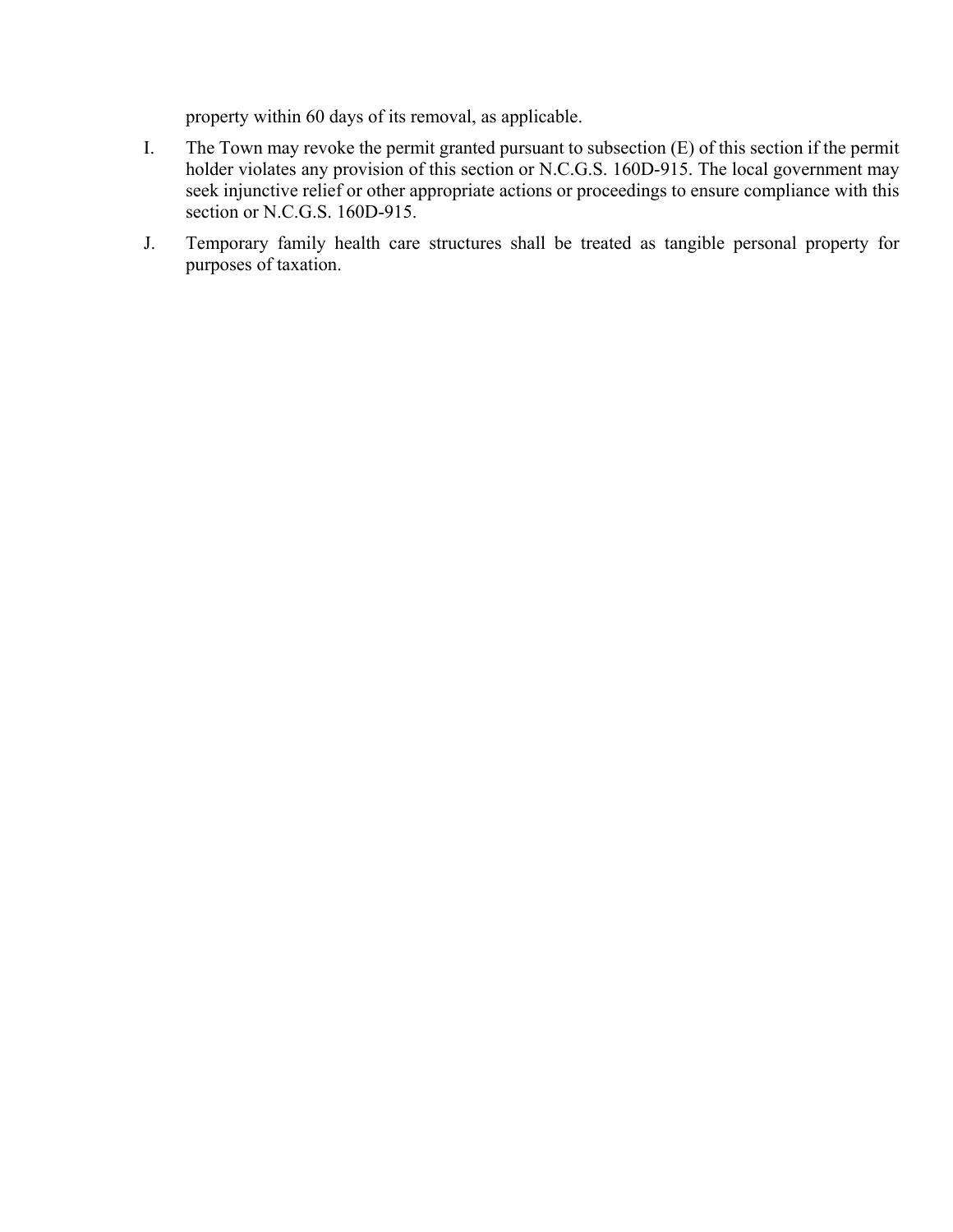# **Article 9. Subdivision Regulations**

### **9.01 General Provisions**

- A. No division of land within a Water Supply Watershed as detailed on the Watershed Map shall be a legal subdivision until such subdivision has been detailed on a survey plat according to the provisions below. Furthermore, no survey plat which reflects a subdivision of land shall be filed or recorded by the Granville County Register of Deeds Office until it has been approved in accordance with the provisions of this Article.
- B. Subdivision of a property into up to five lots may be approved administratively by the Zoning Administrator. Subdivision of a property into six or more lots shall require a Special Use Permit. See Section 4.07.
- C. The approval of a plat does not constitute or effect the acceptance by Stem or the public of the dedication of any street or other ground, easement, right-of-way, public utility line, or other public facility shown on the plat and shall not be construed to do so.
- D. All subdivisions shall conform with the mapping requirements contained in N.C.G.S. 47-30.
- E. After the effective date of this Ordinance, all plats detailing subdivisions of land with the Town of Stem shall be prepared and approved pursuant to this and all other ordinances which may apply to the subdivision of land within the jurisdiction of Stem and then recorded in the Granville County Register of Deeds office.

#### **9.02 Subdivision Application and Review Procedures**

- A. Subdivision applications shall be filed with the Subdivision Administrator. The application shall include a completed application form and supporting documentation deemed necessary by the Watershed Administrator or the Stem Watershed Review Board, and the appropriate fees. All proposed subdivisions within Stem shall be reviewed prior to approval and recordation in the Register of Deeds Office by submitting the mylar and blue line copies (or electronic copies when allowable by Granville County), including a vicinity map with the location sited, to the Watershed Administrator. All subdivision plats for land within the watershed area shall also include the following information:
	- a north arrow;
	- a graphic scale;
	- a vicinity map with the project sited;
	- the owner's name;
	- the name of the project;
	- the date of the original plat preparation and any revisions;
	- the names of adjoining property owners;
	- the name and address of the registered land surveyor, engineer, and/or landscape architect responsible for preparation of the plat;
	- the watershed area in which the property is located;
	- the depiction and numerical summarization of the total built-upon area with relative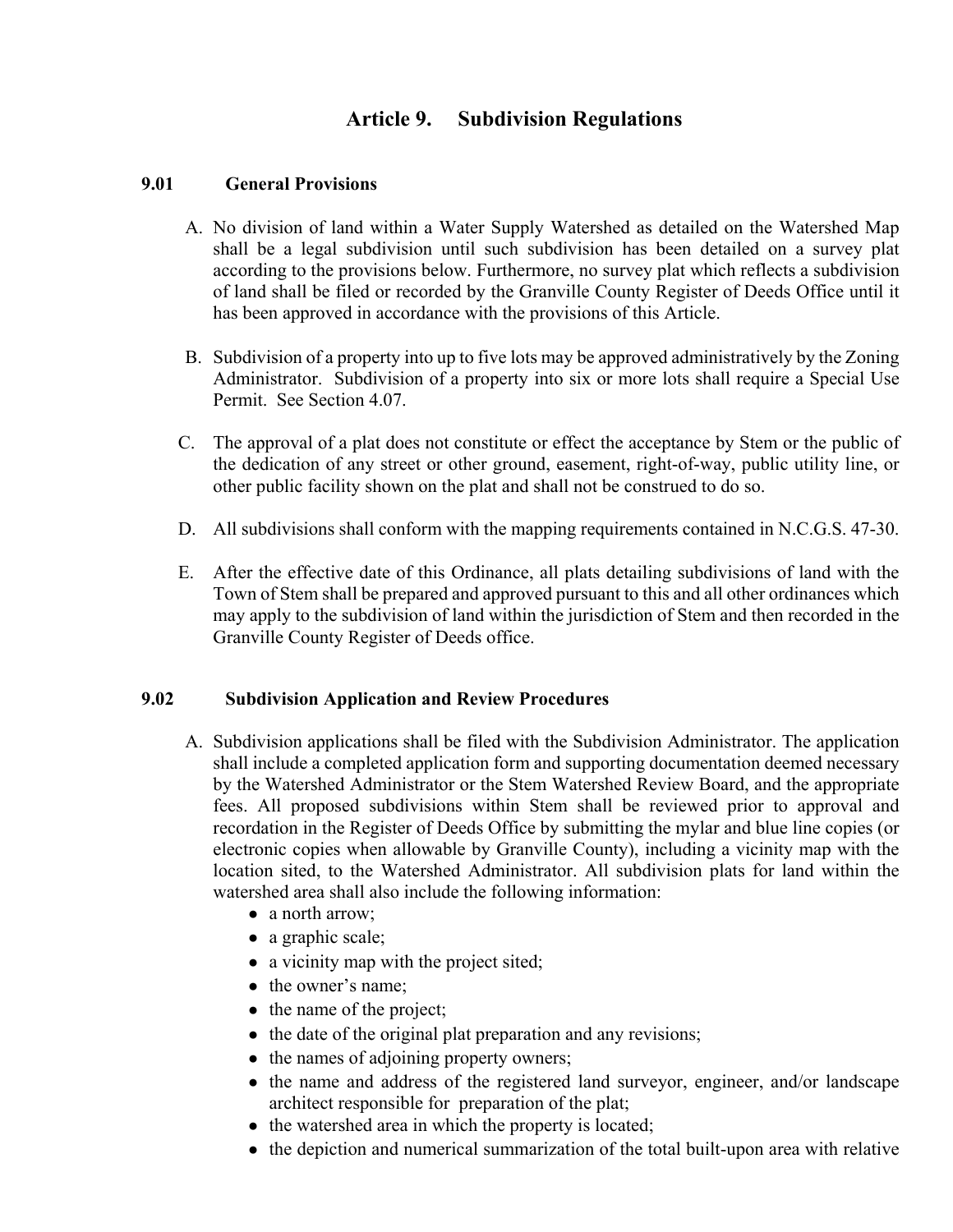accuracy if the property is developed with multi-family, cluster residential, or nonresidential uses;

- the location of all existing and proposed (if known) buildings and/or structures, including signs, fences, and other similar objects with relative accuracy;
- the location of any parking, equipment, material, recreation storage, floodplain, and other similar areas;
- the names and/or location of all existing and proposed streets, culverts, water courses, underground electrical lines, water and sewer pipes, and other similar utilities;
- the location of all existing (with deed references) and proposed easements of any type;
- the approximate location of any existing and/or proposed buffer and/or reserved, open space, non- disturbed area;
- any other information required by the watershed Administrator and/or the Watershed Review Board
- B. The application shall be accompanied by the mylar and six (6) blue line copies of the subdivision plat (or electronic copies when allowable by Granville County). The Watershed Administrator may exercise a period of ten (10) business days to review all subdivision plats. The Administrator may then approve, disapprove, or forward the subdivision plat to the Watershed Review Board.
- C. The Watershed Administrator shall review the completed application and subdivision plat. All areas of the proposed subdivision which are to remain in a vegetated or natural state or as open space shall clearly be marked on the plat. The Watershed Administrator may provide the opportunity for any public agencies to review and make recommendations.
- D. The Watershed Administrator may grant approval or may submit the subdivision plat and recommendations to the Watershed Review Board for further review and final action. The Watershed Review Board shall either approve, approve conditionally, or disapprove each application by a majority vote of the members present and voting. First consideration of the application shall be at the next regularly scheduled meeting of the Board after receipt of a complete application, provided there is adequate time to place it on the agenda and post public notice. The Board shall take final action within forty-five (45) days of its first consideration. The Watershed Administrator or the Board may provide public agencies an opportunity to review and make recommendations. However, failure of the agencies to submit their comments and recommendations shall not delay the Board's action within the prescribed time limit. Said public agencies may include, but are not limited to, the following:
	- 1) The district highway engineer with regard to proposed streets and highways.
	- 2) The director of the Health Department with regard to proposed private water system or sewer systems normally approved by the Health Department.
	- 3) The State Division of Water Quality with regard to proposed sewer systems normally approved by the Division, engineered storm water controls or storm water management in general.
	- 4) Any other agency or official designated by the Watershed Administrator or Watershed Review Board.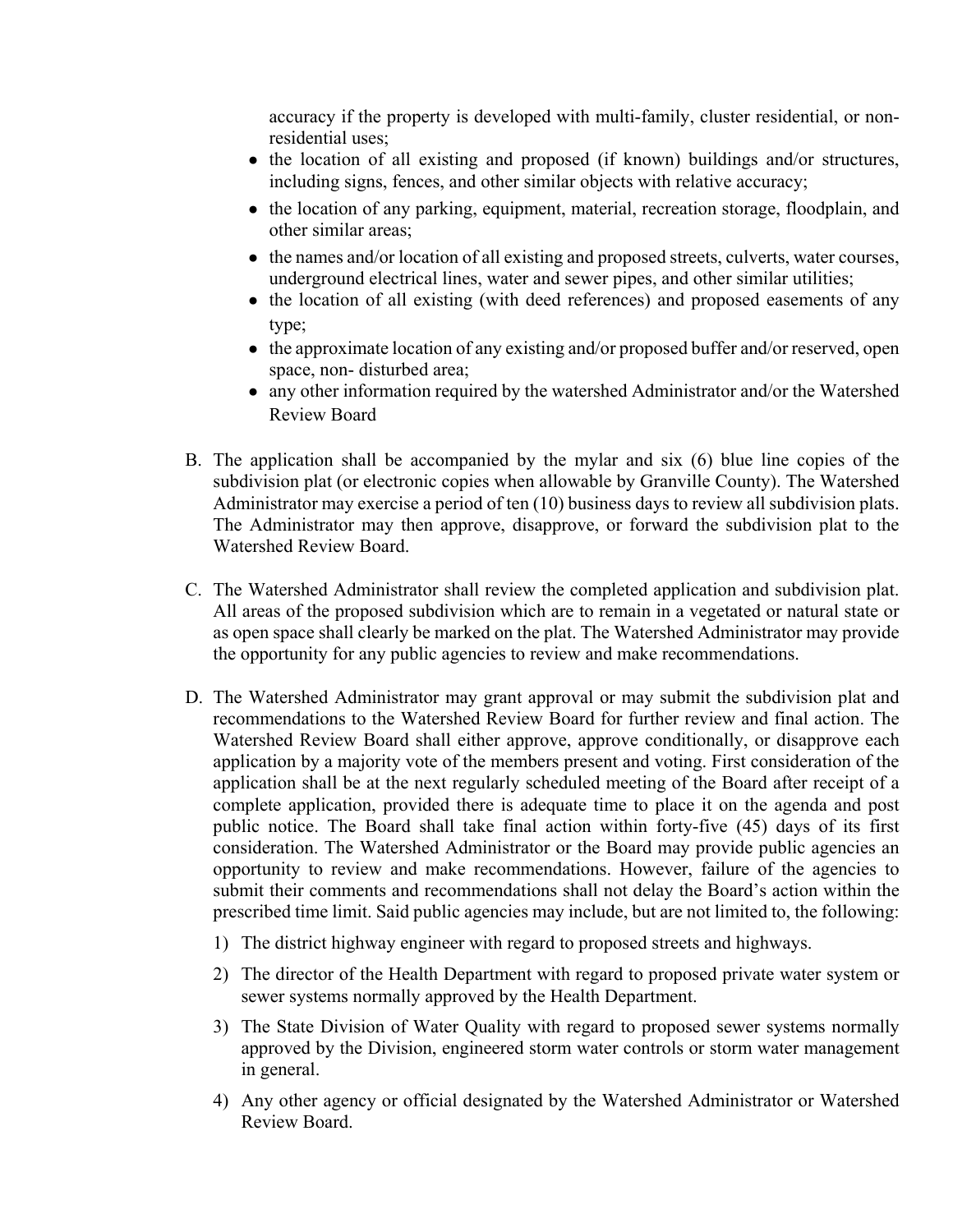E. If the Watershed Administrator or the Watershed Review Board approves an application and subdivision plat, such approval shall be indicated on the mylar and blue line copies of the plat (or electronic copies if allowable by Granville County) by the following certificate and signed by the Watershed Administrator, Mayor, or other authorized member of the Board, whichever is applicable:

#### WATERSHED CERTIFICATE OF APPROVAL

I certify that the subdivision of property shown hereon complies with the Watershed Protection Ordinance of Stem, North Carolina.

Date Watershed Administrator or Mayor,

Town of Stem Watershed Review Board

## *Notice: This property is located within a Public Water Supply Watershed and development restrictions may apply. Any further subdivision and/or development of this property shall meet the requirements of the Town of Stem Watershed Protection Ordinance.*

The Watershed Administrator and/or the Watershed Review Board may also require the placement of any notes, warnings, or explanations on the plat prior to signature of approval.

- F. If the Watershed Review Board disapproves or approves conditionally the application, the reasons for such action shall be stated in writing for the application and entered in the minutes. The subdivider may make changes and submit a revised plan which shall constitute a separate request for the purpose of review.
- G. All subdivision plats shall comply with the recording requirements of the Granville County Register of Deeds Office.
- H. Any request for subdivision approval under the requirements of this Ordinance shall require the subdivider to submit the mylar and appropriate blue line copies (or electronic copies when allowable by Granville County). The applicant shall be responsible for submitting the plat to the Granville County Register of Deeds and paying any associated fees charged by the County.

#### **9.03 Subdivision Standards and Required Improvements**

- A. All subdivisions and development projects shall provide adequate building space on each lot in accordance with the development standards contained in Article V of this Ordinance. Areas which are smaller than the minimum required residential development or are set aside as open space shall be identified numerically and graphically on the plat as "PERMANENTLY RESERVED OPEN SPACE – NO IMPERVIOUS DEVELOPMENT ALLOWED".
- B. Storm Water Drainage Facilities. The application shall be accompanied by a description of the proposed method of providing storm water drainage demonstrating compliance with all applicable State and local regulations. The subdivider shall provide a drainage system that diverts storm water runoff away from surface waters and incorporate best management practices to minimize water quality impacts.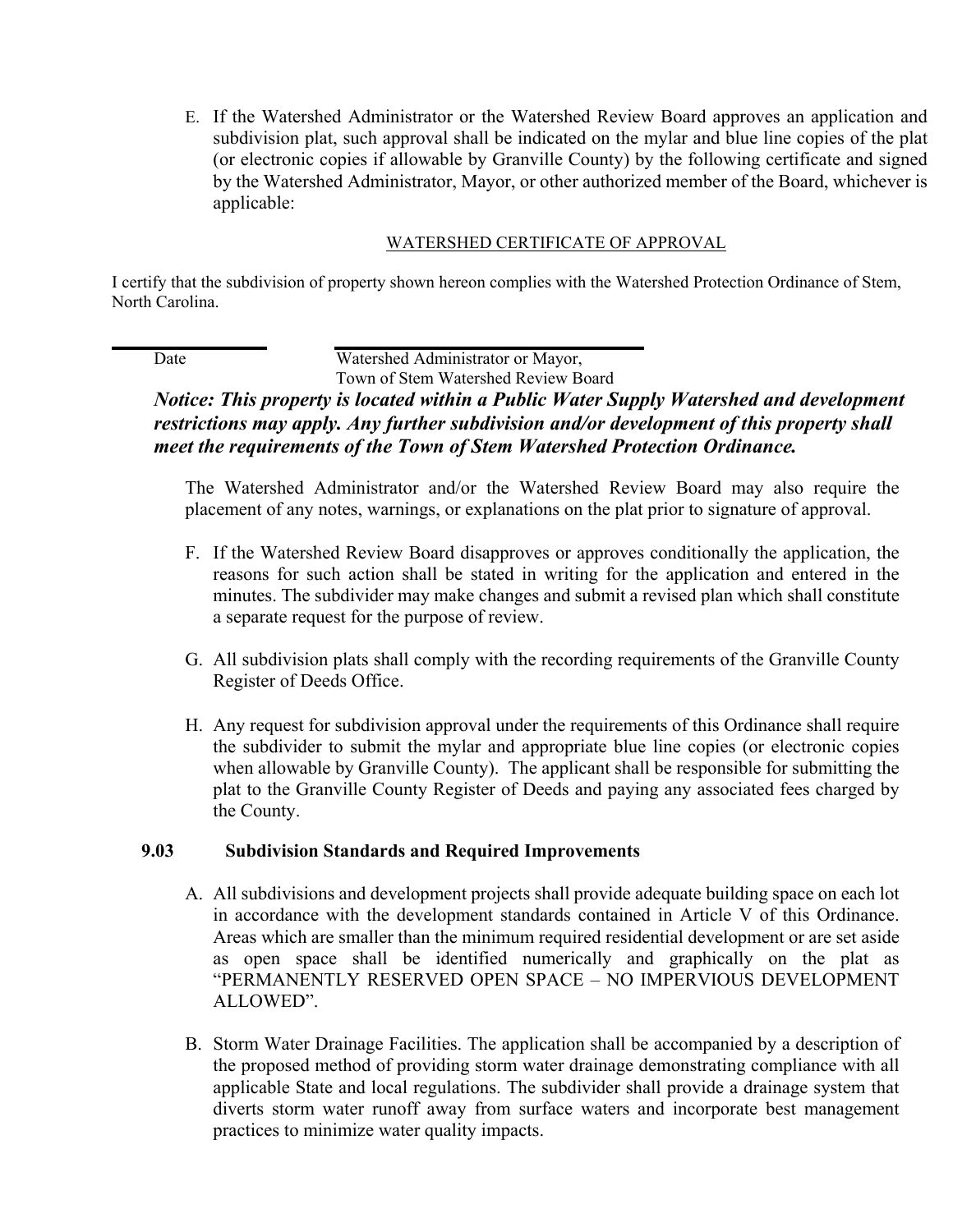- C. Erosion and Sedimentation Control. The application shall, where required, be accompanied by a written statement that a Sedimentation and Erosion Control Plan has been submitted to and approved by the North Carolina Division of Land Quality.
- D. Roads constructed in watershed buffer areas. Where possible, roads should be located outside of watershed buffer areas. Roads constructed within these areas shall be designed and constructed so as to minimize impact on water quality.
- E. The town may at its discretion require performance bonds for stormwater control measures, roads, walking trails, or other amenities. See section 20.24.A.

## **9.04 Construction Procedures**

- A. No construction or installation of improvements shall commence in a proposed subdivision until a preliminary subdivision plat has been approved by the Watershed Review Board or by the Watershed Administrator.
- B. No building or other permits shall be issued or erection of a structure on any lot not of record at the time of adoption of this Ordinance until all requirements of this Ordinance have been met. The subdivider, prior to commencing any work within the subdivision, shall make arrangements with the Watershed Administrator to provide for adequate inspection.

### **9.05 Revision of Approved Subdivisions**

Following final subdivision approval, all projects approved under the provisions of this Ordinance shall be developed according to the approved subdivision plat. Any further subdivision, resubdivision, development, or change shall not be allowed unless a revised subdivision plat is presented and approved under the provisions of this Ordinance.

## **9.06 Penalties for Transferring Lots in Unapproved Subdivisions**

Any person who, being the owner or agent of the owner, of any land located within the jurisdiction of Stem, hereafter subdivides his land in violation of this Ordination or transfers or sells land by reference to exhibition of, or any other use of a plat showing a subdivision of the land before the plat has been properly approved under this Ordinance and recorded in the Office of the Register of Deeds, shall be guilty of a misdemeanor pursuant to N.C. Gen. Stat. 160D-807(a). The description by metes and bounds in the instrument of transfer or other document used in the process of selling or transferring land shall not exempt the transaction from this penalty. Stem may bring an action for injunction of any illegal subdivision, transfer, conveyance, or sale of land and the court shall, upon appropriate findings, issue an injunction and order requiring the offending party to comply with this Ordinance.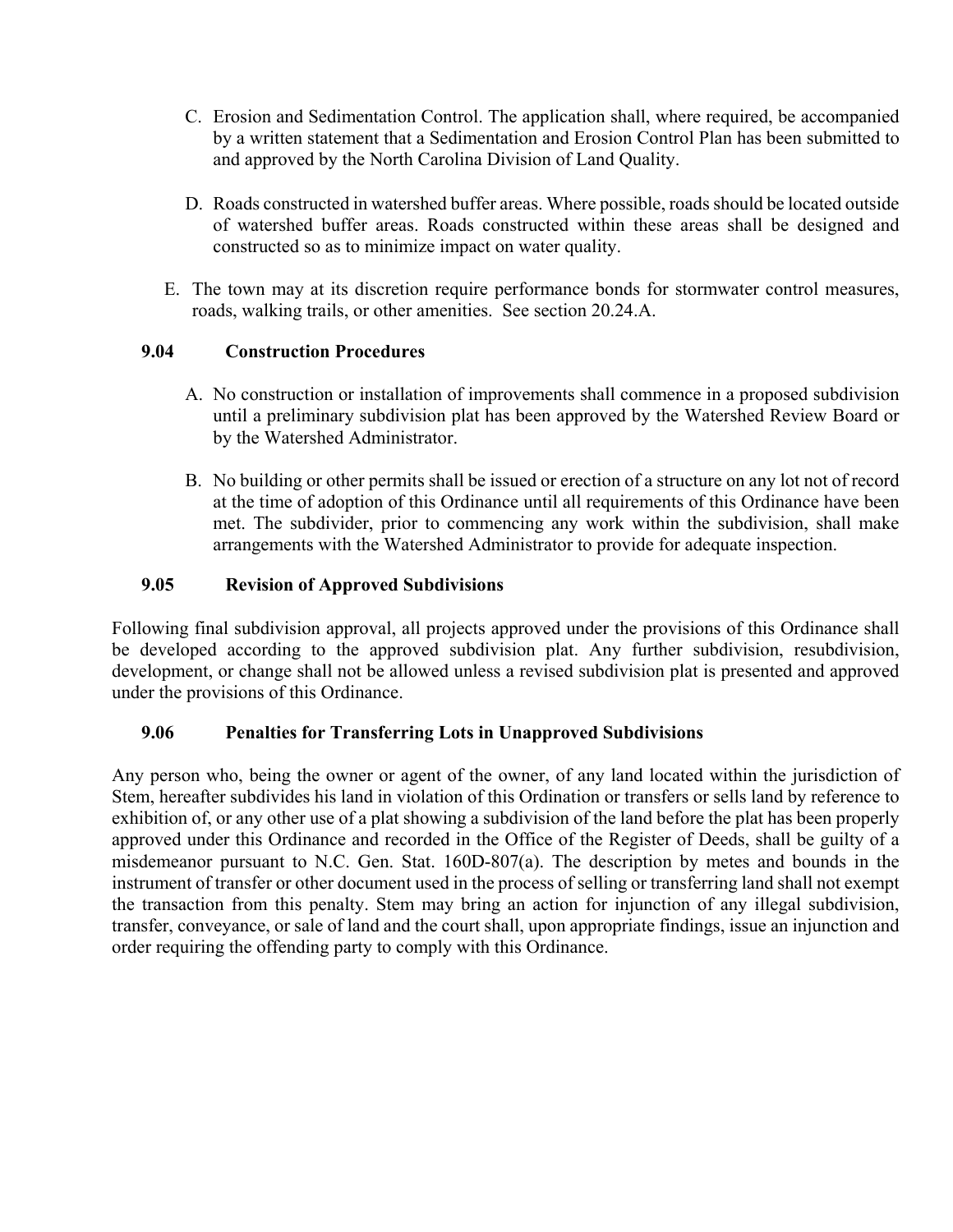# **Article 10. Sign Regulations**

### **10.01 Intent**

It is the intent of this section to authorize the use of signs with regard to size, layout, style, typography, legibility, and arrangements compatible with their surroundings; appropriate to the identity of individual properties, occupants, and/or the community; and as appropriate to traffic safety.

### **10.02 Applicability**

- A. No sign visible from the public right-of-way, whether exterior to or interior to a structure, shall be erected, displayed, or substantially altered (unless specifically exempted) except in accord with the provisions of this ordinance and until a zoning compliance permit has been issued for the sign.
- B. Except where expressly exempted in this Section, all signs must be located on the same lot as the permitted use and be clearly incidental, customary and commonly associated with the operation of the permitted use.
- C. All signs over 25 square feet in surface area will require a Special Use Permit. See section 4.07.

### **10.03 Signs in the Right-of-Way**

- A. Signs must not encroach into the public right-of way unless expressly exempted in this Section.
- B. Wall signs, awning signs, canopy signs, projecting signs, crown signs and shingle signs may encroach over the public sidewalk but must not encroach on or over any streets or alleys. All signs must be a minimum of 24 inches inside the curb line or edge of pavement, whichever is greater.

### **10.04 Signs Exempt from Regulation**

The following signs are exempt from regulation and permit requirements under this Section, provided that signs comply with the provision of this section and are not illuminated.

- A. Signs bearing only property identification numbers and names, post office box numbers, names of occupants of the premises on which the signs are located, or other identification of premises not of a commercial nature, provided the signs are not illuminated and do not exceed 2 signs per zoning lot and 2 square feet in area per display surface.
- B. Flags and insignia of a government, when not displayed in connection with a commercial promotion.
- C. Legal notices, identification and informational signs, and traffic directional or regulatory signs erected by or on behalf of a governmental body.
- D. Memorial signs, plaques or tablets, and names and construction dates of buildings when cut into any masonry surface.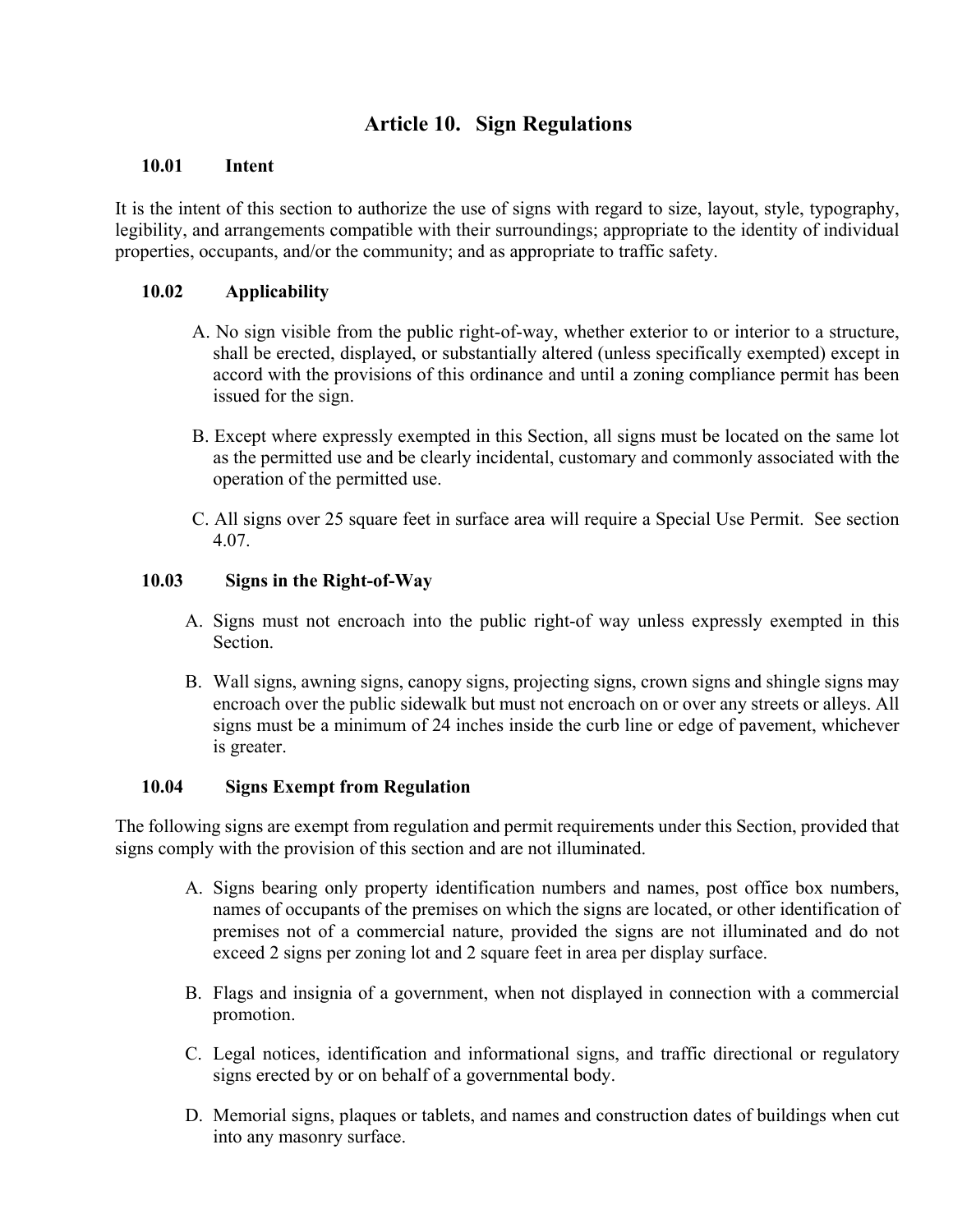- E. Signs directing and guiding traffic and parking on private property on which the signs are located, provided such signs are not illuminated, bear no advertising, and do not exceed 4 square feet in area per display surface.
- F. Real estate signs advertising the sale, rental, or lease of the premises, provided that, in addition to complying with the support and sign height standards for a cantilevered ground sign, such signs:
	- 1) Do not exceed 1 sign per street frontage and 4 square feet in area per display surface for property zoned residential; and
	- 2) Do not exceed 1 sign per street frontage and 16 square feet per display surface for property zoned non-residential or located within an approved planned development.
- G. Residential property management sign permanently fixed to the building facade, including contact information, building address and/or building name, provided that the signs do not exceed 1 sign per building facade and 4 square feet in area per display surface, and are attached to a residential structure with 7 or less dwelling units.
- H. Construction site identification signs whose message is limited to project name, identification of architects, engineers, contractors and other individuals or firms involved with the construction, the name of the building, the intended purpose of the building and the expected completion date. Construction site identification signs may not exceed 4 square feet in area per display surface and 6 feet in height for single-family or duplex construction; and 32 square feet in area per display surface and 8 feet in height for multifamily or non-residential construction.

 The signs must be non-illuminated. Construction site identification signs must not exceed 1 sign per construction site, must not be erected prior to the issuance of a building permit, and must be removed within 7 days of issuance of a certificate of occupancy.

- I. Fence wrap signs when affixed to perimeter fencing at a construction site. Such signs must be removed at the time a Certificate of Occupancy is issued for the final portion of any construction at that site or 24 months from the time the fence wrap was installed, whichever is shorter. No fence wrap affixed pursuant to this exemption may display any advertising other than advertising sponsored by a person directly involved in the construction project and for which monetary compensation for the advertisement is not paid or required.
- J. Temporary political signs advertising candidates or election issues, provided such signs do not exceed 4 square feet in area per display surface, and provided that any such signs in the public right-of-way are not erected prior to 30 days before the beginning date of "one-stop" early voting under N.C.G.S. 163-227.2 and ending on the 10th day after the primary or election day. The NC Department of Transportation may remove any signs erected without authority or allowed to remain beyond the deadline established in this paragraph. Signs in the right-of-way must be placed in compliance with the following:
	- 1) The sign permittee must obtain the permission of any property owner of a residence, business, or religious institution fronting the right-of-way where a sign would be erected.
	- 2) No sign is permitted in the right-of-way of a fully controlled access highway.
	- 3) No sign may obscure motorist visibility at an intersection.
	- 4) No sign may be higher than 42 inches above the edge of the pavement of the road.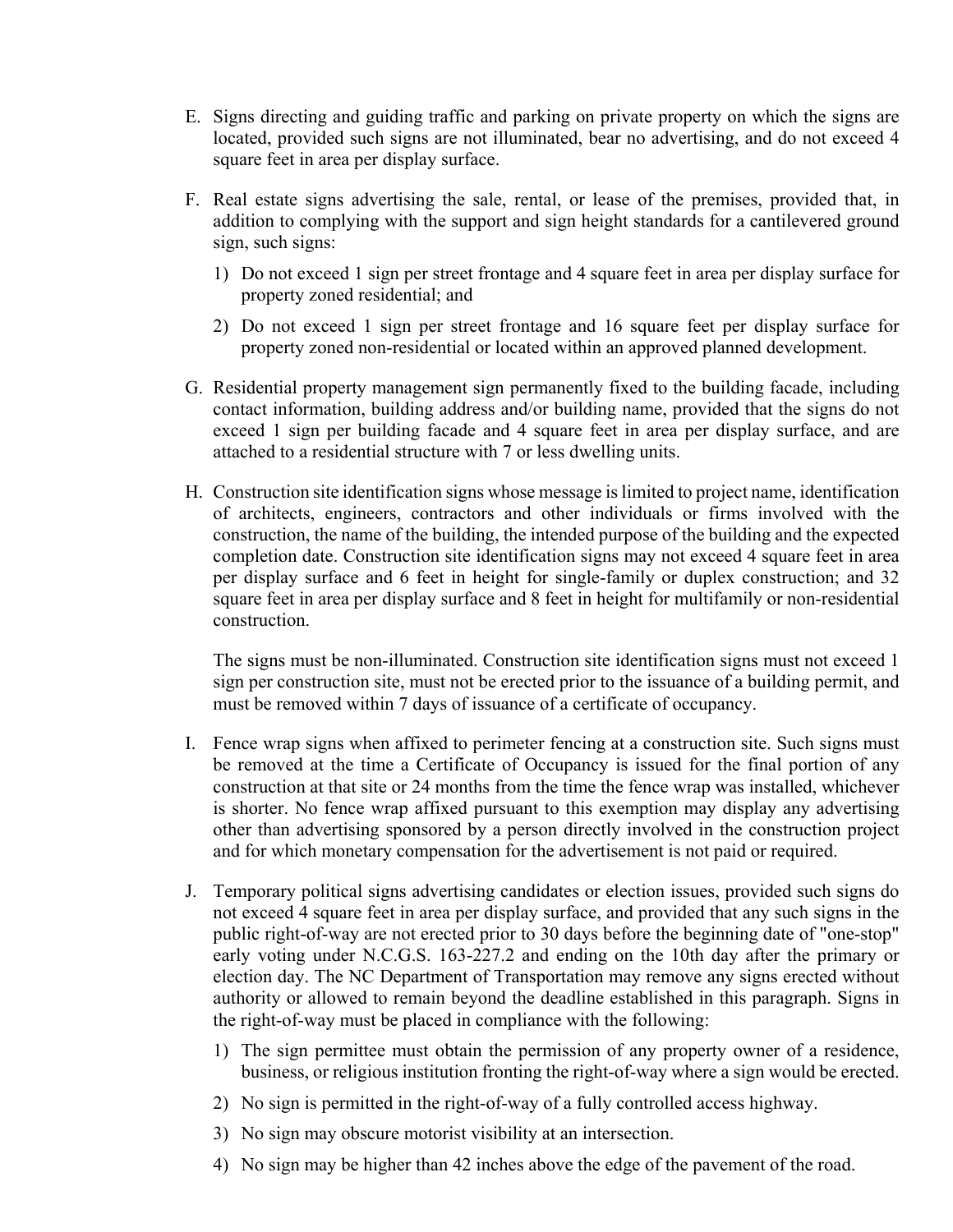- 5) No sign may be larger than 18 inches by 24 inches.
- 6) No sign may obscure or replace another sign.
- K. Yard or garage sale signs announcing yard or garage sales, provided the signs do not exceed one sign per site of the sale and 4 square feet in area per display surface, and are removed within 7 days of posting.
- L. Public event announcements by public or nonprofit organizations of special events or activities of interest to the general public, provided such signs do not exceed 1 sign per site of such events or activities and 12 square feet in area per display surface, and are removed within 14 days of posting.
- M. Temporary signs, provided such signs are on the property in which the business is located, do not exceed a total of 32 square feet of display area per business. Temporary signs include, wall signs or free standing signs, including feather signs, not permanently attached to the ground. Signs not attached to the building may not exceed 8 feet in height. Unless exempt otherwise, signs regulated in Section 10.5 are prohibited as temporary signs.
- N. A sign held by or attached to a human, located in front of the business, during business hours, for the purposes of advertising or otherwise drawing attention to an individual, business, commodity, service or product. This may also include a person dressed in costume for the purpose of advertising or drawing attention to an individual, business, commodity, service or product.
- O. Signs on registered, licensed vehicles that are parked in a manner that serves the purpose of advertising a business, is generally located in front of the business, and is parked in a standard size parking space.
- P. Information kiosks or bulletin boards erected by or on behalf of a governmental body on public property or rights-of-way for the display of handbills or posters of community interest, provided such kiosks or bulletin boards contain no more than 6 square feet in area per sign display surface, and a maximum of 72 square feet per kiosk or bulletin board.
- Q. Signs stating that a business (other than a home occupation) is open, provided that there is no more than one such sign per business establishment, any illumination is steady (does not blink or flash), and the sign does not exceed 2 square feet in display area.
- R. Non-commercial signs not covered by other exemptions listed in this section, provided such signs are located on private property and are non-illuminated.

### **10.05 Prohibited Signs**

The following signs are prohibited except where they are exempt from regulation in Section 10.4 above.

- A. Moving signs. Animated, rotating, or other moving or apparently moving signs, including vehicular billboards.
- B. Wind signs. Devices consisting of banners, streamers, pennants, wind-blown propellers, balloons, inflatable devices, strung light bulbs and similar installations, unless approved by the Zoning Administrator for non-commercial, non-profit enterprises. A feather sign not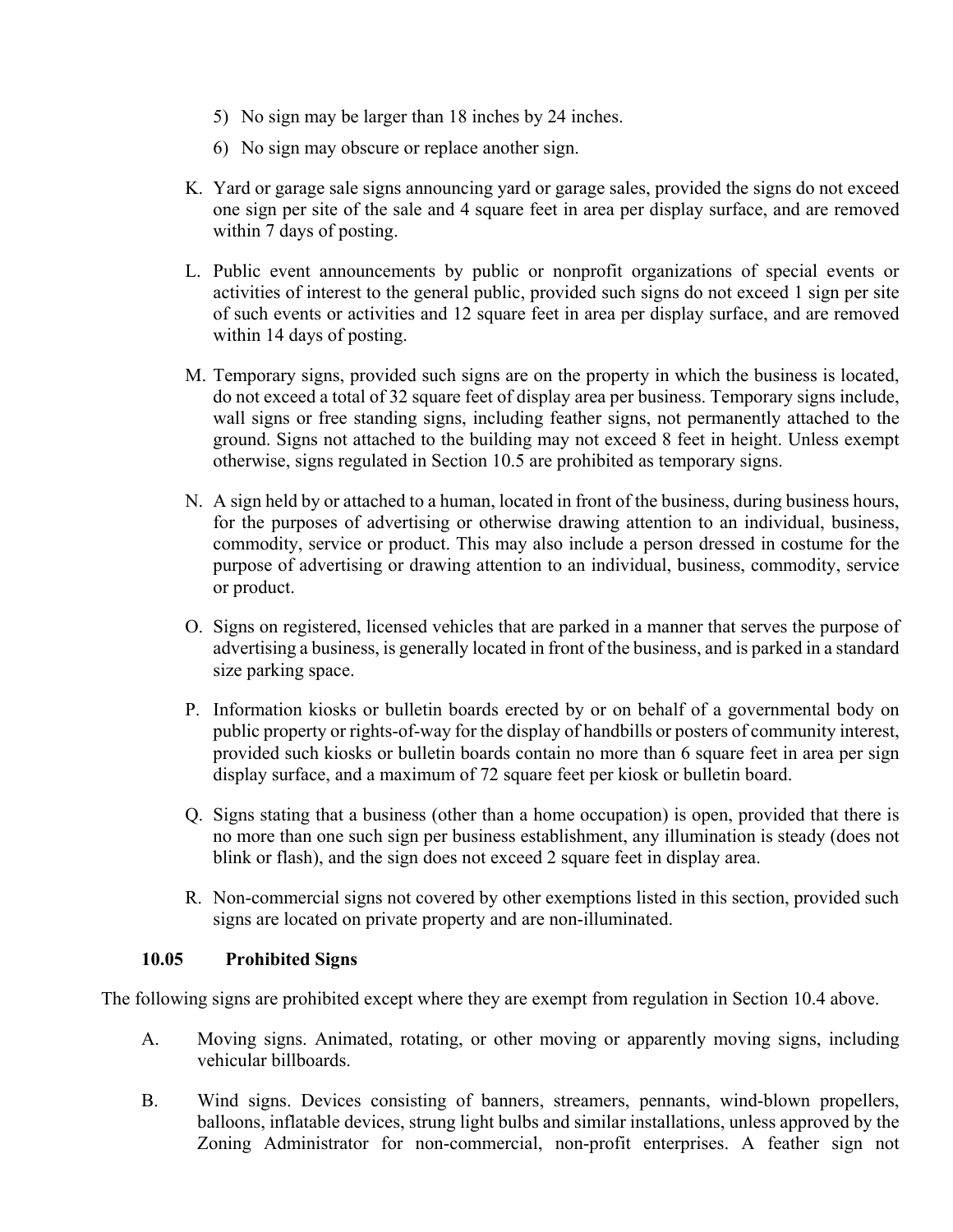complying with Section 10.4(M) Temporary Sign standards is considered a prohibited sign.

- C. Digital changeable copy. Digital changeable copy that scrolls, blinks, or flashes, including but not limited to LCD, LED and any similar technology, except as used to display time and temperature or gas price.
- D. Signs that are not permanent. Any sign that is not permanently affixed to the ground or a structure (except sidewalk signs), including but not limited to trailer signs. Any sign that does not comply with Section 10.4(M) Temporary Signs standards is considered a prohibited sign.
- E. Traffic safety precautions. Notwithstanding any other provision in this ordinance, the following restrictions shall apply to signs in order to preserve the safety of pedestrian, bicycle, and vehicular movement:
	- 1) No sign may make use of the words "STOP", "SLOW", "CAUTION", "DANGER", or any other word, phrase, symbol or character in such manner as is reasonably likely to be confused with traffic directional and regulatory signs.
	- 2) Except as used to display time and temperature, no sign may contain flashing lights.
	- 3) No sign may be erected so that by its location, color, nature or message is likely to be confused with or obstruct the view of traffic signals or signs, or is likely to be confused with the warning lights of an emergency or public safety vehicle.



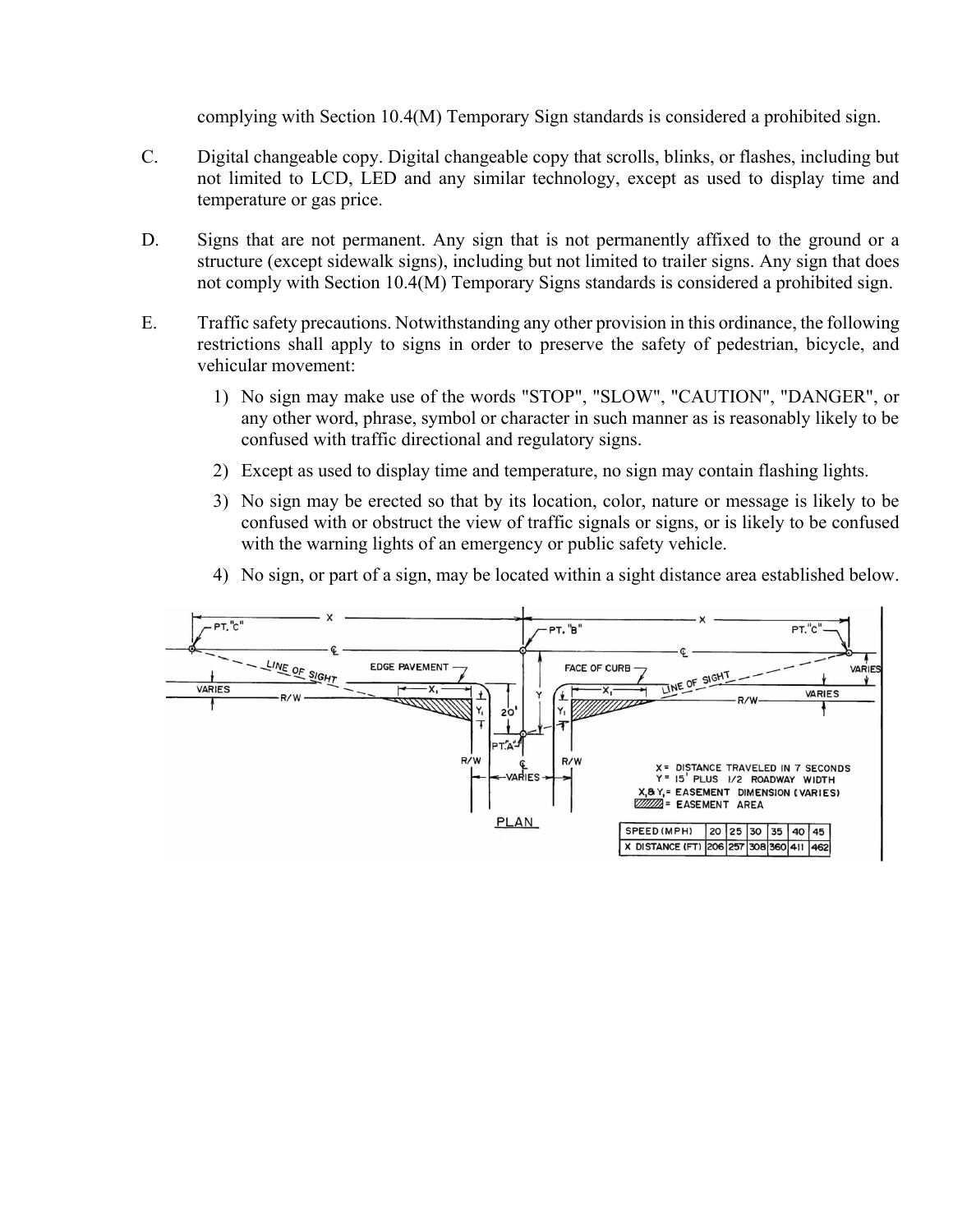# **Article 11. Agriculture, Silviculture, and Transportation**

### **11.01 Agriculture**

The Granville Soil and Water Conservation District Office shall be the designated management and enforcement agency responsible for implementing the agricultural activity rules described in the Watershed Protection rules, Chapter 143, Article 21. Agricultural activities shall be subject to the provisions of the Food Security Act of 1985 and the Food, Agriculture, Conservation, and Trade act of 1990 (Public Law 1.01-24).

### **11.02 Silviculture (Forestry)**

The Granville County Forest Service Office of the North Carolina Division of Forest Resources shall be the designated management and enforcement agency responsible for implementing the silviculture rules described in the Watershed Protection Rules, Chapter 143, Article 21. Silviculture activities shall be subject to the provisions of the Forest Practices Guidelines Related to Water Quality (15A NCAC 0.0101- .0209).

### **11.03 Transportation**

The construction of new roads and bridges should minimize built-upon area, divert storm water away from surface supply waters as much as possible, and employ Best Management Practices to minimize water quality impacts. The construction of new roads in a critical area should be avoided, if possible. Stem shall act in such a way to attain these goals when private roads and bridges are involved. The North Carolina Department of Transportation shall employ Best Management Practices as outlined in their document "Best Management Practices for the Protection of Surface Waters" when involved in road, bridge, and other construction.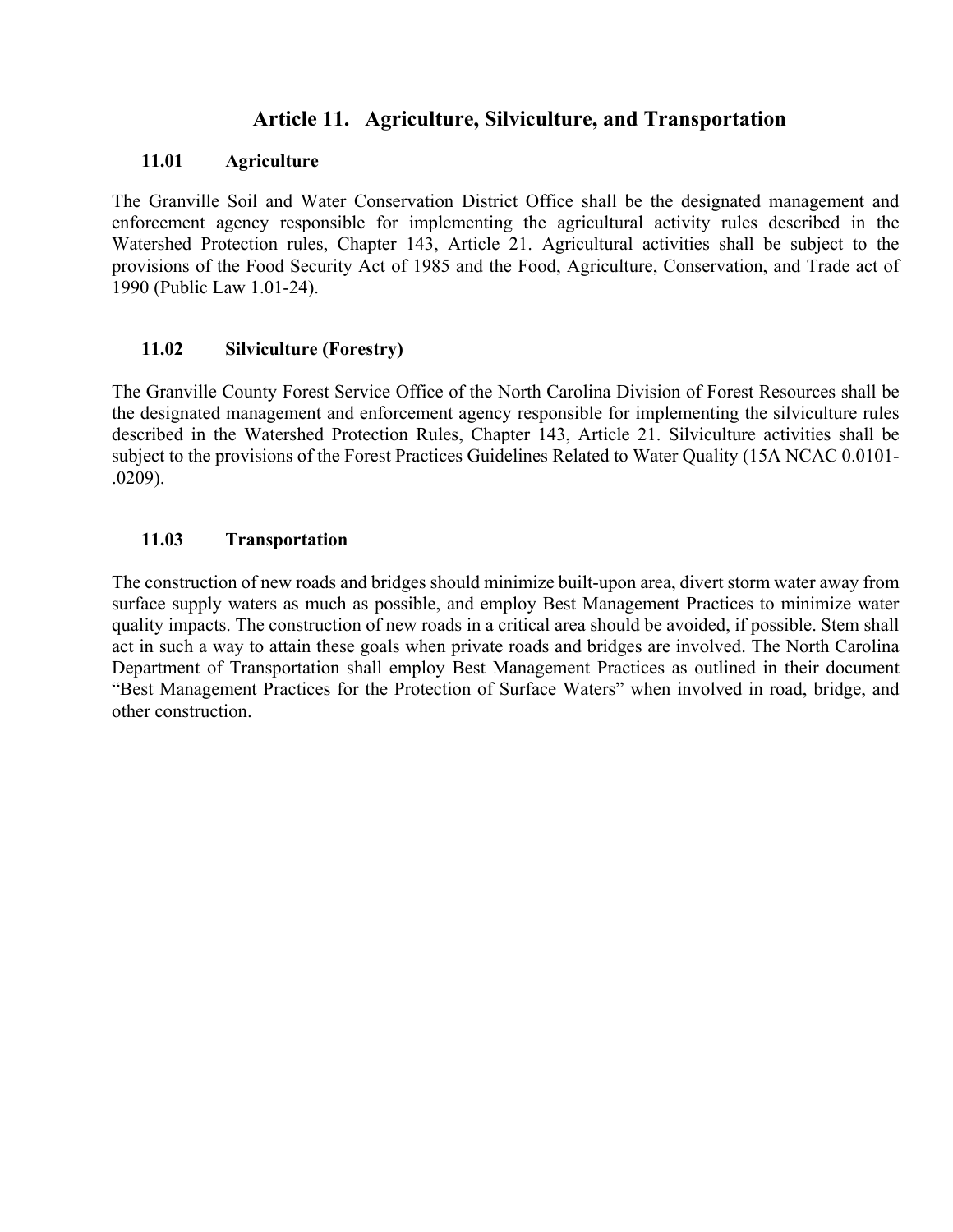# **Article 12. General Provisions of Watershed Protection**

### **12.01 Public Health, In General**

No activity, situation, structure or land use shall be allowed within the watershed which poses a threat to water quality and the public health, safety, and welfare. Such conditions may arise from inadequate onsite sewage systems which utilize ground absorption; inadequate sedimentation and erosion control measures; the improper storage or disposal of junk, trash, or other refuse within a buffer area; the absence or improper implementation of a spill containment plan for toxic and hazardous materials; the improper management of storm water runoff; or any other situation found to pose a threat to water quality.

## **12.02 Application of Watershed Protection Regulations**

- A. No building or land shall hereafter be used and no development shall take place except in conformity with the regulations herein specified for the watershed area in which it is located.
- B. No area required for the purpose of complying with the provisions of this Ordinance shall be included in the area required for another building.
- C. Every residential building hereafter erected, moved, or structurally altered shall be located on a lot which conforms to the regulations herein specified, except as permitted in Section 12.04.
- D. If a use or class of use is not specifically indicated as being allowed in a watershed area, such use or class of use is prohibited.

### **12.03 Abatement**

- A. The Watershed Administrator shall monitor land use activities within the watershed areas to identify situations that may pose a threat to water quality.
- B. The Watershed Administrator shall report all findings to the Watershed Review Board. The Watershed Administrator may consult with any public agency or official and request recommendations.
- C. Where the Watershed Administrator or the Watershed Review Board finds a threat to water quality and the public health, safety, and welfare, they may institute any appropriate action or proceeding to restrain, correct, or abate the conditions and/or violation.

### **12.04 Existing Development**

Any existing development as defined in this Ordinance may be continued and maintained subject to the provisions provided herein. Expansions to structures classified as existing development must meet the requirements of this Ordinance; however, the built-upon area of the existing development is not required to be included in the density calculations, except as noted. Watershed protection permits shall be required for all development projects or changes.

A. Vacant or Occupied Single Family Residential Lots. This category consists of vacant or occupied single family residential lots for which plats or deeds have been legally recorded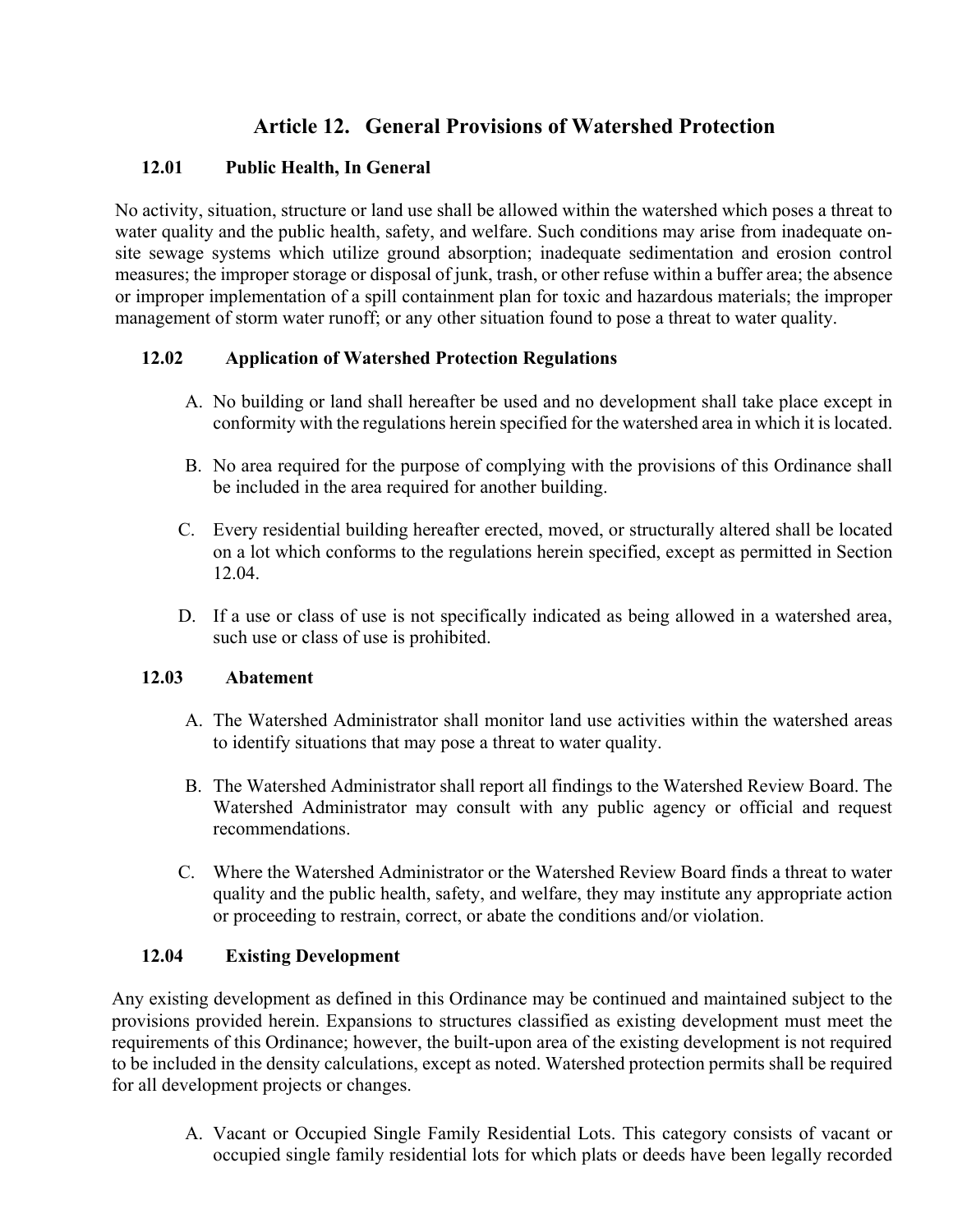in the Office of the Granville County Register of Deeds prior to the adoption of this Ordinance (lots of record), and on which an activity, structure, or land use may or may not have been established. These vacant or occupied lots may be used for single family residential and accessory uses in the designated watershed areas of this Ordinance, provided: The Watershed Administrator issues a watershed protection permit for development of all such lots. In situations where there exists a single family residential lot occupied at the time of the adoption of this Ordinance, or where there existed a vacant single family residential lot which has been developed since the adoption of this Ordinance, and the use of the property is proposed to be changed from single family residential to a multifamily, cluster residential, or non-residential use, such change shall require that the entire project meet the built-upon area provisions for the particular watershed area.

- B. Other Vacant Lots. This category consists of vacant multi-family, cluster residential, and non-residential lots for which plats and deeds have been legally recorded in the Office of the Granville County Register of Deeds prior to the adoption of this Ordinance (lots of record), and on which no activity, structure, or land use has been legally established. These vacant lots may be developed for any of the uses allowed in the watershed area in which it is located, provided the following: The Watershed Administrator is authorized to issue a watershed protection permit only when the proposed activity, structure, or land use complies with all relevant provisions of this Ordinance.
- C. Other Occupied Lots. This category consists of occupied multi-family, cluster residential, and non-residential lots for which plats or deeds have been legally recorded in the Office of the Granville County Register of Deeds (lots of record), and which are occupied at the time of adoption of this Ordinance. These lots may continue to be used; however, any change to lot lines or addition or expansion of existing structures and/or built-upon area must meet all requirements of this Ordinance. The use and/or built-upon area existing at the time of adoption of this Ordinance may be changed to any other permitted use and/or location on the property provided the built-upon area is not increased. Any increase in built- upon area must meet the requirements of this Ordinance. The Watershed Administrator is authorized to issue a watershed protection permit only when the proposed activity, change, structure, expansion, or land use complies with all relevant provisions of this Ordinance.
- D. Nonconforming Uses of Land. This category consists of uses existing at the time of adoption of this Ordinance where such use of the land is not permitted to be established hereafter in the watershed area in which it is located. Such uses may be continued except as follows:
	- 1) When such use of land has been changed to an allowed use, it shall not thereafter revert to any prohibited use.
	- 2) Such use of land shall be changed only to an allowed use.
	- 3) When such use ceases for a period of at least one year, it shall not be re- established.
- E. Reconstruction of Residential and Non-residential Buildings or Built-upon Areas. No restrictions shall apply to the reconstruction of single-family, non-cluster residential development. Any other existing building built-upon area, or impervious surface area not in conformance with the requirements of this Ordinance that has been damaged or removed may be repaired and/or reconstructed, provided: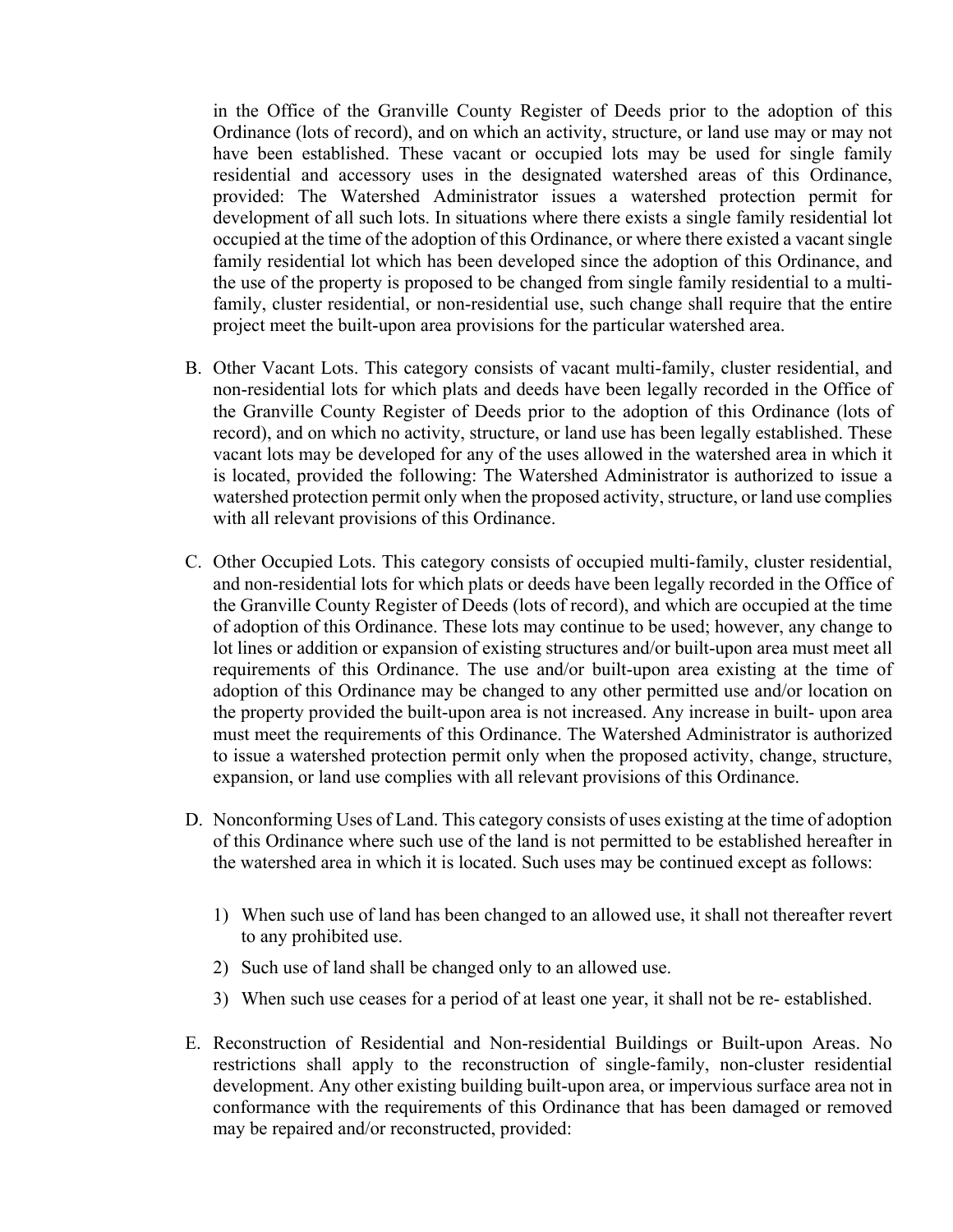- 1) Repair or reconstruction is initiated within twelve (12) months and completed within two (2) years of such damage.
- 2) The amount of built-upon area devoted to the reconstruction may only be increased by the percent of built-upon area allowed for development within the respective watershed.

### **12.05 Buffer Areas Required**

- A. A minimum of one hundred (100) foot vegetative buffer is required for all new development activities that are considered "bonus development" under Article 15 of this Ordinance; otherwise, a minimum of thirty five (35) foot vegetative buffer shall be required along all perennial waters as indicated on the most recent version of the United States Geological Survey (U.S.G.S.) 1:24,000 (7.5 minute) scale topographic maps. Desirable artificial stream bank or shoreline stabilization is permitted.
- B. No new development shall be allowed within these buffer areas except for water dependent structures and public projects such as road crossings and greenways where no practical alternative exists. These activities should be designed to minimize built-upon area to direct runoff away from surface waters and to maximize the utilization of stormwater Best Management Practices.
- C. These buffer areas may be considered part of the entire project acreage and may be included in the density calculations and/or considered non-built-upon area for the purposes of this Ordinance.

### **12.06 Rules Governing the Interpretation of Watershed Area Boundaries**

Where uncertainty exists as to the boundaries of the watershed areas, as shown on the Watershed Map, the following rules shall apply:

- A. Where area boundaries are indicated as approximately following either street, alley, railroad, or highway lines or centerlines thereof, such lines shall be construed to be said boundaries.
- B. Where area boundaries are indicated as approximately following lot lines, such lot lines shall be construed to be said boundaries. However, a surveyed plat prepared by a registered land surveyor may be submitted to the Town of Stem as evidence that one or more properties along these boundaries do not lie within the watershed area as delineated on the Watershed Map.
- C. Where the watershed area boundaries lie at a scaled distance more than twenty-five (25) feet from the closest lot line, the location of watershed area boundaries shall be determined by use of the scale appearing on the Watershed Map.
- D. Where the watershed area boundaries lie at a scaled distance of twenty-five (25) feet or less from the closest lot line, the location of watershed area boundaries shall be construed to be the lot line.
- E. Where other uncertainty exists, the Watershed Administrator shall interpret the Watershed Map as to the location of such boundaries. This decision may be appealed to the Watershed Review Board.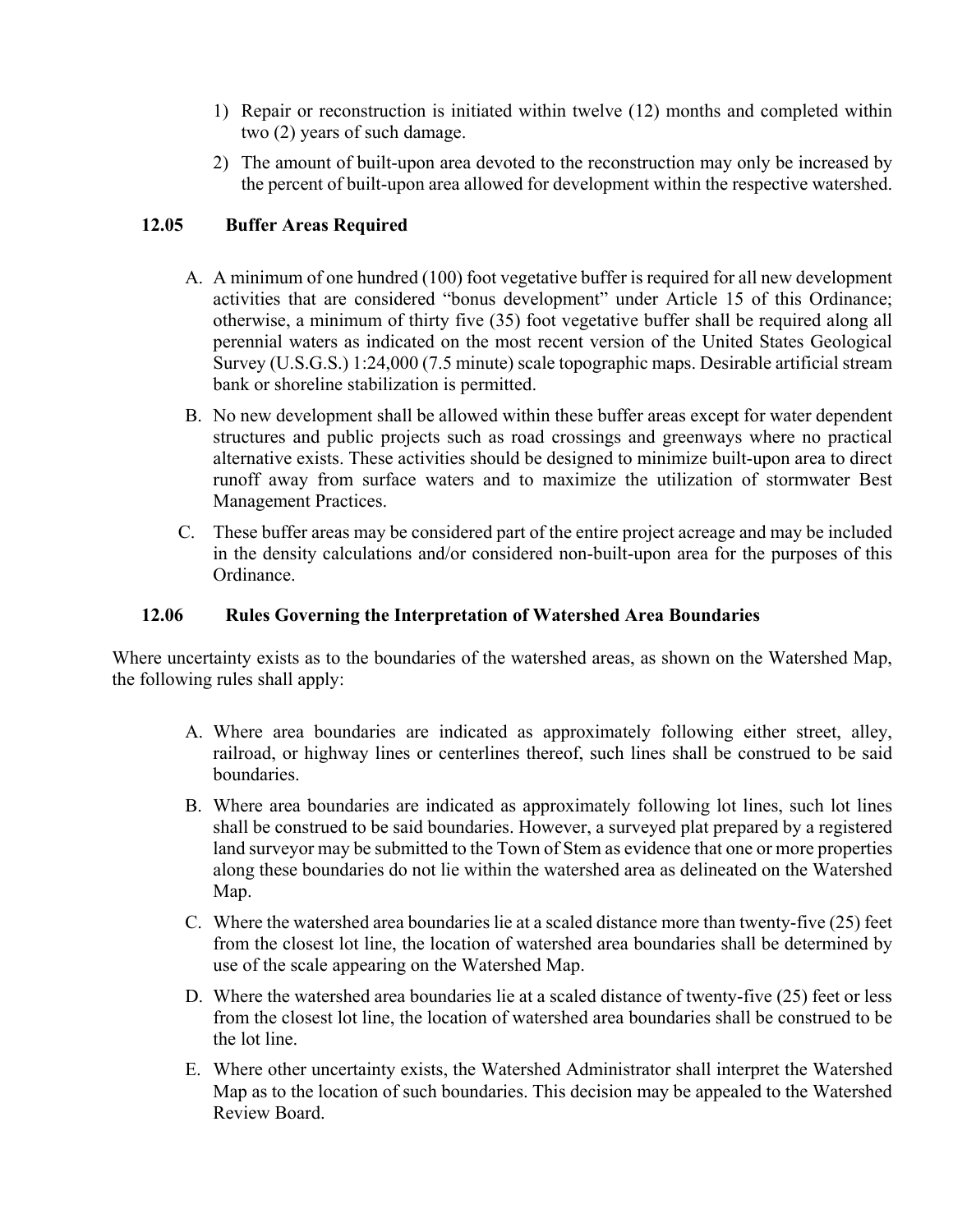# **Article 13. Watershed Development Regulations**

### **13.01 Establishment of Watershed Area**

The purpose of this Article is to list and describe the watershed areas of Stem herein adopted and as delineated on the Watershed Map.

For the purposes of this Ordinance, the Stem watershed area shall be designated as follows: WS-II BALANCE OF WATERSHED AREA – (WS-II-BW) - Lake Rogers / Ledge Creek

### **13.02 Watershed Development Requirements**

The following requirements shall apply within the Stem watershed: WS-II BALANCE OF WATERSHED AREA – (WS-II-BW) - Lake Rogers / Ledge Creek

- A. **Low density option.** In order to maintain predominantly undeveloped land use intensity, single-family residential uses shall be allowed at a maximum of one dwelling unit per acre (1 du/ac), except with an approved cluster development. All other residential and nonresidential development shall be allowed a maximum of 12% built-upon area. Low density developments shall maintain the pre-development hydrologic response in accordance with Section 20 of this Ordinance (implementing the Falls Lake Rules).
- B. **High density option.** If the development density exceeds the low density requirements above, then permanent stormwater control measures are required in accordance with Section 13.06; new residential development shall be allowed at a maximum of two dwelling units per acre (2 du/ac); residential and nonresidential development density shall not exceed 24% built-upon area. All high-density development will be in accordance with Section 20 of this Ordinance (implementing the Falls Lake Rules).

#### **13.03 Allowed Uses**

- A. Residential development, including single family and all other residential.
- B. Non-Discharging Landfills (Discharging Not Allowed).
- C. Sludge Application Sites.
- D. Non-residential development excluding the storage of toxic and hazardous materials unless a site specific spill/failure containment plan is approved and implemented.
- E. New and expanding industrial sites shall incorporate adequately designed, constructed, and maintained spill containment structures if hazardous materials are used, stored, or manufactured on site.

### **13.04 Density and Built-upon Limits**

- A. Single Family Residential development shall adhere to the requirements stated in the density options in Section 13.02.
- B. All multi-family, cluster residential and non-residential development shall not exceed twenty-four percent (24%) built-upon area on a project-by-project basis. For the purposes of calculating built-upon area, total project area shall include the total acreage of the tract on which the project is being developed.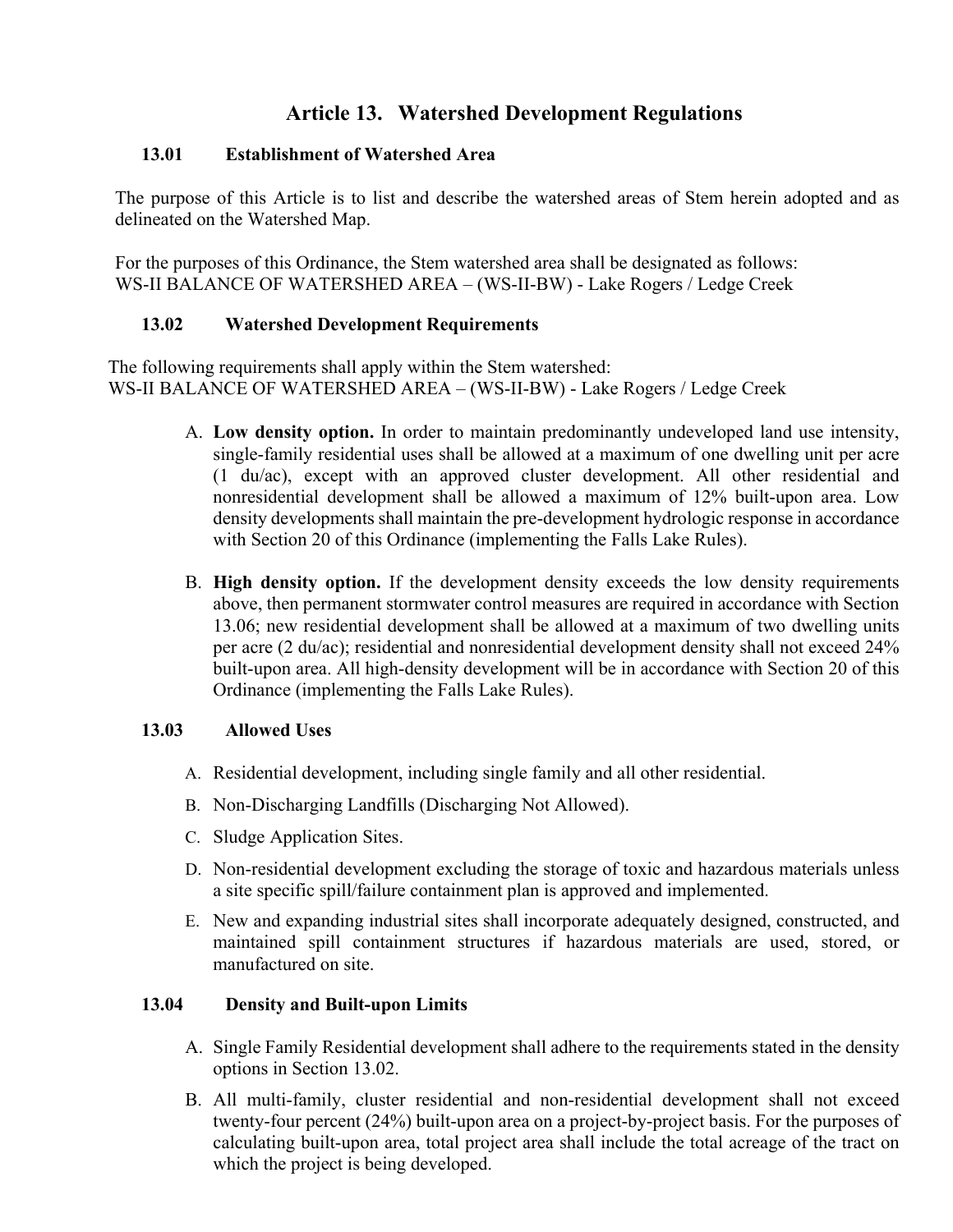#### **13.05 Stormwater Conveyance**

Storm water runoff from all new development shall be transported by vegetated conveyances to the maximum extent practicable. If transportation of stormwater on the site can be practically done by the use of vegetated conveyances, then the standard curb and gutter and storm water collection systems are not allowed. That is, the below listed vegetated swale specifications are required.

A. Vegetative swale requirements

- 1) A vegetated conveyance device such as a swale shall be used to provide transportation of stormwater runoff. The construction of the swale must provide for even distribution of runoff across the width of the vegetated swale;
- 2) The slope and length of the vegetative swale shall be designed, constructed, and maintained so as to provide a non-erosive velocity of flow through the swale for the 10 year storm and shall have a slope of five percent (5%) or less, where practicable;
- 3) Vegetation in swale may be natural vegetation, grasses, or artificially-planted wetland vegetation appropriate for the site characteristics.
- B. Curb outlet systems. In lieu of use of only vegetative swales in these settings, curb and gutter collection systems may be used if below listed curb outlet systems are employed:
	- 1) Projects that meet the low-density provisions may use curb and gutter with outlets to convey the storm water to vegetated areas;
	- 2) The curb outlets shall be located such that the swale or vegetated area can carry the peak flow from the 10-year storm and velocity of the flow shall be non-erosive;
	- 3) The side slopes of the swales or vegetated areas shall not be steeper than 5:1 (horizontal to vertical). Where this is not practical due to physical constraints, devices to slow the rate of runoff and to encourage infiltration to reduce pollutant delivery shall be provided;
	- 4) The swales or vegetated areas for curb outlet systems shall be designed to extend the maximum length practicable (e.g. 100-foot filter length).

#### **13.06 Stormwater Control Measures (SCM)**

- A. SCMs shall be designed, constructed, and maintained so that the project achieves either "runoff treatment" or "runoff volume match" as those terms are defined in Article 21;
- B. For high density projects designed to achieve runoff treatment, the required storm depth shall be one inch. Applicants shall have the option to design projects to achieve runoff volume match in lieu of runoff treatment;
- C. Stormwater runoff from off-site areas and "existing development," as that term is defined in Article XII, shall not be required to be treated in the SCM. Runoff from off-site areas or existing development that is not bypassed shall be included in sizing of on-site SCMs;
- D. SCMs shall meet the design standards set forth in 15A NCAC 02H .1050 .1062; and
- E. Stormwater outlets shall be designed so that they do not cause erosion downslope of the discharge point during the peak flow from the 10-year storm event as shown by engineering calculations.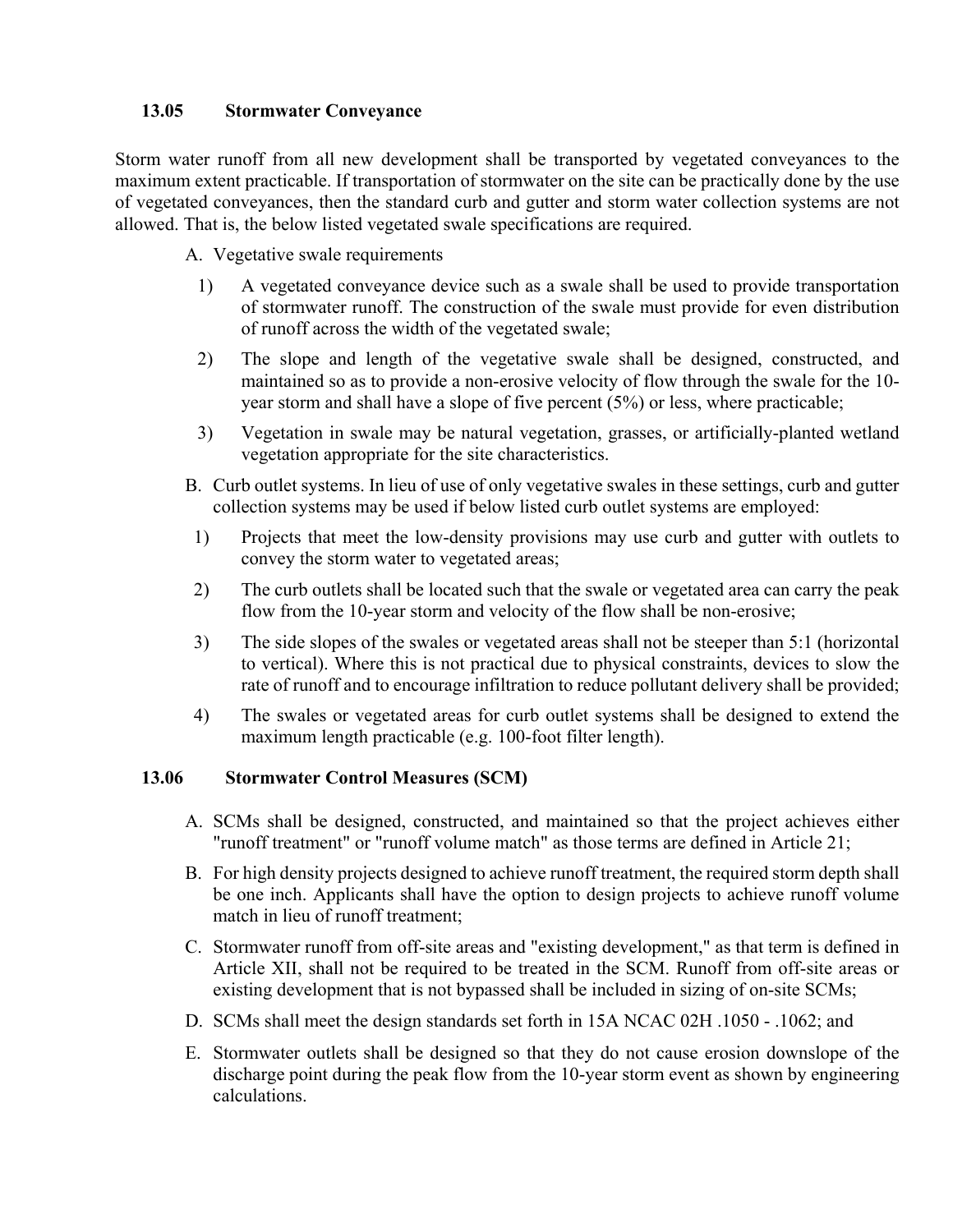# **Article 14. Cluster Residential and Multi-Family Residential Development**

#### **14.01 Cluster Development**

Cluster residential development and multi-family residential development shall be allowed in the Stem Watershed Area under the following conditions:

- A. The projects must meet any other development ordinance requirements of the Town of Stem.
- B. Minimum lot size requirements shall not be applicable to cluster residential development projects; however, the built-upon area of a project shall not exceed that allowed for the watershed area in which the property is located and the number of lots created that are associated with the development shall not exceed the maximum allowed under the normal minimum lot size density requirements of the respective watershed area. Applications to develop under the multi-family residential and cluster residential built-upon provisions must be submitted to the Watershed Administrator. The Watershed Administrator may approve the residential development project or forward the application and plans to the Watershed Review Board for consideration and approval.
- C. Development projects proposed under the provisions of this Article shall be designed, applied for, and approved in the same manner as outlined in Article VIII of this Ordinance.
- D. All development and associated built-upon area shall be designed and located to minimize stormwater runoff impact to the receiving waters and minimize concentrated storm water flow. Plans to achieve these goals shall be included in the application and will be considered as part of the final approval, as amended.

Designs to limit runoff impact should include:

- 1) The creation of grass swales (berms) between built-upon areas and receiving areas
- 2) The placement of vegetative buffers, rock-check dams, and other controls between the built upon areas and storm water receiving areas
- 3) The directing of land disturbing activities and development away from environmentally sensitive areas such as 100-year floodplains, low-lying areas, etc.
- 4) Maximum preservation of natural area supplemented by the above
- E. The remaining open space of developed property shall remain in a vegetated or natural state. The title to the open space area shall be conveyed to an incorporated homeowners or property owners association for management; to a local government for preservation as a park or open space; or to a conservation organization for preservation in a permanent easement. Where a homeowners or property owners association is not incorporated, a declaration of covenants including a maintenance agreement in a form sufficient to the Town shall be filed in the Granville County Registry prior to the conveyance of any lots in the development. All subdivision plats, site plans, and other documents shall detail the exact location and boundaries of the open space and non-disturbed area.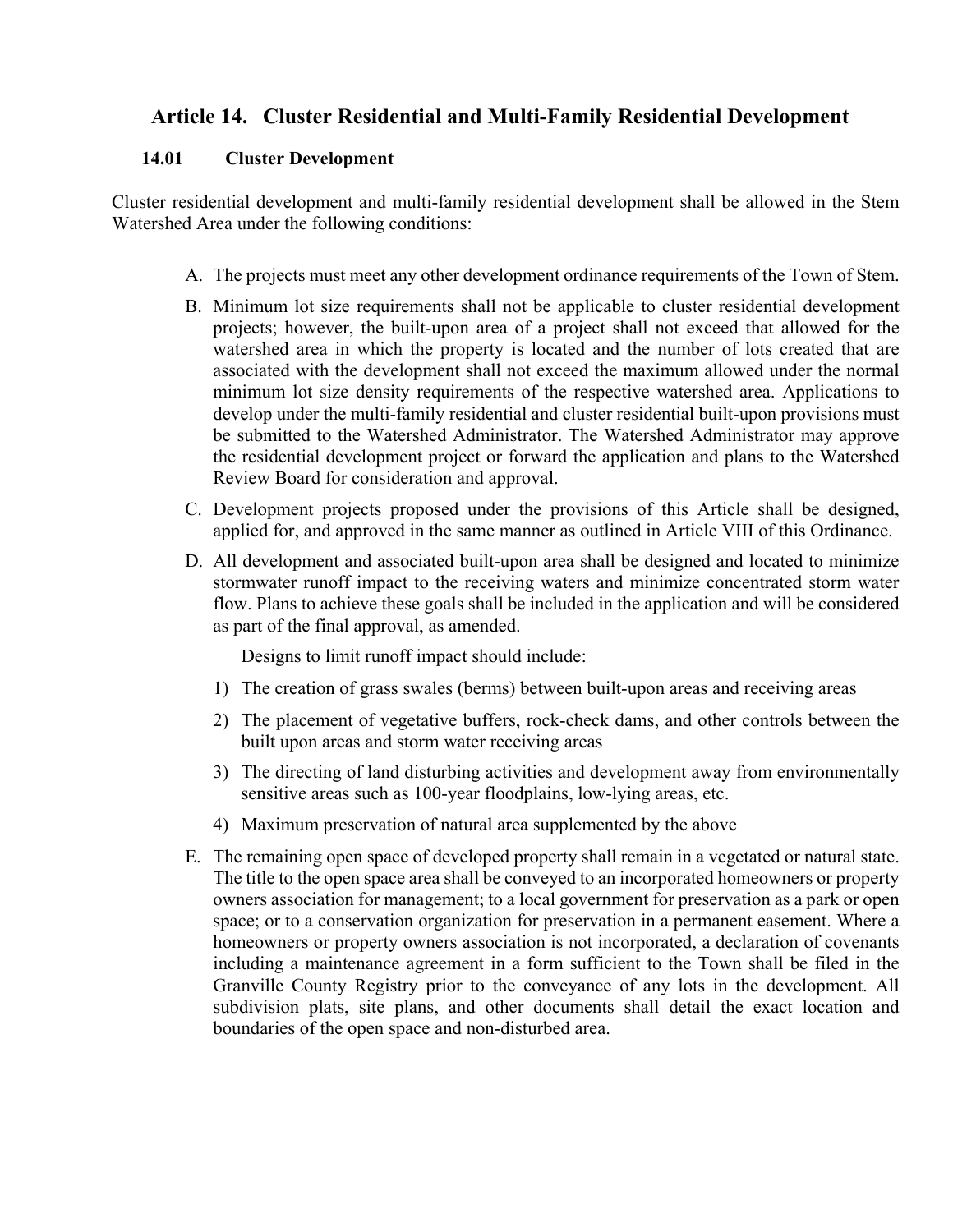# **Article 15. Bonus Development**

#### **15.01 Cluster Development**

- A. Notwithstanding the standard development provisions of Article 13, it may be permitted that up to ten percent (10%) of the WS-II-BW Watershed Area be developed with projects that are up to seventy percent (70%) built-upon area.
- B. Development projects proposed under the provisions of this Article shall be designed, applied for, and approved in the same manner as outlined in Article 16 of this Ordinance.
- C. All built-upon areas shall be designed and located to minimize stormwater runoff impact to the receiving waters and minimize concentrated storm water flow. Plans to achieve these goals shall be included in the application and will be considered as part of the final approval, as amended.

Designs to limit runoff impact should include:

- 1) The creation of grass swales (berms) between built-upon areas and receiving areas
- 2) The placement of vegetative buffers, rock-check dams, and other controls between the built upon areas and storm water receiving areas
- 3) The directing of land disturbing activities and development away from environmentally sensitive areas such as 100-year floodplains, low-lying areas, etc
- 4) Maximum preservation of natural area supplemented by the above
- D. The remaining open space of developed property shall remain in a vegetated or natural state. The title to the open space area shall be conveyed to an incorporated homeowners or property owners association for management; to a local government for preservation as a park or open space; or to a conservation organization for preservation in a permanent easement. Where a homeowners or property owners association is not incorporated, a declaration of covenants including a maintenance agreement in a form sufficient to the Town shall be filed in the Granville County Registry prior to the conveyance of any lots in the development. All subdivision plats, site plans, and other documents shall detail the exact location and boundaries of the open space and non-disturbed area.
- E. Vegetative buffers of 100 feet will be required on perennial waters.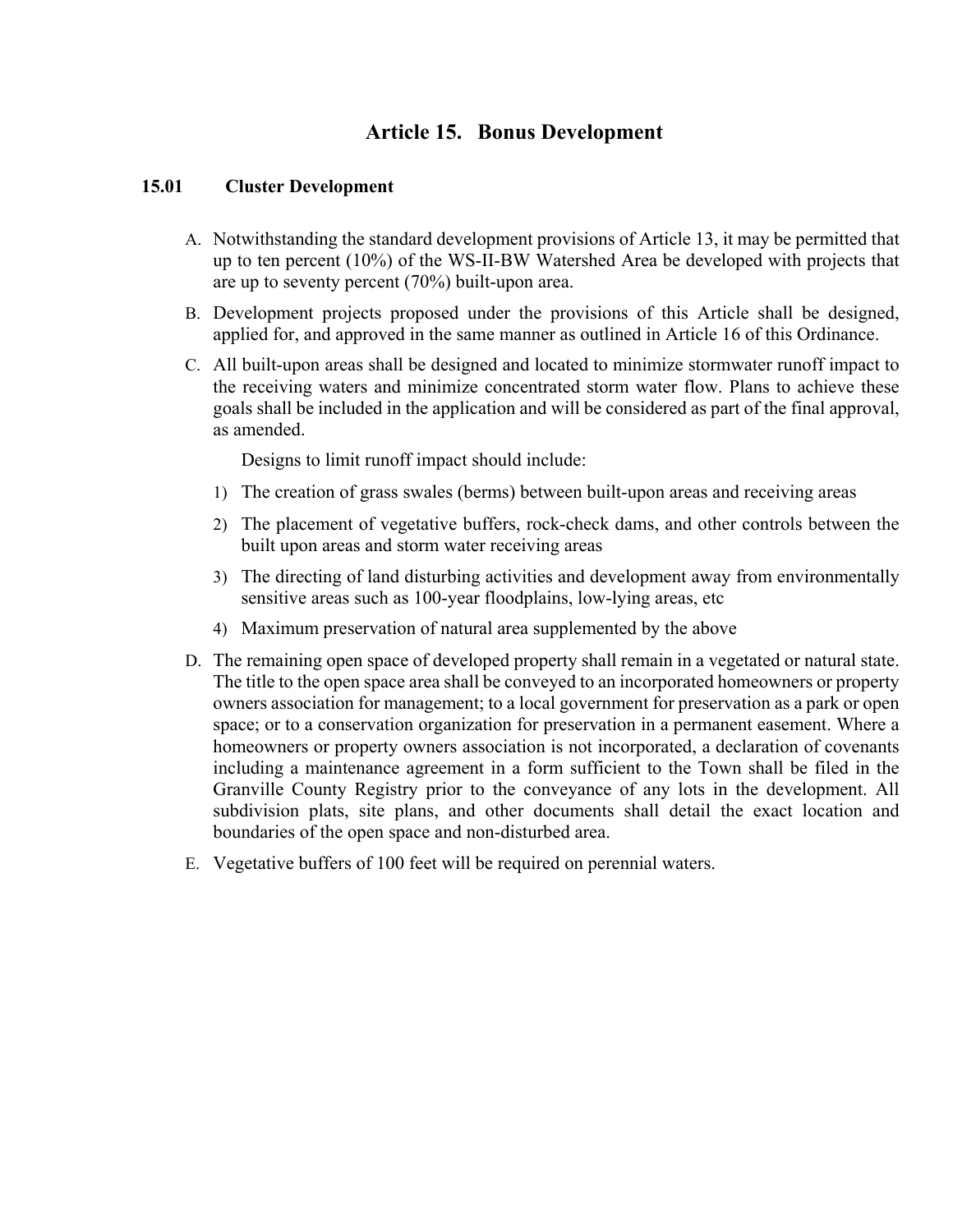# **Article 16. Density and Built-upon Guidelines**

#### **16.01 Density**

Within the Stem watershed area, there will be single family residential development projects designed to meet the lot size/density/built-upon area requirements for the watershed area (See Article 13). In order to meet lot size requirements only, the minimum square footage required to meet these requirements shall not include any road right-of-way areas, access easements, travel ways, or other similar areas. In order to meet density (i.e. dwelling unit per acre) or built-upon area requirements, built-upon area calculations shall include the entirety of any roadway right-of-way areas, impervious access easements, travel ways, and other similar areas.

#### **16.02 Built-upon Areas**

Within the Stem watershed area, there will be multi-family, cluster residential and non-residential development projects designed to meet the built-upon area requirements for the respective watershed areas (See Article 13). In order to meet these built-upon area requirements, the built-upon areas shall include the entirety of any road right-of-way areas, access easements, travel ways, and other similar areas.

#### **16.03 Built-upon Area Design Requirements**

- A. All proposed site plans/plats for development projects proposed under the built-upon provisions of this Ordinance shall be drawn and designed by a registered land surveyor, a certified landscape architect, or an engineer.
- B. All site plans/plats shall be submitted on a recent boundary survey of the entire tract, unless otherwise approved by the Watershed Administrator, showing the bearings, distances, closures, and total acreage of the tract.
- C. All site plans/plats shall be prepared in accordance with the recordation requirements of the Granville County Register of Deeds office and shall be recorded following final approval.
- D. All site plans/plats shall follow the format listed in Section 9.02A.
- E. All site plans/plats and supporting documentation shall also note, in percentage and acreage for the particular project, the maximum allowable built-upon area in the watershed area, the actual proposed built-upon area, and the reserved, open space, non-disturbed area. Supporting documentation shall also include plans to minimize stormwater runoff impact to the receiving waters and minimize storm water flow. These plans should be included in the application and will be considered as part of the final approval, as amended.

Designs to limit runoff impact should include:

- 1) The creation of grass swales (berms) between built-upon areas and receiving areas
- 2) The placement of vegetative buffers, rock-check dams, and other controls between the built upon areas and storm water receiving areas
- 3) The directing of land disturbing activities and development away from environmentally sensitive areas such as 100-year floodplains, low-lying areas, etc.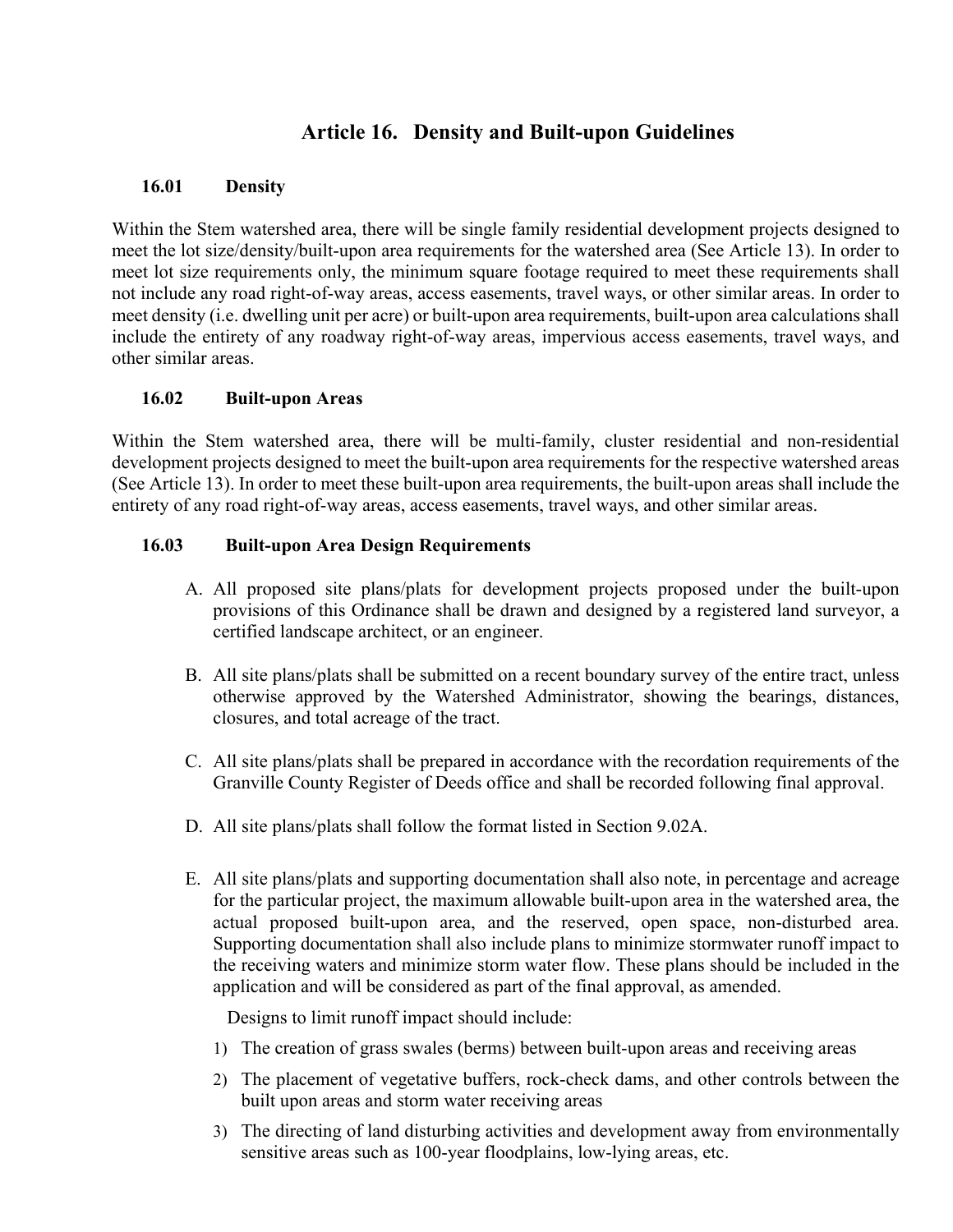- 4) Maximum preservation of natural area supplemented by the above
- F. All final approved site plans/plats shall include the above information and also include the following note:

#### **DEVELOPMENT RESTRICTIONS**

WARNING: The development project as detailed on this site plan/plat was designed to meet the builtupon and open space requirements of the Watershed Protection Ordinance of the Town of Stem. Any further subdivision, development, construction, use, or increase in built-upon area of the property detailed hereon shall not be allowed unless approved by the Town of Stem under the provisions of that same Ordinance. This site plan is approved for recording in the Granville County Register of Deeds Office.

Date Watershed Administrator or Mayor, Town of Stem Watershed Review Board Stem, North Carolina

G. Following final approval, all development projects approved under the provisions of this Ordinance shall be constructed according to the approved site plan/plat. Any change, modification, addition, new use, or increase in built-upon area shall not be allowed unless a revised site plan/plat is presented and approved under the provisions of this Ordinance.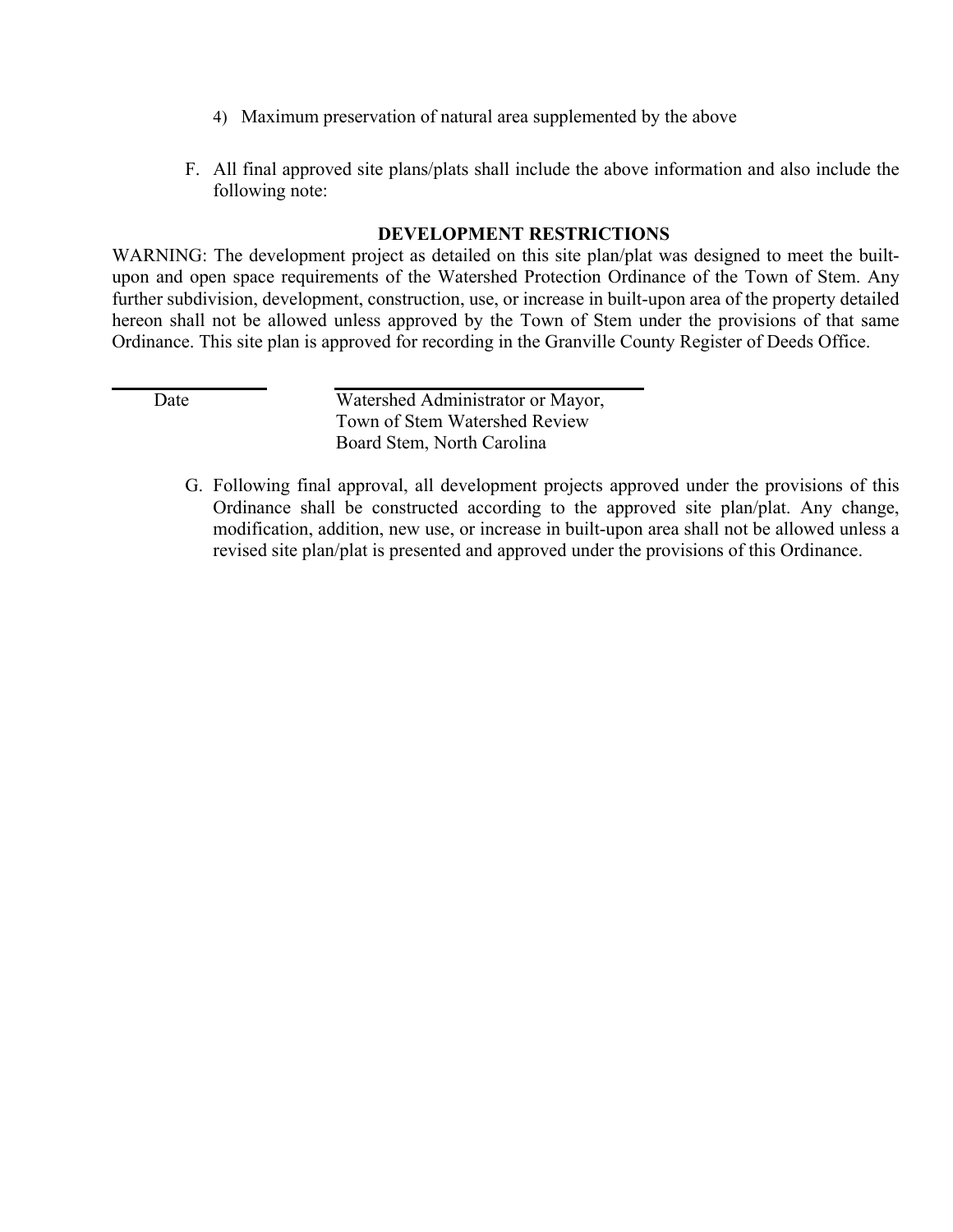# **Article 17. Watershed Review Board**

#### **17.01 Watershed Review Board**

There shall be a Watershed Review Board of the Town of Stem. The Stem Watershed Review Board shall consist of the five (5) elected members of the Town Board of Commissioners and the Mayor of Stem. Members of the Watershed Review Board shall be elected and shall serve terms in the same manner as outlined for the Commissioners and Mayor. The initial members of the Watershed Review Board shall be the current members of the Town Board at the time of the adoption of this Ordinance and the terms of office and service shall coincide with the existing terms of the Town Board and Mayor.

#### **17.02 Rules of Conduct for Members**

Members of the Board shall abide by the following rules:

- A. Faithful attendance at meetings of the Board and conscientious performance of the duties required of members of the Board shall be considered a prerequisite to continuing membership on the Board.
- B. No Board member shall take part in the hearing, consideration, or determination of any case in which he is personally or financially interested. A Board member shall have a "financial interest" in a case when a decision in the case will: 1) cause him or any immediate family member to experience a direct financial benefit or loss, or 2) will cause a business in which he or any immediate family member owns a ten percent (10%) or greater interest, or is involved in a decision-making role, to experience a direct financial benefit or loss. A Board member shall have a "personal interest" in a case when it involves a member of his immediate family (i.e. parent, spouse, partner or child).
- C. No Board member shall discuss any case with any parties thereto prior to the public hearing of that case; provide, however, that members may receive and/or seek information pertaining to the case from the Watershed Administrator or any other member of the Board, its secretary or clerk prior to the hearing.
- D. Members of the Board shall not express individual opinions on the proper judgment of any case prior to its public hearing and discussion on that case.
- E. Members of the Board shall give notice to the chairman at least forty-eight (48) hours prior to the hearing of any potential conflict of interest which he has in a particular case before the Board.

#### **17.03 Powers and Duties of the Watershed Review Board**

- A. Administrative Review. The Watershed Review Board shall hear and decide appeals from any decision or determination made by the Watershed Administrator in the enforcement of this Ordinance.
- B. Variances. The Watershed Review Board shall have the power to authorize, in specific cases, minor variances from the terms of this Ordinance as will not be contrary to the public interests where, owing to special conditions, a literal enforcement of this Ordinance will result in practical difficulties or unnecessary hardship. The spirit of this Ordinance shall be observed, public safety and welfare secured, and substantial justice done. In addition, Stem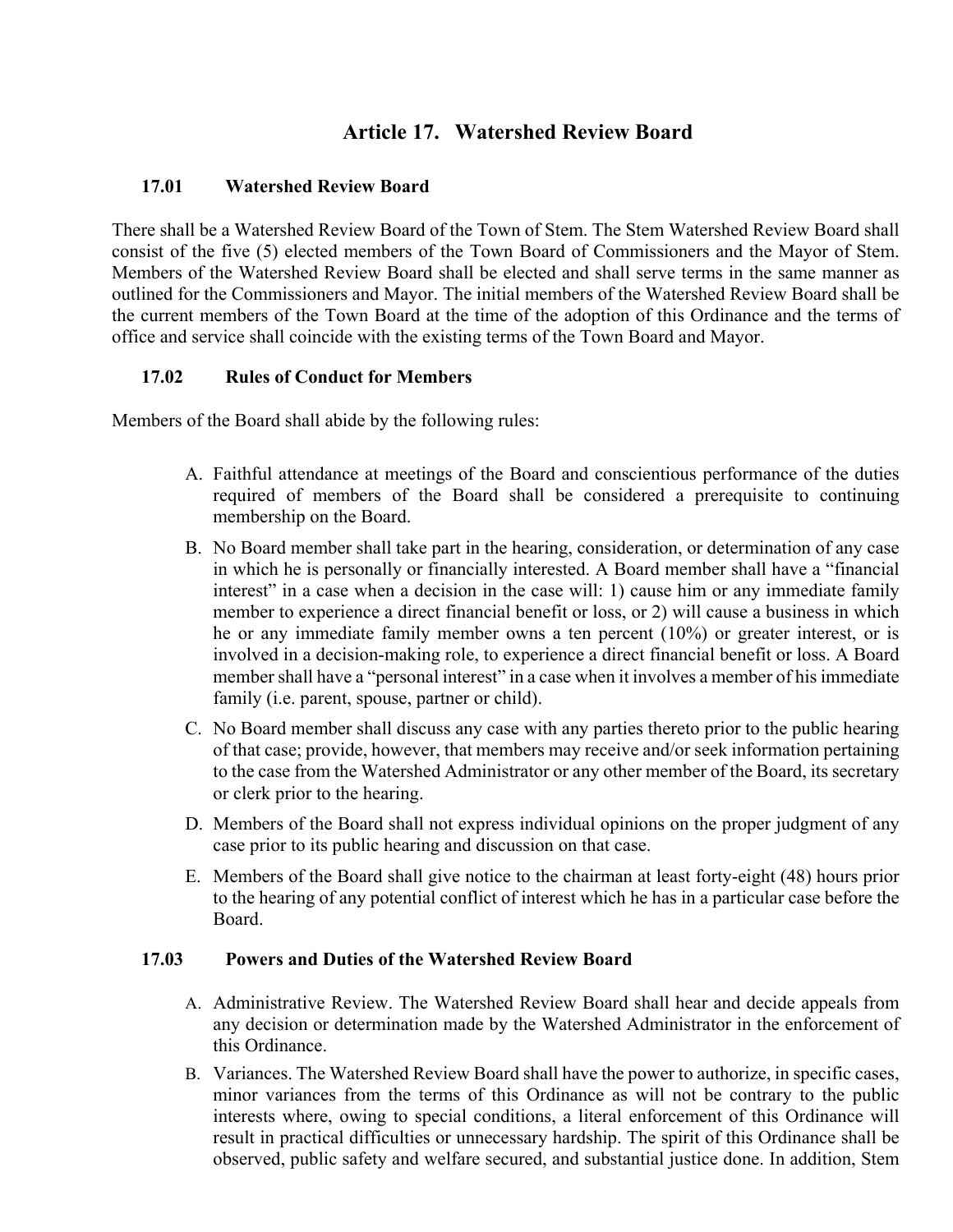shall notify and allow a reasonable comment period for all other local governments having jurisdiction in the designated watershed and the entity using the water supply where the variance is being considered.

- 1) Applications for a variance shall be made on the proper form obtainable from the Watershed Administrator and shall include the following information:
	- a) A site plan, drawn to a scale of at least one (1) inch to one hundred (100) feet, indicating the property lines of a parcel upon which the variance is proposed; any existing or proposed structures; parking areas and other built-upon areas; surface water drainage. The site plan shall be neatly drawn and indicate north point, name and address of the person who prepared the plan, date of the original drawing, and an accurate record of any later revisions.
	- b) A complete and detailed description of the proposed variance, together with any other pertinent information which the applicant feels would be helpful to the Watershed Review Board in considering the application.
	- c) The Watershed Administrator shall notify in writing each local government having jurisdiction in the watershed and the entity using the water supply. Such notice shall include a description of the variance being requested. Local governments receiving notice of the variance request may submit comments to the Watershed Administrator prior to a decision by the Watershed Review Board. Such comments shall become a part of the record of proceedings of the Watershed Review Board.
- 2) Before the Watershed Review Board may grant a variance it shall make the following three findings, which shall be recorded in the permanent record of the case, and shall include the factual reasons on which they are based:
	- a) There are practical difficulties or unnecessary hardships in the way of carrying out the strict letter of this Ordinance. In order to determine that there are practical difficulties or unnecessary hardships, the Board must find that the five following conditions exist:
		- i. If he complies with the provisions of the Ordinance, the applicant can secure no reasonable return from, nor make reasonable use of his property. Merely providing that the variance would permit a greater profit to be made from the property will not be considered adequate to justify the Board in granting a variance. Moreover, the Board shall consider whether the variance is the minimum possible deviation from the terms of the Ordinance that will make possible the reasonable use of his property.
		- ii. The hardship results from the application of the Ordinance to the property rather than from other factors such as deed restrictions or other hardship.
		- iii. The hardship is due to the physical nature of the applicant's property, such as its size, shape, or topography, which is different from that of neighboring property.
		- iv. The hardship is not the result of the actions of an applicant who knowingly or unknowingly violates this Ordinance, or who purchases the property after the effective date of the Ordinance, and then comes to the Board for relief.
		- v. The hardship is peculiar to the applicant's property rather than the result of conditions that are widespread. If other properties are equally subject to the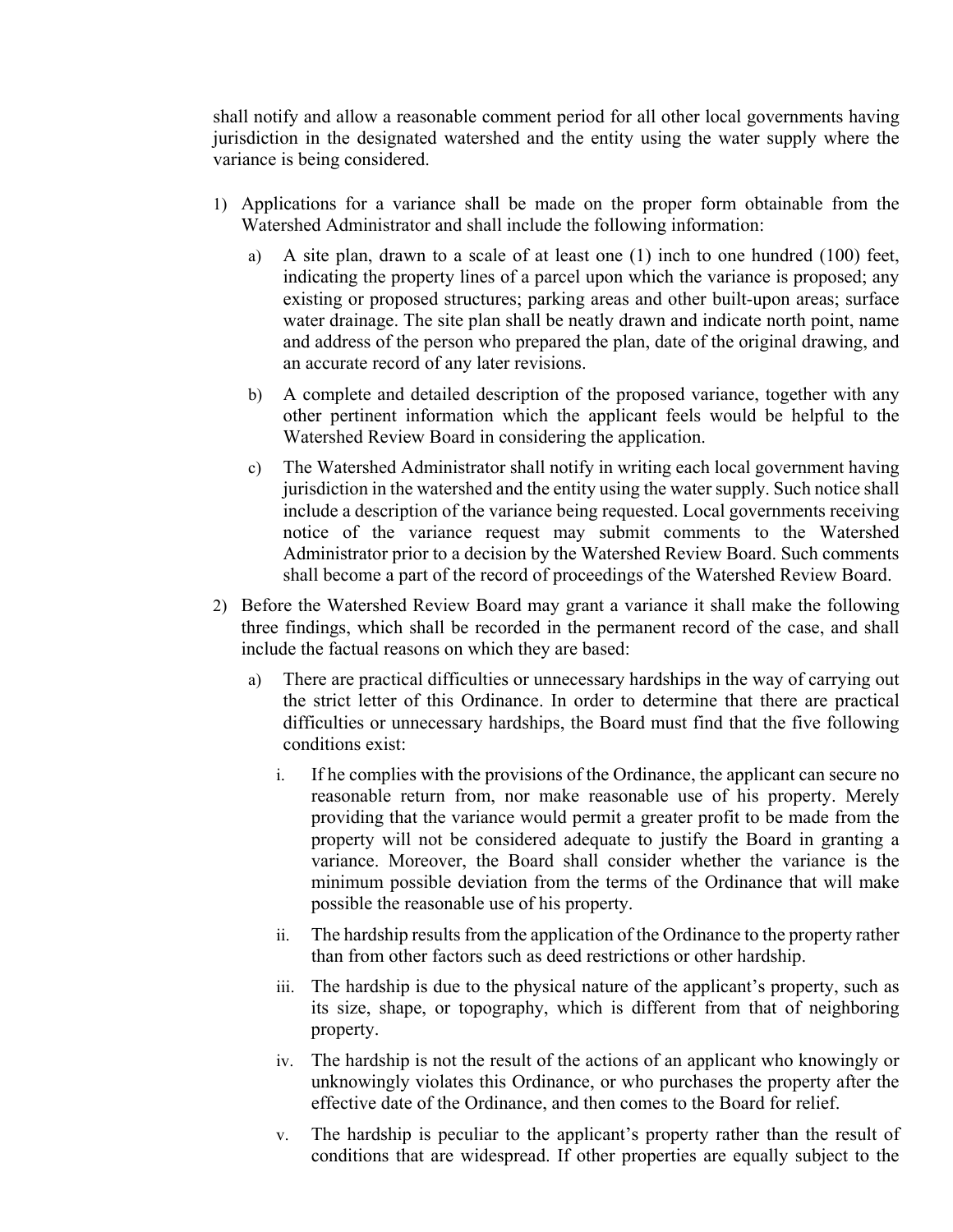hardship created in the restriction, then granting a variance would be a special privilege denied to others and would not promote equal justice.

- b) The variance is in harmony with the general purpose and intent of the Ordinance and preserves its spirit.
- c) In the granting of the variance, the public safety and welfare have been assured and substantial justice has been done. The board shall not grant a variance if it finds that doing so would in any respect impair the public health, safety, or general welfare.
- 3) In granting the variance, the Board may attach thereto such conditions regarding the location, character, and other features of the proposed development, building, structure, or use as it may deem advisable in furtherance of the purpose of this Ordinance. If a variance for construction, alteration, or use of property is granted, such construction, alteration, or use shall be in accordance with the approved site plan.
- 4) The Watershed Review Board shall refuse to hear an appeal or an application for a variance previously denied if it finds that there have been no substantial changes in conditions or circumstances bearing on the appeal or application.
- 5) If the application calls for the granting of a major variance, and if the Watershed Review Board decides in favor of granting the variance, the Board shall prepare a preliminary record of the hearing with all deliberate speed. The preliminary record of hearing shall include:
	- a) The variance application;
	- b) The hearing notices;
	- c) The evidence presented;
	- d) Motions, offers of proof, objections to the evidence, and rulings on them;
	- e) Proposed findings and exceptions;
	- f) The proposed decision, including all conditions proposed to be added to the permit.

The preliminary record shall be sent to the Environmental Management Commission for its review as follows:

- a) If the Commission concludes from the preliminary record that the variance qualifies as a major variance and that (1) the property owner can secure no reasonable return from, nor make any practical use of the property unless the proposed variance is granted, and (2) the variance, if granted, will not result in a serious threat to the water supply, then the Commission shall approve the variance as proposed or approve the proposed variance with conditions and stipulations. The Commission shall prepare a Commission decision and send it to the Watershed Review Board. If the Commission approves the variance as proposed, the Board shall prepare a final decision granting the proposed variance. If the Commission approves the variance with conditions and stipulations, the Board shall prepare a final decision, including such conditions and stipulations, granting the proposed variance.
- b) If the Commission concludes from the preliminary record that the variance qualifies as a major variance and that (1) the property owner can secure a reasonable return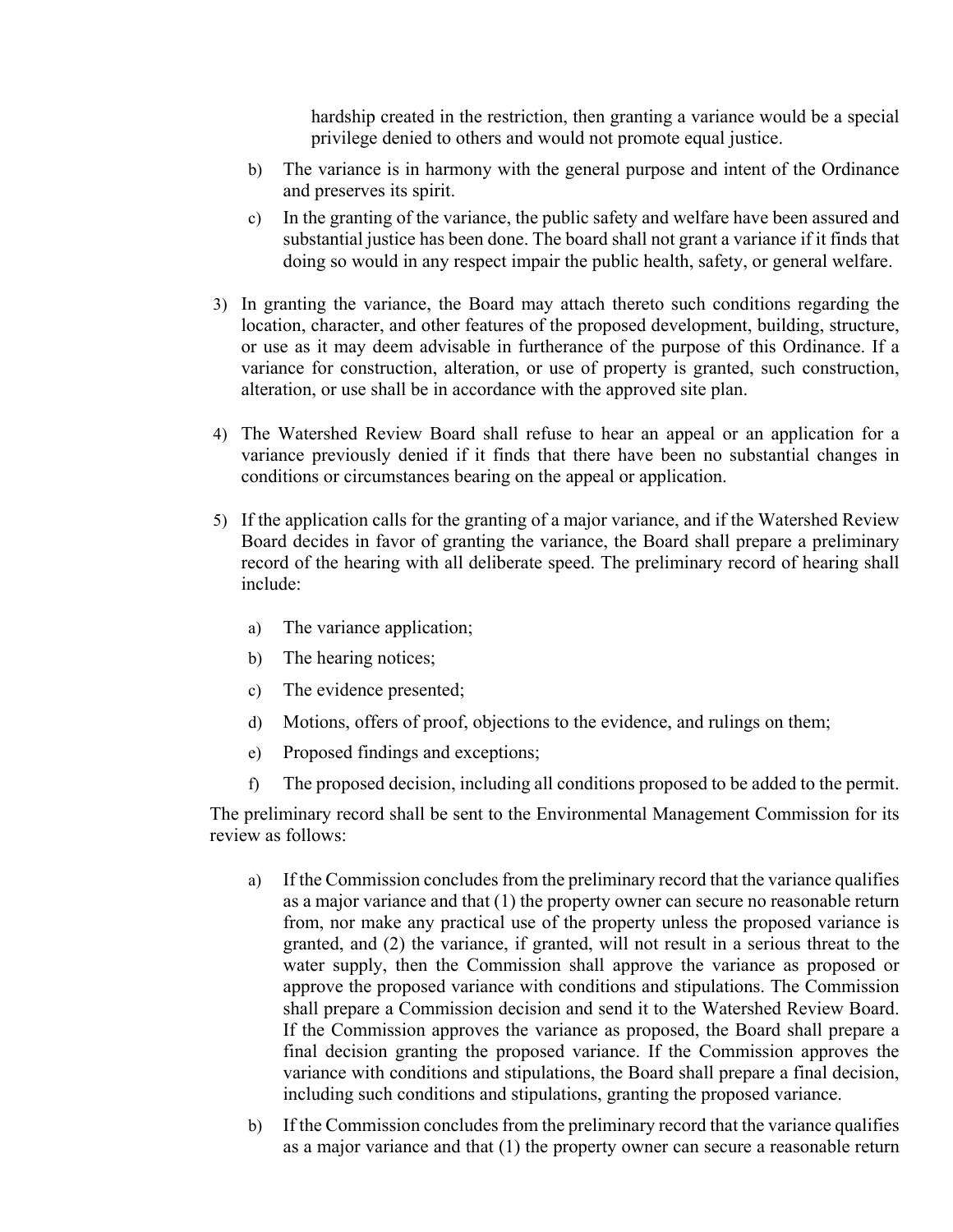from or make a practical use of the property without the variance or (2) the variance, if granted, will result in a serious threat to the water supply, the Commission shall deny approval of the variance as proposed. The Commission shall prepare a Commission decision and send it to the Watershed Review Board. The Board shall prepare a final decision denying the variance as proposed.

- C. The Watershed Review Board shall approve, disapprove, or conditionally approve subdivision plats which the Watershed Administrator presents for its review and final action (See Article 9).
- D. The Watershed Review Board may also grant approval for any proposed development involving built-upon areas and the associated guidelines which the Watershed Administrator presents for its review and final action. The Board shall grant approval for all proposed projects under the BONUS DEVELOPMENT provisions of this Ordinance (See Article 15).
- E. The Watershed Review Board shall also be responsible for any other duties delegated to it by this Ordinance.

#### **17.04 Appeals from the Watershed Review Board**

Appeals from the Watershed Review Board must be filed with the Superior Court within thirty (30) days from the date that a written decision is filed with the clerk and transmitted to the applicant. The decisions by the Superior Court will be in the nature of certiorari.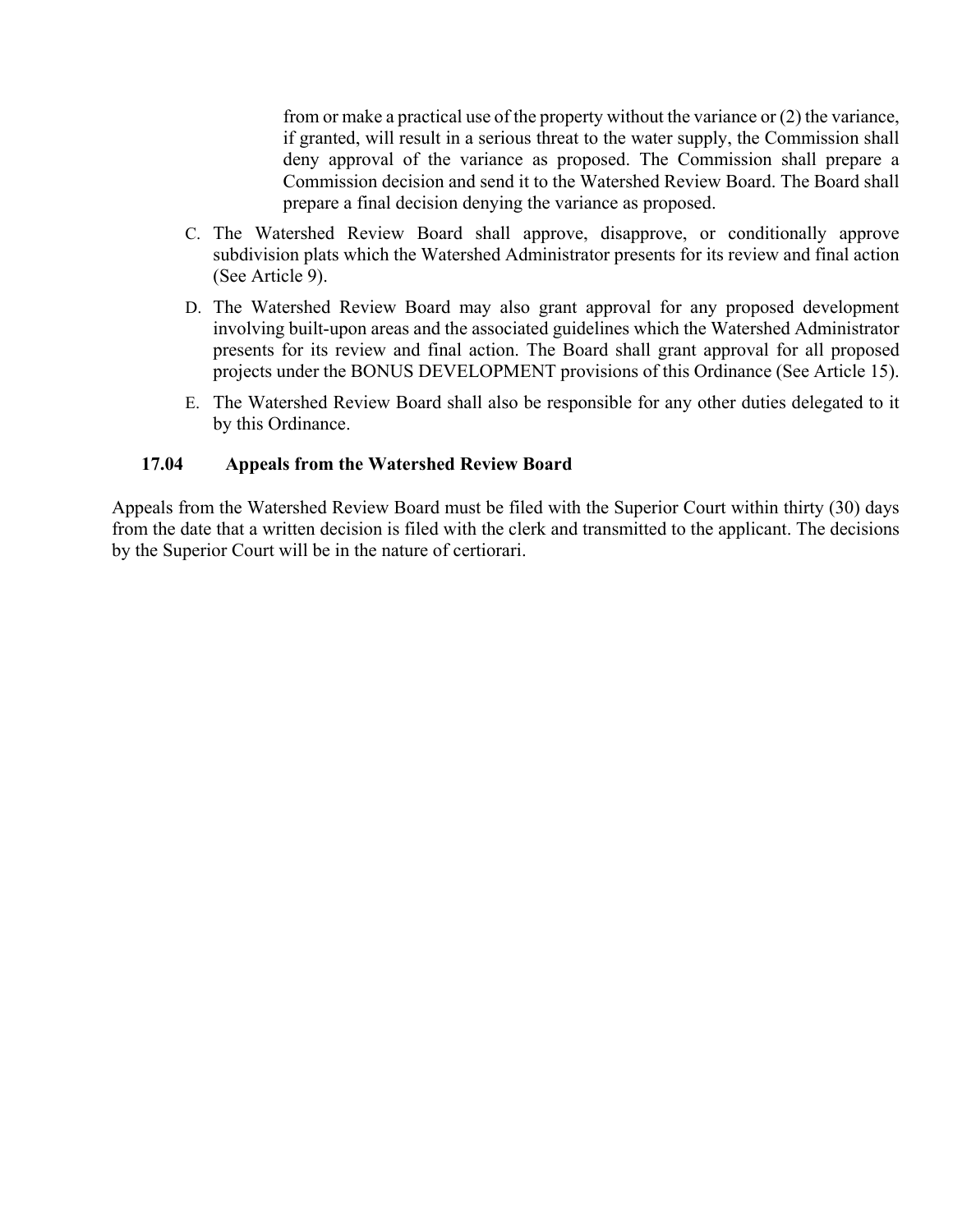# **Article 18. Watershed Administration, Enforcement, and Appeals**

#### **18.01 Watershed Administrator and Duties Thereof**

There shall be appointed a Town of Stem Watershed Administrator who shall be duly sworn in. It shall be the duty of the Watershed Administrator to administer and enforce the provisions of this Ordinance as follows:

- A. The Watershed Administrator shall issue Watershed Protection Permits and Watershed Protection Occupancy Permits as prescribed herein. Watershed Protection Permits shall be valid for a period of six months from the date of issuance. A record of all permits shall be kept on file and shall be available for public inspection during regular office hours of the Administrator.
- B. The Watershed Administrator shall keep records of all amendments to the Watershed Protection Ordinance and shall provide copies of all amendments upon adoption to the Division of Water Quality.
- C. The Watershed Administrator shall keep records of the jurisdiction's utilization of the provision that a maximum of ten percent (10%) of the WS-II-BW watershed may be developed to a maximum of seventy percent (70%) built-upon surface area. Records for the watershed shall include the total acres of the general watershed area, total acres eligible to be developed under this option, total acres approved for this development option, the balance of the remaining acreage available, and individual records for each project with the following information: location, acres, site plan, use, stormwater management plan as applicable, and inventory of hazardous materials as applicable.
- D. The Watershed Administrator is granted the authority to administer and enforce the provisions of this Ordinance, exercising in the fulfillment of his responsibility the full police power of the Town of Stem. The Watershed Administrator, or his duly authorized representative, may enter any building, structure, or premises, as provided by law, to perform any duty imposed upon him by this Ordinance.
- E. The Watershed Administrator shall keep a record of variance to the local Water Supply Watershed Protection Ordinance. This record shall be submitted each calendar year to the Division of Water Quality on or before January  $1<sup>st</sup>$  of the following calendar year and shall provide a description of each project receiving a variance and the reasons for granting the variance.

#### **18.02 Remedies**

A. If the Watershed Administrator finds that any of the provisions of this Ordinance are being violated, they shall notify in writing the person responsible for such violation, indicating the nature of the violation, and ordering the action(s) necessary to correct it. They shall order discontinuance of the illegal use of land, buildings, or structures; removal of illegal buildings or structures, or of additions, alterations or structural changes thereto; discontinuance of any illegal work being done; or shall take any action authorized by this Ordinance to ensure compliance with or to prevent violation of its provisions. If a ruling of the Watershed Administrator is questioned the aggrieved party or parties may appeal such ruling to the Watershed Review Board.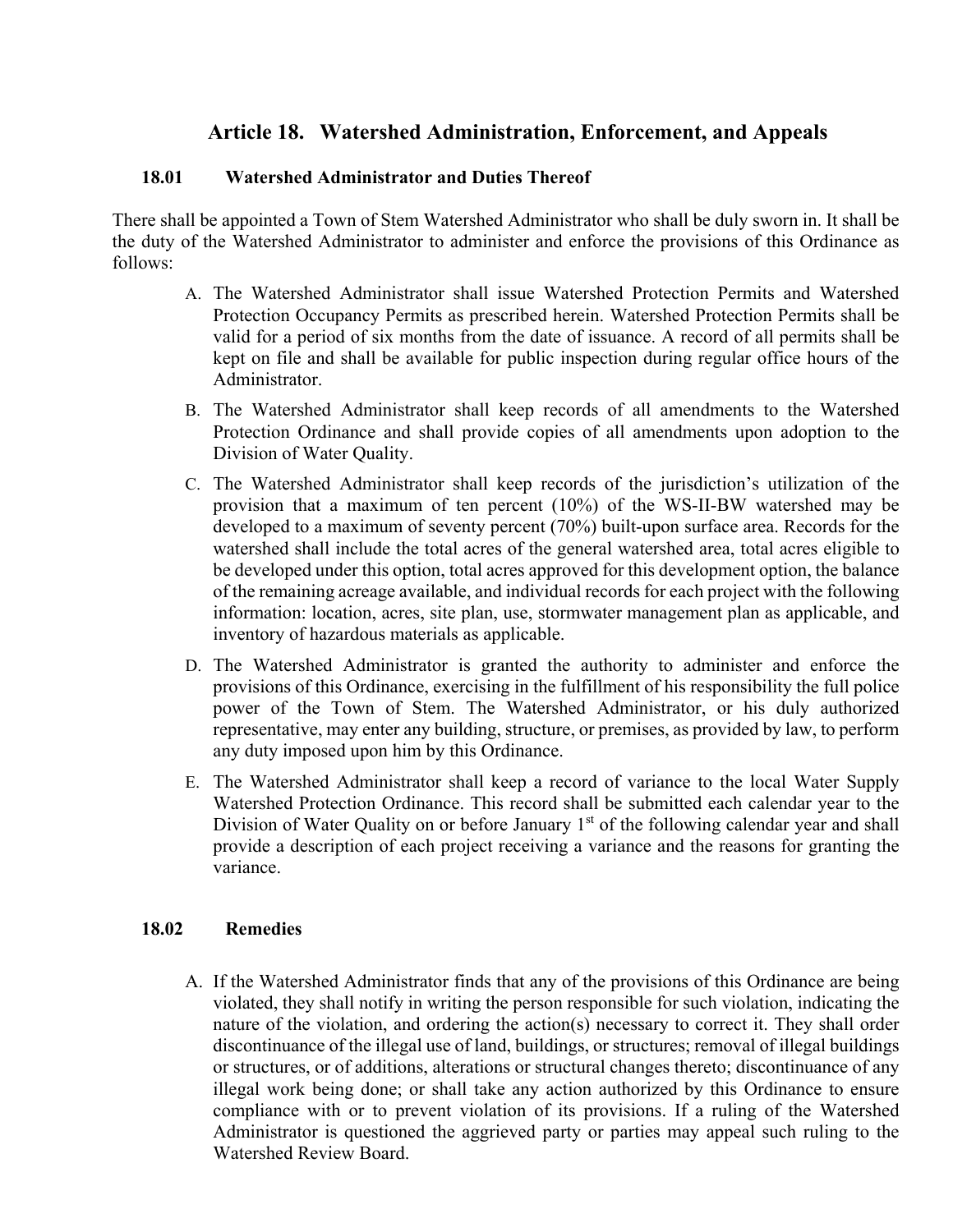B. If any subdivision, development and/or land use is found to be in violation of this Ordinance, the Stem Board of Commissioners may in addition to all other remedies available either in law or in equity, institute a civil penalty in the amount of \$100.00, action or proceedings to restrain, correct, or abate the violation; to prevent occupancy of the building, structure, or land; or to prevent any illegal act, conduct, business, or use in or about the premises. In addition, the N.C. Environmental Management Commission may assess civil penalties in accordance with N.C.G.S. 143-215.6 (a). Each day that the violation continues shall constitute a separate offense.

#### **18.03 Appeal from the Watershed Administrator**

- A. Any order, requirement, decision, or determination made by the Watershed Administrator may be appealed to and decided by the Watershed Review Board. The Watershed Administrator may also refer any item to the Watershed Review Board for its review, oversight, and/or recommendation.
- B. An appeal from a decision of the Watershed Administrator must be submitted to the Watershed Review Board within thirty (30) days from the date the order interpretation, decision, or determination is made. All appeals must be made in writing stating the reasons for appeal. Following submission of an appeal, the Watershed Administrator shall transmit to the Board all papers constituting the record upon which the action appealed from was taken.
- C. An appeal stays all proceedings in furtherance of the action appealed, unless the officer from whom the appeal is taken certifies to the Board after the notice of appeal has been filed with him, that by reason of facts stated in the certificate, a stay would in his opinion cause imminent peril to life or property. In such case proceedings shall not be stayed otherwise than by a restraining order which may be granted by the Board or by a Court or record on application of notice of the officer from whom the appeal is taken and upon due cause shown.
- D. The Board shall fix a reasonable time for hearing the appeal and give notice thereof to the parties and shall decide the same within a reasonable time. At the hearing, any party may appear in person, by agent, or by attorney.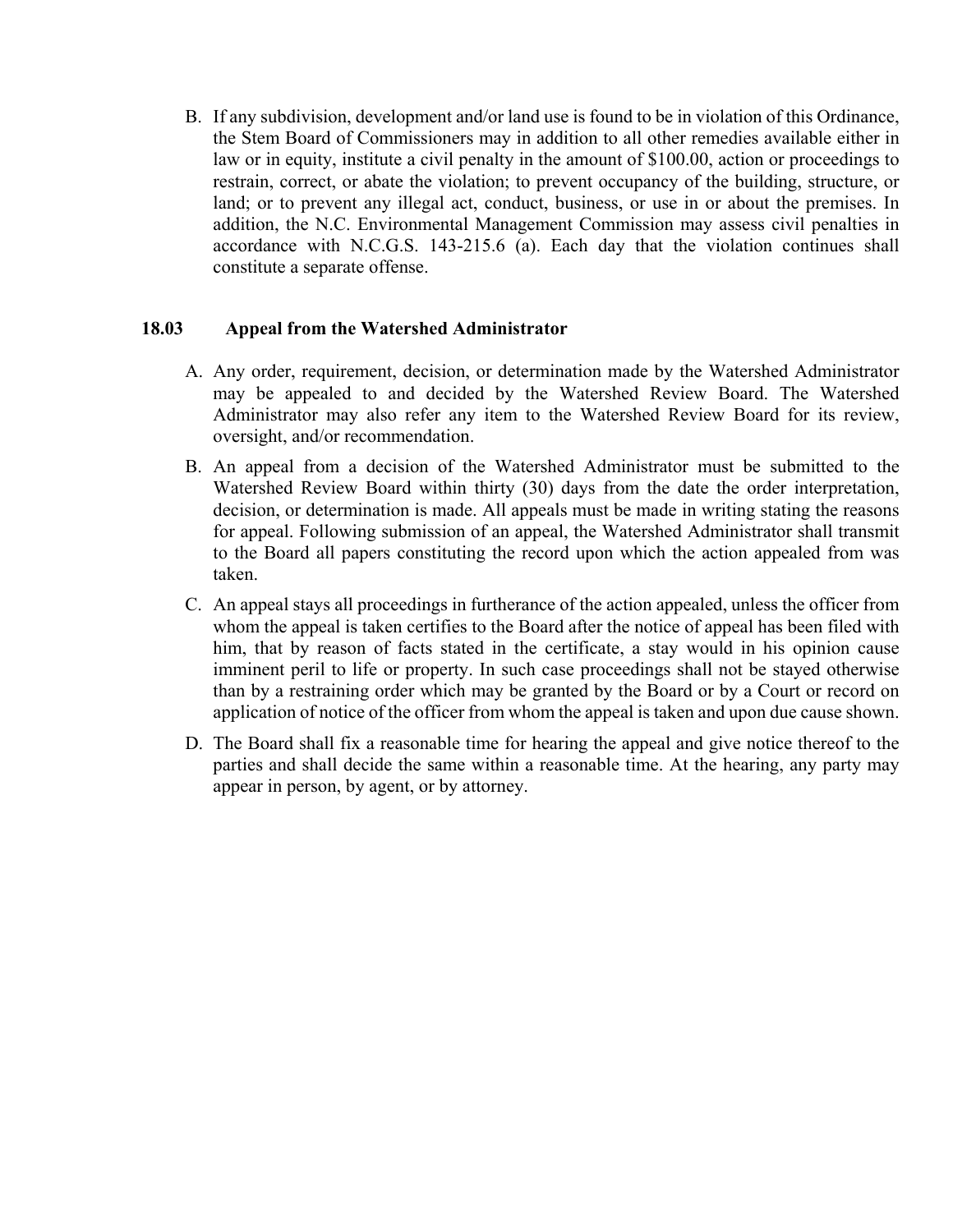# **Article 19. Amendments to the Watershed Protection Ordinance and Watershed Map**

#### **19.01 Guidelines**

The Stem Board of Commissioners may, after public notice and hearing, amend, supplement, change or modify the watershed regulations and restrictions as described herein.

- A. Requests for text or map changes may be submitted by an interested party. The Stem Board of Commissioners may also submit petitions and shall be exempted from any related fees.
- B. Petitions to amend the Ordinance or Map shall be presented to the Watershed Administrator for review and recommendation at least fifteen (15) working days prior to being considered by the Board of Commissioners. Each petition shall fully explain the text or map amendment and appropriate documentation should be submitted detailing the request.
- C. Once the Board of Commissioners receives an application, it shall have sixty (60) days to consider the petition and ninety (90) days to reach a final decision. Failure to meet either of these deadlines shall be deemed as denial of the request.
- D. Under no circumstances shall the Board adopt such amendments, supplements, or changes that would cause this Ordinance to violate the watershed protection rules as adopted by the North Carolina Environmental Management Commission. All amendments must be filed with the North Carolina Division of Water Quality, North Carolina Division of Environmental Health, and the North Carolina Division of Community Assistance.

#### **19.02 Public Notice and Hearing Required**

- A. Before adopting or amending this Ordinance, the Board of Commissioners shall hold a public hearing on the proposed changes. A notice of the public hearing shall be given once a week for two successive calendar weeks in a newspaper having general circulation in the County. The notice shall state the nature of the request and shall be published for the first time not less than ten (10) nor more than twenty-five (25) days before the date of the hearing.
- B. Before amending the Watershed Map, the Board of Commissioners shall hold a public hearing on the proposed changes. A notice of the public hearing shall be given once a week for two successive calendar weeks in a newspaper having general circulation in the County. The notice shall state the nature of the request and shall be published for the first time not less than ten (10) nor more than twenty-five (25) days before the date of the hearing.
- C. Prior to the public hearing on a map change, the Secretary or Watershed Administrator shall be responsible for notifying the owner of the parcel of land for which the request is made and all owners of parcels of land abutting that parcel as shown on the County tax records. Notification shall be by first-class mail to the last available addresses on the County tax records and shall reasonably describe the requested change.
- D. Any text or map change which is denied by the Board of Commissioners shall require a twelve (12) month waiting period before a new petition requesting the same change may be submitted.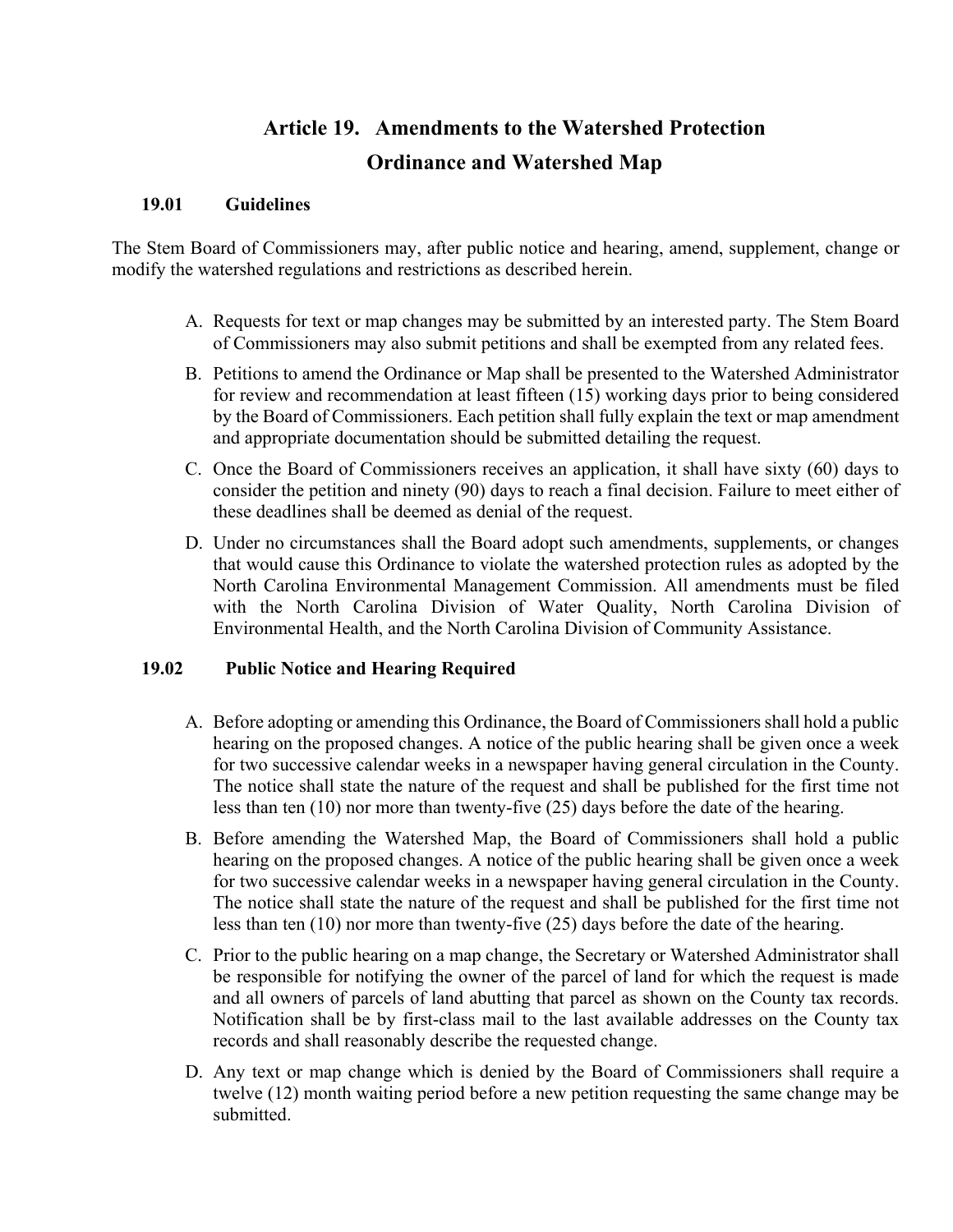# **Article 20. Watershed Rules for New Development (Compliance with North Carolina Falls Lake Rules)**

#### **20.01 Purpose**

The purpose of this ordinance is to protect, maintain, and enhance the public safety, environment and general welfare by establishing minimum requirements and procedures to control the adverse effects of nitrogen and phosphorus in stormwater runoff and nonpoint and point source pollution associated with new development and redevelopment in the watershed of the Falls of the Neuse Reservoir. It has been determined that proper management of construction-related and post-development stormwater runoff will minimize damage to public and private property and infrastructure; safeguard the public health, safety, and general welfare; and protect water and aquatic resources. This ordinance seeks to meet its general purpose through the following specific objectives and means:

- A. Establishing decision-making processes for development that protects the integrity of watersheds and preserve the health of water resources;
- B. Requiring that new development and redevelopment maintain the pre-development hydrologic response in their post-development state for the applicable design storm to reduce flooding, streambank erosion. nonpoint and point source pollution and increases in stream temperature, and to maintain the integrity of stream channels and aquatic habitats;
- C. Establishing minimum post-development stormwater management standards and design criteria for the regulation and control of stormwater runoff quantity and quality;
- D. Establishing design and review criteria for the construction, function, and use of structural stormwater control measures (SCMs) that may be used to meet the minimum postdevelopment stormwater management standards;
- E. Encouraging the use of better management and site design practices, such as the use of vegetated conveyances for stormwater and the preservation of greenspace, riparian buffers and other conservation areas to the maximum extent practicable;
- F. Establishing provisions for the long-term responsibility for and maintenance of structural and nonstructural SCMs to ensure that they continue to function as designed, are maintained appropriately, and pose no threat to public safety;
- G. Establishing administrative procedures for the submission, review, approval and disapproval of stormwater management plans, for the inspection of approved projects, and to assure appropriate long-term maintenance.

#### **20.02 Applicability and Jurisdiction**

A. General

Beginning with and subsequent to its effective date, this ordinance shall be applicable to all development and redevelopment, including, but not limited to, site plan applications, subdivision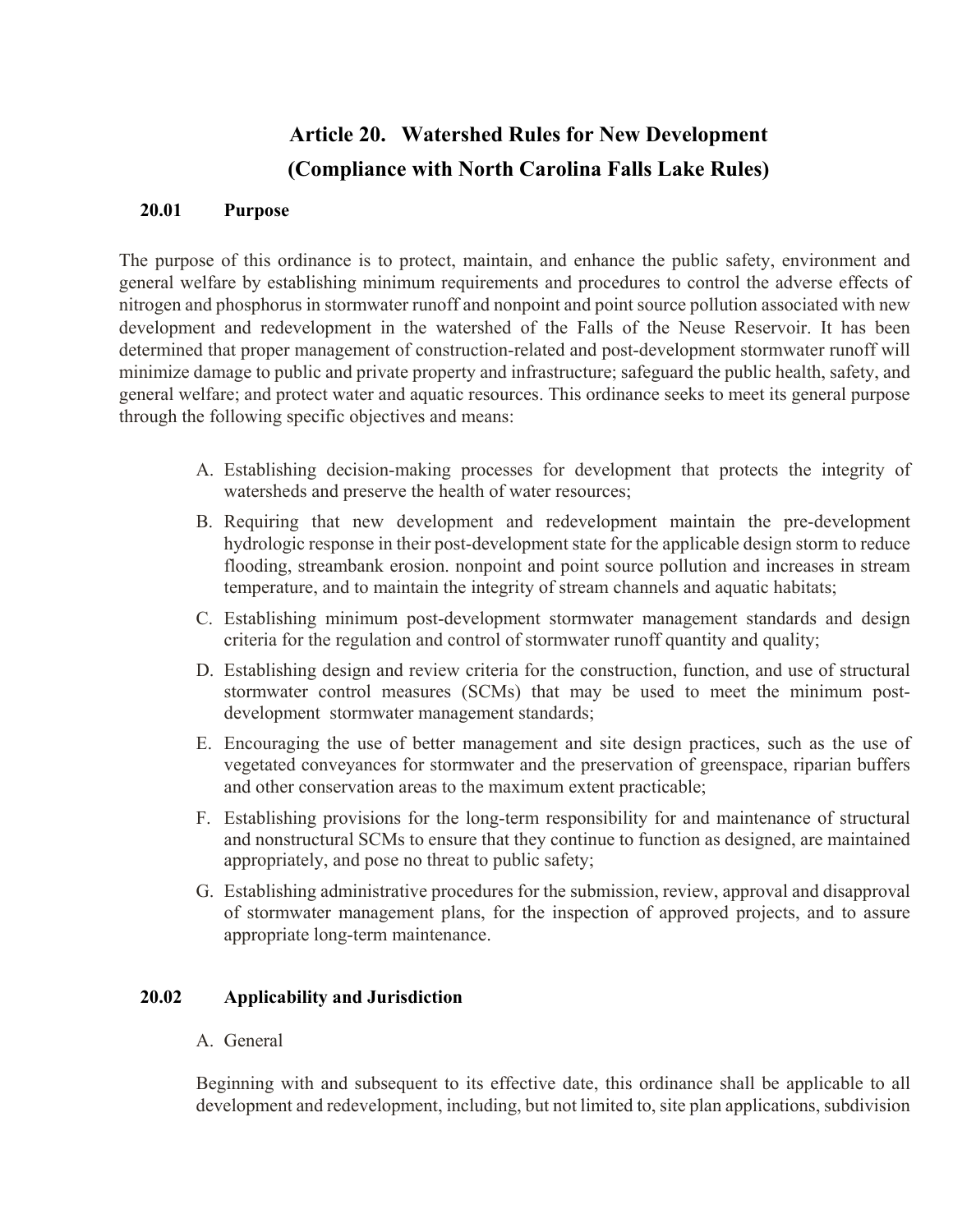applications, and grading applications, unless exempt pursuant to this ordinance.

- 1) Exemptions: Single family and duplex residential and recreational development and redevelopment that cumulatively disturbs less than one half (1/2) acre and is not part of a larger common plan of development or sale is exempt from the provisions of this ordinance.
- 2) Commercial, industrial, institutional, multifamily residential or local government development and redevelopment that cumulatively disturbs less than 12,000 square feet and is not part of a larger common plan of development or sale is exempt from the provisions of this ordinance.
- 3) Development and redevelopment that disturbs less than the above thresholds are not exempt if such activities are part of a larger common plan of development or sale and the larger common plan exceeds the relevant threshold, even though multiple, separate or distinct activities take place at different times on different schedules.
- 4) Development that is exempt from permit requirements of Section 404 of the federal Clean Water Act as specified in 40 CFR 232 (primarily, ongoing farming and forestry activities) are exempt from the provisions of this ordinance.
- B. No Development or Redevelopment Until Compliance and Permit

No development or redevelopment shall occur except in compliance with the provisions of this ordinance or unless exempted. No development or redevelopment for which a permit is required pursuant to this ordinance shall occur except in compliance with the provisions, conditions, and limitations of the permit.

- C. Map
	- 1) The provisions of this ordinance shall apply within the areas designated on the map titled "Falls Watershed Stormwater Map" ("the Stormwater Map"), which is adopted simultaneously herewith. The Stormwater Map and all explanatory matter contained thereon accompanies and is hereby made a part of this ordinance.
	- 2) The Stormwater Map shall be kept on file by the Watershed Administrator and shall be updated to take into account changes in the land area covered by this ordinance and the geographic location of all engineered stormwater controls permitted under this ordinance. In the event of a dispute, the applicability of this ordinance to a particular area of land or SCM shall be determined by reference to the North Carolina Statutes, the North Carolina Administrative Code, and local zoning and jurisdictional boundary ordinances.

#### **20.03 Interpretation**

#### A. Meaning and Intent

All provisions, terms, phrases, and expressions contained in this ordinance shall be construed according to the general and specific purposes set forth in Section 20.01, "Purpose." If a different or more specific meaning is given for a term defined elsewhere in the Stem Code of Ordinances, the meaning and application of the term in this ordinance shall control for purposes of application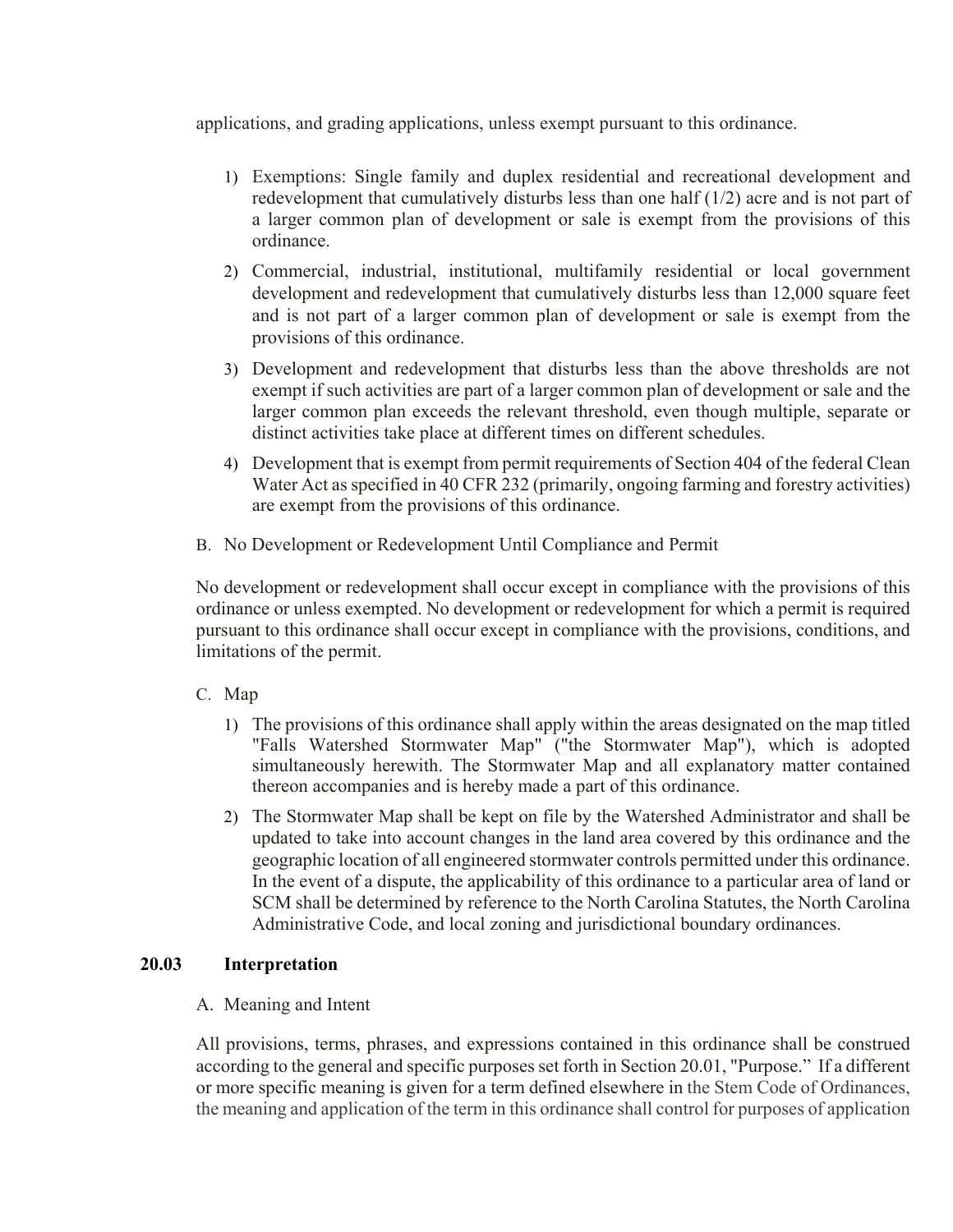of this ordinance.

B. Text Controls in Event of Conflict

In the event of a conflict or inconsistency between the text of this ordinance and any heading, caption, figure, illustration, table, or map, the text shall control.

C. Authority for Interpretation

The Watershed Administrator has authority to determine the interpretation of this ordinance. Any person may request an interpretation by submitting a written request to the Watershed Administrator, who shall respond in writing within thirty (30) days from receipt of the request. The Watershed Administrator shall keep on file a record of all written interpretations of this ordinance.

D. References to Statutes, Regulations, and Documents

Whenever reference is made to a resolution, ordinance, statute, regulation, manual (including the Design Manual), or document, it shall be construed as a reference to the most recent edition of such that has been finalized and published with due provision for notice and comment, unless otherwise specifically stated.

E. Computation of Time

The time in which an act is to be done shall be computed by excluding the first day and including the last day. If a deadline or required date of action falls on a Saturday, Sunday, or holiday observed by the Town of Stem, the deadline or required date of action shall be the next day that is not a Saturday, Sunday or holiday observed by the Town of Stem. References to days are calendar days unless otherwise stated.

F. Delegation of Authority

Any act authorized by this Ordinance to be carried out by the Watershed Administrator of the Town of Stem may be carried out by his or her designee.

- G. Usage
	- 1) Mandatory and Discretionary Terms. The words "shall," "must," and "will" are mandatory in nature, establishing an obligation or duty to comply with the particular provision. The words "may" and "should" are permissive in nature.
	- 2) Conjunctions. Unless the context clearly indicates the contrary, conjunctions shall be interpreted as follows: The word "and" indicates that all connected items, conditions, provisions and events apply. The word "or" indicates that one or more of the connected items, conditions, provisions or events apply.
	- 3) Tense, Plurals, and Gender. Words used in the present tense include the future tense. Words used in the singular number include the plural number, and the plural number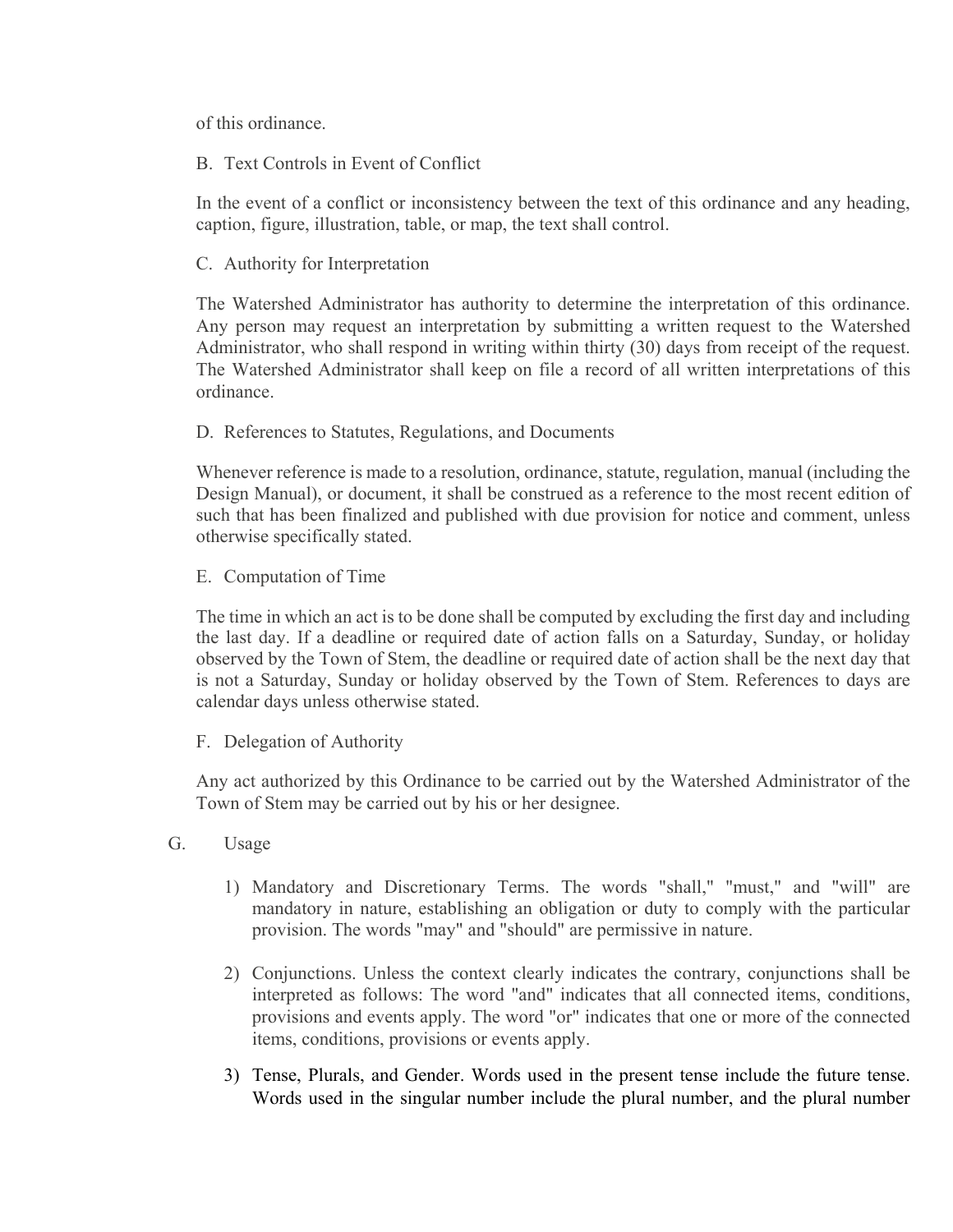includes the singular number, unless the context of the particular usage clearly indicates otherwise. Words used in the masculine gender include the feminine gender, and vice versa.

F. Measurement and Computation

"Lot area" refers to the amount of horizontal land area contained inside the lot lines of a lot or site.

#### **20.04 Design Manual**

- A. Reference to Design Manual
	- 1) The Watershed Administrator shall use the policy, criteria, and information, including technical specifications and standards, in the NC DEQ Stormwater Design Manual as the basis for decisions about stormwater permits and about the design, implementation and performance of engineered stormwater controls and other practices for compliance with this ordinance.
	- 2) The Design Manual includes a list of acceptable stormwater treatment practices, including specific design criteria for each stormwater practice. Stormwater treatment practices that are designed, constructed, and maintained in accordance with these design and sizing criteria will be presumed to meet the minimum water quality performance standards of the Falls Rules.
- B. Relationship of Design Manual to Other Laws and Regulations

If the specifications or guidelines of the Design Manual are more restrictive or apply a higher standard than other laws or regulations, that fact shall not prevent application of the specifications or guidelines in the Design Manual.

C. Changes to Standards and Specifications

If the standards, specifications, guidelines, policies, criteria, or other information in the Design Manual are amended subsequent to the submittal of an application for approval pursuant to this ordinance but prior to approval, the new information shall control and shall be utilized in reviewing the application and in implementing this ordinance with regard to the application.

#### **20.05 Relationship to other Laws, Regulations, and Private Agreements**

A. Conflict of Laws

This ordinance is not intended to modify or repeal any other ordinance, rule, regulation or other provision of law. The requirements of this ordinance are in addition to the requirements of any other ordinance, rule, regulation or other provision of law. Where any provision of this ordinance imposes restrictions different from those imposed by any other ordinance, rule, regulation or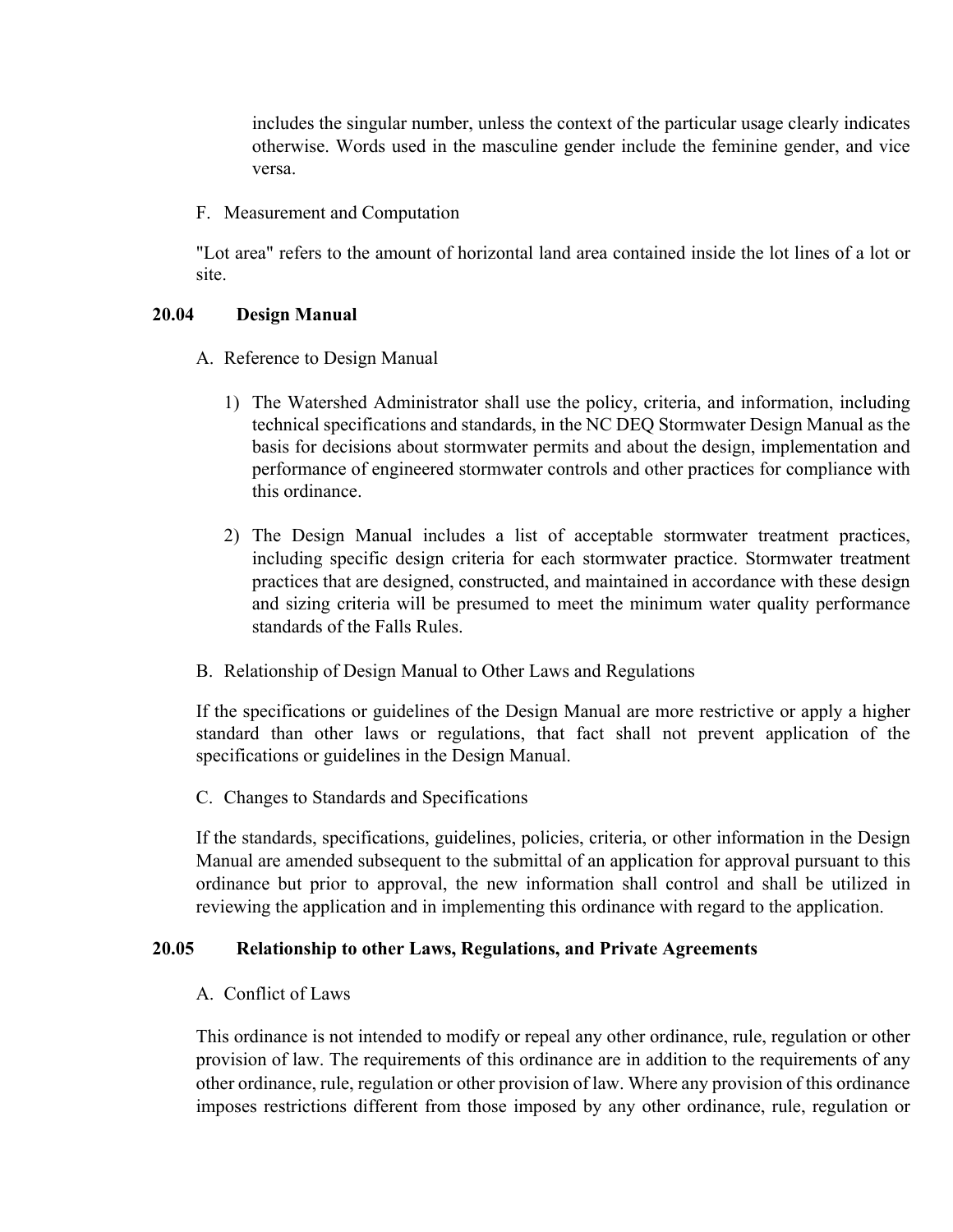other provision of law, whichever provision is more restrictive or imposes higher protective standards for human or environmental health, safety, and welfare shall control.

B. Private Agreements

This ordinance is not intended to revoke or repeal any easement, covenant, or other private agreement. However, where the regulations of this ordinance are more restrictive or impose higher standards or requirements than such an easement, covenant, or other private agreement, the requirements of this ordinance shall govern. Nothing in this ordinance shall modify or repeal any private covenant or deed restriction, but such covenant or restriction shall not legitimize any failure to comply with this ordinance. In no case shall the Town of Stem be obligated to enforce the provisions of any easements, covenants, or agreements between private parties.

#### **20.06 Severability**

If the provisions of any section, subsection, paragraph, subdivision or clause of this ordinance shall be adjudged invalid by a court of competent jurisdiction, such judgment shall not affect or invalidate the remainder of any section, subsection, paragraph, subdivision or clause of this ordinance.

#### **20.07 Effective Date and Transitional Provisions**

A. Effective Date

The Town of Stem Watershed Ordinance for New Development took effect on July 1, 2012.

- B. Final Approvals, Complete Applications
	- 1) All development and redevelopment projects for which complete and full applications were submitted and approved by the Town of Stem prior to the effective date of this ordinance and which remain valid, unexpired, unrevoked and not otherwise terminated at the time of development shall be exempt from complying with all provisions of this ordinance dealing with the control and/or management of stormwater.
	- 2) A phased development plan shall be deemed approved prior to the effective date of this ordinance if it has been approved by all necessary government units, it remains valid, unexpired, unrevoked and not otherwise terminated, and it shows:
		- a) For the initial or first phase of development or redevelopment, the type and intensity of use for a specific parcel or parcels, including at a minimum, the boundaries of the project and a subdivision plan that has been approved; and
		- b) For any subsequent phase of development or redevelopment, sufficient detail so that implementation of the requirements of this ordinance to that phase of development would require a material change in that phase of the plan.
- D. Violations Continue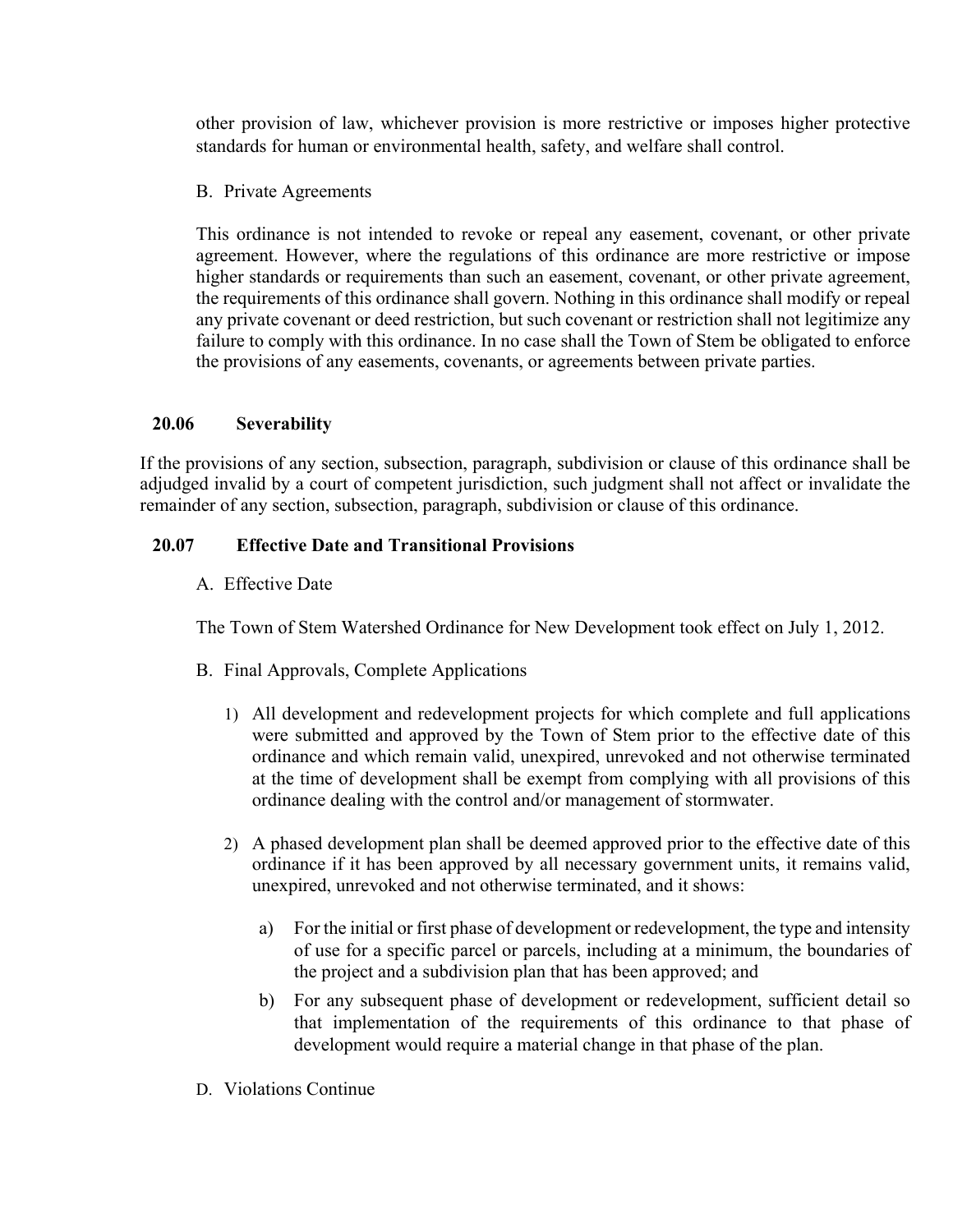Any violation of provisions existing on the effective date of this ordinance shall continue to be a violation under this ordinance and be subject to penalties and enforcement under this ordinance unless the use, development, construction, or other activity complies with the provisions of this ordinance.

#### **20.08 Administration and Procedures: Review and Decision-Making Entities**

- A. Watershed Administrator
	- 1) Designation. A Watershed Administrator shall be designated by the Board of Commissioners of the Town of Stem to administer and enforce this ordinance.
	- 2) Powers and Duties. In addition to the powers and duties that may be conferred by other provisions of the Stem Code of Ordinances and other laws, the Watershed Administrator shall have the following powers and duties under this ordinance:
		- a) To review and approve, approve with conditions, or disapprove applications for approval of plans pursuant to this ordinance;
		- b) To make determinations and render interpretations of this ordinance;
		- c) To establish application requirements and schedules for submittal and review of applications and appeals, to review and make recommendations to the Board of Commissioners of the Town of Stem on applications for development or redevelopment approvals;
		- d) To enforce the provisions of this ordinance in accordance with its enforcement provisions;
		- e) To maintain records, maps, forms and other official materials as relate to the adoption, amendment, enforcement, and administration of this ordinance;
		- f) To provide expertise and technical assistance to Board of Commissioners of the Town of Stem, upon request;
		- g) To designate appropriate other person(s) who shall carry out the powers and duties of the Watershed Administrator; and
		- h) To take any other action necessary to administer the provisions of this ordinance.

#### **20.09 Administration and Procedures: Review Procedures**

A. Permit Required; Must Apply for Permit

A stormwater permit is required for all development and redevelopment unless exempt pursuant to this ordinance. A permit may only be issued subsequent to a properly submitted and reviewed permit application, pursuant to this section.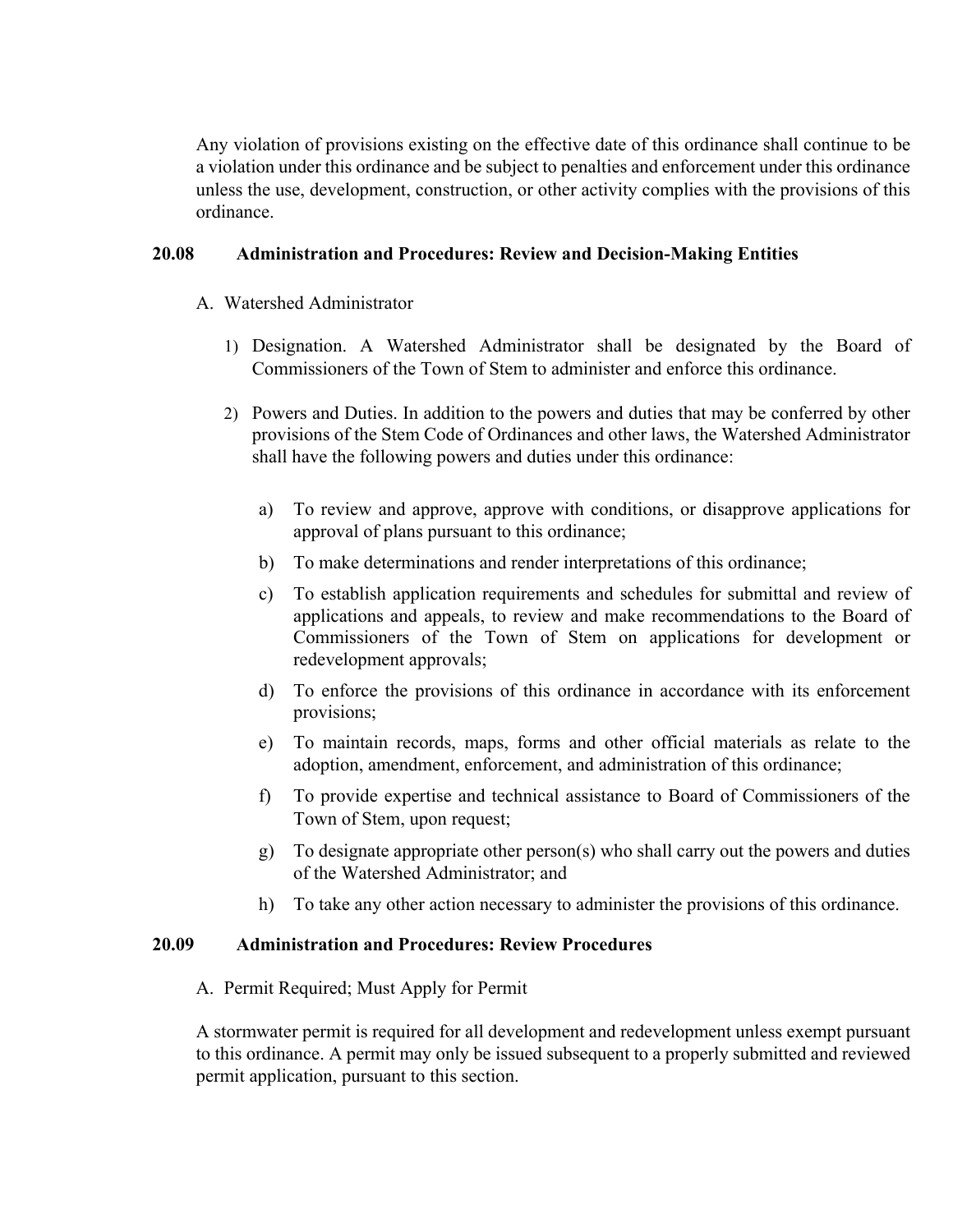#### B. Effect of Permit

A stormwater permit shall govern the design, installation, and construction of stormwater management and control practices on the site, including engineered stormwater controls and elements of site design for stormwater management other than engineered stormwater controls.

The permit is intended to provide a mechanism for the review, approval, and inspection of the approach to be used for the management and control of stormwater for the development or redevelopment site consistent with the requirements of this ordinance, whether the approach consists of engineered stormwater controls or other techniques such as low-impact or lowdensity design. The permit does not continue in existence indefinitely after the completion of the project; rather, compliance after project construction is assured by the maintenance provisions of this ordinance.

#### C. Authority to File Applications

All applications required pursuant to this ordinance shall be submitted to the Watershed Administrator by the land owner or the land owner's duly authorized agent.

- D. Establishment of Application Requirements, Schedule, and Fees
	- 1) Application Contents and Form. The Watershed Administrator shall establish requirements for the content and form of all applications and shall amend and update those requirements from time to time. At a minimum, the stormwater permit application shall describe in detail how post-development stormwater runoff will be controlled and managed, the design of all stormwater facilities and practices, and how the proposed project will meet the requirements of this ordinance.
	- 2) Submission Schedule. The Watershed Administrator shall establish a submission schedule for applications, which shall be reviewed and approved by the Board of Commissioners of the Town of Stem. The schedule shall establish deadlines by which complete applications must be submitted for the purpose of ensuring that there is adequate time to review applications, and that the various stages in the review process are accommodated.
	- 3) Permit Review Fees. The Board of Commissioners of the Town of Stem shall establish permit review fees as well as policies regarding refund of any fees upon withdrawal of an application, and may amend and update the fees and policies from time to time.
	- 4) Administrative Manual. For applications required under this ordinance, the Watershed Administrator shall compile the application requirements, submission schedule, fee schedule, a copy of this ordinance, and information on how and where to obtain the Design Manual in an Administrative Manual, which shall be made available to the public.
	- 5) Submittal of Complete Application.
		- a) Applications shall be submitted to the Watershed Administrator pursuant to the application submittal schedule in the form established by the Watershed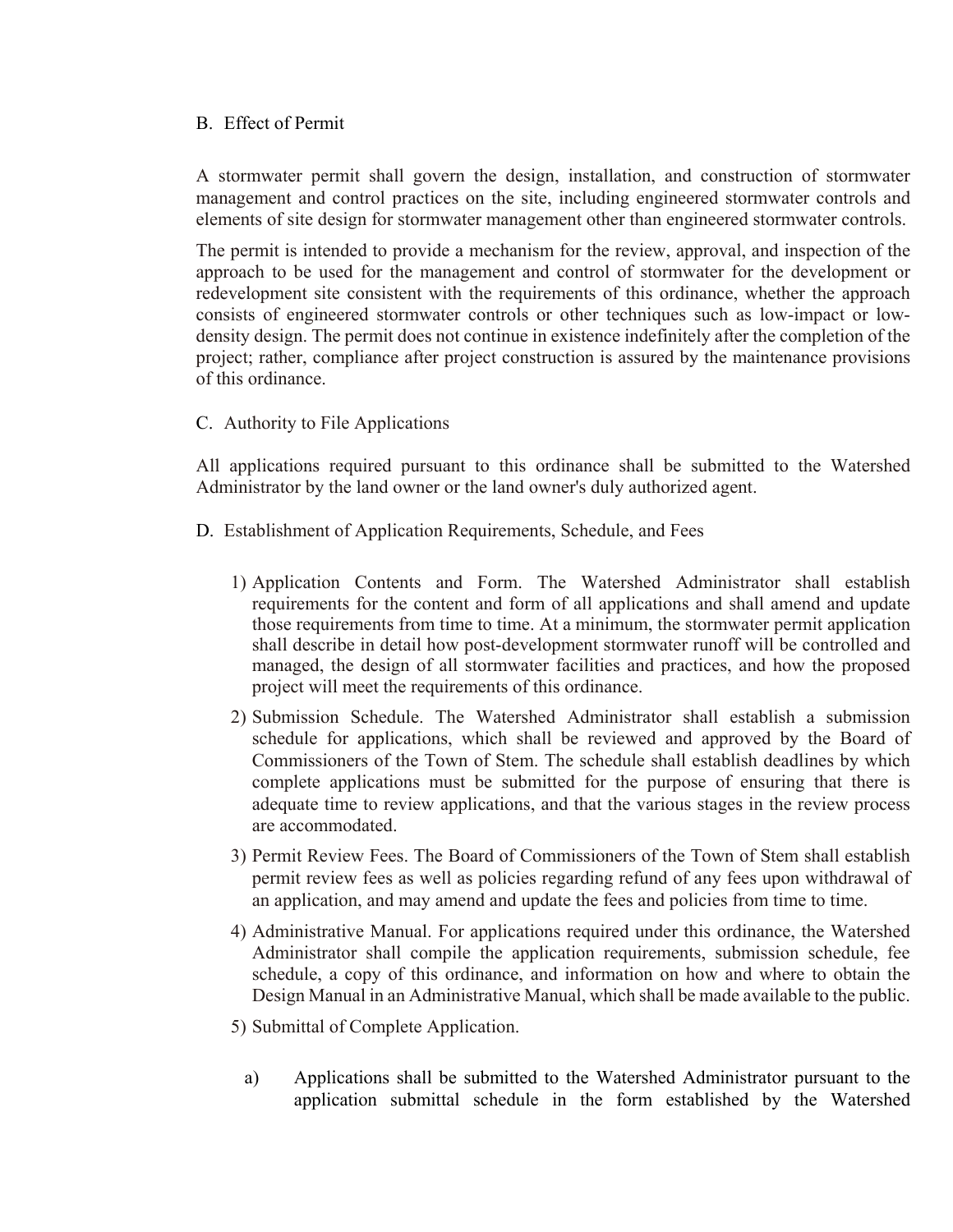Administrator, along with the appropriate fee established pursuant to this section.

- b) An application shall be considered as timely submitted only when it contains all elements of a complete application pursuant to this ordinance, along with the appropriate fee. If the Watershed Administrator finds that an application is incomplete, the applicant shall be notified of the deficient elements and shall be provided with an opportunity to submit a complete application. However, the submittal of an incomplete application shall not suffice to meet a deadline contained in the submission schedule established above.
- F. Review
	- 1) Within thirty (30) working days after a complete application is submitted, the Watershed Administrator shall review the application and determine whether the application complies with the standards of this ordinance.
	- 2) Approval. If the Watershed Administrator finds that the application complies with the standards of this ordinance, the Watershed Administrator shall approve the application. The Watershed Administrator may impose conditions of approval as needed to ensure compliance with this ordinance. The conditions shall be included as part of the approval.
	- 3) Fails to Comply. If the Watershed Administrator finds that the application fails to comply with the standards of this ordinance, the Watershed Administrator shall notify the applicant and shall indicate the manner(s) in which the application fails to comply. The applicant shall have an opportunity to submit a revised application.
	- 4) Revision and Subsequent Review.
		- a) A complete revised application shall be reviewed by the Watershed Administrator within thirty (30) working days after its re-submittal and shall he approved, approved with conditions or disapproved.
		- b) If a revised application is not re-submitted within thirty (30) calendar days from the date the applicant was notified, the application shall be considered withdrawn, and a new submittal for the same or substantially the same project shall be required along with the appropriate fee for a new submittal.
		- c) One re-submittal of a revised application may be submitted without payment of an additional permit review fee. Any re-submittal after the first re-submittal shall be accompanied by a permit review fee additional fee, as established pursuant to this ordinance.

#### **20.10 Administration and Procedures: Applications for Approval**

#### A. Concept Plan and Consultation Meeting

Before a stormwater management permit application is deemed complete, the Watershed Administrator may request a consultation on a concept plan for the post- construction stormwater management system to be utilized in the proposed development project. This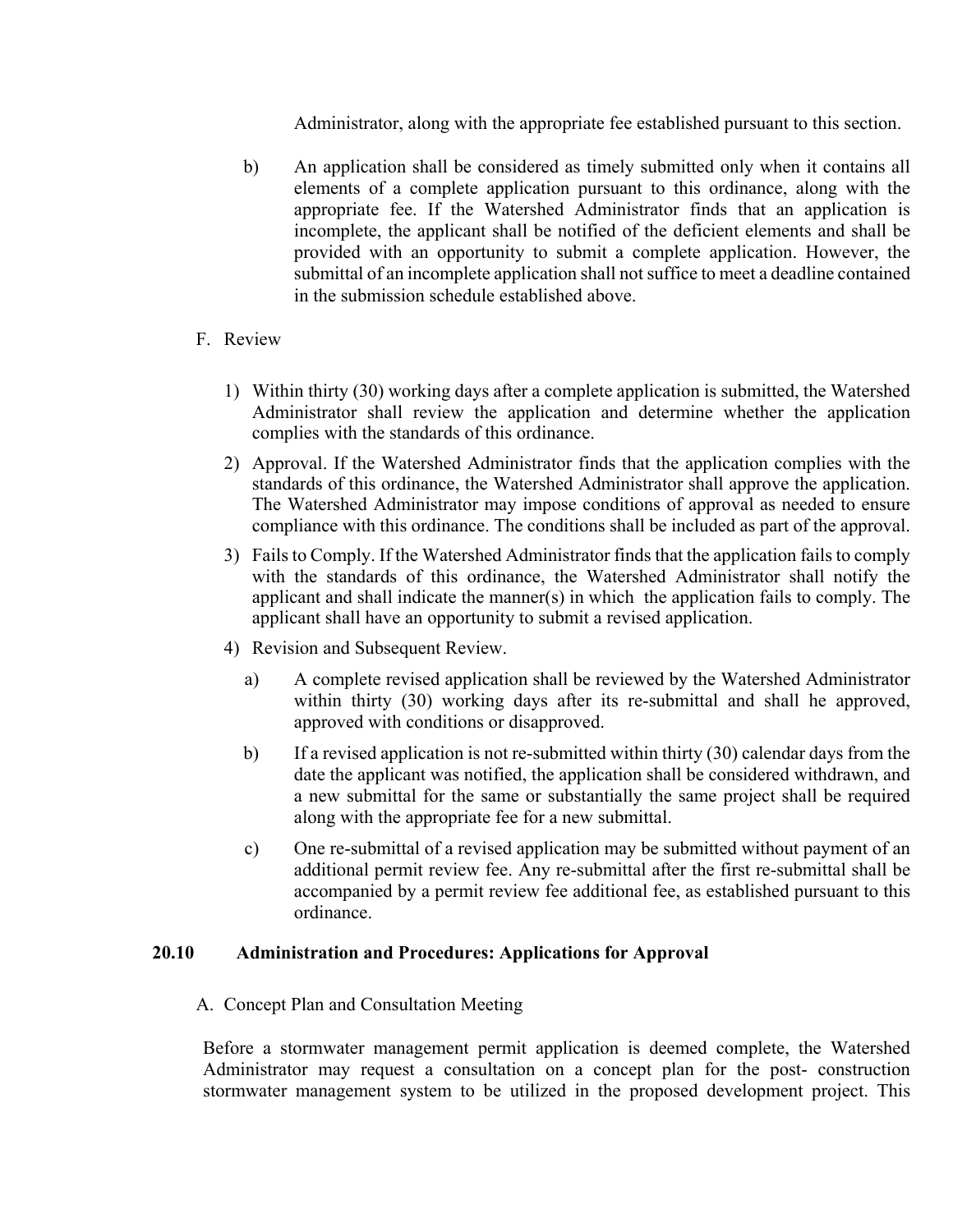consultation meeting should take place at the time of the preliminary plan of subdivision or other early step in the development process. The purpose of this meeting is to discuss the stormwater management measures necessary for the proposed project, as well as to discuss and assess constraints, opportunities and potential approaches to stormwater management designs before formal site design engineering is commenced. Local watershed plans, and other relevant resource protection plans should be consulted in the discussion of the concept plan.

To accomplish this goal, the following information should be included in the concept plan, which should be submitted in advance of the meeting:

1) Existing Conditions / Proposed Site Plans

Existing conditions and proposed site layout sketch plans, which illustrate at a minimum: existing and proposed topography; perennial and intermittent streams; mapping of predominant soils from soil surveys (if available); stream and other buffers and features used in designing buffers and meeting any applicable buffer requirements; boundaries of existing predominant vegetation; proposed limits of clearing and grading; and location of existing and proposed roads, buildings, parking areas and other impervious surfaces.

2) Natural Resources Inventory

A written or graphic inventory of natural resources at the site and surrounding area as it exists prior to the commencement of the project. This description should include a discussion of soil conditions, forest cover, geologic features, topography, wetlands, and native vegetative areas on the site, as well as the location and boundaries of other natural feature protection and conservation areas such as lakes, ponds, floodplains, stream buffers and other setbacks (e.g., drinking water well setbacks, septic setbacks, etc.). Particular attention should be paid to environmentally sensitive features that provide particular opportunities or constraints for development and stormwater management.

3) Stormwater Management System Concept Plan

A written or graphic concept plan of the proposed post-development stormwater management system including: preliminary selection and location of proposed engineered stormwater controls; low-impact design elements; location of existing and proposed conveyance systems such as grass channels, swales, and storm drains; flow paths; location of floodplain/floodway limits; relationship of site to upstream and downstream properties and drainages; and preliminary location of any proposed stream channel modifications, such as bridge or culvert crossings.

- B. Stormwater Management Permit Application
	- 1) The stormwater management permit application shall detail how post- development stormwater runoff will be controlled and managed and how the proposed project will meet the requirements of this ordinance, including Article 3, "Standards." All such plans shall be prepared by a qualified registered North Carolina professional engineer,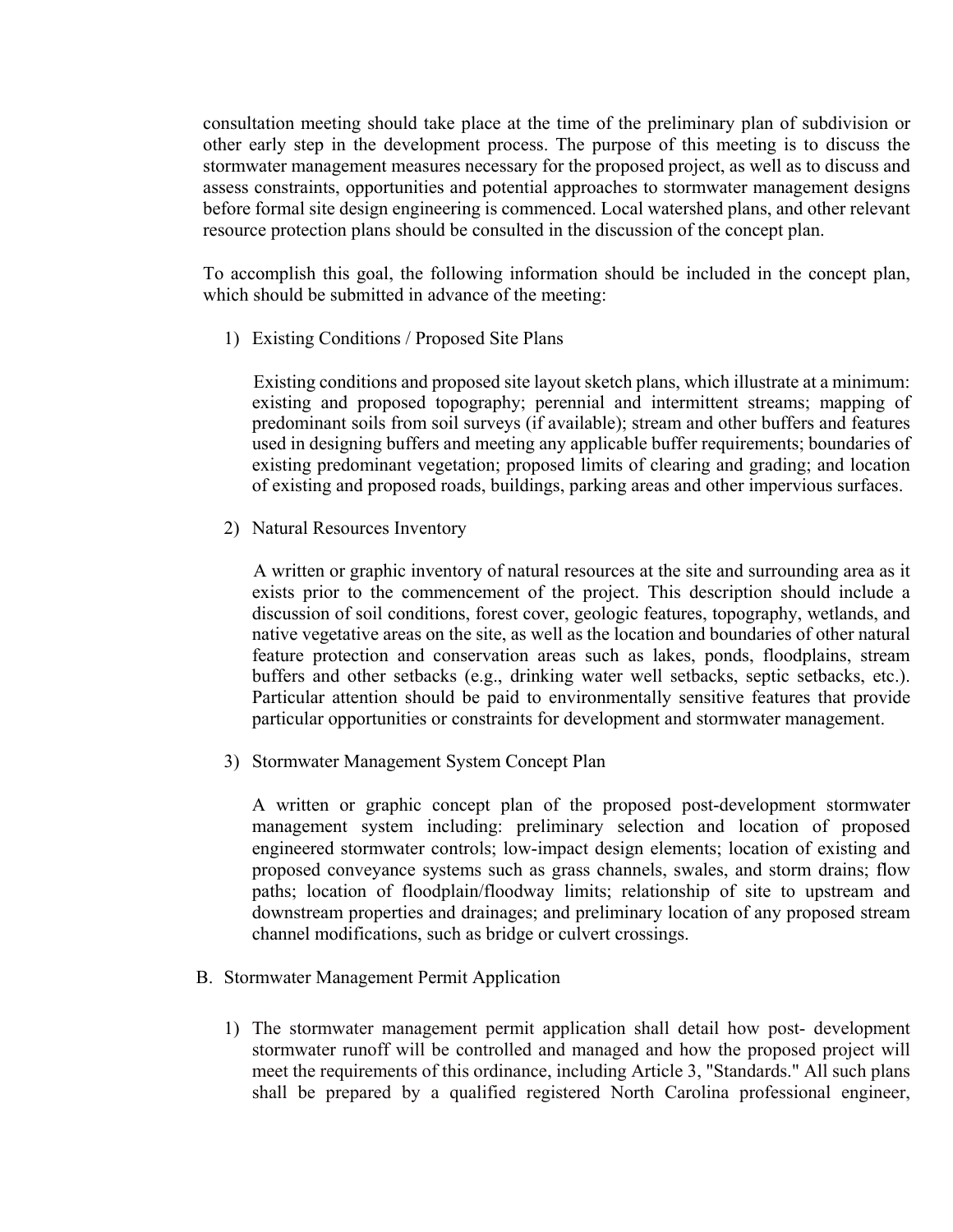surveyor, soil scientist or landscape architect, and the engineer, surveyor, soil scientist or landscape architect shall perform services only in their area of competence, and shall verify that the design of all stormwater management facilities and practices meets the submittal requirements for complete applications, that the designs and plans are sufficient to comply with applicable standards and policies found in the Design Manual, and that the designs and plans ensure compliance with this ordinance.

- 2) The submittal shall include all of the information required in the submittal checklist established by the Watershed Administrator. Incomplete submittals shall be returned by the Watreshed Administrator for correction.
- C. As-Built Plans and Final Approval
	- 1) Upon completion of a project, and before a certificate of occupancy shall be granted, the applicant shall certify that the completed project is in accordance with the approved stormwater management plans and designs, and shall submit actual "as built" plans for all stormwater management facilities or practices after final construction is completed.
	- 2) The plans shall show the final design specifications for all stormwater management facilities and practices and the field location, size, depth, and planted vegetation of all measures, controls, and devices, as installed. The designer of the stormwater management measures and plans shall certify, under seal, that the as-built stormwater measures, controls, and devices are in compliance with the approved stormwater management plans and designs and with the requirements of this ordinance. A final inspection and approval by the Watershed Administrator shall occur before the release of any performance securities.

#### D. Other Permits

No certificate of compliance or occupancy shall be issued without final as-built plans and a final inspection and approval by the Watershed Administrator, except where multiple units are served by the stormwater practice or facilities, in which case the building inspector may elect to withhold a percentage of permits or certificates of occupancy until as-built plans are submitted and final inspection and approval has occurred.

#### **20.11 Administration and Procedures: Approvals**

A. Effect of Approval

Approval authorizes the applicant to go forward with only the specific plans and activities authorized in the permit. The approval shall not be construed to exempt the applicant from obtaining other applicable approvals from local, state, and federal authorities.

- B. Time Limit/Expiration
	- 1) An approved plan shall become null and void if the applicant fails to make substantial progress on the site within one (1) year after the date of approval.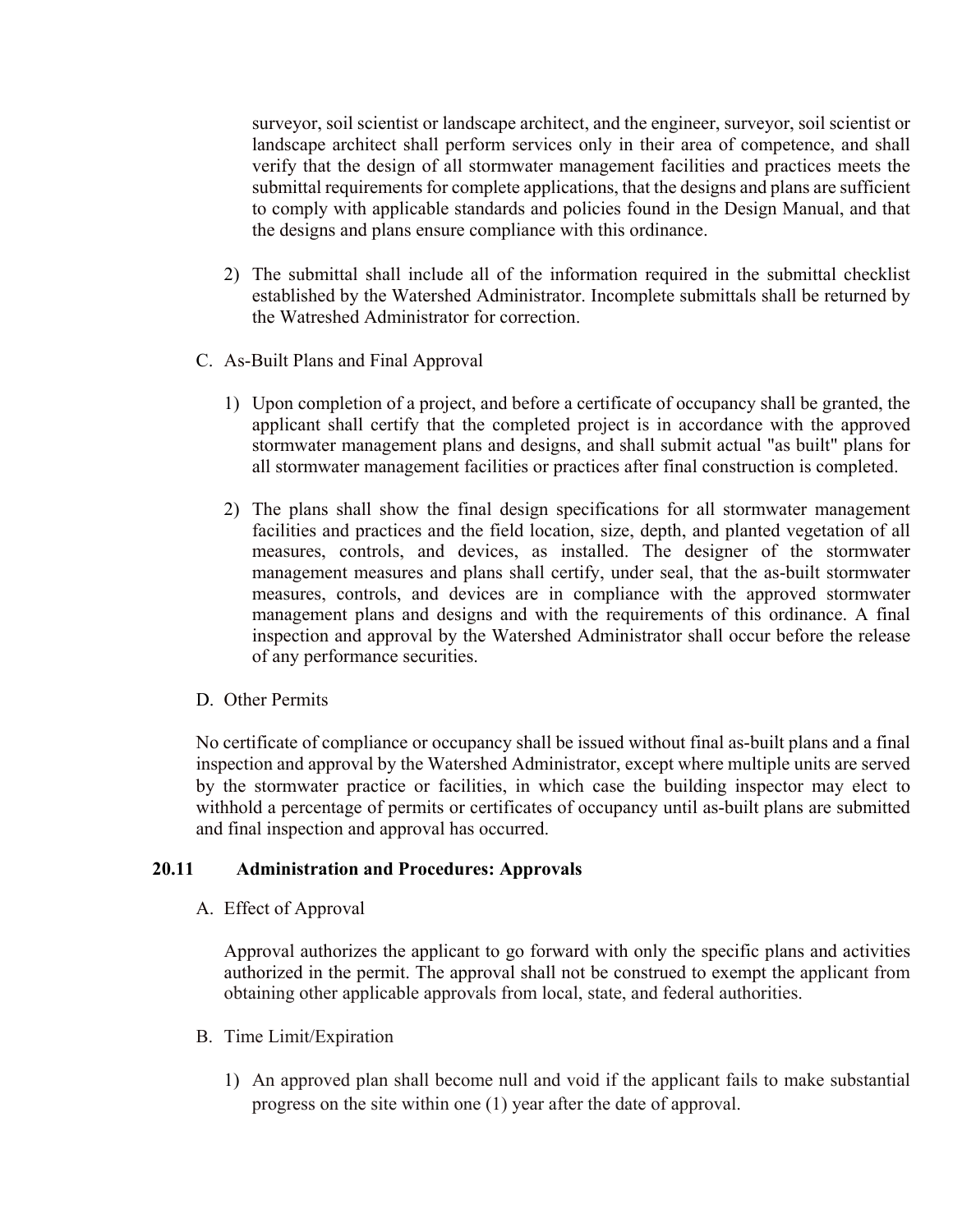2) The Watershed Administrator may grant a single, one-year extension of this time limit, for good cause shown, upon receiving a written request from the applicant before the expiration of the approved plan. In granting an extension, the Watershed Administrator may require compliance with standards adopted since the original application was submitted unless there has been substantial reliance on the original permit and the change in standards would infringe the applicant's vested rights.

#### **20.12 Administration and Procedures: Appeals**

#### A. Right of Appeal

Any aggrieved person affected by any decision, order, requirement, or determination relating to the interpretation or application of this ordinance made by the Watershed Administrator, may file an appeal to the Board of Commissioners of the Town of Stem within thirty (30) days. Appeals of variance requests shall be made as provided in Section 23-308, "Variances." In the case of requests for review of proposed civil penalties for violations of this ordinance, Board of Commissioners of the Town of Stem shall make a final decision on the request for review within ninety (90) days of receipt of the date the request for review is filed.

- B. Filing of Appeal and Procedures
- 1) Appeals shall be taken within the specified time period by filing a notice of appeal and specifying the grounds for appeal on forms provided by the Town of Stem. The Watershed Administrator shall transmit to the Board of Commissioners of the Town of Stem all documents constituting the record on which the decision appealed from was taken.
- 2) The hearing conducted by the Board of Commissioners of the Town of Stem shall be conducted in the nature of a quasi-judicial proceeding with all findings of fact supported by competent, material evidence.
- C. Review by Superior Court

Every decision of the Board of Commissioners of the Town of Stem shall be subject to Superior Court review by proceedings in the nature of certiorari. A petition for review by the Superior Court shall be filed with the Clerk of Superior Court within thirty (30) days after the latter of the following:

- 1) The decision of Board of Commissioners of the Town of Stem is filed; or
- 2) A written copy of the decision is delivered to every aggrieved party who has filed a written request for such copy with the Clerk to the Board of Commissioners of the Town of Stem at the time of its hearing of the case.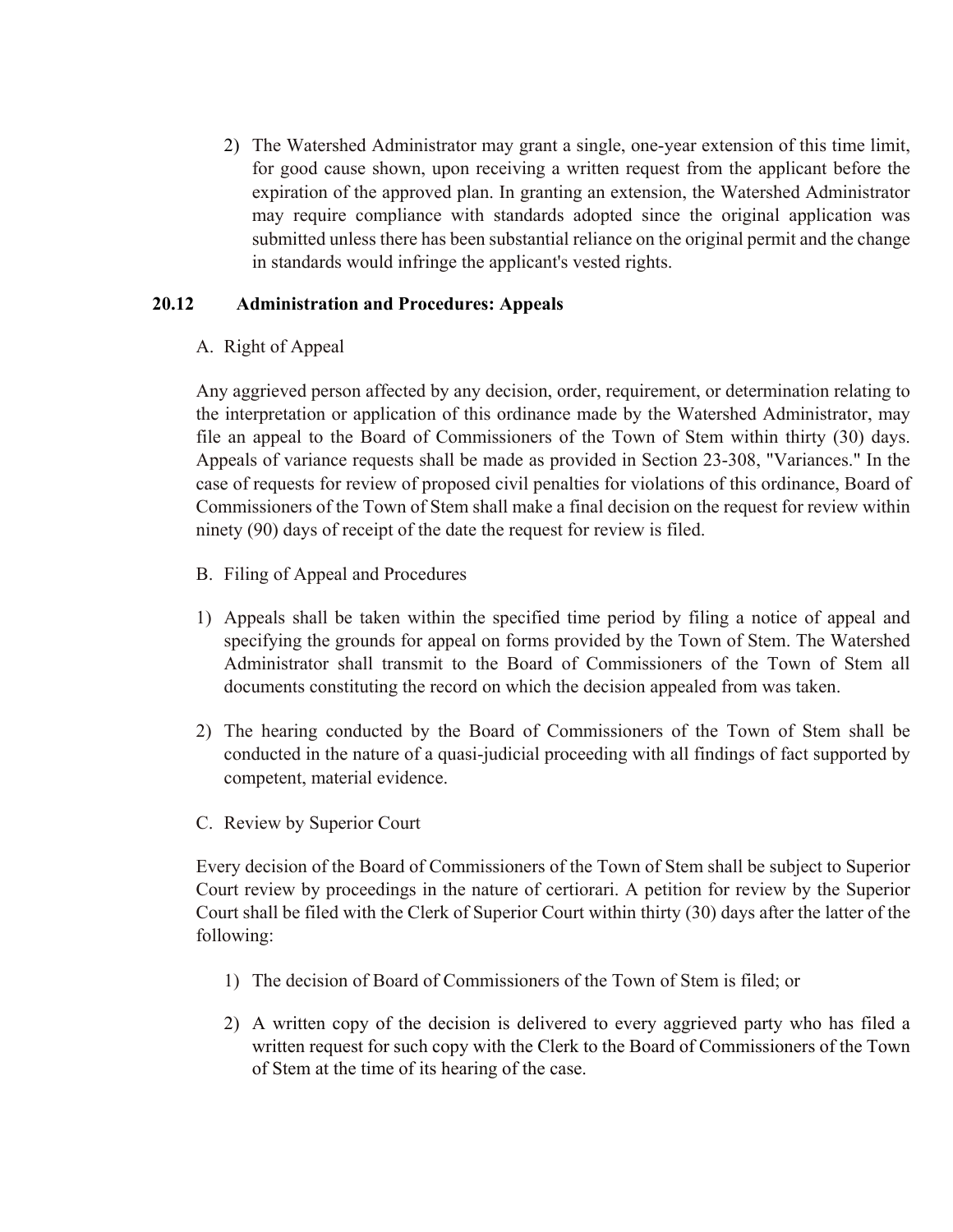## **20.13 Standards: General**

All development and redevelopment to which this ordinance applies shall comply with the standards of this section. The approval of the stormwater permit shall require an enforceable restriction on property usage that runs with the land, such as a recorded deed restriction or protective covenants, to ensure that future development and redevelopment maintains the site consistent with the approved project plans.

## **20.14 Standards: Nitrogen and Phosphorus Loading**

- A. Nitrogen and phosphorus loads contributed by the proposed new development shall not exceed the following unit-area mass loading rates: 2.2 and 0.33 pounds per acre per year for nitrogen and phosphorus, respectively.
- B. Notwithstanding 15A N.C.A.C. 2B .0104(q), redevelopment subject to this ordinance that would replace or expand existing structures or improvements and would result in a net increase in built-upon area shall have the option of either meeting the loading standards identified in subsection (A) or meeting a loading rate that achieves the following nutrient loads compared to the existing development: forty percent (40%) and seventy-seven percent (77%) reduction for nitrogen and phosphorus, respectively.
- C. The developer shall determine the need for engineered stormwater controls to meet these loading rate targets by using the approved accounting tool.

## **20.15 Standards: Nitrogen and Phosphorus Standard is Supplemental**

The nitrogen and phosphorus loading standards in this ordinance are supplemental to, not replacements for, stormwater standards otherwise required by federal, state or local law, including without limitation any riparian buffer requirements applicable to the location of the development. This includes, without limitation, the riparian buffer protection requirements of 15A N.C.A.C. 2B. 0233 and .0242.

## **20.16 Standards: Control and Treatment of Runoff Volume**

Stormwater systems shall be designed to control and treat the runoff generated from all surfaces by one (1) inch of rainfall. The treatment volume shall be drawn down pursuant to standards specific to each practice as provided in the Design Manual. To ensure that the integrity and nutrient processing functions of receiving waters and associated riparian buffers are not compromised by erosive flows, stormwater flows from the development shall not contribute to degradation of waters of the State. At a minimum, the development shall not result in a net increase in peak flow leaving the site from pre-development conditions for the one-year, twenty-four-hour storm event.

#### **20.17 Standards: Partial Offset of Nutrient Control Requirements**

- A. Development subject to this ordinance shall attain nitrogen and phosphorus loading rate reductions on-site that meet the following criteria prior to using an offsite offset measure:
	- 1) Thirty percent (30%) or more reduction in both nitrogen and phosphorus loading from the untreated conditions for any single-family, detached and duplex residential development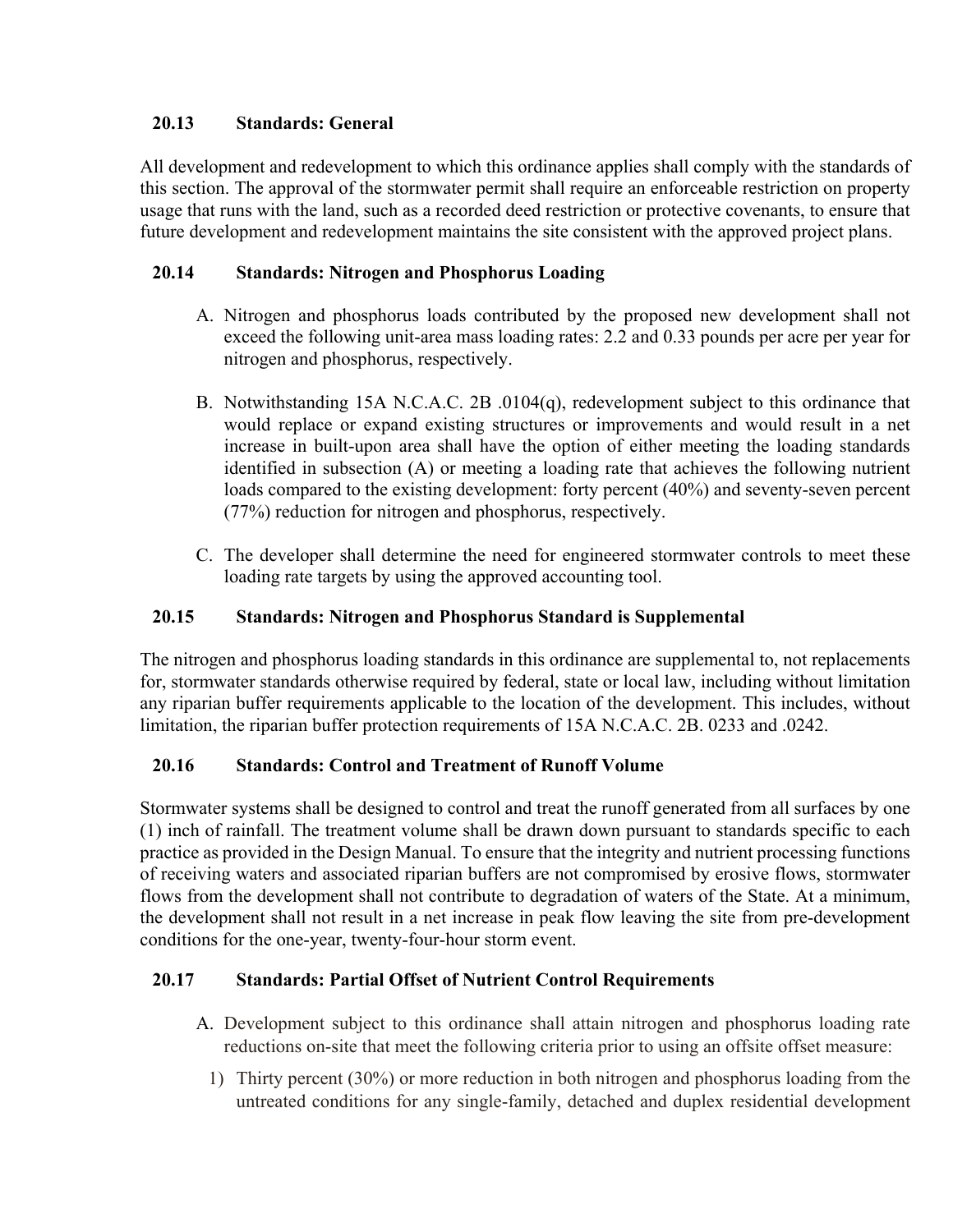disturbing one half  $(1/2)$  acre but less than one  $(1)$  acre.

- 2) Fifty percent (50%) or more reduction in both nitrogen and phosphorus loading from the untreated conditions for any single-family, detached and duplex residential development disturbing more than one (1) acre.
- 3) Thirty percent (30%) or more reduction in both nitrogen and phosphorus loading from the untreated condition for other development, including multi-family residential, commercial and industrial development disturbing 12,000 square feet but less than one (1) acre.
- 4) Fifty percent (50%) or more reduction in both nitrogen and phosphorus loading from the untreated condition for other development, including multi-family residential, commercial and industrial development disturbing more than one (1) acre.
- 5) Thirty percent (30%) or more reduction in both nitrogen and phosphorus loading from the untreated condition for proposed redevelopment activities in a designated downtown area that would replace or expand structures or improvements that existed as of December 2006.
- B. A developer subject to this ordinance may achieve the additional reductions in nitrogen and phosphorus loading required by this ordinance by making offset payments to the NC Ecosystem Enhancement Program contingent upon acceptance of payments by that Program. A developer may use an offset option provided by the Town of Stem. A developer may propose other offset measures to the Town of Stem, including providing his or her own offsite offset or utilizing a private seller. All offset measures permitted by this ordinance shall meet the requirements of 15A N.C.A.C. 2B .0282 and 15A N.C.A.C.2B.0240.

#### **20.18 Standards: Evaluation of Standards for Stormwater Control Measures**

#### A. Evaluation According to Contents of Design Manual

All stormwater control measures. stormwater systems and stormwater treatment practices (also referred to as Best Management Practices, or "SCM' s) required under this ordinance shall be evaluated by the Watershed Administrator according to the policies, criteria, and information, including technical specifications and standards and the specific design criteria for each stormwater practice, in the Design Manual. The Watershed Administrator shall determine whether proposed SCMs will be adequate to meet the requirements of this ordinance.

#### B. Determination of Adequacy; Presumptions and Alternatives

Stormwater treatment practices that are designed, constructed, and maintained in accordance with the criteria and specifications in the Design Manual and the approved accounting tool will be presumed to meet the minimum water quality and quantity performance standards of this ordinance. Whenever an applicant proposes to utilize a practice or practices not designed and constructed in accordance with the criteria and specifications in the Design Manual, the applicant shall have the burden of demonstrating that the practice(s) will satisfy the minimum water quality and quantity performance standards of this ordinance. The Watershed Administrator may require the applicant to provide the documentation, calculations, and examples necessary for the Watershed Administrator to determine whether such an affirmative showing is made.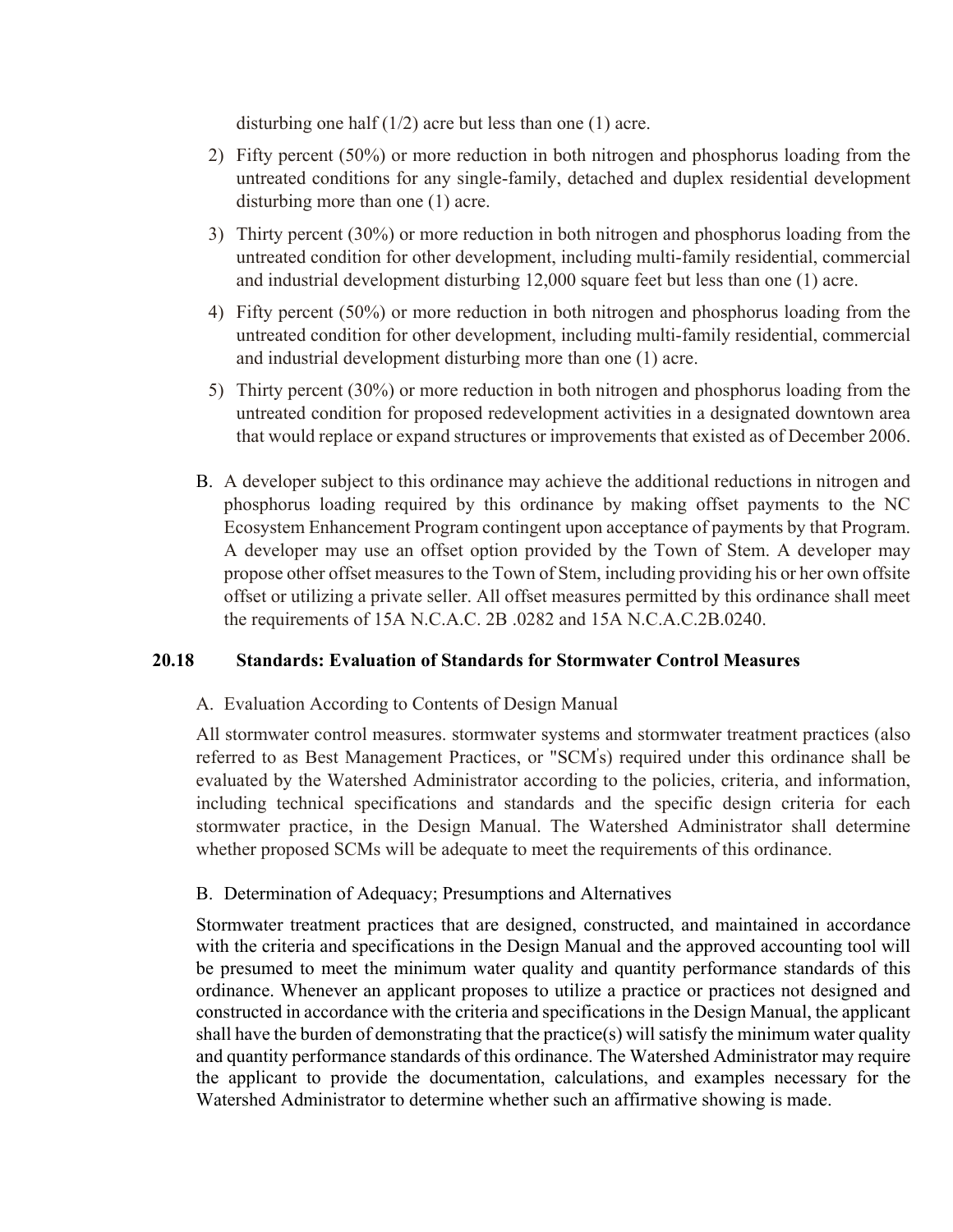#### **20.19 Standards: Dedication of SCMs, Facilities & Improvements**

The Town of Stem may accept dedication of any existing or future stormwater management facility for maintenance, provided such facility meets all the requirements of this ordinance and includes adequate and perpetual access and sufficient area, by easement or otherwise, for inspection and regular maintenance.

#### **20.20 Standards: Variances**

- A. Any person may petition the Town of Stem for a variance granting permission to use the person's land in a manner otherwise prohibited by this ordinance. For all proposed major and minor variances from the requirements of this ordinance, the Board of Commissioners of the Town of Stem shall make findings of fact showing that:
	- 1) There are practical difficulties or unnecessary hardships that prevent compliance with the strict letter of the ordinance;
	- 2) The variance is in harmony with the general purpose and intent of the local watershed protection ordinance and preserves its spirit; and
	- 3) In granting the variance, the public safety and welfare have been assured and substantial justice has been done.
- B. In the case of a request for a minor variance, the Town of Stem may vary or modify any of the regulations or provisions of the ordinance so that the spirit of the ordinance shall be observed, public safety and welfare secured, and substantial justice done may impose reasonable and appropriate conditions and safeguards upon any variance it grants.
- C. The Town of Stem may attach conditions to the major or minor variance approval that support the purpose of the local watershed protection ordinance. If the variance request qualifies as a major variance, and the Town of Stem decides in favor of granting the major variance, the Board shall then prepare a preliminary record of the hearing and submit it to the Commission for review and approval. If the Commission approves the major variance or approves with conditions or stipulations added, then the Commission shall prepare a Commission decision which authorizes the Town of Stem to issue a final decision which would include any conditions or stipulations added by the Commission. If the Commission denies the major variance, then the Commission shall prepare a decision to be sent to the Town of Stem. The Town of Stem shall prepare a final decision denying the major variance.
- D. Appeals from the Tow of Stem's decision on a major or minor variance request are made on certiorari to the Granville County Superior Court. Appeals from the Commission decision on a major variance request are made on judicial review to Superior Court.
- E. On request of the Watershed Administrator, any person who petitions the Town of Stem for a variance under this ordinance shall provide notice to the affected local governments of the variance request as required under the Falls Rule, 15A N.C.A.C. 2B. 0104(r). For purposes of this notice requirement, "affected local governments" means any local governments that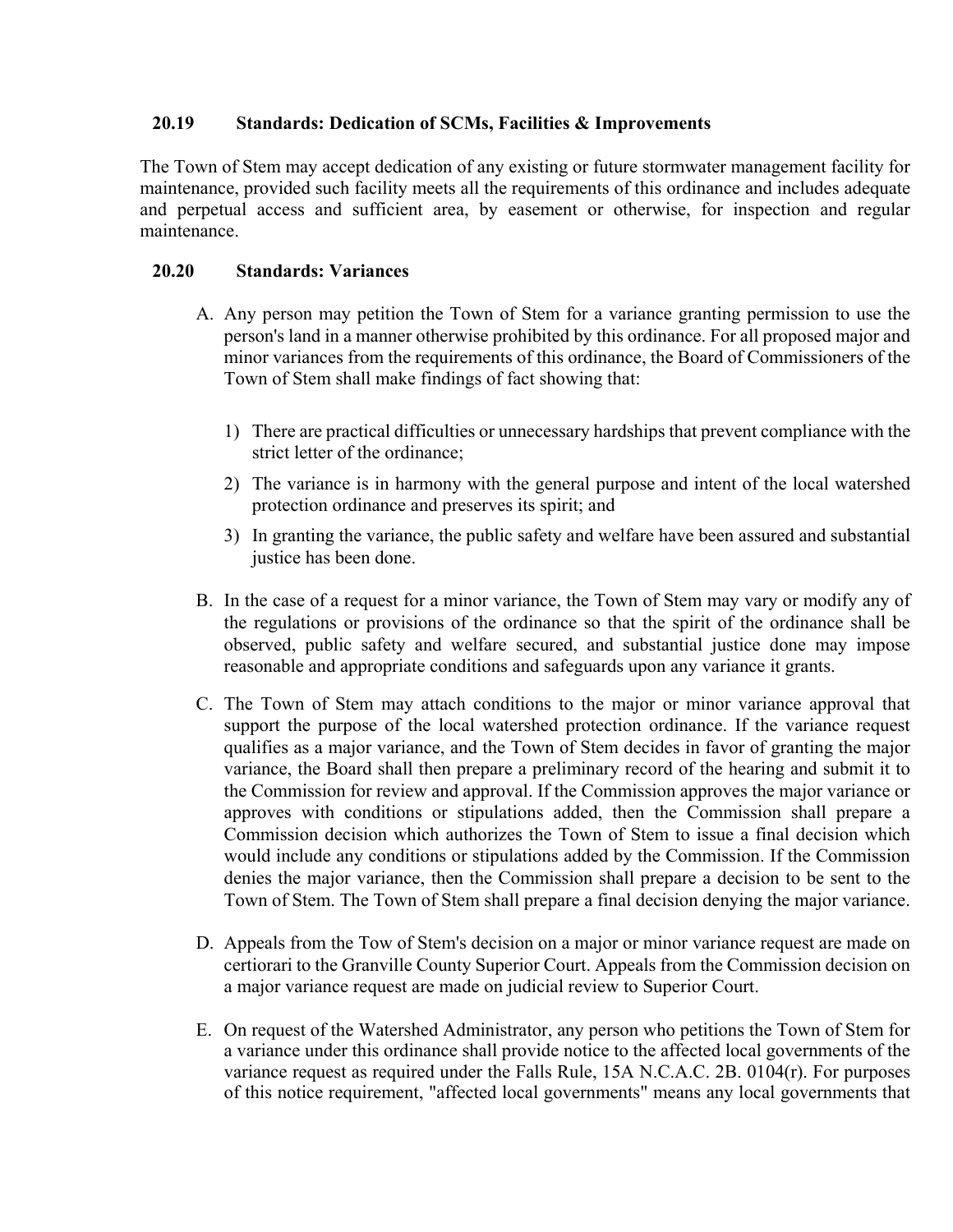withdraw water from Falls Lake or its tributaries downstream of the site of the proposed variance. If the proposed variance is in a Water Supply Watershed area classified as WS II, WS III or WS IV, "affected local governments" also includes any other local governments in the same water supply watershed as the proposed variance. The notice shall provide a reasonable period for comments and shall direct the comments to be sent to the Watershed Administrator. The person petitioning for the variance shall supply proof of notification in accordance with this ordinance to the Watershed Administrator.

#### **20.21 Maintenance: General Standards**

A. Function of SCMs As Intended

The owner of each engineered stormwater control installed pursuant to this ordinance shall maintain and operate it so as to preserve and continue its function in controlling stormwater quality and quantity at the degree or amount of function for which the engineered stormwater control was designed.

- B. Annual Maintenance Inspection and Report
	- 1) The person responsible for maintenance of any engineered stormwater control installed pursuant to this ordinance shall submit to the Watershed Administrator an inspection report from one of the following persons performing services only in their area of competence: a qualified registered North Carolina professional engineer, surveyor, landscape architect, soil scientist, aquatic biologist, or person certified by the North Carolina Cooperative Extension Service for stormwater treatment practice inspection and maintenance. The inspection report shall contain all of the following:
		- a) The name and address of the land owner;
		- b) The recorded book and page number of the lot of each engineered stormwater control;
		- c) A statement that an inspection was made of all engineered stormwater controls;
		- d) The date the inspection was made;
		- e) A statement that all inspected engineered stormwater controls are performing properly and are in compliance with the terms and conditions of the approved maintenance agreement required by this ordinance; and
		- f) The original signature and seal of the engineer, surveyor, or landscape architect.
	- 2) All inspection reports shall be on forms supplied by the Watershed Administrator. An original inspection report shall be provided to the Watershed Administrator beginning one (1) year from the date of as-built certification and each year thereafter on or before the date of the as-built certification.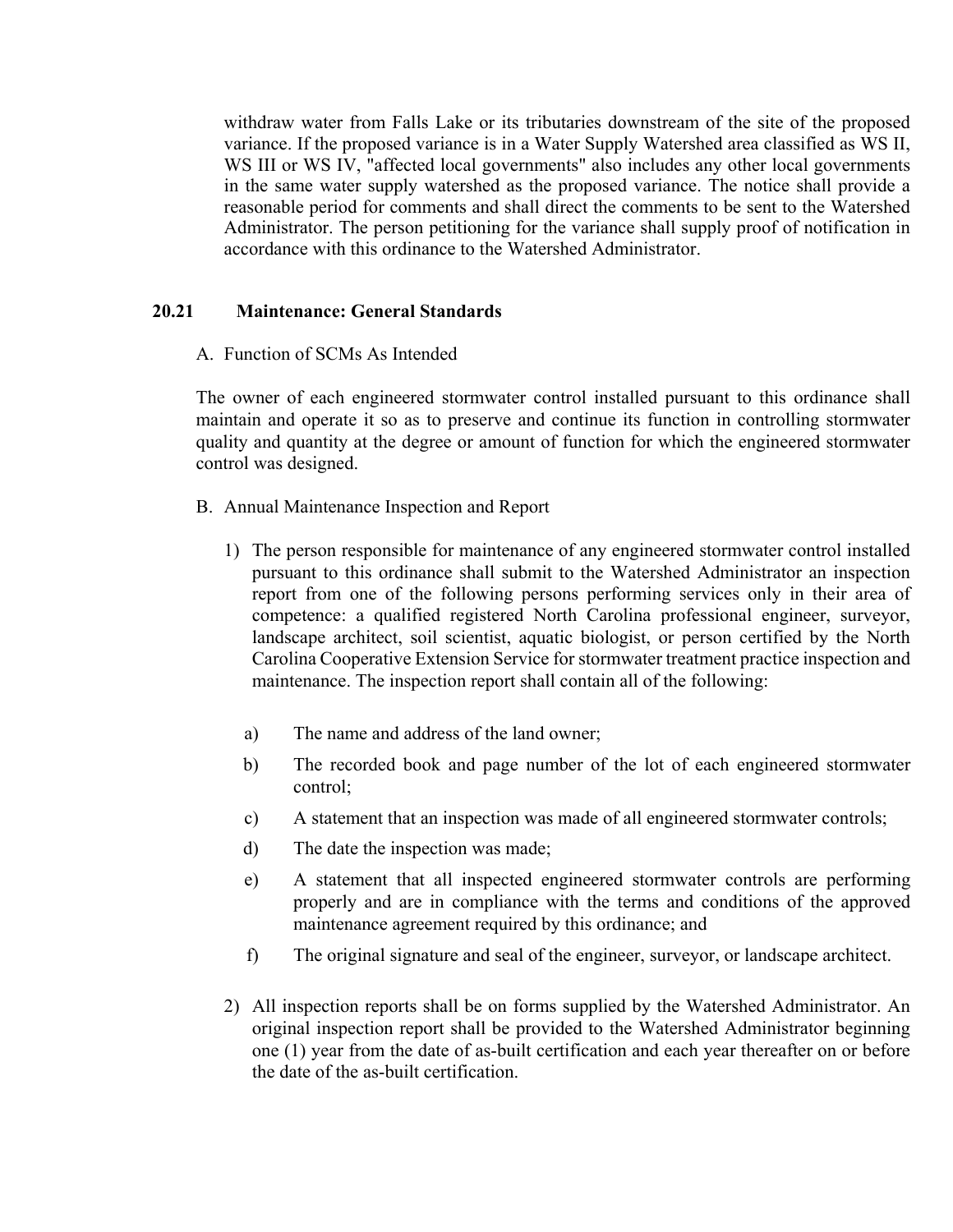#### **20.22 Maintenance: Operation and Maintenance Agreement**

#### A. In General

- 1) Prior to the conveyance or transfer of any lot or building site to be served by a engineered stormwater control pursuant to this ordinance, and prior to issuance of any permit for development requiring a engineered stormwater control pursuant to this ordinance, the applicant or owner of the site must execute an operation and maintenance agreement that shall be binding on all subsequent owners of the site, portions of them- site, and lots or parcels served by the engineered stormwater control. Until the transfer of all property, sites, or lots served by the engineered stormwater control, the original owner or applicant shall have primary responsibility for carrying out the provisions of the maintenance agreement.
- 2) The operation and maintenance agreement shall require the owner or owners to maintain, repair and, if necessary, reconstruct the engineered stormwater control, and shall state the terms, conditions, and schedule of maintenance for the engineered stormwater control. In addition, it shall grant to the Town of Stem a right of entry in the event that the Watershed Administrator has reason to believe it has become necessary to inspect, monitor, maintain, repair, or reconstruct the engineered stormwater control; however, in no case shall the right of entry, of itself, confer an obligation on the Town of Stem to assume responsibility for the engineered stormwater control.
- 3) The operation and maintenance agreement must be approved by the Watershed Administrator prior to plan approval, and it shall be referenced on the final plat and shall be recorded with the Granville County Register of Deeds upon final plat approval. A copy of the recorded maintenance agreement shall be given to the Watershed Administrator within fourteen (14) days following its recordation.
- B. Special Requirement for Homeowners' and Other Associations

For all engineered stormwater controls required pursuant to this ordinance and that are to be or are owned and maintained by a homeowners' association, property owners' association, or similar entity, the required operation and maintenance agreement shall include all of the following provisions:

- 1) Acknowledgment that the association shall continuously operate and maintain the stormwater control and management facilities;
- 2) Establishment of an escrow account, which can be spent solely for sediment removal, structural, biological or vegetative replacement, major repair. or reconstruction of the engineered stormwater controls. If engineered stormwater controls are not performing adequately or as intended or are not properly maintained, the Town of Stem, in its sole discretion, may remedy the situation, and in such instances the Town of Stem shall be fully reimbursed from the escrow account. Escrowed funds may be spent by the association for sediment removal, structural, biological or vegetative replacement, major repair, and reconstruction of the engineered stormwater controls, provided that the Town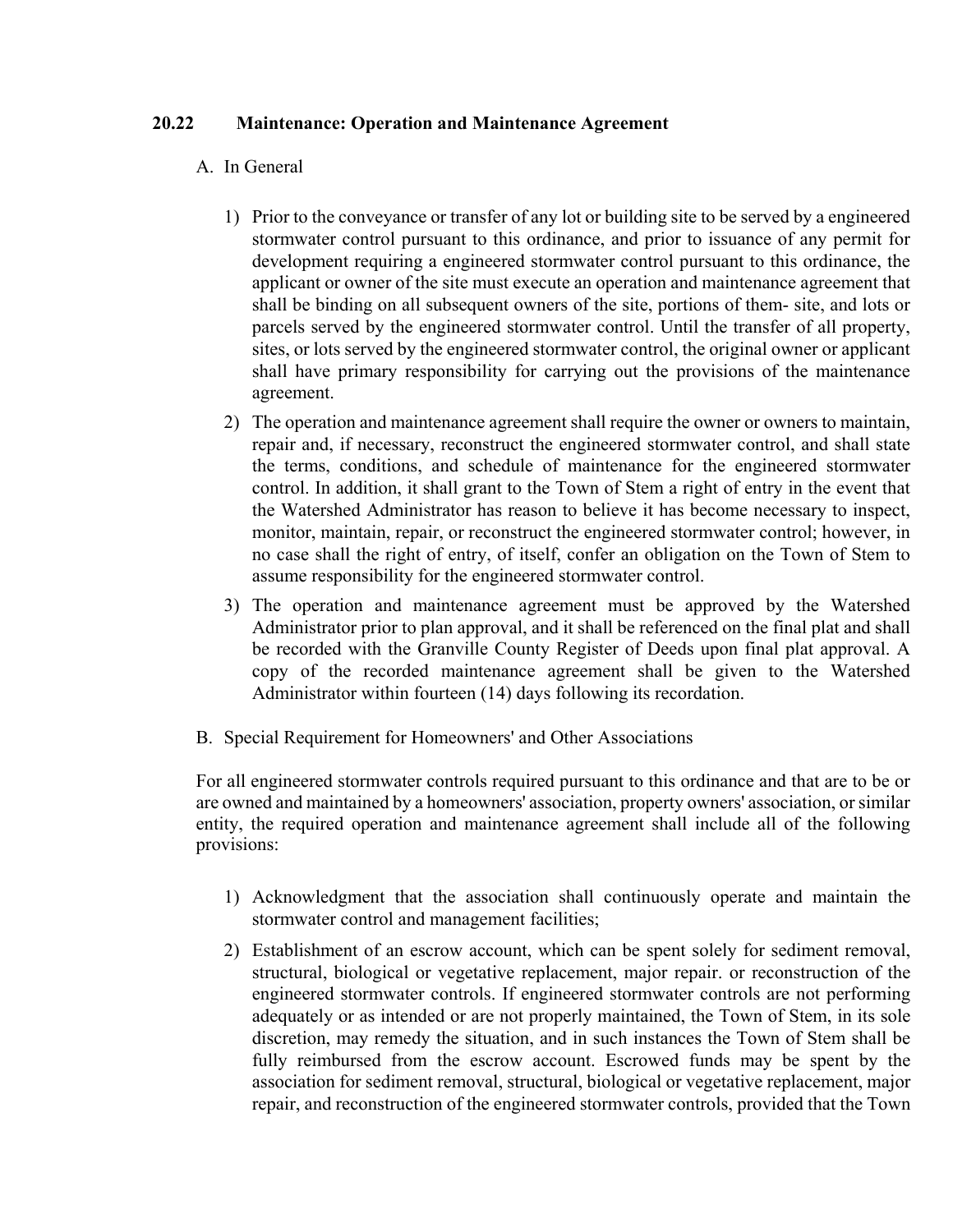of Stem shall first consent to the expenditure;

- 3) Both developer contribution and annual sinking funds shall fund the escrow account. Prior to plat recordation or issuance of construction permits, whichever shall first occur, the developer shall pay into the escrow account an amount equal to fifteen percent (15%) of the initial construction cost of the engineered stormwater controls. Two-thirds (2/3) of the total amount of sinking fund budget shall be deposited into the escrow account within the first five (5) years and the full amount shall be deposited within ten (10) years following initial construction of the engineered stormwater controls. Funds shall be deposited each year into the escrow account. A portion of the annual assessments of the association shall include an allocation into the escrow account. Any funds drawn down from the escrow account shall be replaced in accordance with the schedule of anticipated work used to create the sinking fund budget;
- 4) The percent of developer contribution and lengths of time to fund the escrow account may be varied by the Town of Stem depending on the design and materials of the stormwater control and management facility;
- 5) Granting to the Town of Stem a right of entry to inspect, monitor, maintain, repair, and reconstruct engineered stormwater controls;
- 6) Allowing the Town of Stem to recover from the association and its members any and all costs the Town of Stem expends to maintain or repair the engineered stormwater controls or to correct any operational deficiencies. Failure to pay the Town of Stem all of its expended costs, after forty-five (45) days written notice, shall constitute a breach of the agreement. In case of a deficiency, the Town of Stem shall thereafter be entitled to bring an action against the association and its members to pay, or foreclose upon the lien hereby authorized by the agreement against the property, or both. Interest, collection costs, and attorney fees shall be added to the recovery;
- 7) A statement that this agreement shall not obligate the Town of Stem to maintain or repair any engineered stormwater controls, and the Town of Stem shall not be liable to any person for the condition or operation of engineered stormwater controls;
- 8) A statement that this agreement shall not in any way diminish, limit, or restrict the right of the Town of Stem to enforce any of its ordinances as authorized by law; and
- 9) A provision indemnifying and holding harmless the Town of Stem for any costs and injuries arising from or related to the engineered stormwater control, unless the Town of Stem has agreed in writing to assume the maintenance responsibility for the SCM and has accepted dedication of any and all rights necessary to carry out that maintenance.

#### **20.23 Maintenance: Inspection Program**

Inspections and inspection programs by the Town of Stem may be conducted or established on any reasonable basis, including but not limited to routine inspections; random inspections; inspections based upon complaints or other notice of possible violations; and joint inspections with other agencies inspecting under environmental or safety laws. Inspections may include, but are not limited to, reviewing maintenance and repair records; sampling discharges, surface water, groundwater. and material or water in SCMs; and evaluating the condition of SCMs.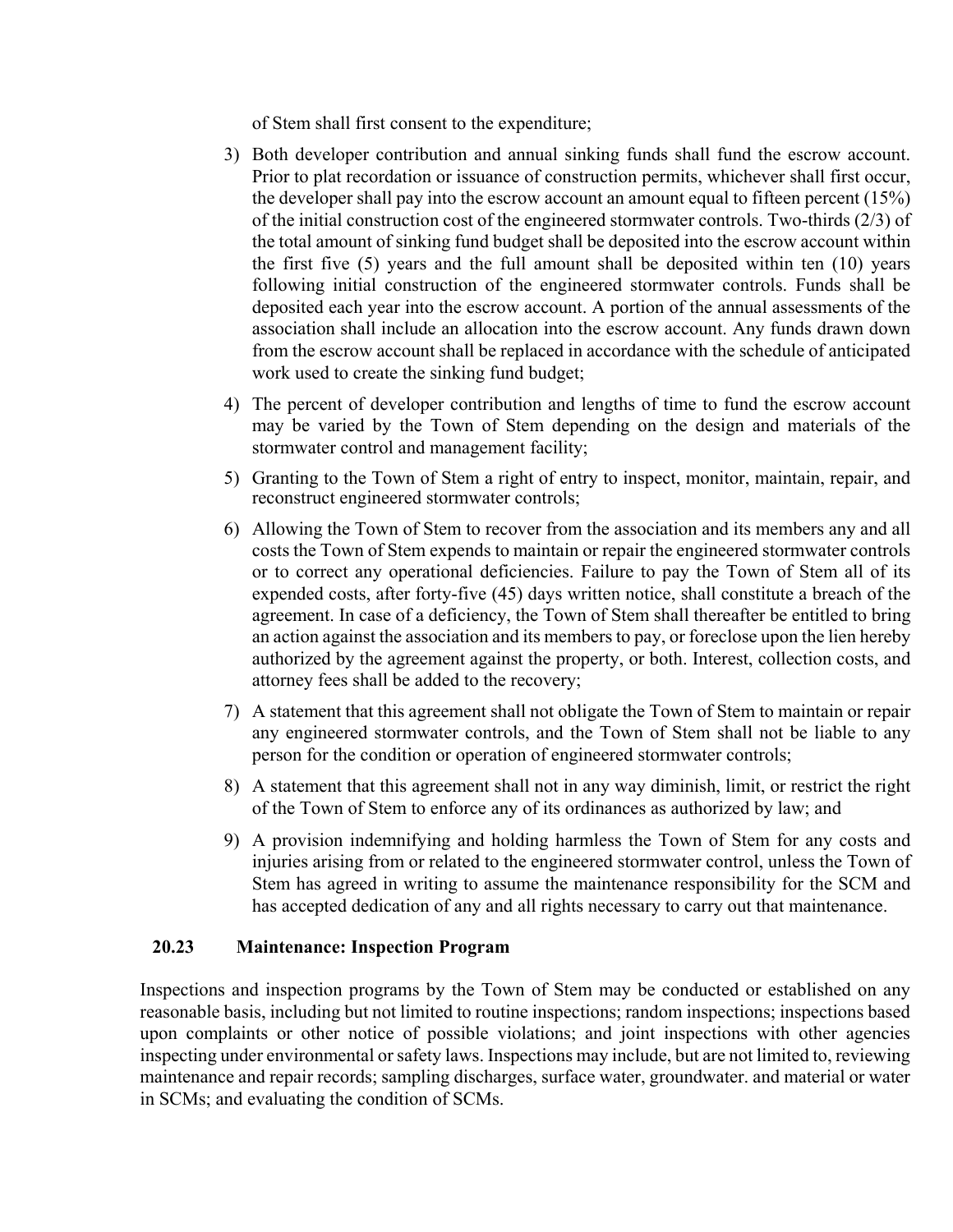If the owner or occupant of any property refuses to permit such inspection, the Watershed Administrator shall proceed to obtain an administrative search warrant pursuant to N.C.G.S. 15-27.2 or its successor. No person shall obstruct, hamper or interfere with the Watershed Administrator while carrying out his or her official duties.

## **20.24 Maintenance: Performance Security for Installation and Maintenance**

### A. May Be Required

The Town of Stem may, at its discretion, require the submittal of a performance security or bond with surety, cash escrow, letter of credit or other acceptable legal arrangement prior to issuance of a permit in order to ensure that the engineered stormwater controls are

- 1) installed by the permit holder as required by the approved stormwater management plan, and/or
- 2) maintained by the owner as required by the operation and maintenance agreement.
- B. Amount
	- 1) Installation. The amount of an installation performance security shall be the total estimated construction cost of the SCMs approved under the permit, plus twenty-five percent (25%).
	- 2) Maintenance. The amount of a maintenance performance security shall be the present value of an annuity of perpetual duration based on a reasonable estimate of the annual cost of inspection, operation and maintenance of the SCMs approved under the permit, at a discount rate that reflects the jurisdiction's cost of borrowing minus a reasonable estimate of long-term inflation.
- C. Uses of Performance Security
	- 1) Forfeiture Provisions. The performance security shall contain forfeiture provisions for failure, after proper notice, to complete work within the time specified, or to initiate or maintain any actions which may be required of the applicant or owner in accordance with this ordinance, approvals issued pursuant to this ordinance, or an operation and maintenance agreement established pursuant to this ordinance.
	- 2) Default. Upon default of the owner to construct, maintain, repair and, if necessary, reconstruct any engineered stormwater control in accordance with the applicable permit or operation and maintenance agreement, the Watershed Administrator shall obtain and use all or any portion of the security to make necessary improvements based on an engineering estimate. Such expenditure of funds shall only be made after requesting the owner to comply with the permit or maintenance agreement. In the event of a default triggering the use of installation performance security, the Town of Stem shall not return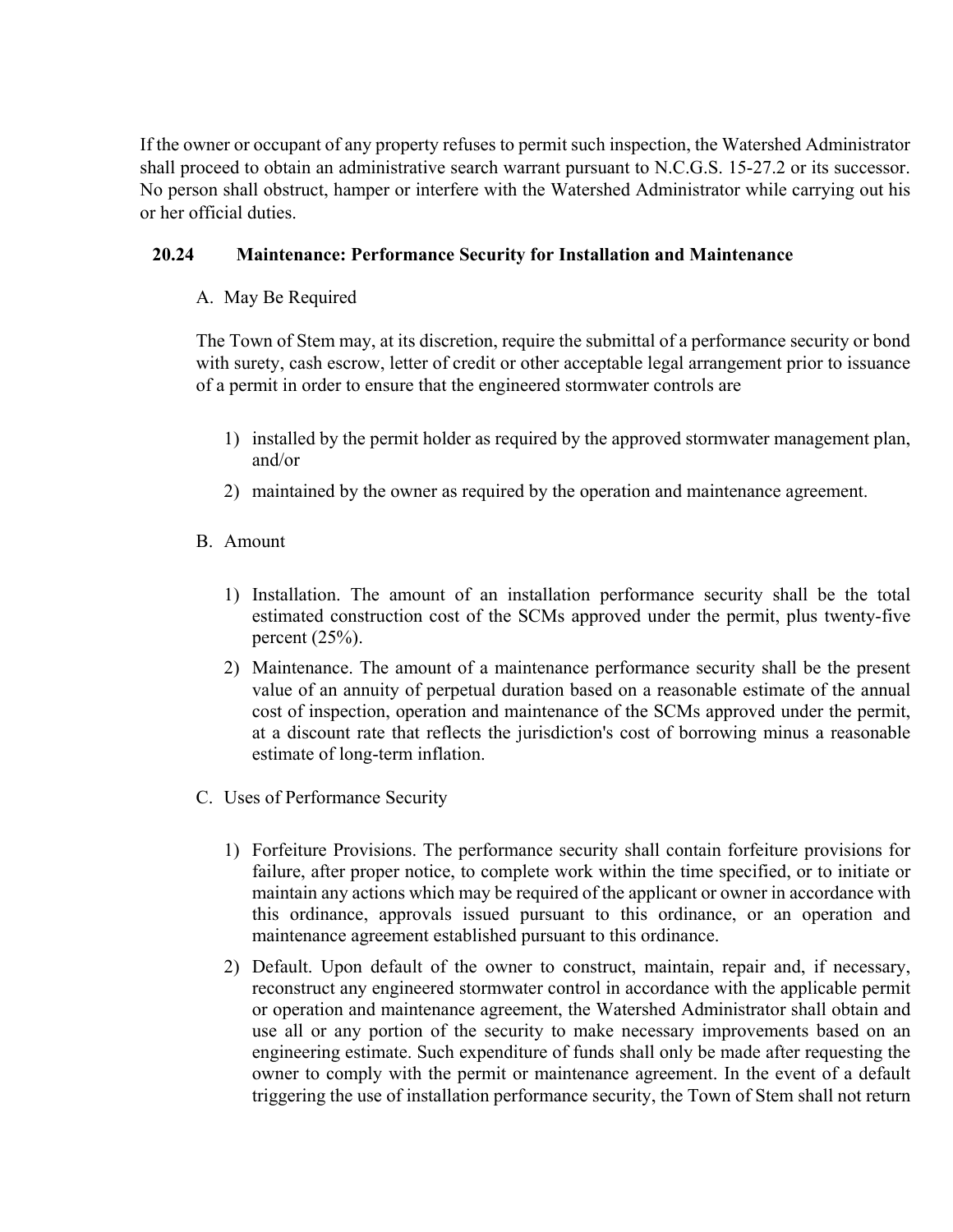any of the unused deposited cash funds or other security, which shall be retained for maintenance.

- 3) Costs in Excess of Performance Security. If the Town of Stem takes action upon such failure by the applicant or owner, the Town of Stem may collect from the applicant or owner the difference between the amount of the reasonable cost of such action and the amount of the security held, in addition to any other penalties or damages due.
- 4) Refund. Within sixty (60) days of the final approval, the installation performance security shall be refunded to the applicant or terminated, except any amount attributable to the cost (plus 25%) of landscaping installation and ongoing maintenance associated with the SCMs covered by the security. Any such landscaping shall be inspected one (1) year after installation with replacement for compliance with the approved plans and specifications and, if in compliance, the portion of the financial security attributable to landscaping shall be released.

#### **20.25 Maintenance: Notice to Owners**

A. Deed Recordation and Indications On Plat

The applicable operations and maintenance agreement, conservation easement, or dedication and acceptance into public maintenance, whichever is applicable, pertaining to every engineered stormwater control shall be referenced on the final plat and shall be recorded with the Granville County Register of Deeds upon final plat approval. If no subdivision plat is recorded for the site, then the operations and maintenance agreement, conservation easement, or dedication and acceptance into public maintenance, whichever is applicable, shall be recorded with the Granville County Register of Deeds so as to appear in the chain of title of all subsequent purchasers under generally accepted searching principles.

B. Signage

Where appropriate in the determination of the Watershed Administrator to assure compliance with this ordinance, engineered stormwater controls shall be posted with a conspicuous sign stating who is responsible for required maintenance and annual inspection. The sign shall be maintained so as to remain visible and legible.

#### **20.26 Maintenance: Records of Installation and Maintenance Activities**

The owner of each engineered stormwater control shall keep records of inspections, maintenance, and repairs for at least five years from the date of creation of the record and shall submit the same upon reasonable request to the Watershed Administrator.

#### **20.27 Maintenance: Nuisance**

The owner of each SCM, whether engineered stormwater control or non- engineered stormwater control, shall maintain it so as not to create or result in a nuisance condition.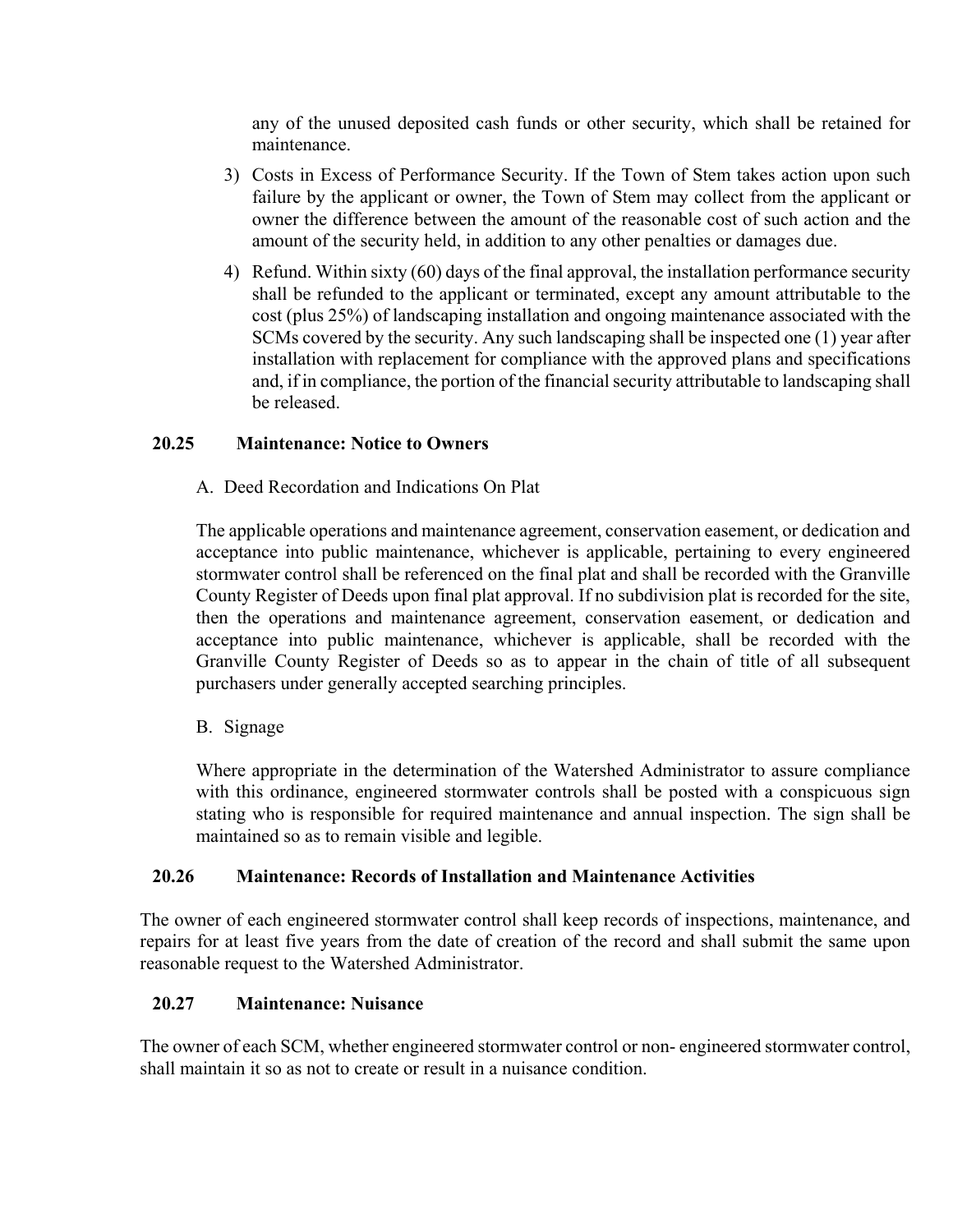#### **20.28 Enforcement & Violations: General**

#### A. Authority to Enforce

The provisions of this ordinance shall be enforced by the Watershed Administrator, his or her designee, or any authorized agent of the Town of Stem. Whenever this section refers to the Watershed Administrator, it includes his or her designee as well as any authorized agent of the Town of Stem.

#### B. Violation Unlawful

Any failure to comply with an applicable requirement, prohibition, standard, or limitation imposed by this ordinance, or the terms or conditions of any permit or other development approval or authorization granted pursuant to this ordinance, is unlawful and shall constitute a violation of this ordinance.

#### C. Each Day a Separate Offense

Each day that a violation continues shall constitute a separate and distinct violation or offense.

#### D. Responsible Persons/Entities

Any person who erects, constructs, reconstructs, alters (whether actively or passively), or fails to erect, construct, reconstruct, alter, repair or maintain any structure, SCM, engineered stormwater control, practice, or condition in violation of this ordinance shall be subject to the remedies, penalties, and/or enforcement actions in accordance with this section. Persons subject to the remedies and penalties set forth herein may include any architect, engineer, builder, contractor, developer, agency, or any other person who participates in, assists, directs, creates, causes, or maintains a condition that results in or constitutes a violation of this ordinance, or fails to take appropriate action, so that a violation of this ordinance results or persists; or an owner, any tenant or occupant, or any other person, who has control over, or responsibility for, the use or development of the property on which the violation occurs.

For the purposes of this article, responsible person(s) shall include but not be limited to:

- 1) Person Maintaining Condition Resulting In or Constituting Violation. An architect, engineer, builder, contractor, developer, agency, or any other person who participates in, assists, directs, creates, causes, or maintains a condition that constitutes a violation of this ordinance, or fails to take appropriate action, so that a violation of this ordinance results or persists; and
- 2) Responsibility For Land or Use of Land. The owner of the land on which the violation occurs, any tenant or occupant of the property, any person who is responsible for stormwater controls or practices pursuant to a private agreement or public document, or any person, who has control over, or responsibility for, the use or development of the property.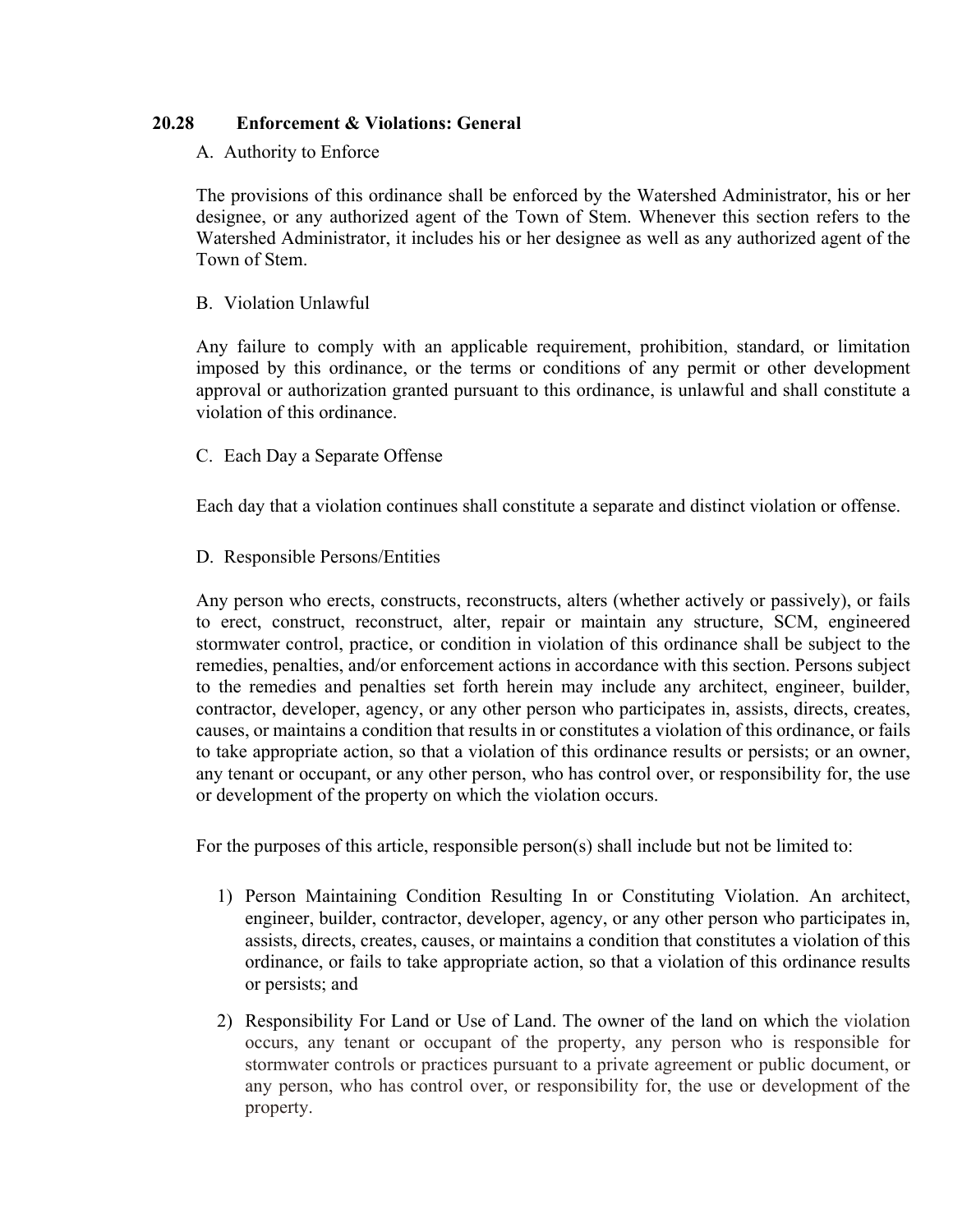#### **20.29 Enforcement & Violations: Remedies and Penalties**

The remedies and penalties provided for violations of this ordinance shall be cumulative and in addition to any other remedy provided by law, and may be exercised in any order.

#### A. Remedies

- 1) Withholding of Certificate of Occupancy. The Watershed Administrator or other authorized agent may refuse to issue a certificate of occupancy for the building or other improvements constructed or being constructed on the site and served by the stormwater practices in question until the applicant or other responsible person has taken the remedial measures set forth in the notice of violation or has otherwise cured the violations described therein.
- 2) Disapproval of Subsequent Permits and Development Approvals. As long as a violation of this ordinance continues and remains uncorrected, the Watershed Administrator or other authorized agent may withhold, and the Board of Commissioners of the Town of Stem may disapprove, any request for permit or development approval or authorization provided for by this ordinance or any other zoning, building. or development permit required by the Town of Stem for the land on which the violation occurs.
- 3) Injunction, Abatements, etc. The Watershed Administrator, with the written authorization of the Board of Commissioners of the Town of Stem may institute an action in a court of competent jurisdiction for a mandatory or prohibitory injunction and order of abatement to correct a violation of this ordinance. Any person violating this ordinance shall be subject to the full range of equitable remedies provided in the General Statutes or at common law.
- 4) Correction as Public Health Nuisance, Costs as Lien, etc. If the violation is deemed dangerous or prejudicial to the public health or public safety and is within the geographic limits prescribed by North Carolina G.S. § 160A-193, the Watershed Administrator, with the written authorization of the Board of Commissioners of the Town of Stem, may cause the violation to be corrected and the costs to be assessed as a lien against the property.
- 5) Stop Work Order. The Watershed Administrator may issue a stop work order to the person(s) violating this ordinance. The stop work order shall remain in effect until the person has taken the remedial measures set forth in the notice of violation or has otherwise cured the violation or violations described therein. The stop work order may be withdrawn or modified to enable the person to take the necessary remedial measures to cure such violation or violations.

#### B. Civil Penalties

The Watershed Administrator may assess a civil penalty against any person who violates any provision of this ordinance or of a permit or other requirement pursuant to this ordinance. Civil penalties may be assessed up to the full amount of penalty authorized by N.C.G.S. 143-215.6A.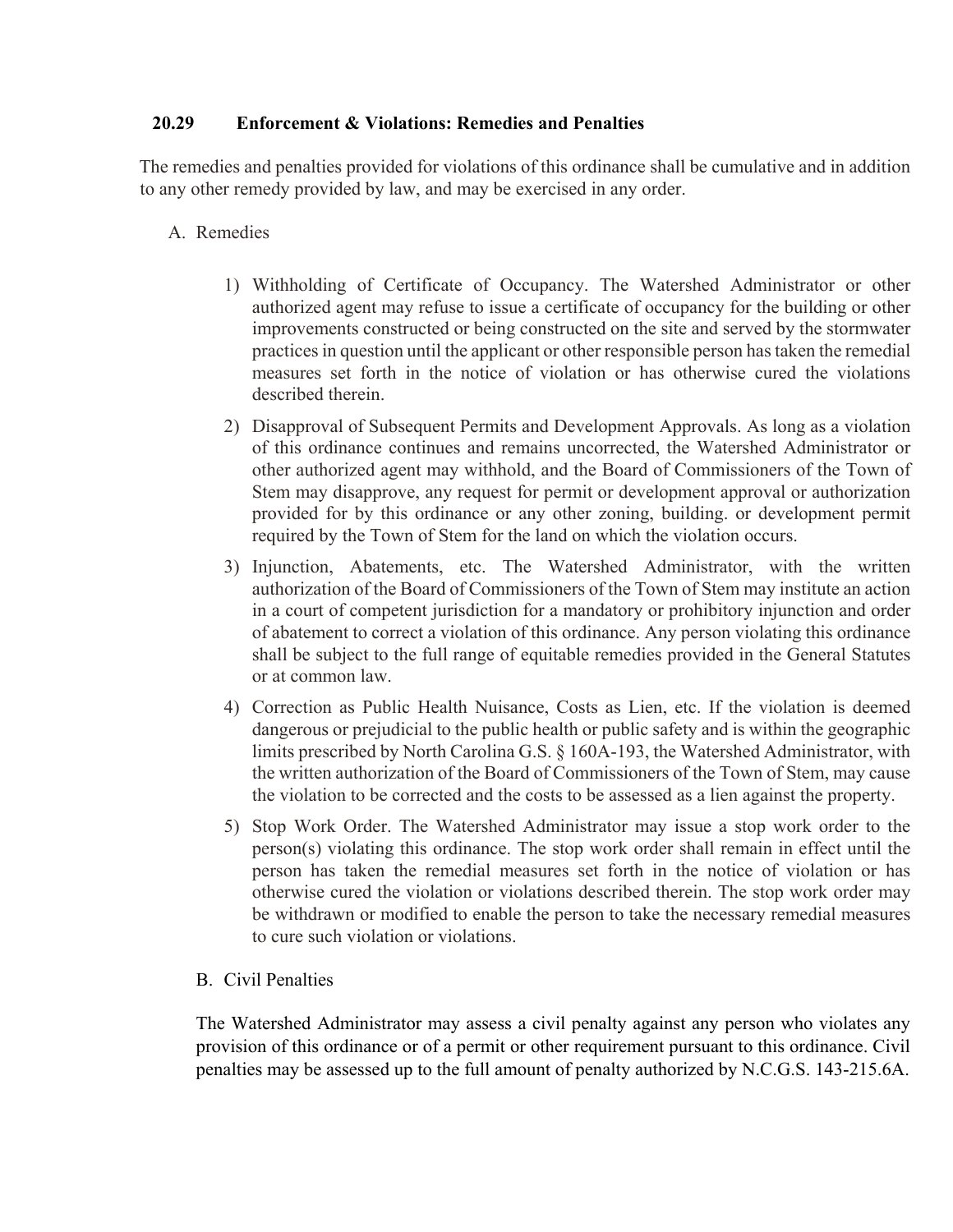#### **20.30 Enforcement & Violations: Procedures**

#### A. Initiation/Complaint

Whenever a violation of this ordinance occurs, or is alleged to have occurred, any person may file a written complaint. Such complaint shall state fully the alleged violation and the basis thereof, and shall be filed with the Watershed Administrator, who shall record the complaint. The complaint shall be investigated promptly by the Watershed Administrator.

#### B. Inspection

The Watershed Administrator shall have the authority, upon presentation of proper credentials, to enter and inspect any land, building, structure, or premises to ensure compliance with this ordinance.

- C. Notice of Violation and Order to Correct
	- 1) When the Watershed Administrator finds that any building, structure, or land is in violation of this ordinance, the Watershed Administrator shall notify, in writing, the property owner or other person violating this ordinance. The notification shall indicate the nature of the violation, contain the address or other description of the site upon which the violation is occurring, order the necessary action to abate the violation, and give a deadline for correcting the violation. If civil penalties are to be assessed, the notice of violation shall also contain a statement of the civil penalties to be assessed, the time of their accrual, and the time within which they must be paid or be subject to collection as a debt.
	- 2) The Watershed Administrator may deliver the notice of violation and correction order by any means authorized for the service of documents by Rule 4 of the North Carolina Rules of Civil Procedure.
	- 3) If a violation is not corrected within a reasonable period of time, as provided in the notification, the Watershed Administrator may take appropriate action under this ordinance to correct and abate the violation and to ensure compliance with this ordinance.
- D. Extension of Time

A person who receives a notice of violation and correction order, or the owner of the land on which the violation occurs, may submit to the Watershed Administrator a written request for an extension of time for correction of the violation. On determining that the request includes enough information to show that the violation cannot be corrected within the specified time limit for reasons beyond the control of the person requesting the extension, the Watershed Administrator may extend the time limit as is reasonably necessary to allow timely correction of the violation, up to, but not exceeding thirty (30) days. The Watershed Administrator may grant thirty-day extensions in addition to the foregoing extension if the violation cannot be corrected within the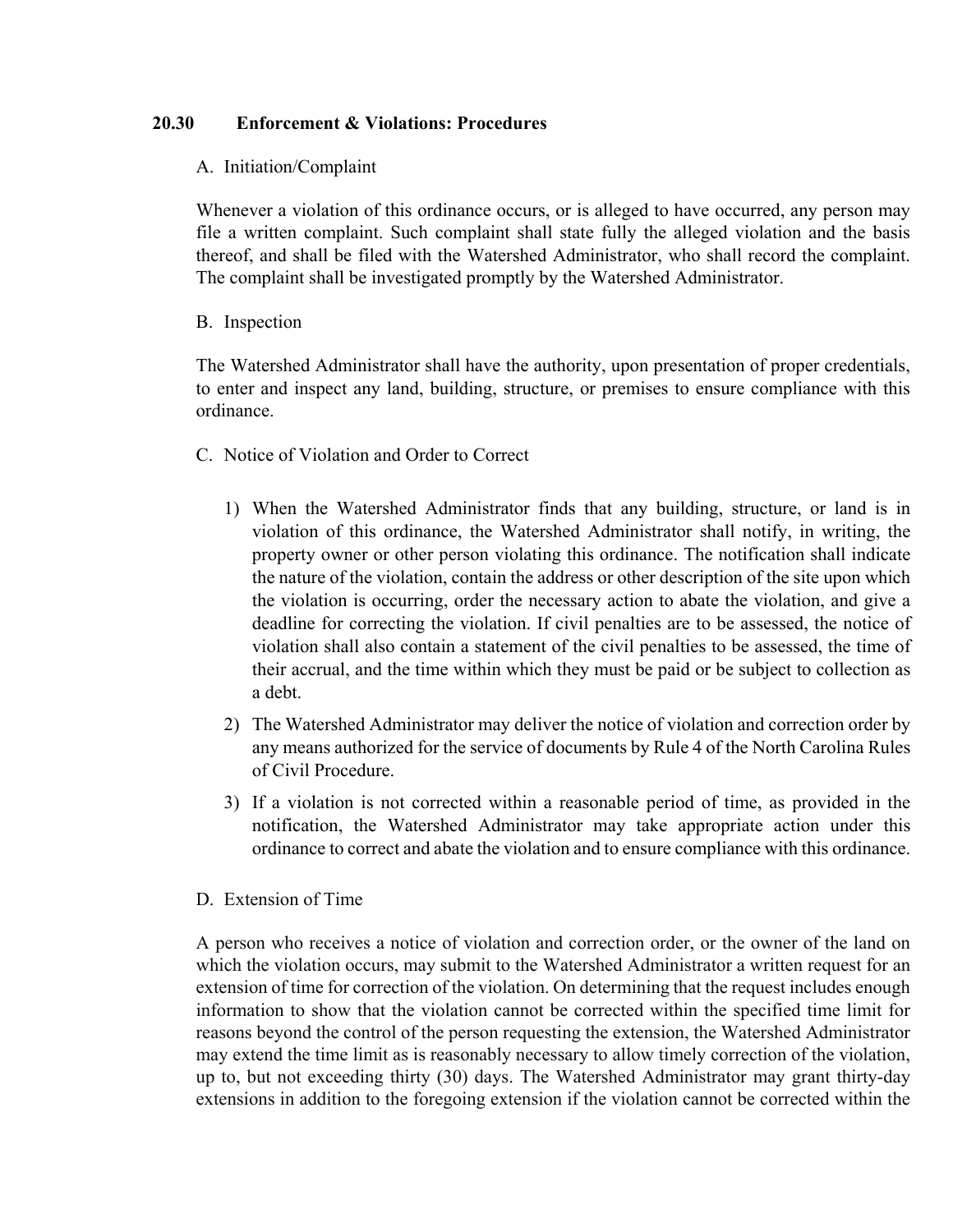permitted time due to circumstances beyond the control of the person violating this ordinance. The Watershed Administrator may grant an extension only by written notice of extension. The notice of extension shall state the date prior to which correction must be made, after which the violator will be subject to the penalties described in the notice of violation and correction order.

#### E. Enforcement After Time to Correct

After the time has expired to correct a violation, including any extension(s) if authorized by the Watershed Administrator, the Watershed Administrator shall determine if the violation is corrected. The Watershed Administrator may act to impose one or more of the remedies and penalties authorized by this ordinance whether or not the violation has been corrected.

#### F. Emergency Enforcement

If delay in correcting a violation would seriously threaten the effective enforcement of this ordinance or pose an immediate danger to the public health, safety, or welfare, then the Watershed Administrator may order the immediate cessation of a violation. Any person so ordered shall cease any violation immediately. The Watershed Administrator nay seek immediate enforcement, without prior written notice, through any remedy or penalty authorized by this article.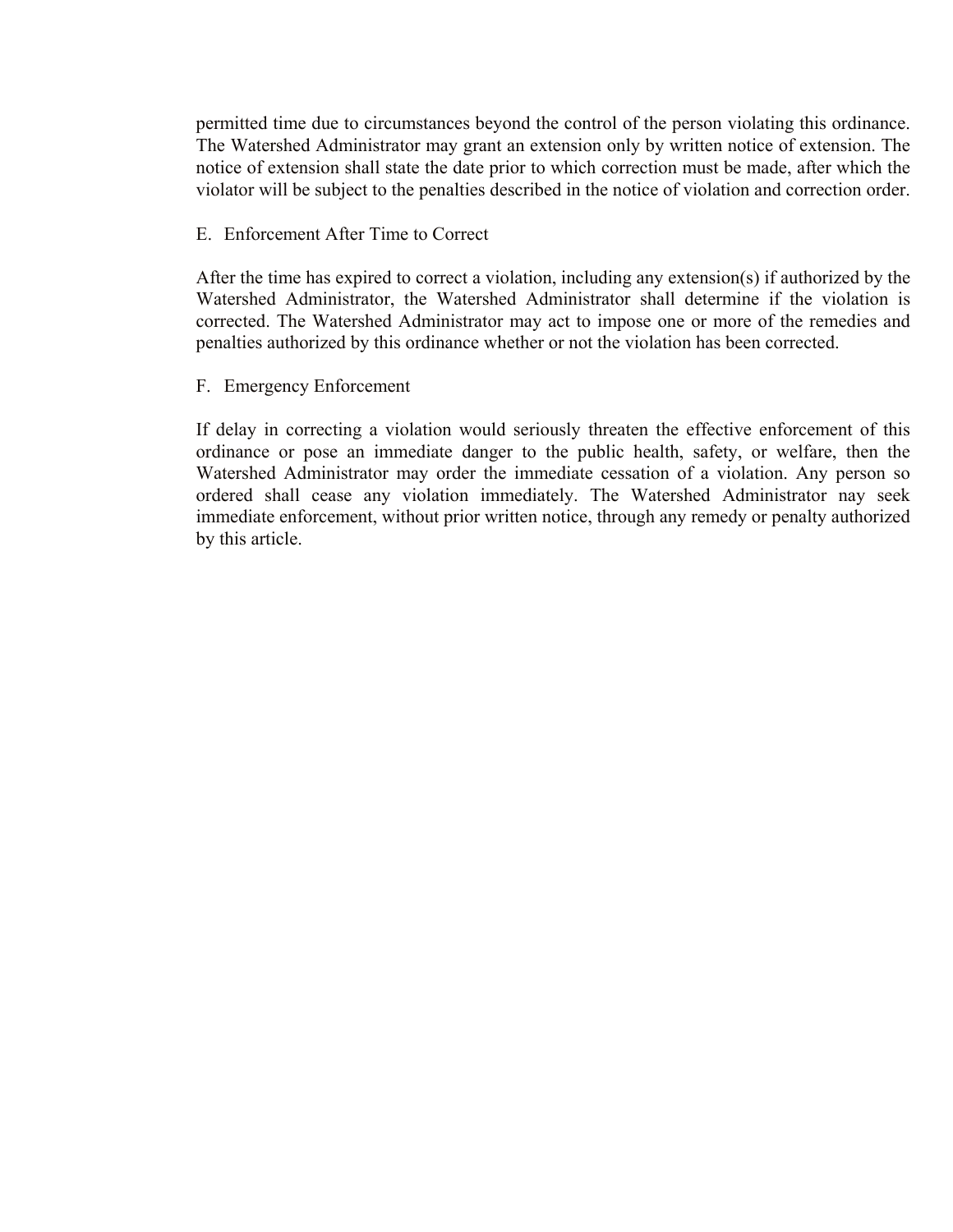## **Article 21. Definitions**

#### **21.01 Rules of Construction**

A. Meanings and Intent:

Words defined in this Article shall have the specific meaning assigned in this ordinance, unless the context expressly indicates another meaning. Words that are not defined shall have their customary meaning.

- B. Tenses and Usage:
	- 1) Words used in the singular include the plural and vice versa.
	- 2) Words used in the present tense include the future tense and the reverse is true.
	- 3) The words "must", "will" and "shall" are mandatory.
	- 4) The word "may" is permissive, except when the context of the use is negative, and then it is mandatory.
- C. Miscellaneous Terminology Rules
	- 1) The word "person" includes a firm, association, organization, partnership, corporation, trust, and company as well as an individual.
	- 2) The word "lot" includes the word "plot" or "parcel" or "tract".
	- 3) The words "used" or "occupied" as applied to any land or building shall be construed to include the words "intended, arranged, or designed to be used or occupied".
	- 4) The term "Board of Commissioners" or "Town Board" shall mean the governing board of the Town of Stem, North Carolina".
	- 5) The term "Planning Board" shall mean the "Planning Board of Stem, North Carolina" established pursuant to GS 160D-301
	- 6) The term "Board of Adjustment" shall mean the "Board of Adjustment of Stem, North Carolina" established pursuant to GS 160D-302.
	- 7) The term "street" shall mean any "road, roadway, alley, avenue, thoroughfare, boulevard, highway or interstate".
	- 8) If a conflict between the text of these regulations and any caption, figure, illustration, or table exists, the text of these regulations shall control.
- D. Citations and References:

References to town, state, or federal law or rule shall refer to the current version unless expressly indicated otherwise. When a referenced law or rule has been repealed and not replaced by other regulations, this ordinance requirement for compliance is no longer in effect.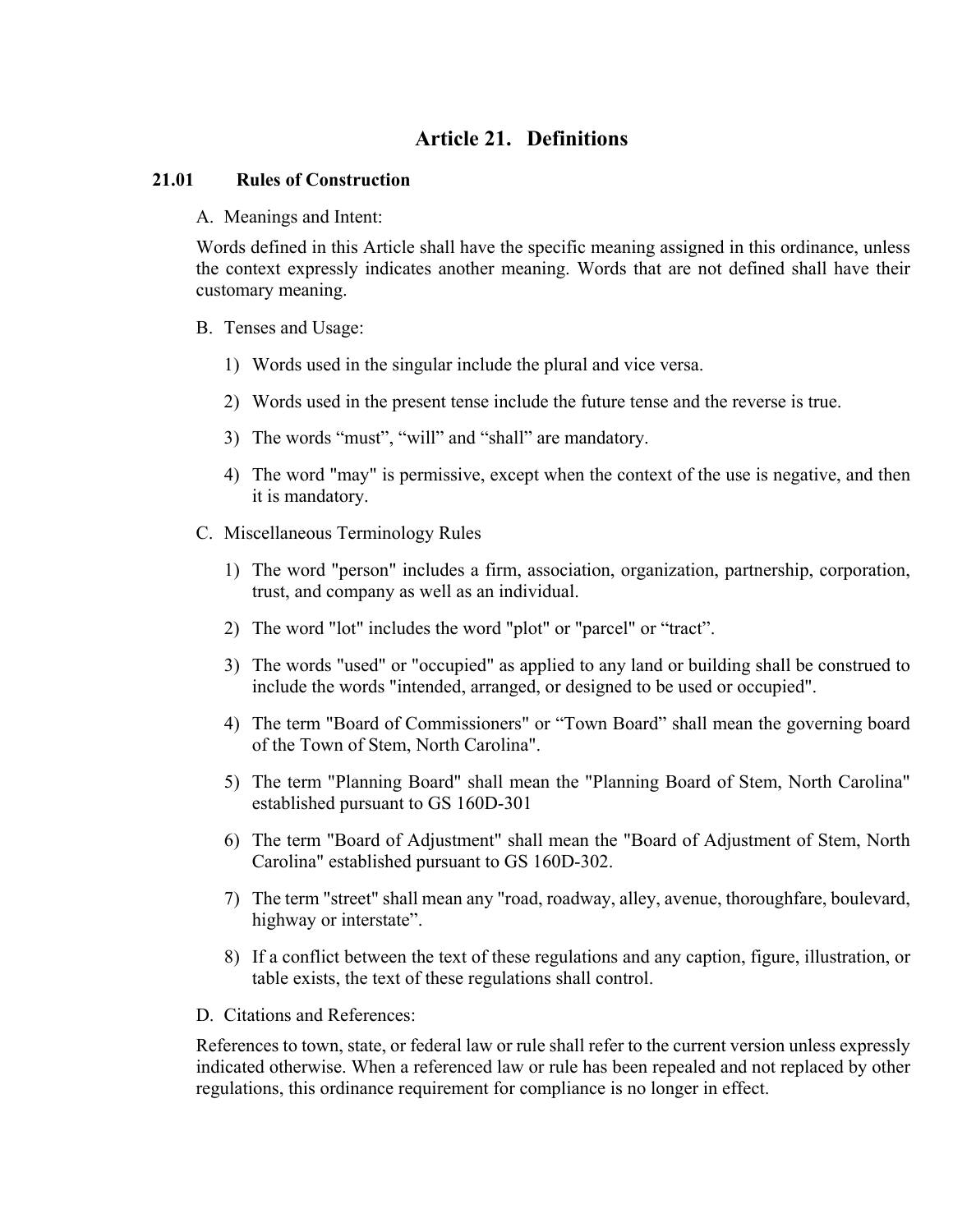E. Interpreting Deadlines:

Deadlines stated in days shall mean calendar days. Deadlines stated in working days exclude weekends, holidays, or other non working days observed by the town. Deadlines that fall on a non working day shall extend to the next working day. The time required for action shall be computed by excluding the first day but including the last day.

## **21.02 General Definitions**

**Abandonment**: The discontinuance of a nonconformity voluntarily with an intent to abandon, or the commission of an overt act of substantial discontinuance.

**Abut or abutting**: Two lots having property lines in common.

**Accessory**: Any structure or use which is:

- a) Subordinate in size or purpose to the principal structure or use which it serves;
- b) Necessary or contributing to the comfort and convenience of the occupants (whether individuals or businesses) of the principal structure or use served; and
- c) Located on the same lot as the principal structure or use served.

**Accessory Building.** A detached subordinate structure located on the same property as a principal structure and is incidental to that principal structure.

**Accessory Use.** A use of property located on that same property as a principal use and is incidental to that principal use.

**Adjacent**: Two lots that abut, or where they are separated by a roadway or street, right-of-way, or railroad line, or any stream, river, canal, lake, or other body of water.

**Agricultural Use.** The use of waters for stock watering, irrigation, and other farm purposes.

**Animal Unit.** A unit of measurement developed by the U. S. Environmental Protection Agency that is used to compare different types of animal operations.

**All weather surface:** A pavement for driveways and parking spaces that is dust free and not adversely affected by inclement weather.

**Allowed Uses.** Uses which are allowed to be located on property based on adherence to the requirements of this Ordinance and on the issuance of a Watershed Protection Permit by the Watershed Administrator. (A Watershed Protection Permit from the Watershed Administrator is not required for agricultural, silviculture, and transportation purposes, unless otherwise noted.)

**Applicant**: Any person authorized to file an application for a development order or approval in accordance with this ordinance.

**Application**: Any application for a development order or a development approval.

**Approved accounting tool.** The accounting tool for nutrient loading approved by the EMC for the relevant geography and development type under review.

**Best Management Practices (BMP).** See Stormwater Control Measure

**Board of Commissioners.** The governing body of Stem, the Stem Board of Commissioners.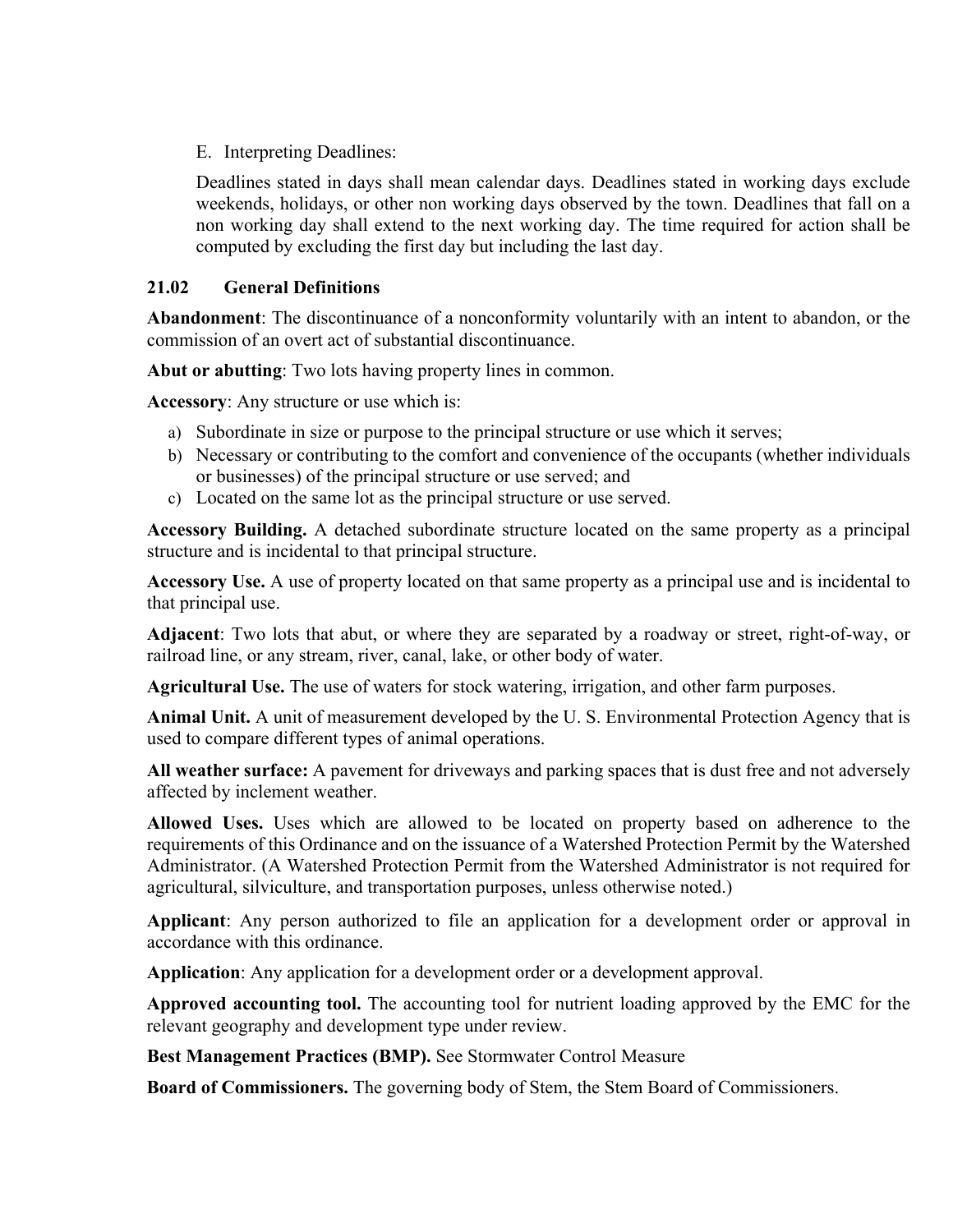**Buffer.** An area of natural or planted vegetation through which storm water runoff flows in a diffuse manner so that the runoff does not become channelized and which provides for infiltration of the runoff and filtering of pollutants. The buffer is measured landward from the normal pool elevation of impounded structures and from the bank of each side of streams or rivers.

**Buffer strip**: The required installation of landscaping and screening materials between zoning districts and certain uses.

**Building***:* Any structure, either temporary or permanent, having a roof or covering supported by columns, posts, or by walls and intended for shelter, housing, or enclosure of persons, animals, or property. The connection of two buildings by means of a porch, breezeway, passageway, carport, or other such structure, with or without a roof, shall not be deemed to make them one building.

**Building height:** The vertical distance from the established grade of the center of the front of the building to the highest point of the roof surface of a flat roof, to the deck line for a mansard roof, or to the mean height level between the eaves and ridge for hip, gabled and gambrel roofs.

**Built-upon Area.** Built-upon areas shall include that portion of a development project that is covered by impervious or partially impervious cover including buildings, structures, pavement concrete, gravel roads, vehicle parking areas and travel ways, compacted soils, sidewalks, recreational facilities (e.g. tennis courts), etc. (Note: Wooden slatted decks and the water area of swimming pools and water bodies are considered pervious.)

**Certificate of compliance**: A certificate indicating that the premises comply with all the provisions of this Ordinance and conditions of a quasi-judicial approval. (Note: The certificate of compliance is issued after approval of a zoning permit and construction has occurred pursuant to the zoning permit.)

**Comprehensive plan**: The comprehensive development plan, land-use plan, transportation plan, any small area plans, neighborhood plans, capital improvement plan, official map, and any plan regarding land use and development officially adopted by the board of commissioners.

**Cluster Development.** The grouping of buildings in order to conserve land resources and provide for innovation in the design of the project including minimizing storm water runoff impacts. This term includes nonresidential development as well as single-family residential and multifamily developments. For the purpose of this ordinance, planned unit developments and mixed use developments are considered as cluster development.

**Conservancy Lot**: A large, privately-owned lot comprising part of an area of open land. The purpose of the conservancy lot is to provide surrounding residents with visual access to greenway land, while keeping the land under private ownership and maintenance. Only a small portion of such lots may be developed; the remainder must be protected through conservation easements and used in conformance with standard for greenway land. Public access to conservancy lots is not required.

**Customary Home Occupations.** Any use conducted within a dwelling or an accessory building and carried on by the occupants thereof, which use is clearly incidental and secondary to the use of the dwelling for residential purposes and does not change the character thereof.

**Design Manual.** The stormwater design manual approved for use in this part of the Falls Watershed by the North Carolina Department of Environmental Quality for the proper implementation of the requirements of the Falls Watershed stormwater program. All references herein to the Design Manual are to the latest published edition or revision.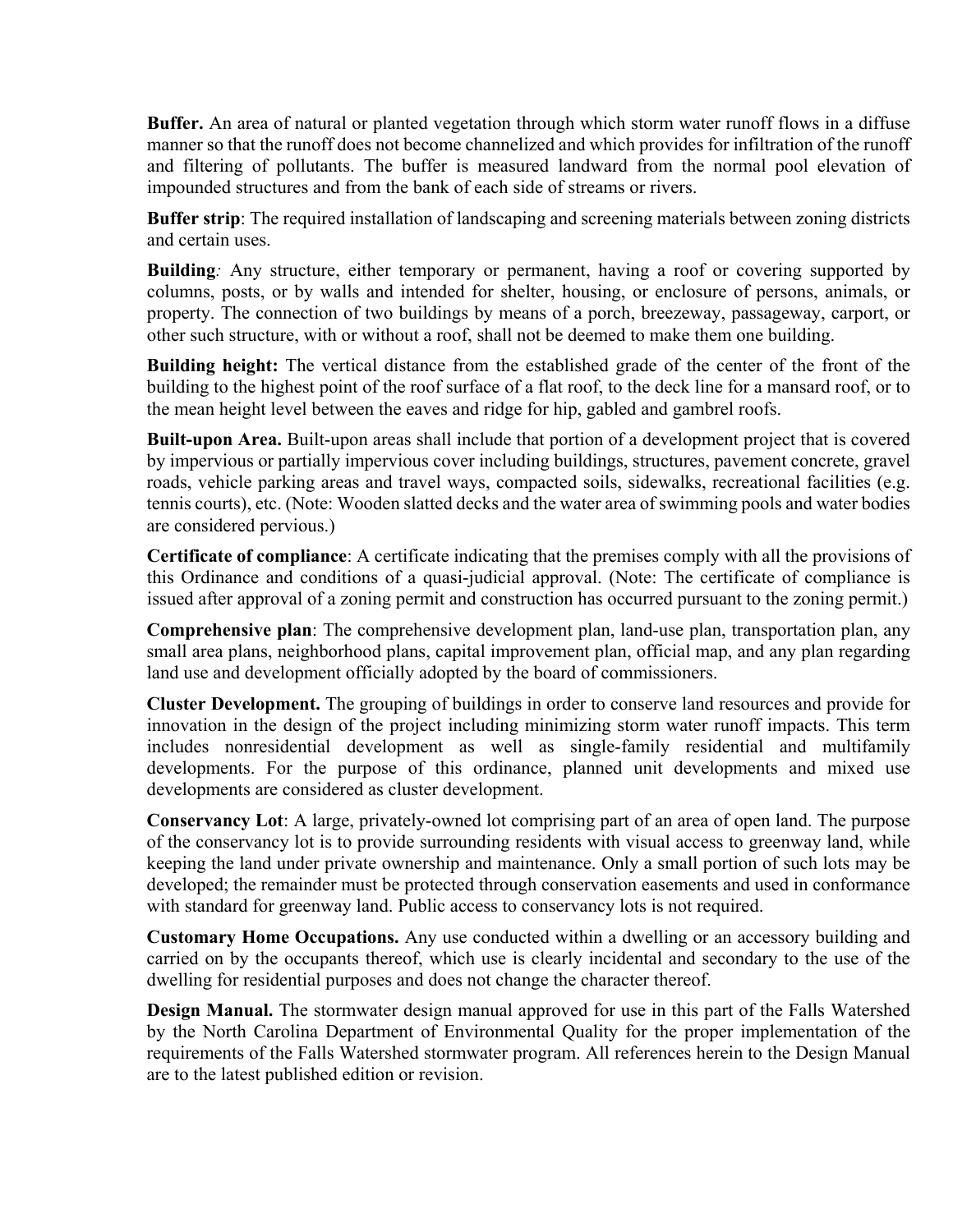**Development**: The planning for or carrying out of a building activity, the making of a material change in the use or appearance of any structure or property, or the dividing of land into two or more lots. Includes any land disturbing activity which adds to or changes the amount of impervious or partially impervious cover on a land area or which otherwise decreases the infiltration of precipitation into the soil.

**Developer**: A person or entity who intends to undertake any development and who has a legal or equitable interest in the property to be developed.

**Development permit**: Any authorized action by an officer or body of the Town of Stem that approves, conditions, or denies a development or use of a lot, building, or structure, including any of the following: zoning map amendment; conditional permit; zoning permit, certificate of occupancy/compliance; subdivision plat; watershed permit; variance; appeal; and site specific development plan.

**Development regulations**: All ordinances including zoning, subdivision, official mapping, capital improvements programming, building, housing, safety, and environmental codes (i.e. watershed protection) that relate to land use.

**Discharging Landfill.** A facility with liners, monitoring equipment, and other measures to detect and/or prevent leachate from entering the environment and in which the leachate is treated on site and discharged to a receiving stream.

**Dwelling**: A building containing sleeping, kitchen, and bathroom facilities designed for and occupied as a permanent residence by 1 family.

- a) **Dwelling, single-family**: A dwelling that is unattached to any other dwelling and surrounded by open space or yards.
- b) **Dwelling, two-family (duplex)**: A detached building designed exclusively for the residence of two families, each living as an independent housekeeping unit.
- c) **Dwelling, multifamily**: A dwelling or group of dwellings on one lot containing separate living units for 3 or more families, but which may have joint services or facilities. Includes the term "apartments".

**Dwelling Unit.** A building, or portion thereof, providing complete and permanent living facilities for one family.

**Engineered stormwater control.** A physical device designed to trap, settle out, or filter pollutants from stormwater runoff; to alter or reduce stormwater runoff velocity, amount, timing, or other characteristics; to approximate the pre-development hydrology on a developed site; or to achieve any combination of these goals. Engineered stormwater control includes physical practices such as constructed wetlands, vegetative practices, filter strips, grassed swales, and other methods installed or created on real property. "Engineered stormwater control" is synonymous with "structural practice," "stormwater control facility," "stormwater control practice," "stormwater treatment practice," "stormwater management practice," "stormwater control measures," "structural stormwater treatment systems," and similar terms used in this ordinance. It is a broad term that may include practices that do not require design by a professionally licensed engineer.

**Existing Development.** Those projects that are built or those projects that at a minimum have established a vested right under North Carolina zoning law as of the effective date of this Ordinance based on at least one of the following criteria: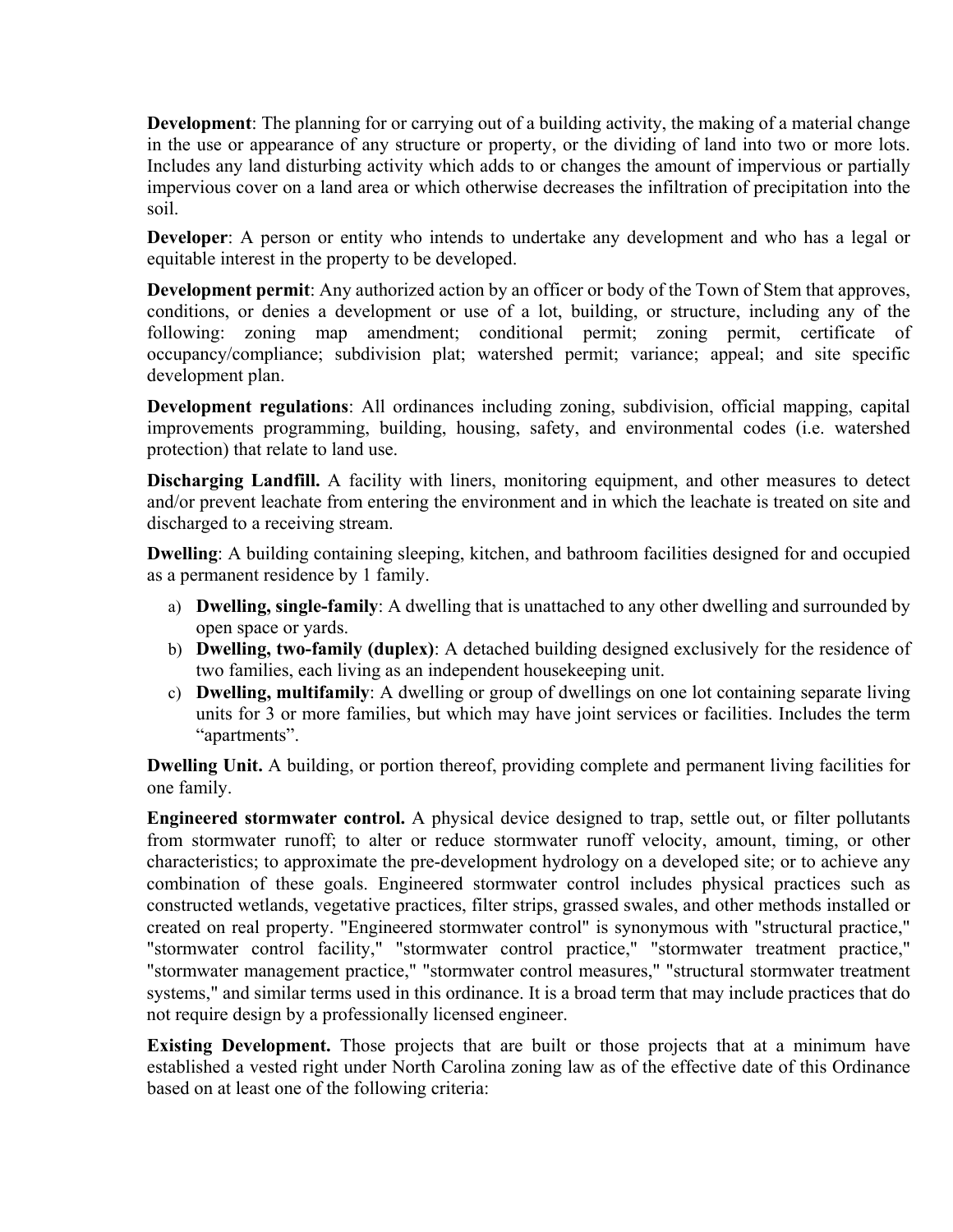- a) substantial expenditures of resources (time, labor, money) based on a good faith reliance upon having received a valid local government approval to proceed with the project, or
- b) having an outstanding valid building permit as authorized by the General Statutes (N.C.G.S. 153A-344.1 and G.S. 160A-385.1), or
- c) having expended substantial resources (time, labor, money) and having an approved site specific or phased development plan as authorized by the General Statutes (N.C.G.S. 153A- 344.1 and N.C.G.S. 160A-385.1)

**Existing Lot (Lot of Record).** A lot which was part of a subdivision of land for which a plat has been legally recorded in the Office of the Register of Deeds prior to the adoption of this Ordinance, or a lot for which a deed describing a piece of property by metes and bounds was legally recorded based on the Town of Stem's Ordinances prior to the adoption of this Ordinance.

**Family***:* One or more persons related by blood, marriage, or adoption or 6 or less unrelated persons living together as a separate housekeeping unit.

**Family care home**: A home with support and supervisory personnel that provides room and board, personal care and habilitation services in a family environment for 6 or fewer resident persons with disabilities.

**Family subdivision***:* A division of a tract of land: (i) to convey the resulting parcels, except parcels retained by the grantor, to relatives as a gift or for nominal consideration, but only if no more than one parcel is conveyed by the grantor from the tract to any one relative; or (ii) to divide land from a common ancestor among tenants in common, all of whom inherited by intestacy or by will.

**Frontage**: That distance where a property line is common with a street right-of-way line.

**Greenway Land**: That portion of a tract that is set aside for the protection of sensitive natural features, farmland, scenic views, and other unique features. Greenway land may be accessible to the residents of the development and/or the municipality, or it may contain areas of conservancy lots which are not accessible to the public.

**Gross floor area (GFA):** The total area of all floors of a building as measured to the outside surfaces of exterior walls and including halls, stairways, attached garages, porches, balconies, basements, and offices.

**Group home**: A facility where 7 or more unrelated persons reside because of age, physical or mental disability, or developmental disability.

**Hazardous Material.** Any substance listed as such in: SARA Section 302, Extremely Hazardous Substances, CERCLA Hazardous Substances, or Section 311 of CWA (oil and hazardous substances).

**Home occupations***:* Any activity carried out for gain by a resident, and conducted as an accessory use in the resident's dwelling unit.

**Impervious Surface**: Any material that prevents or decreases infiltration of water into the soil, including rooftops, paved roads, sidewalks, driveways, etc. The same as Built-upon Area for the purposes of this Ordinance.

**Industrial Development.** Any non-residential development that requires a state permit for an industrial discharge and/or requires the use or storage of any hazardous material for the purpose of manufacturing, assembling, finishing, cleaning, or developing any product or commodity.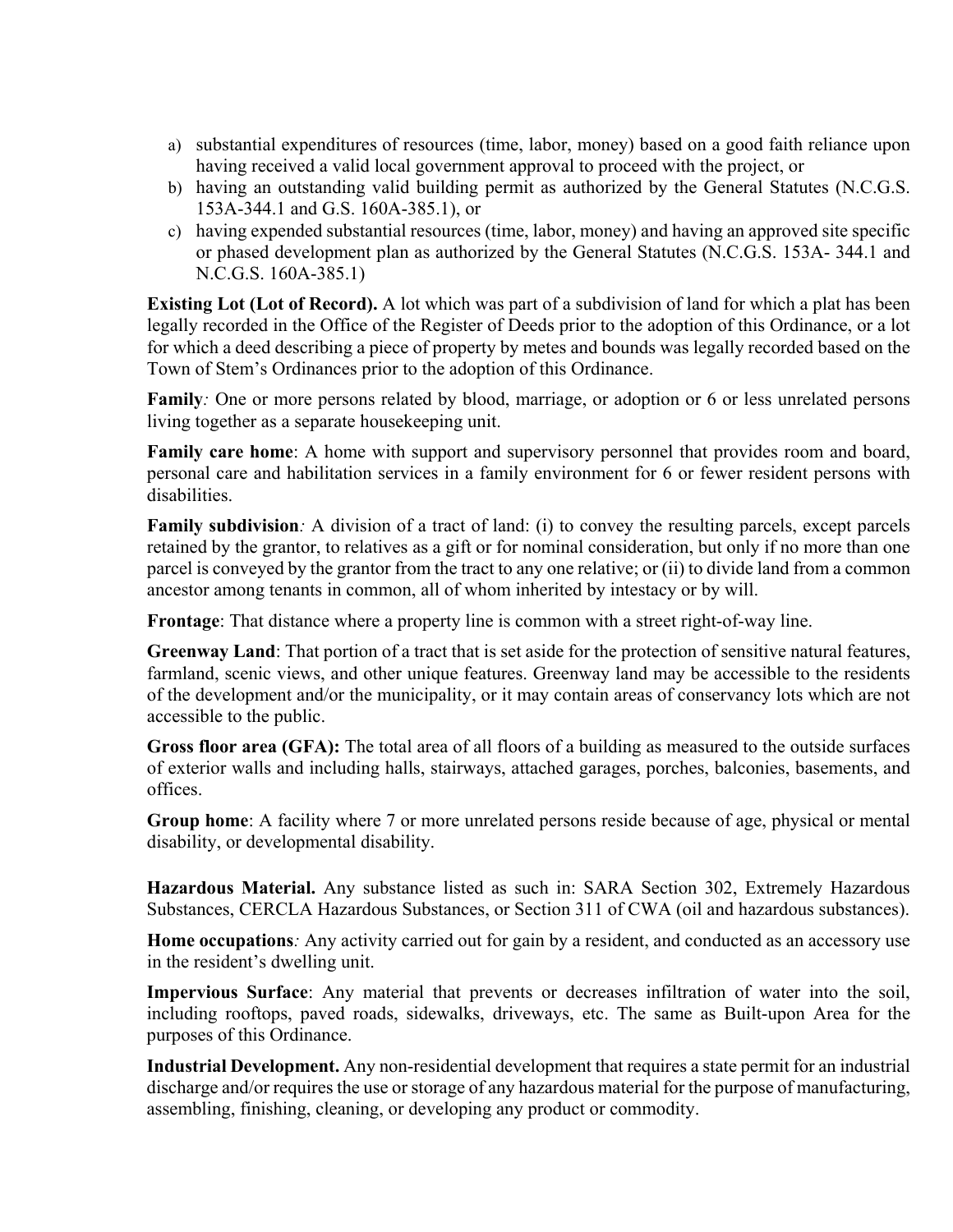**Intersection**: The area embraced within the prolongation or connection of the lateral curb lines, or, if none, then the lateral boundary lines of two or more roadways, including a public or private street, a private driveway, or an alley that join one another at, or approximately at, right angles, or the area within which vehicles traveling upon different roadways joining at any other angle may come into conflict.

**Kennel**: A commercial operation involving the boarding, breeding, or grooming of more than four (4) adult dogs, cats, or other domestic animals, excluding pet grooming shops, veterinary clinics and veterinary hospitals.

**Land disturbing activity.** Any use of the land that results in a change in the natural cover or topography that may cause or contribute to sedimentation.

**Landfill**: A facility for the disposal of solid waste on land in a sanitary manner in accordance with N.C.G.S. 130A-. For the purpose of this ordinance, this term excludes composting facilities.

Larger common plan of development or sale. Any area where multiple separate and distinct construction or land- disturbing activities will occur under one plan. A plan is any announcement or piece of documentation (including but not limited to a sign, public notice or hearing, sales pitch, advertisement, loan application, drawing, permit application, zoning request, or computer design) or physical demarcation (including but not limited to boundary signs, lot stakes, or surveyor markings) indicating that construction activities may occur on a specific plot.

**Lot**: A lot of record occupied or capable of being occupied by a building or group of buildings devoted to a common use, together with the customary accessories and open spaces belonging to the same.

**Lot, corner**: A lot or parcel of land abutting upon two or more streets at their intersection, or upon two parts of the same street forming an interior angle of less than 135 degrees.

**Lot depth**: The average horizontal distance between the front and rear lot lines.

**Lot line**: Any boundary line of a lot.

**Lot of Record**: A lot recorded in the register of deeds as part of a subdivision or by metes and bounds description.

**Lot size:** The horizontal land area within lot lines.

**Lot width**: The width of a lot at the front setback line.

**Ordinance**: Any legislative action, however denominated, of the Town that has the force of law, including any amendment or repeal of an ordinance.

**Outdoor storage**: The keeping, in an unroofed area, of any goods, material, or merchandise in the same place for more than 24 hours.

**Pavement**: An artificial covering on a street, road, parking lot, driveway, walkway, patio, or other natural surface of the ground composed of concrete, asphalt, brick, or stone; or other manufactured products having the characteristics of concrete, asphalt, brick, or stone.

**Person**: Any natural person, corporation, partnership, joint venture, association (including homeowners' or neighborhood associations), trust, or any other entity recognized by law.

**Planned development**: A development under single ownership planned and developed as an integral unit, including shopping centers, subdivisions, manufactured home parks, or mixed-use developments.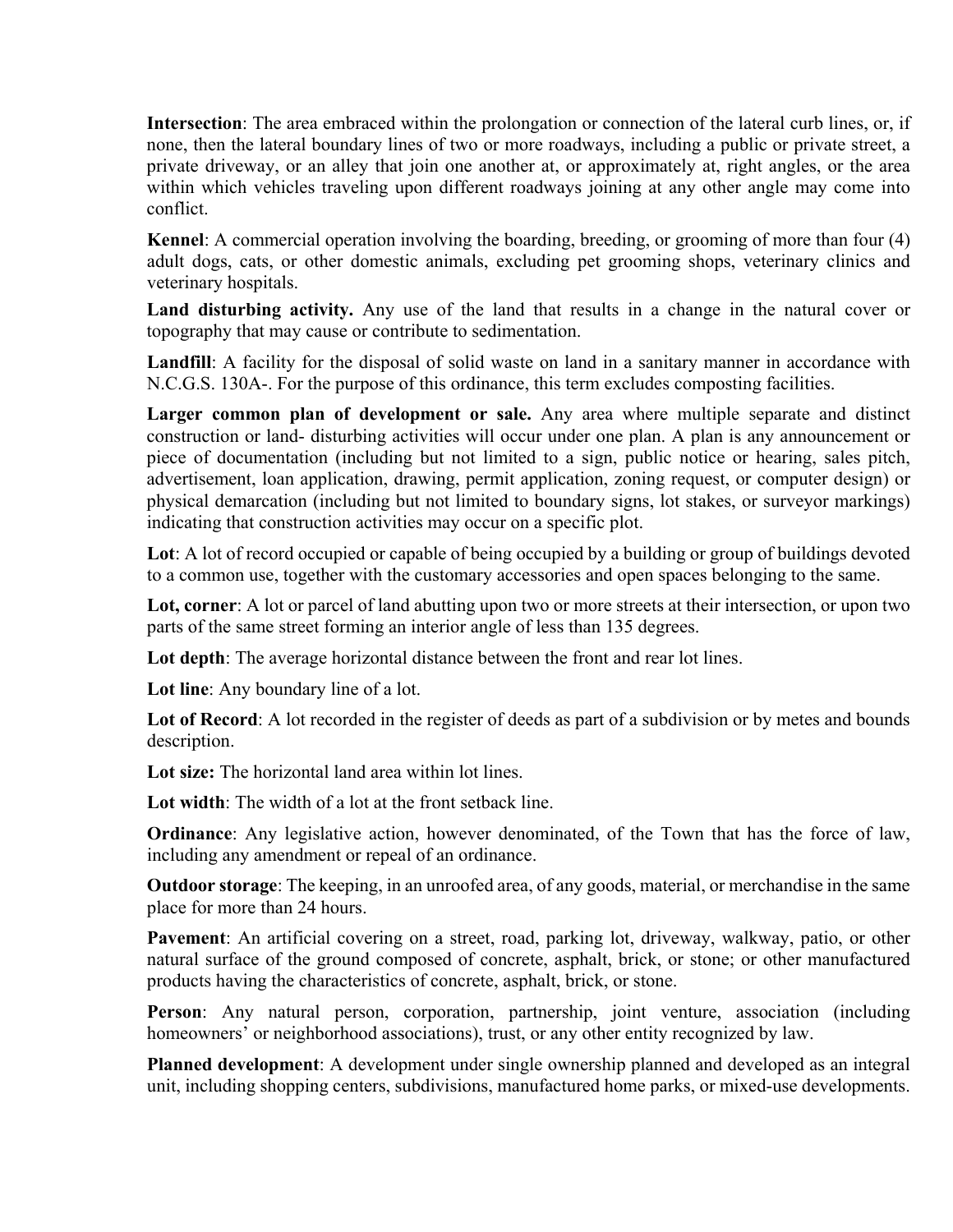**Public hearing**: A proceeding preceded by published notice and direct notice to certain persons and at which certain persons may testify and introduce evidence. In a quasi-judicial hearing, witnesses are sworn and subject to cross-examination.

**Public right-of-way**: A strip of land acquired by reservation, dedication, prescription, or condemnation, and used as a public street, alley, or walkway, or for drainage or public utility lines.

**Residential use**: All lots devoted primarily to a residential use, including:

- a) Single-family dwellings
- b) Manufactured homes
- c) Duplexes
- d) Multi-family dwellings
- e) Townhomes

**Manufactured home***:* A dwelling unit constructed to the standards of the Department of Housing and Urban Development (HUD Code) and composed of 1 or more components, each of which was substantially assembled in a manufacturing plant and designed to be transported to the home site on its own chassis, and exceeds 40 feet in length and 8 feet in width. Manufactured homes must bear a seal certifying compliance with the HUD Code in effect at the time of construction.

**Mobile Home**: A dwelling unit assembled in a manufacturing plant, but fails to comply with the construction standards of the HUD Code.

**Nonconforming Lot of Record.** A lot described by a plat or a deed that was recorded prior to the effective date of local watershed protection regulations (or their amendments) that does not meet the minimum lot size or other development requirements of the statewide watershed protection rules.

**Non-residential Development.** All development other than residential development, agriculture, and silviculture.

**1-year, 24-hour storm.** The surface runoff resulting from a twenty-four hour rainfall of an intensity expected to be equaled or exceeded, on average, once in twelve (12) months and with a duration of twenty-four (24) hours.

**Outfall.** A point at which stormwater (I) enters surface water or (2) exits the property of a particular owner.

**Owner.** The legal or beneficial owner of land, including but not limited to a mortgagee or vendee in possession, receiver, executor, trustee, or long-term or commercial lessee, or any other person or entity holding proprietary rights in the property or having legal power of management and control of the property. "Owner" shall include long-term commercial tenants; management entities, such as those charged with or engaged in the management of properties for profit; and every person or entity having joint ownership of the property. A secured lender not in possession of the property does not constitute an owner, unless the secured lender is included within the meaning of "owner" under another description in this definition, such as a management entity.

**Parking lot**: An off-street, ground-level open area for the temporary storage of motor vehicles. An area used exclusively to display motor vehicles for sale as part of an automobile dealership is excluded.

**Plat.** A map or plan of a parcel of land which is to be, or has been, subdivided.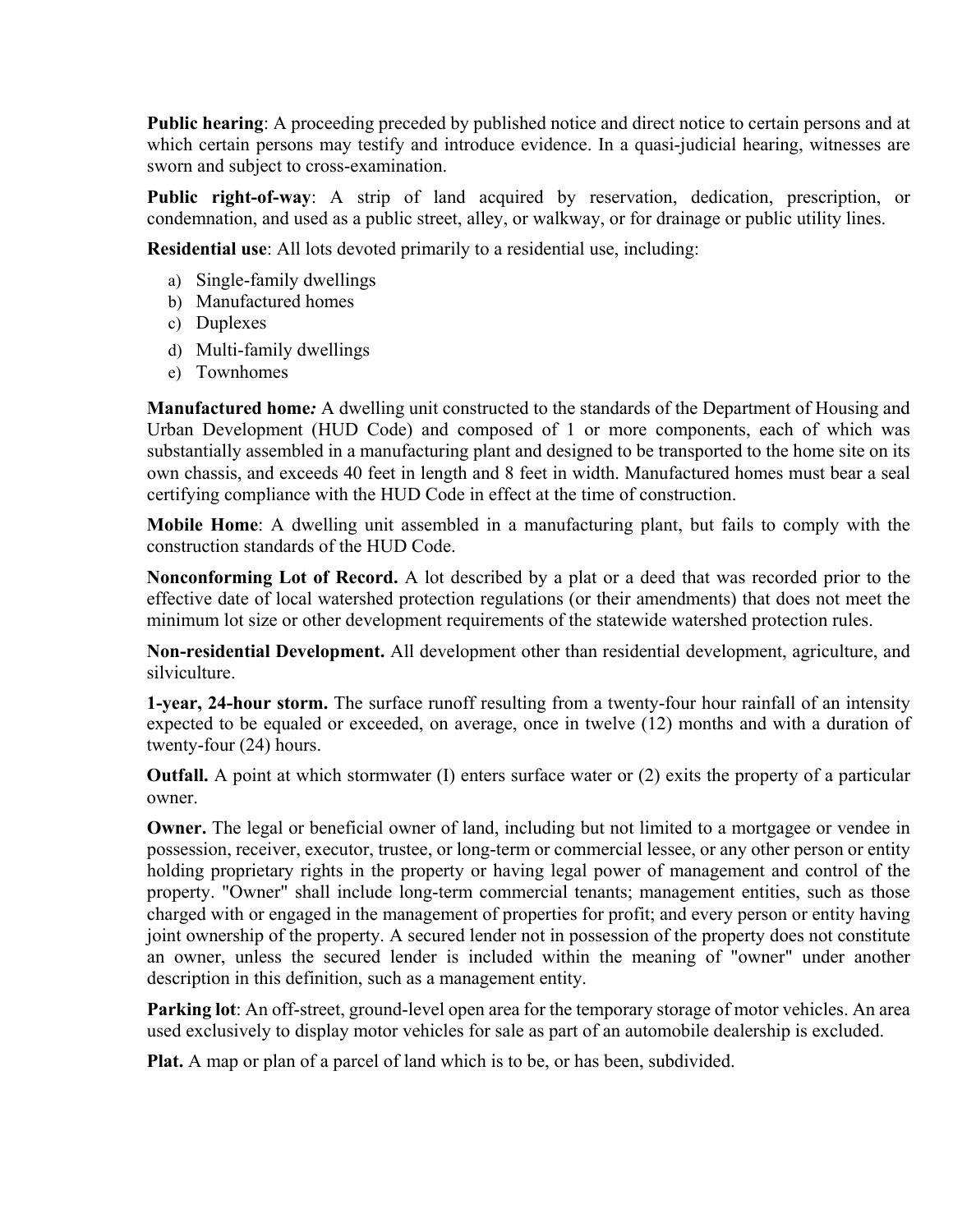**Protected Area.** The area adjoining and upstream of the critical area of WS-IV watersheds. The boundaries of the protected area are defined as within five miles of and draining to the normal pool elevation of the reservoir or to the ridgeline of the watershed; or within 10 miles upstream and draining to the intake located directly in the stream or river or to the ridgeline of the watershed.

**Redevelopment.** Any development on previously-developed land. Redevelopment of structures or improvements that existed prior to December 2006, and would not result in an increase in built-upon area and provides stormwater control at least equal to the previous development is not required to meet the nutrient loading targets of this ordinance.

**Residential Development.** Buildings for residence such as attached and detached single-family dwellings, apartment complexes, condominiums, townhouses, cottages, etc. and their associated outbuildings such as garages, storage buildings, gazebos, etc. and customary home occupations.

**Residuals.** Any solid or semi-solid waste generated from a wastewater treatment plant, water treatment plant, or air pollution control facility permitted under the authority of the Environmental Management Commission.

**Runoff treatment**: The volume of stormwater runoff generated from all of the built-upon area of a project at build-out during a storm of the required storm depth is treated in one or more primary SCMs or a combination of Primary and Secondary SCMs that provides equal or better treatment.

**Runoff volume match**: The annual runoff volume after development shall not be more than ten percent higher than the annual runoff volume before development.

**Single Family Residential.** Any development where: 1) no building contains more than one dwelling unit, 2) every dwelling unit is on a separate lot, and 3) no lot contains more than one dwelling unit.

**Site Plan**: A proposal for development approval, including drawings, documents, and other information necessary to fully illustrate the proposed development.

**Stormwater Control Measure or SCM**: also known as "Best Management Practice" or "SCM," means a permanent structural device that is designed, constructed, and maintained to remove pollutants from stormwater runoff by promoting settling or filtration; or to mimic the natural hydrologic cycle by promoting infiltration, evapo-transpiration, post-filtration discharge, reuse of stormwater, or a combination thereof.

**Stormwater system.** All engineered stormwater controls owned or controlled by a person that drain to the same outfall, along with the conveyances between those controls. A system may be made up of one or more stormwater controls.

**Street (Road).** A right-of-way for vehicular traffic which affords the principal means of access to abutting properties.

**Structure.** Anything constructed or erected, including but not limited to buildings, which requires location on the land or attachment to something having permanent location on the land.

**Subdivider.** Any person, firm, or corporation who subdivides or develops any land deemed to be a subdivision as herein defined.

**Subdivision.** All divisions of a tract or parcel of land into two or more lots, building sites, or other divisions for the purpose of sale or building development (whether immediate or future) and shall include all divisions of land involving the dedication of a new street or a change in existing streets. The following shall not be included with this definition nor be subject to the regulations authorized by this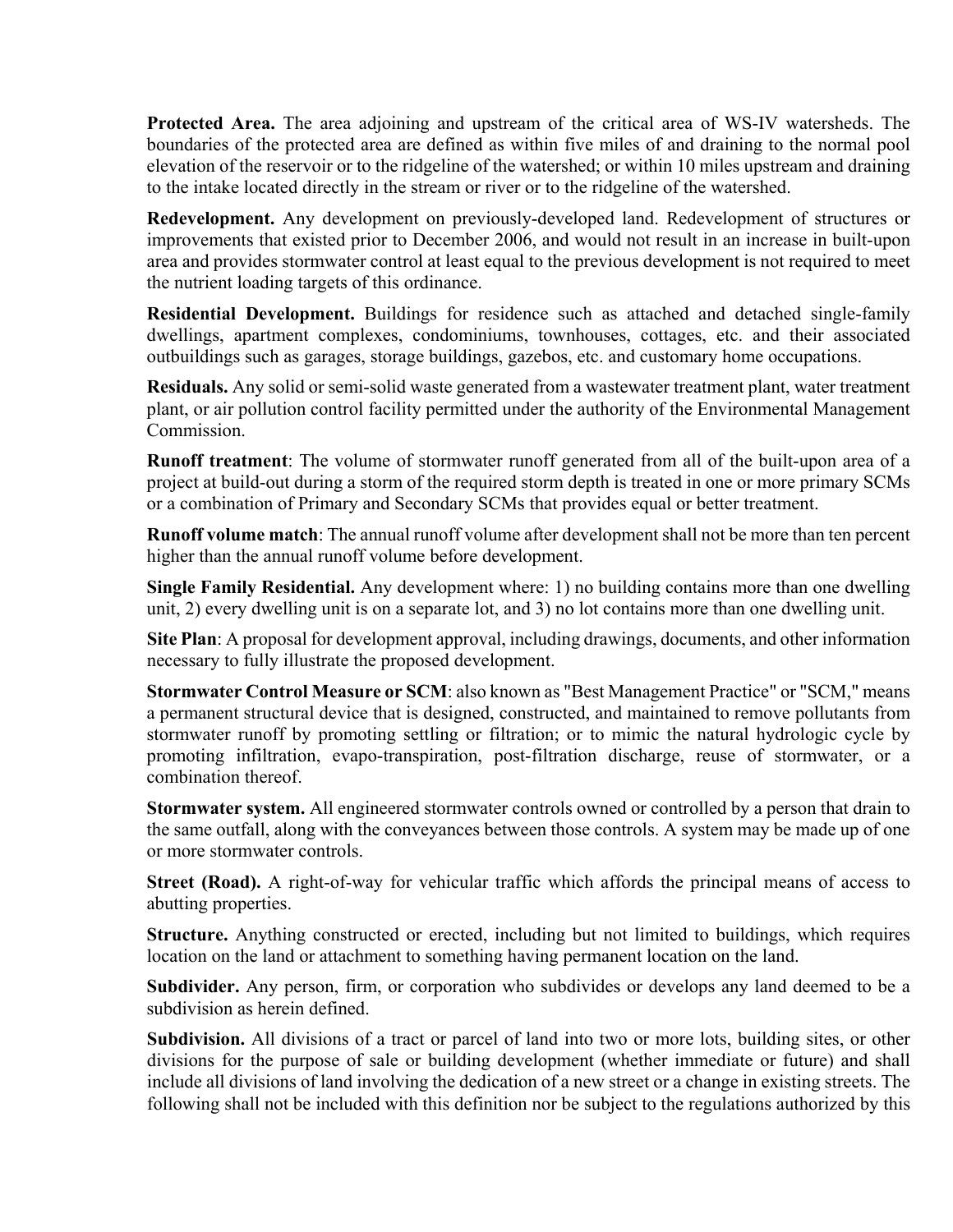ordinance:

- a) The combination or recombination of potions of previously subdivided and recorded lots where the total number of lots is not increased and the resultant lots are equal to or exceed the standards of this ordinance;
- b) The division of land into parcels greater than 10 acres where no street right-of-way dedication is involved;
- c) The public acquisition by purchase of strips of land for the widening or opening of streets;
- d) The division of a tract in single ownership whose entire area is no greater than two acres into not more than three lots, where no street right-of-way dedication is involved and where the resultant lots are equal to or exceed the standards of this ordinance;
- e) The division of a tract into plots or lots used as a cemetery.

**Substantial progress.** For the purposes of determining whether sufficient progress has been made on an approved plan, one or more of the following construction activities toward the completion of a site or subdivision plan shall occur: obtaining a grading permit and conducting grading activity on a continuous basis and not discontinued for more than thirty (30) days; or installation and approval of on-site infrastructure; or obtaining a building permit for the construction and approval of a building foundation. "Substantial progress" for purposes of determining whether an approved plan is null and void is not necessarily the same as "substantial expenditures" used for determining vested rights pursuant to applicable law.

**Town:** The municipality of the Town of Stem, North Carolina.

**Toxic Substance.** Any substance or combination of substances (including disease causing agents), which after discharge and upon exposure, ingestion, inhalation, or assimilation into any organism, either directly from the environment or indirectly by ingestion through food chains, has the potential to cause death, disease, behavioral abnormalities, cancer, genetic mutations, physiological malfunctions (including malfunctions or suppression in reproduction or growth), or physical deformities in such organisms or their offspring or other adverse health effects.

**Use:** The activity occurring on a lot or parcel for which land or a building is arranged, designed, or intended, or for which land or a building is or may be occupied, including all accessory uses.

- a) **Use, Permitted**: A use that is allowed with a zoning permit and without a public hearing.
- b) **Use, Special**: A use that may be permitted after a quasi-judicial hearing by the Stem *Board of Commissioners*.

**Variance**: A permission granted by the town to relax a requirement established in this ordinance.

**Major Zoning Variance.** A variance to zoning requirements that results in any one or more of the following:

- a) The complete waiver of a management requirement;
- b) The relaxation, by a factor of more than ten (10) percent, of any management requirement that takes the form of a numerical standard.

**Minor Zoning Variance.** A variance to zoning requirements that does not qualify as a major variance.

**Major Watershed Variance***:* A variance from the minimum statewide watershed protection rules that results in any one or more of the following: